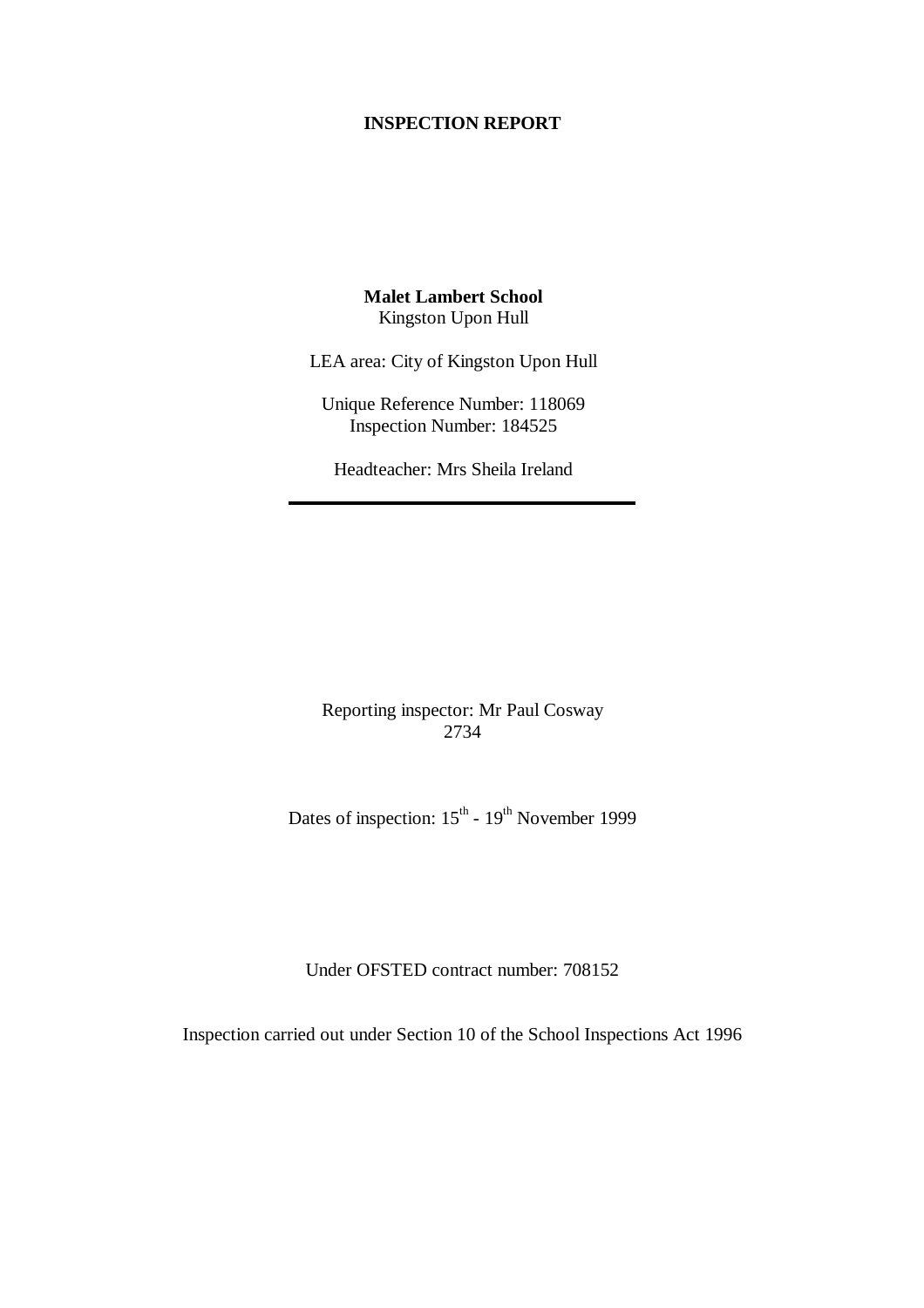© Crown Copyright 1999

This report may be reproduced in whole or in part for non-commercial educational purposes, provided that all extracts quoted are reproduced verbatim without adaptation and on condition that the source and date thereof are stated. Further copies of this report are obtainable from the school.

Under the School Inspections Act 1996, the appropriate authority must provide a copy of this report and/or its summary free of charge to certain categories of people. Every registered parent of a registered pupil at the school should receive a free copy of the summary of the report within ten working days of receipt of the summary by the appropriate authority. A charge not exceeding the cost of supply may be made by the appropriate authority for any other copies of the report and/or its summary provided to any person who asks for one. The appropriate authority should make a copy of the report and the summary available for inspection by members of the public at such times and at such a place as may be reasonable Any enquiries about this legislation should be addressed to the OFSTED Compliance Helpline Tel. 0171 421 6567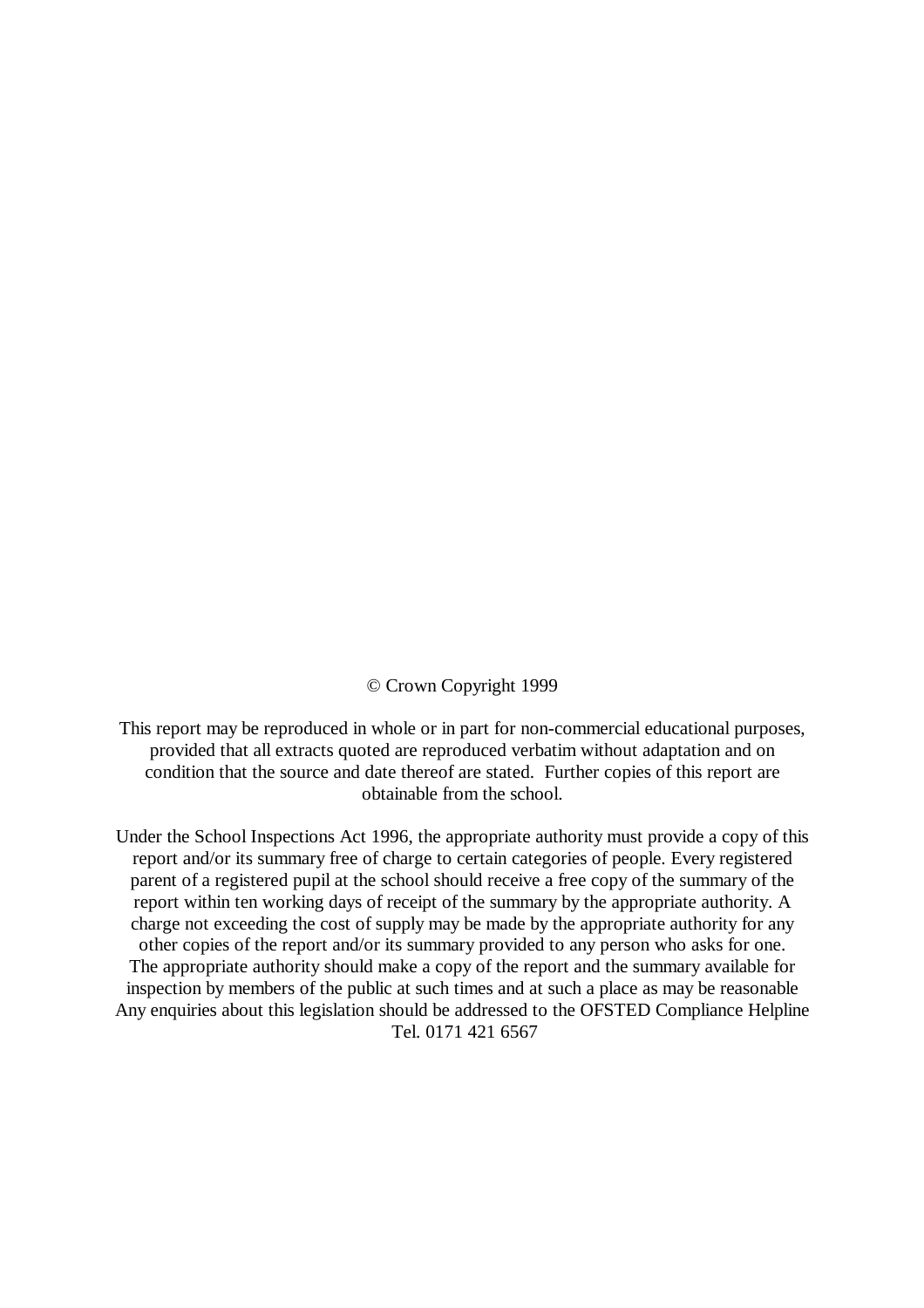# **INFORMATION ABOUT THE SCHOOL**

| Type of school:              | Comprehensive                                                |
|------------------------------|--------------------------------------------------------------|
| Type of control:             | County                                                       |
| Age range of pupils:         | $11 - 16$                                                    |
| Gender of pupils:            | Mixed                                                        |
| School address:              | <b>James Reckitt Avenue</b><br>Kingston Upon Hull<br>HU8 0JD |
| Telephone number:            | 01482 374211                                                 |
| Fax number:                  | 01482 707642                                                 |
| Appropriate authority:       | Kingston Upon Hull                                           |
| Name of chair of governors:  | Carolyn Maslen                                               |
| Date of previous inspection: | March 1995                                                   |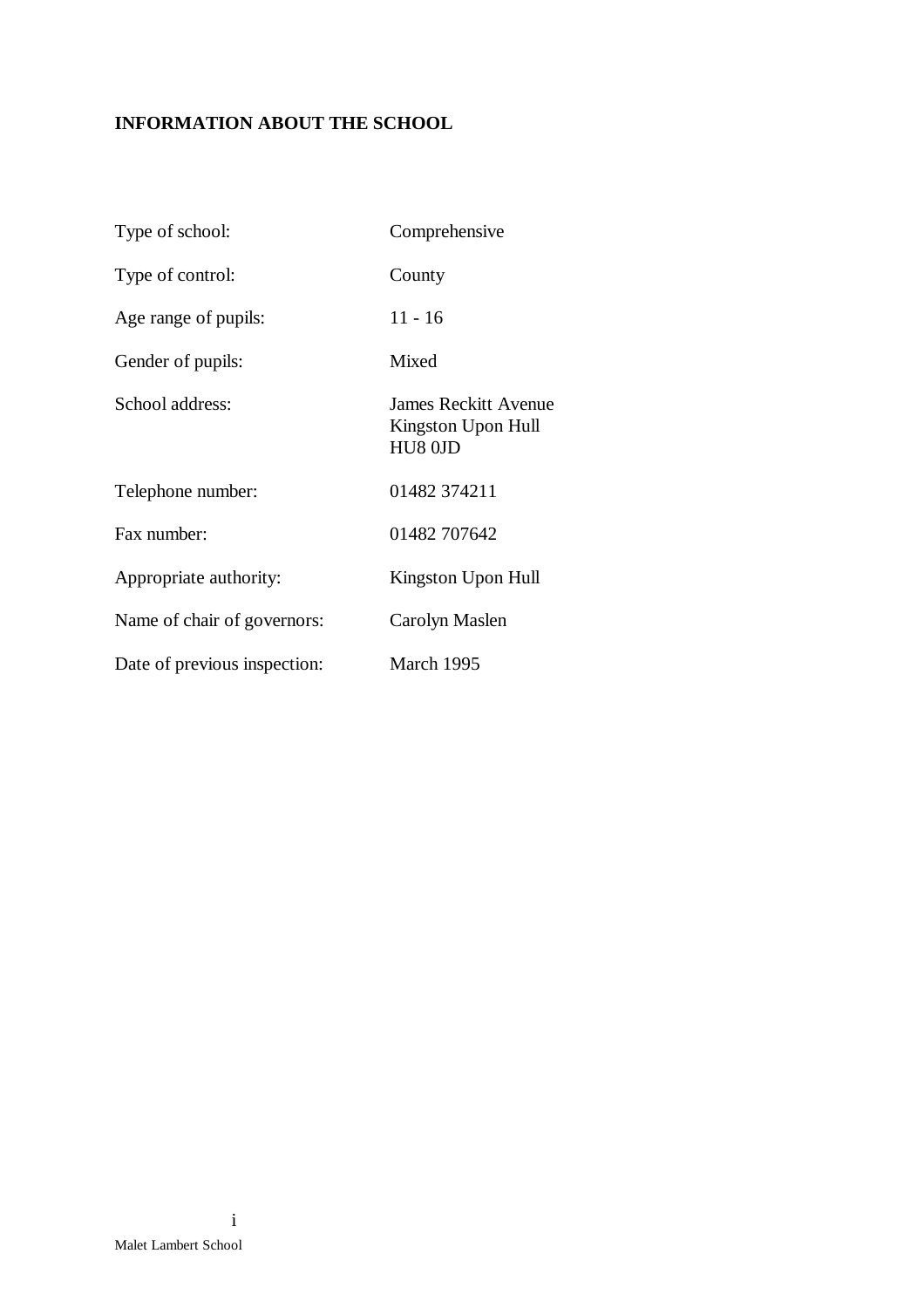## **INFORMATION ABOUT THE INSPECTION TEAM**

| <b>Team members</b><br>P. Cosway                 | <b>Subject responsibilities</b>        | <b>Aspect responsibilities</b><br>Attainment and progress;                                                                                                       |
|--------------------------------------------------|----------------------------------------|------------------------------------------------------------------------------------------------------------------------------------------------------------------|
| (Registered Inspector)                           |                                        | Teaching;<br>Pupil's spiritual, moral social<br>and cultural development;<br>Leadership and management.                                                          |
| D. Granville-Hastings<br>(Lay Inspector)         | Equal opportunities.                   | Attitudes, behaviour and<br>personal development;<br>Attendance;<br>Support, guidance and pupil's<br>welfare;<br>Partnerships with parents and<br>the community. |
| J. Boultbee<br>(Team Member)                     | Physical education.                    | Staffing.                                                                                                                                                        |
| J. Cosgrove<br>(Team Member)                     | History.                               |                                                                                                                                                                  |
| R. Frostick<br>(Team Member)                     | Music.                                 |                                                                                                                                                                  |
| M. Harrison<br>(Team Member)                     | Geography.                             |                                                                                                                                                                  |
| L. Kauffman<br>(Team Member)                     | Design and technology;<br>Art.         | Accommodation.                                                                                                                                                   |
| A. McDermott<br>(Team Member)                    | Information technology.                |                                                                                                                                                                  |
| P. Metcalf<br>(Team Member)                      | Mathematics.                           | Curriculum and assessment.                                                                                                                                       |
| J. Mitchell<br>(Team Member)                     | Science.                               | Efficiency of the school.                                                                                                                                        |
| S. Richardson<br>(Team Member)                   | Modern foreign language.               | Learning resources.                                                                                                                                              |
| M. Sewell<br>(Team Member)<br><b>B.</b> Stoneham | English;<br>Special educational needs. | Non National Curriculum Key                                                                                                                                      |
| (Team Member)<br>R. Wilkins<br>(Team Member)     | Religious education.                   | Stage 4.                                                                                                                                                         |

The inspection contractor was:

*Westminster Education Consultants Old Garden House The Lanterns Bridge Lane London SW11 3AD 0171 924 1093*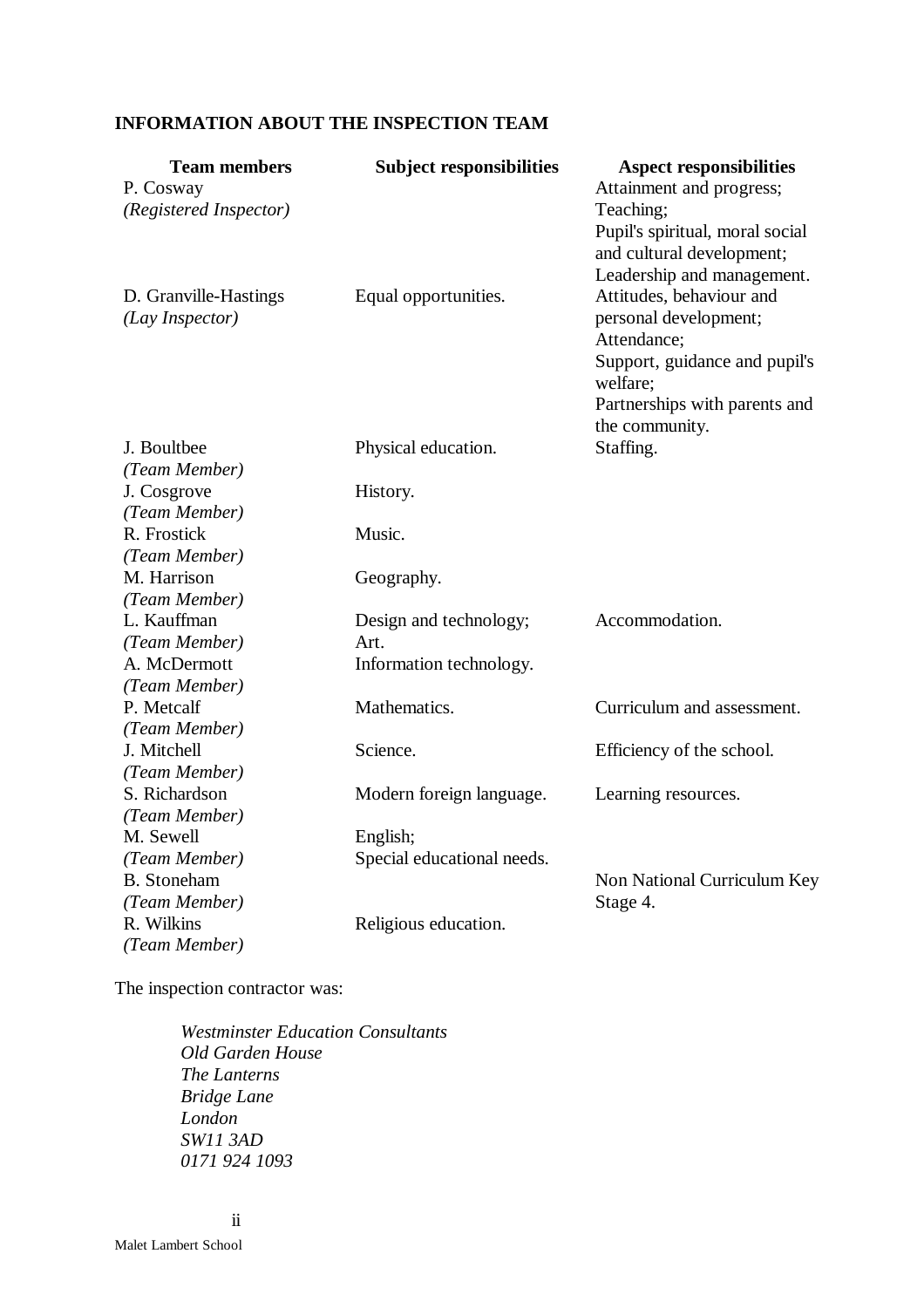Any concerns or complaints about the inspection or the report should be raised with the inspection contractor. Complaints which are not satisfactorily resolved by the contractor should be raised with OFSTED by writing to:

The Registrar The Office for Standards in Education Alexandra House 33 Kingsway London WC2B 6SE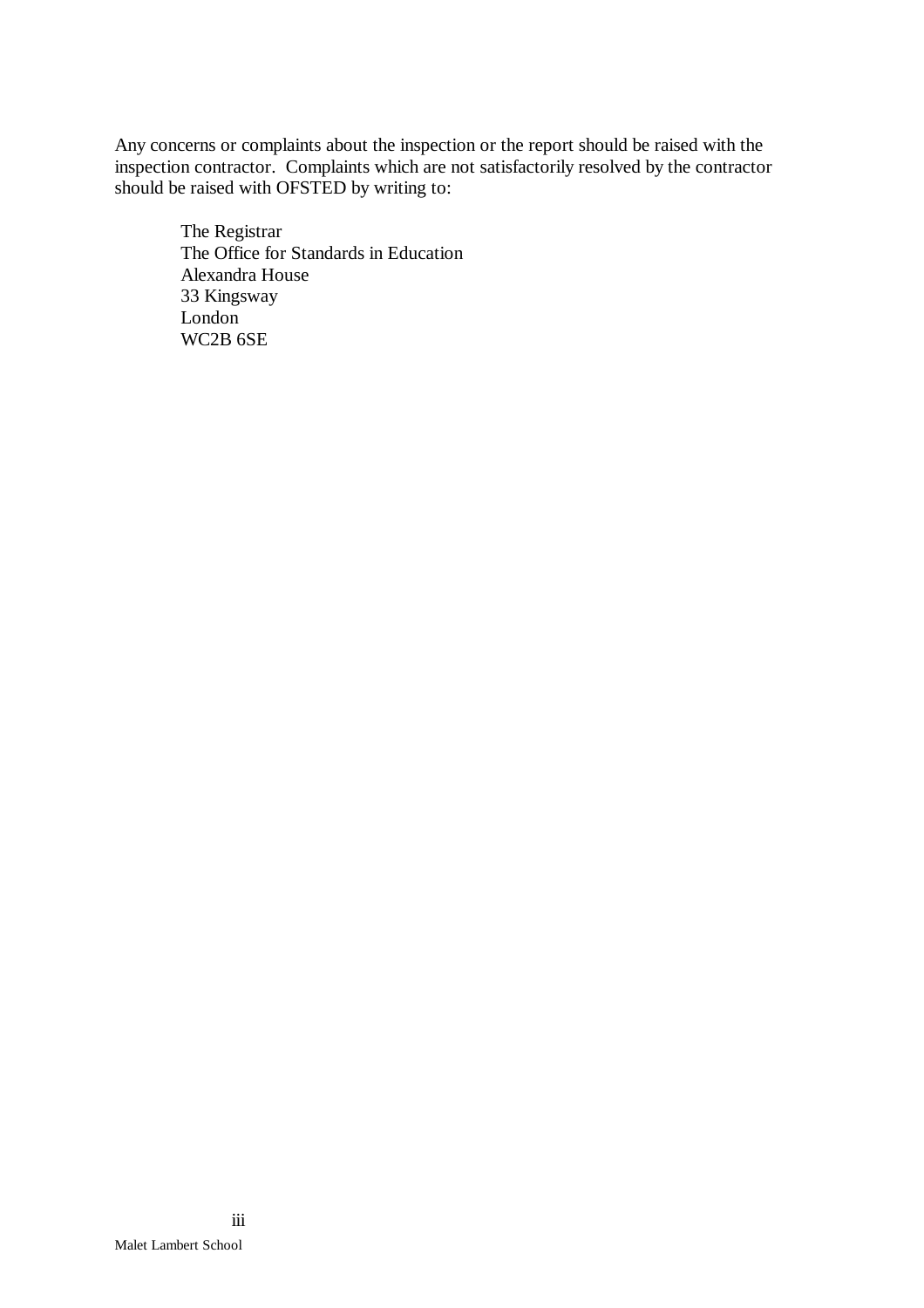#### **REPORT CONTENTS Paragraph**

#### **MAIN FINDINGS**

**What the school does well Where the school has weaknesses How the school has improved since the last inspection Standards in subjects Quality of teaching Other aspects of the school The parents' views of the school**

## **KEY ISSUES FOR ACTION**

#### **INTRODUCTION**

| Characteristics of the school |  |
|-------------------------------|--|
| Key indicators                |  |

## **PART A: ASPECTS OF THE SCHOOL**

#### **Educational standards achieved by pupils at the school**

| Attainment and progress                       | $5-43$    |
|-----------------------------------------------|-----------|
| Attitudes, behaviour and personal development | 44-49     |
| Attendance                                    | $50 - 53$ |

#### **Quality of education provided**

| <b>Teaching</b>                                           | 54-69      |
|-----------------------------------------------------------|------------|
| The curriculum and assessment                             | 70-82      |
| Pupils' spiritual, moral, social and cultural development | 83-92      |
| Support, guidance and pupils' welfare                     | $93 - 100$ |
| Partnership with parents and the community                | 101-107    |

#### **The management and efficiency of the school**

| Leadership and management                      | 108-118 |
|------------------------------------------------|---------|
| Staffing, accommodation and learning resources | 119-134 |
| The efficiency of the school                   | 135-139 |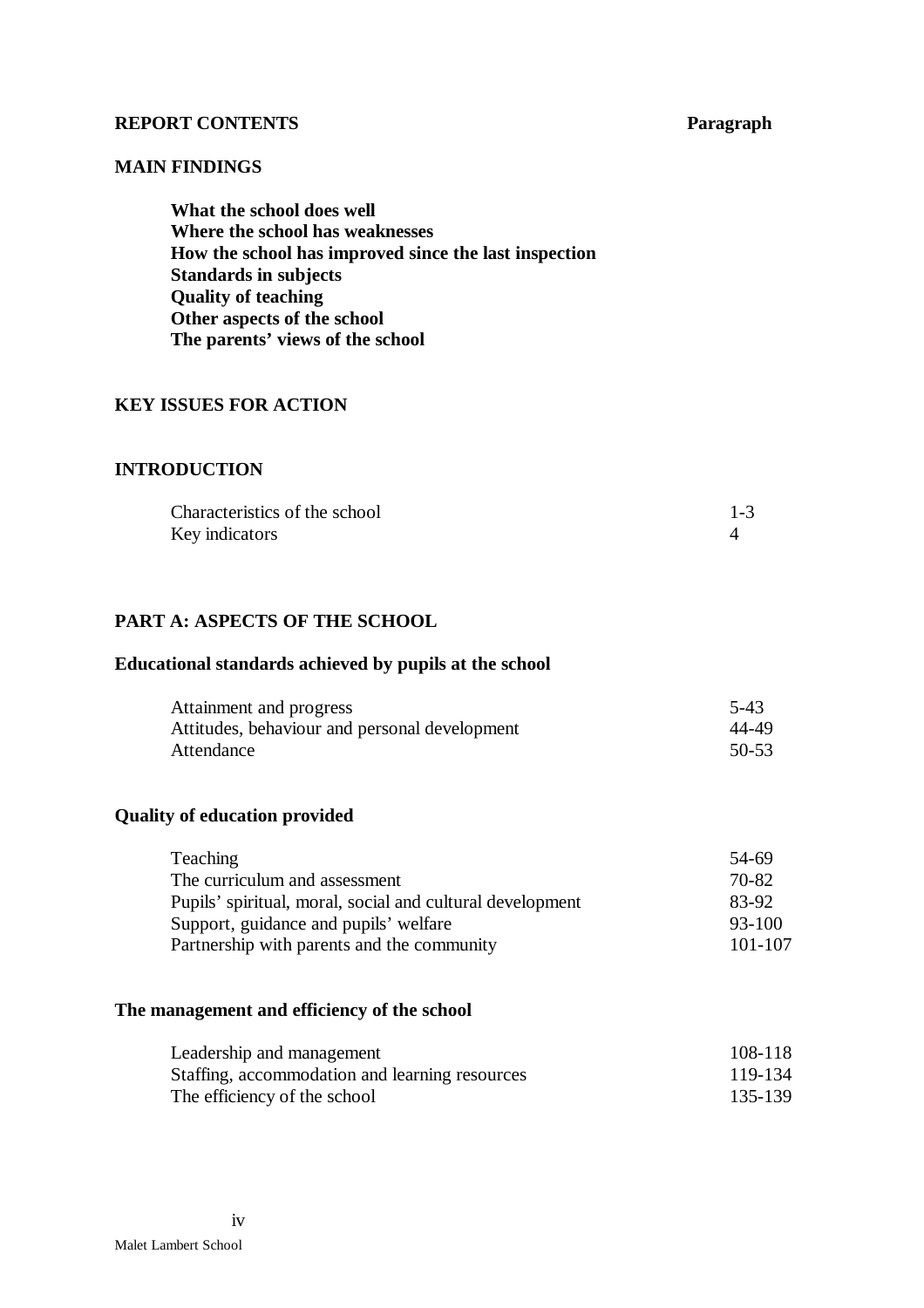## **PART B: CURRICULUM AREAS AND SUBJECTS**

| Areas of learning for children under five | 140-178 |
|-------------------------------------------|---------|
| English, mathematics and science          | 179     |
| Other subjects or courses                 | $-280$  |
| <b>PART C: INSPECTION DATA</b>            |         |
| <b>Summary of inspection evidence</b>     | 281-283 |
| Data and indicators                       | 284     |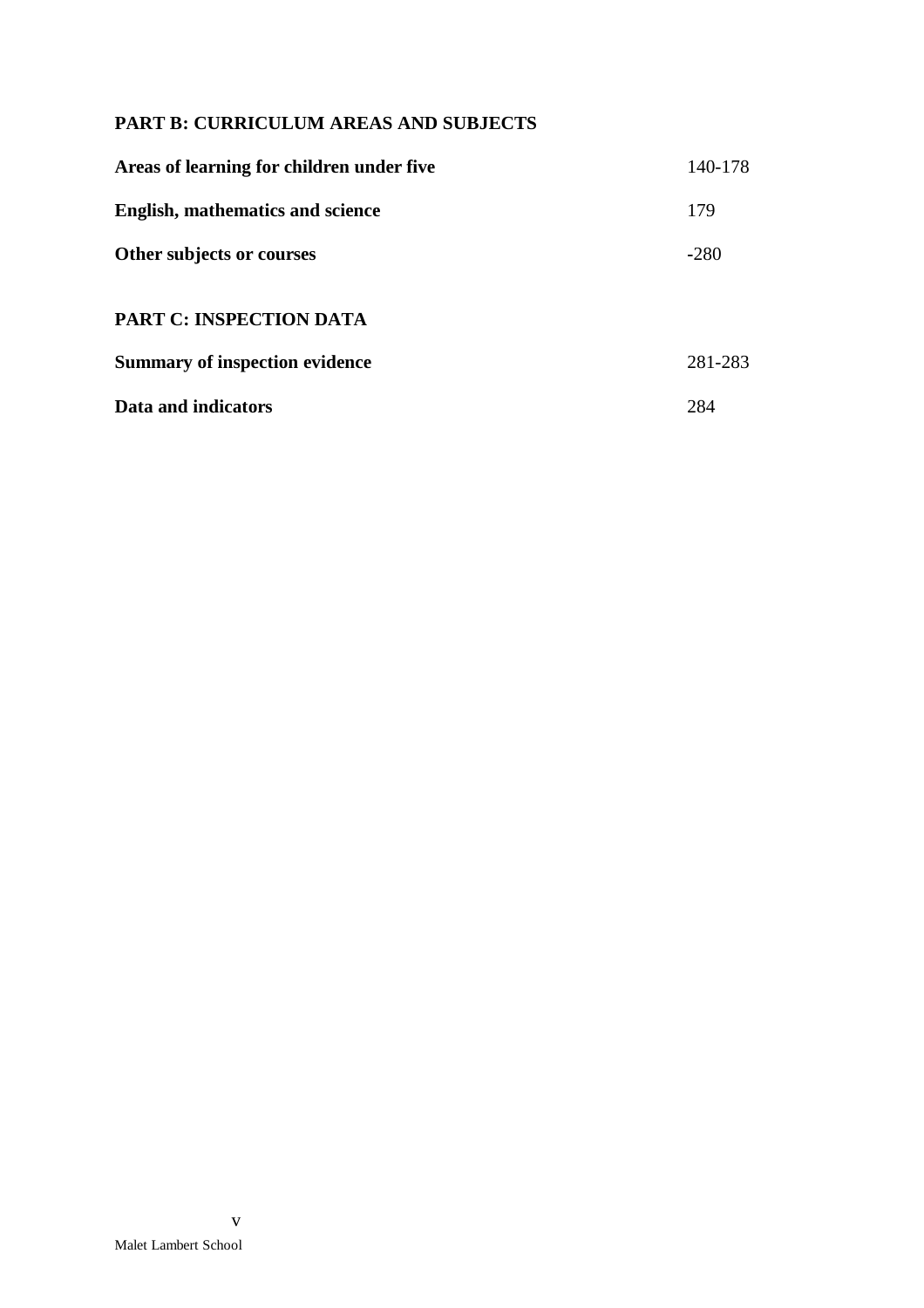## **MAIN FINDINGS**

#### **What the school does well**

•. Teaching is good, and there are good arrangements for monitoring and improving the quality of teaching.

- •. Pupils behave well and have positive attitudes to work.
- •. Relationships are good and there is good provision for the social, moral and cultural development of pupils.
- •. The school has good leadership.
- •. There is a very good range of clubs, visits and sporting opportunities that enrich the curriculum, and careers education is good.
- •. The support and guidance for pupils are good.
- •. Parents make a very effective contribution to the work of the school.

#### · **Where the school has weaknesses**

- I. The lack of literacy skills of some pupils, especially boys, restricts their progress.
- II. There are many good policies in place, for assessment and marking, for example, but not all are followed consistently by all staff.
- III. The accommodation is unsatisfactory, and restricts the progress pupils make in some subjects.
- IV. The curriculum is narrow at Key Stage 4; there is insufficient choice of courses to meet the needs of all pupils.
- V. Some statutory requirements are not being met, including the requirements for religious education and information technology in Key Stage 4 and the daily act of collective worship.

**There are many ways in which this is a good school, and its strengths outweigh its weaknesses. It provides a secure and caring community for its pupils. There is an increasing emphasis on improving attainment in the school. The weaknesses will form the basis of the governors' action plan. A copy of this will be sent to every parent and carer of pupils at the school. Governors will report once a year on the progress they are making to address the issues raised in this report.**

## **How the school has improved since the last inspection**

The school has overcome many of the weaknesses identified in the 1995 report and has made satisfactory improvement. The quality of teaching has improved significantly. It is well placed to continue to improve in future. Assessment, recording and reporting procedures are now providing evidence of pupils' levels of attainment. Pupils are given adequate guidance in most subjects, but there are aspects that can be improved still further and assessment information could be used more effectively. The new management structure of the school is effective. Monitoring procedures have improved, and there is evidence that sound management systems are now in place to enable further improvement to be made. Members of staff with posts of responsibility carry them out well. The monitoring done is identifying the training needs of staff, and there is a very effective system of professional review.

·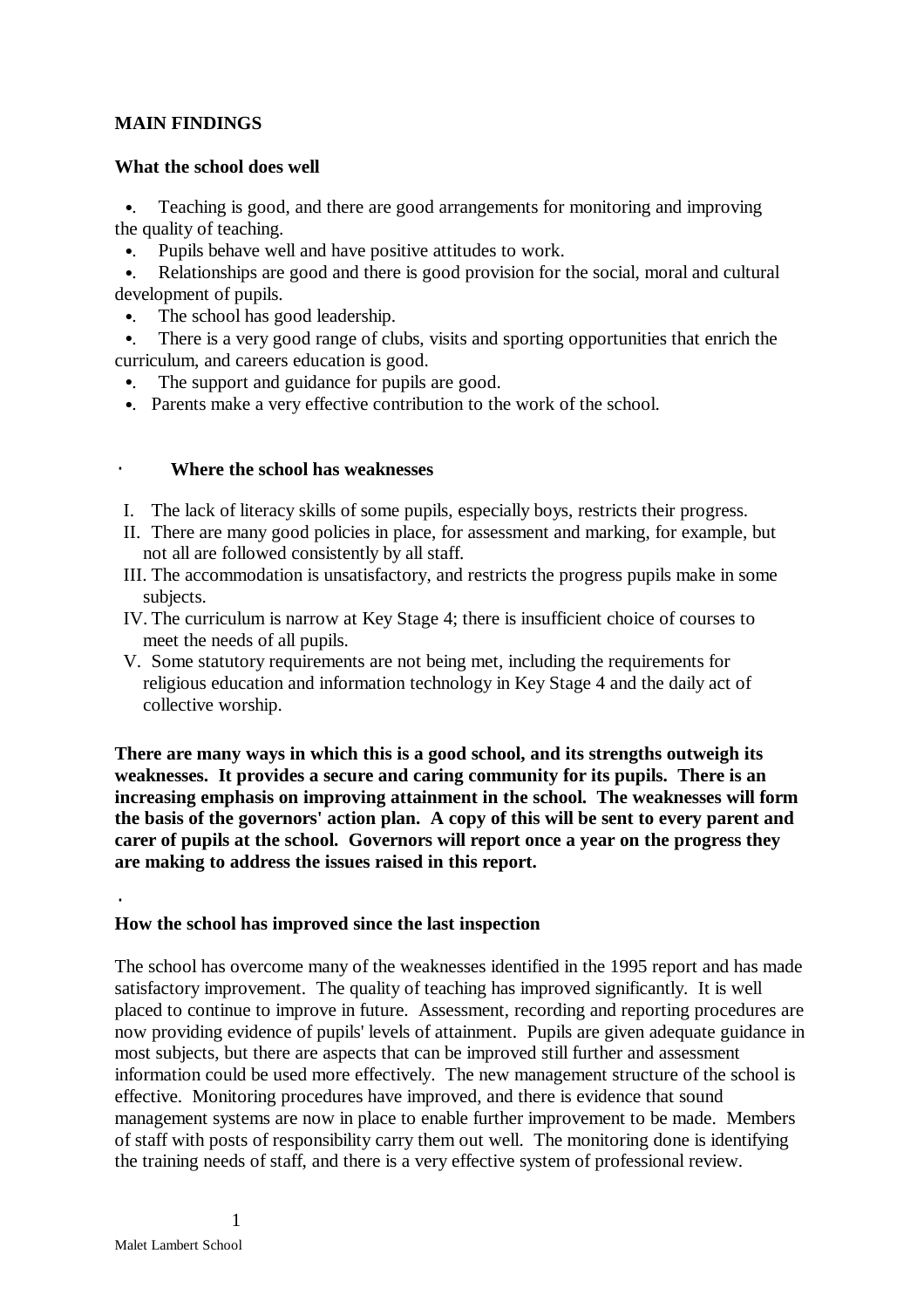The provision for pupils with special educational needs has improved, but there is still a need for further improvement. A daily act of collective worship is still not provided for all pupils. There has been some improvement in the overall provision for pupils' spiritual development.

#### · **Standards in subjects**

The following table shows standards achieved by 14 and 16 year olds in national tests and GCSE examinations in 1999:

| <b>Performance in:</b>     | Compared with all Compared with<br>schools | similar schools |                    | K                     |
|----------------------------|--------------------------------------------|-----------------|--------------------|-----------------------|
|                            |                                            |                 | e <sub>y</sub>     |                       |
|                            |                                            |                 | well above average | A                     |
|                            |                                            |                 | above average      | $\boldsymbol{B}$      |
|                            |                                            |                 | average            | $\mathcal{C}_{0}^{0}$ |
|                            |                                            |                 | below average      | D                     |
|                            |                                            |                 | well below average | E                     |
| Key Stage 3                | $\subset$                                  | D               |                    |                       |
| <b>GCSE</b><br>examination | C                                          | $\mathsf{I}$    |                    |                       |

Results in the latest Key Stage 3 tests are best in mathematics, where they are above the national average. In science, performance is in line with the national average. The results in English are below average for the country as a whole. Overall, the Key Stage 3 National Curriculum test results are in line with the average for secondary schools across the country as a whole, but they are below average for schools of a similar type. The finding of the inspection is that attainment is close to average at the end of Year 9 and that attainment in English is rising.

The standards in GCSE examinations were average overall in 1999 compared with national figures, but they were below those of similar schools. There was a drop in performance from 1998. This was the result of a relatively weak cohort moving through the school, and the drop in performance was predicted. The performance of boys caused the fall in results. Girls sustained their 1998 levels in 1999, but the attainment of boys overall dropped significantly, because of the high percentage of boys with learning difficulties in the cohort.

The finding of the inspection is that attainment is close to average in the school overall at the end of Year 11, but there is some under-attainment. Attainment is highest in English, the GCSE physical education course and science. It is lowest in religious education in Key Stage 4.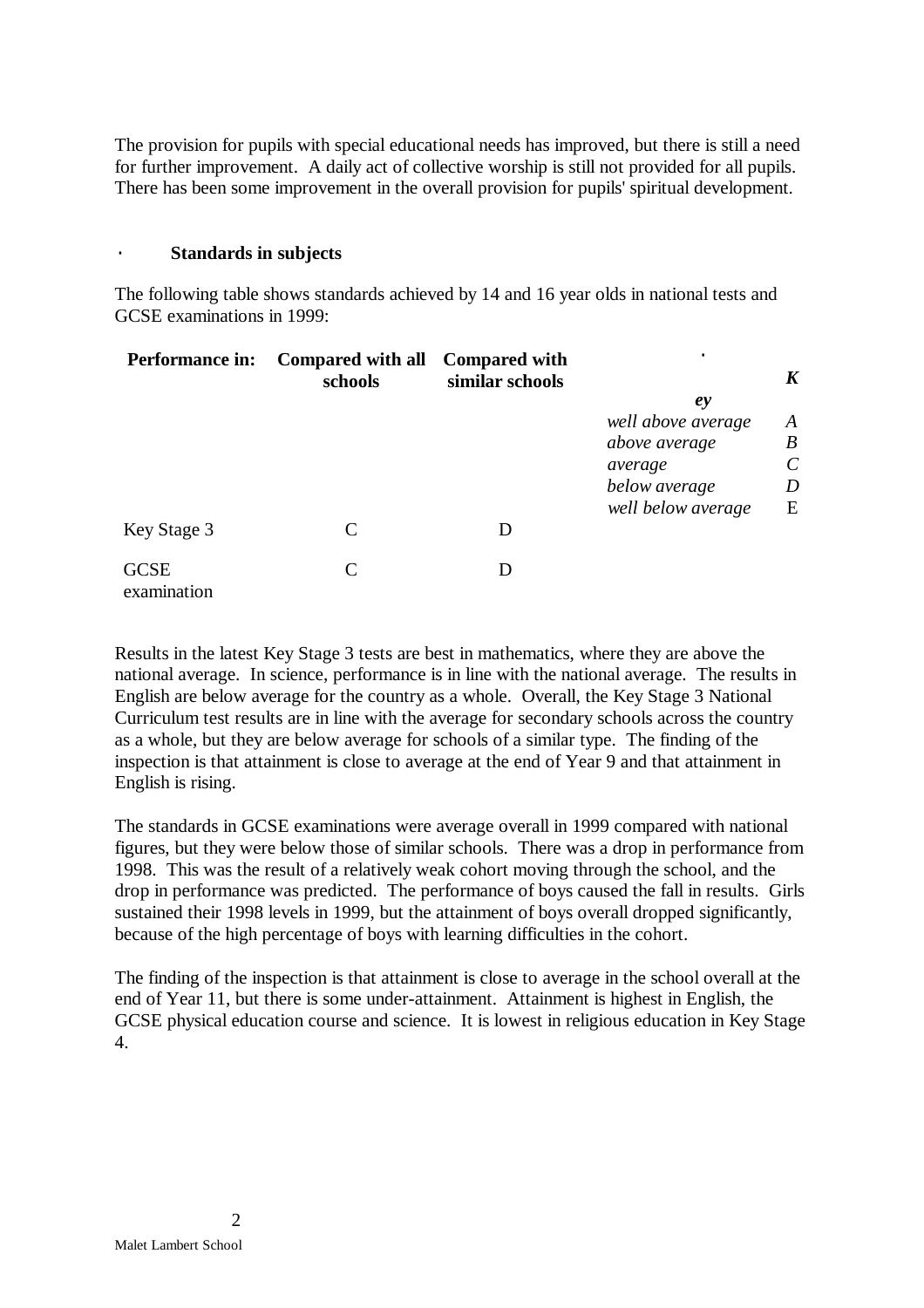## · **Quality of teaching**

|                    | <b>Overall quality</b> | Most effective in:                                                | <b>Least effective</b><br>in:  |
|--------------------|------------------------|-------------------------------------------------------------------|--------------------------------|
| Years 7-9          | Good                   | English, Mathematics, Science,<br>History, Design and technology, |                                |
|                    |                        | Art.                                                              |                                |
| Years $10-11$      | Good                   | English, Design and technology,<br>History, Art.                  | $\cdot$ Religious<br>education |
| English            | Good                   |                                                                   |                                |
| <b>Mathematics</b> | Good                   |                                                                   |                                |

Teaching is at least satisfactory in just over 97 per cent of lessons. It is good, very good or excellent in 64 per cent. In the large majority of lessons, teachers are well organised, have good subject knowledge and the control of pupils is good. In unsatisfactory lessons, teachers' expectations are too low, and pupils are not given sufficient opportunities to make progress in their learning.

*Inspectors make judgements about teaching in the range: excellent; very good; good; satisfactory; unsatisfactory; poor; very poor. 'Satisfactory' means that strengths outweigh any weaknesses.*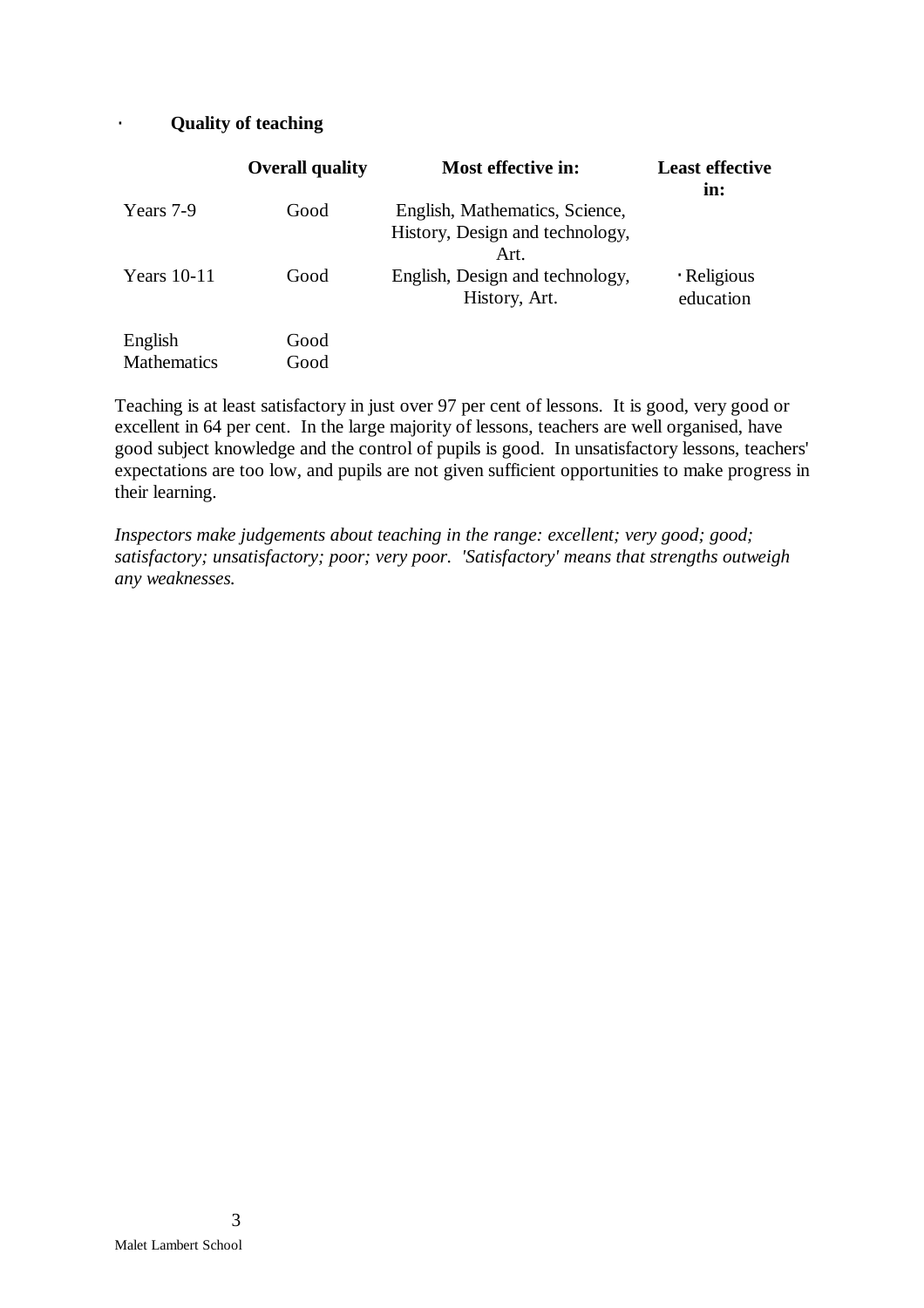· **Other aspects of the school**

| <b>Aspect</b>              | <b>Comment</b>                                                    |
|----------------------------|-------------------------------------------------------------------|
| Behaviour                  | Good: behaviour is good in lessons and around the school.         |
| Attendance                 | Satisfactory: attendance is slightly above the national average.  |
|                            | Pupils are generally punctual to lessons.                         |
| Ethos*                     | Good: pupils show interest in their work, concentrate, and form   |
|                            | positive relationships. There is a positive commitment to         |
|                            | raising attainment in the school.                                 |
| Leadership and             | Leadership in the school is good overall and the management is    |
| management                 | effective. The new headteacher, with the senior management        |
|                            | team, provides very good leadership. Other managers in the        |
|                            | school lead their areas well overall.                             |
| Curriculum                 | Satisfactory: the curriculum is reasonably balanced and broadly   |
|                            | based in Key Stage 3. The range of subjects is too narrow to      |
|                            | meet the needs of all pupils in Years 10 and 11, and they are not |
|                            | taught enough religious education.                                |
| Pupils with special        | Satisfactory: most pupils with special needs make sound           |
| educational needs          | progress, but the teaching is not organised efficiently enough    |
|                            | for the provision to make enough impact on their learning.        |
| Spiritual, moral, social & | Good: there are some weaknesses as well as strengths in some      |
| cultural development       | aspects of the spiritual provision. The provision for moral,      |
|                            | social and cultural development is good.                          |
| Staffing, resources and    | Satisfactory: there are sufficient teachers and support staff to  |
| accommodation              | meet the demands of the curriculum. There are deficiencies in     |
|                            | the accommodation that affect pupils' progress. Resources are     |
|                            | satisfactory overall.                                             |
| Value for money            | The school gives good value for money.                            |

*\*Ethos is the climate for learning: attitudes to work, relationships and the commitment to high standards.*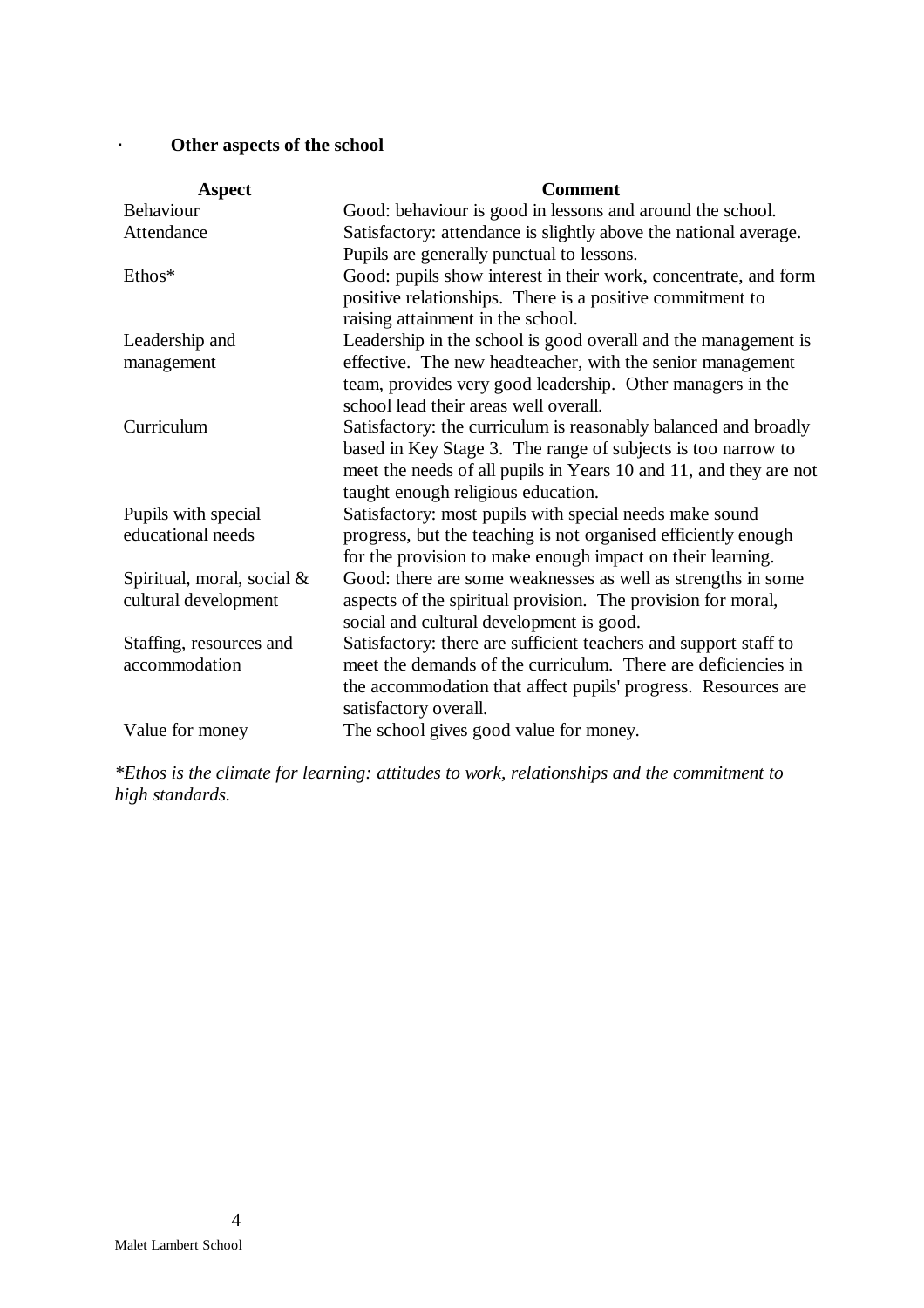#### **The parents' views of the school**

VI. Almost all parents feel welcome in the school, and find teaching and non-teaching staff very approachable. They feel they are encouraged to play a full part in the work of the school.

VII. Most parents feel that the school handles any complaints appropriately and is responsive to their suggestions.

VIII. They are satisfied with overall standards in the school.

to develop meet with the approval of most

parents and almost all say that their children enjoy coming to school.

**What most parents like about the school What some parents are not happy about**

X. A few parents do not feel well informed school, and do not have a clear understanding

XI. Some parents are dissatisfied with the

XII. A few parents are concerned about

XIII. A small number of parents are not mplaints.

IX. The values and attitudes the school seeks modation, including the provision of toilets and XIV. Many parents wrote to the inspection

The findings of the inspection team substantiate the positive points made by parents about the school. Some parental concerns are justified. There are problems with the buildings and site that sometimes have an adverse effect on the progress made by pupils, and affect their health and well-being. Not all reports to parents give enough information on the progress that children are making. Behaviour, however, is generally good. The behaviour policy is being implemented consistently throughout the school and is effective, overall, in bringing about a good learning environment in classes. The provision for homework is satisfactory and the homework done by pupils helps them to move forward in their learning. The school cannot resolve every parent's complaint satisfactorily, but makes reasonable efforts to do so.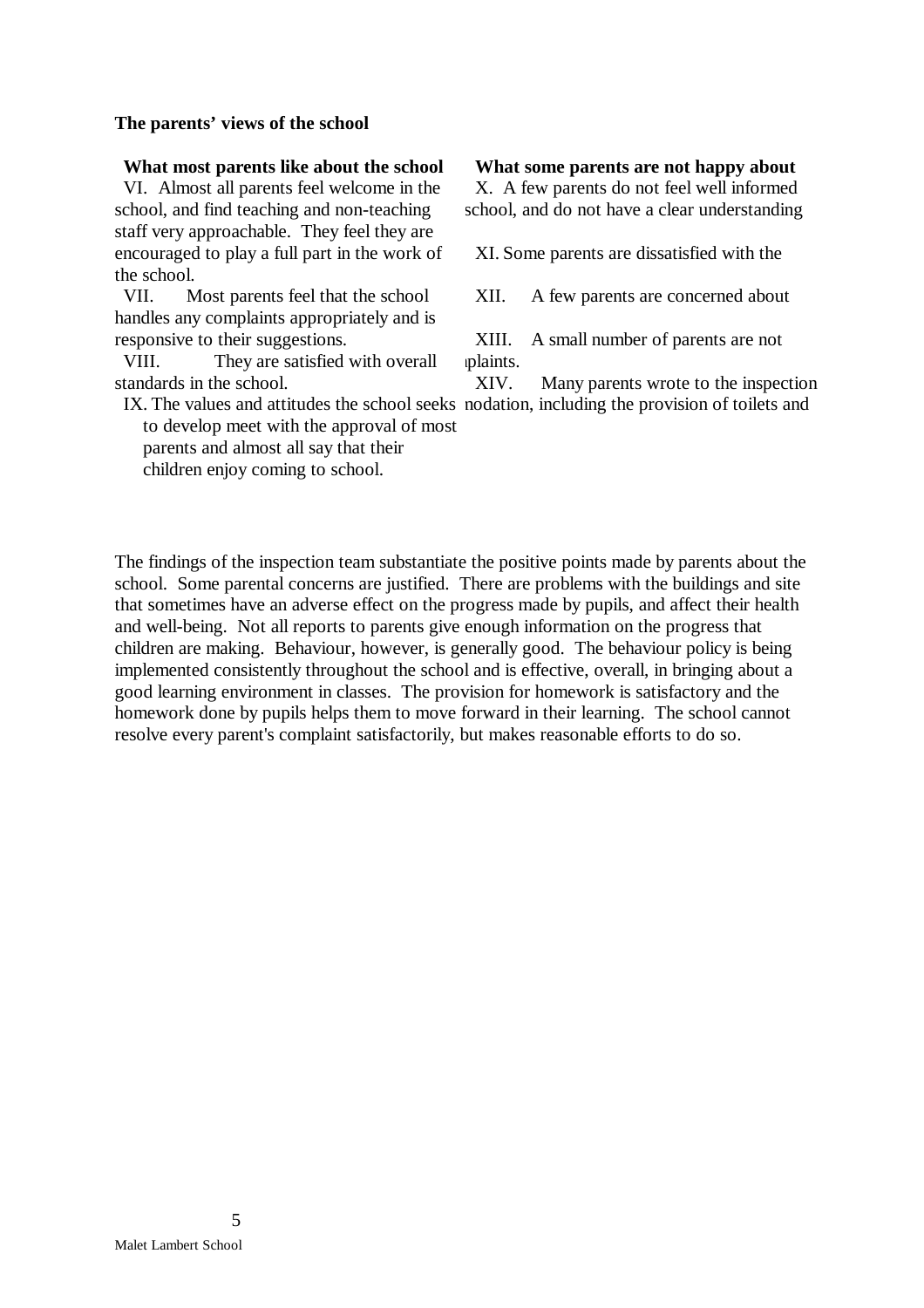#### **KEY ISSUES FOR ACTION**

In order to continue to improve and to raise levels of attainment and the quality of education in the school, the governors, headteacher and teaching staff, with the support of the local education authority, should:

XV.continue to seek ways of raising levels of attainment in literacy at Key Stage 3, especially of boys, by:

\*.identifying literacy targets in the schemes of work for all subjects;

 \*.ensuring that all teachers emphasise literacy targets in their lessons and in their marking of written work.

*(Paragraphs 6, 7, 9, 13, 23, 31, 33, 36, 143, 144, 153, 194, 235)*

- •.ensure that teaching and learning strategies identified in school policies are implemented consistently across the school, especially those related to marking and assessment. *(Paragraphs 30, 32, 58, 61, 79, 80, 82, 111, 116, 161, 196)*
- •.meet all statutory requirements, including those for:
	- \*.a daily act of collective worship for all pupils
	- \*.the teaching of religious education at Key Stage 4,
	- \*.the teaching of the full programme of study for information technology
	- \*.the appraisal of teachers
	- \*.the information to parents required in the governors' annual report. *(Paragraphs 16, 17, 40, 64, 70, 71, 118, 227, 231, 250, 261, 264, 265)*
- •.continue to work with the local education authority to resolve the problems with accommodation, especially the heating systems in isolated teaching rooms and the shortage of toilets for pupils.

*(Paragraphs 31, 100, 123, 124, 125, 126, 127, 151, 164, 178, 183, 193, 204, 208, 238, 239, 250, 281)*

Other areas of weakness which have been noted by the inspection team but not picked out as key issues are:

\*.the organisation of the teaching of special educational needs is not sufficiently coherent;

*(Paragraphs 66, 80, 117, 147, 161, 236)*

- \*.pupils are not given enough opportunities to develop independent learning skills; *(Paragraphs 58, 112, 248, 258, 266)*
- \*.the governing body needs to develop more formal and effective systems for monitoring the work of the school and evaluating the effectiveness of budget decisions and policies;
	- *(Paragraph 115)*
- \*.levels of resourcing need to be improved in science, religious education, art, child development, design and technology, French, German, geography and histor**y.** *(Paragraphs 130, 131, 133, 164, 176, 186, 189, 193, 217, 250, 277, 281)*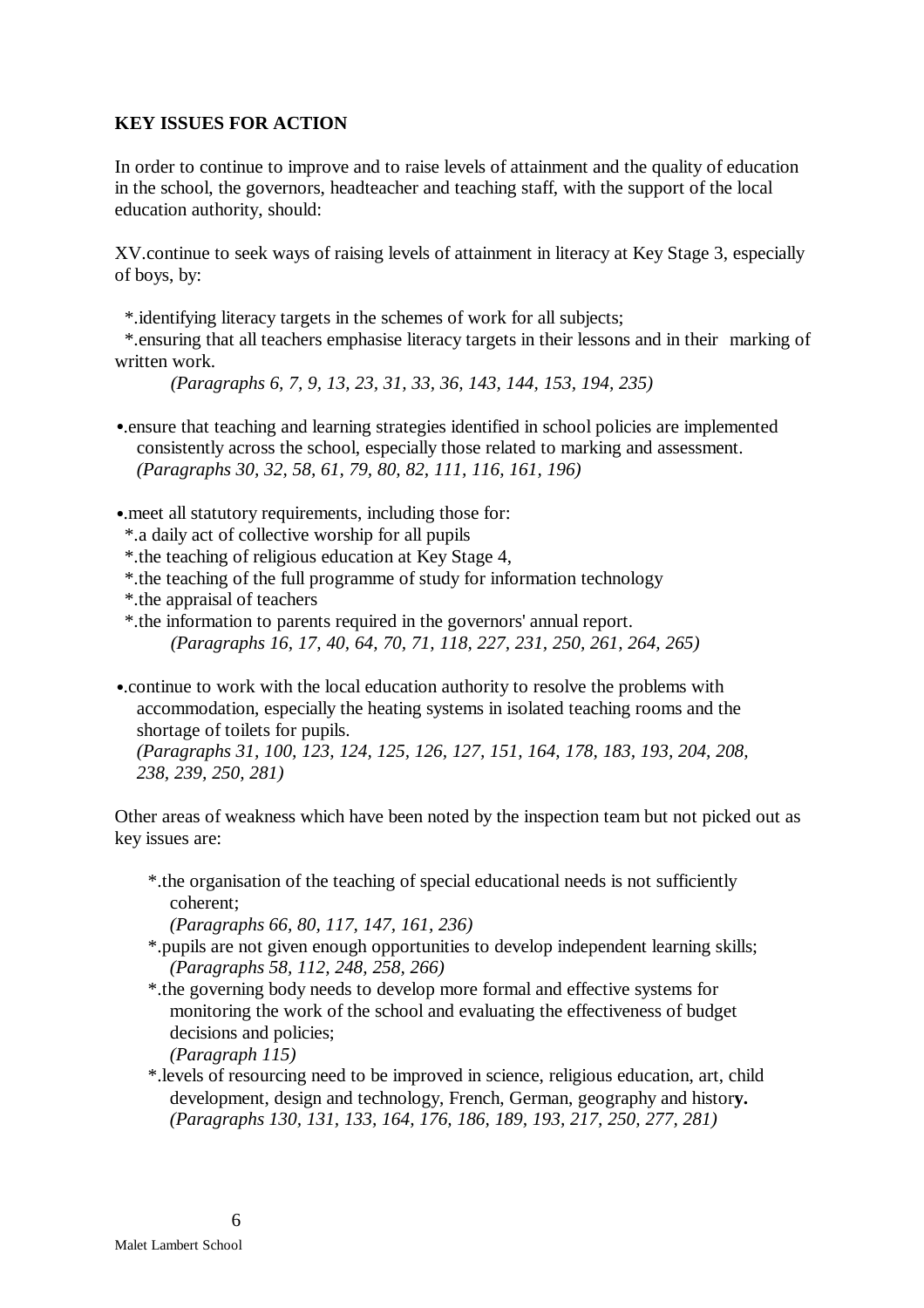## **INTRODUCTION**

## \* **Characteristics of the school**

1.Malet Lambert School is an 11 to 16 comprehensive school for girls and boys serving an area to the north east of Hull, close to the city centre. At the time of the inspection, there were 1355 pupils on roll, which is above average for a school of this type. The number on roll has been gradually increasing over recent years. It is a popular school and oversubscribed.

2.The school serves a mixed socio-economic area, although most of the housing in the immediate vicinity is local authority housing, some of which is now privately owned. It is in an inner-city area, where the proportion of adults with higher education qualifications is well below average, and there is not a tradition of high academic aspirations. The proportion of pupils eligible for free school meals is below average at 9.5 per cent. The school does not have adequate facilities for serving school meals, and so many pupils who would be eligible do not apply, because they live within easy walking distance of the school. The proportion of pupils on the register for special educational need is broadly average at 10 per cent. Almost all pupils are white, which reflects the ethnic nature of the school's catchment area, but there is small proportion of pupils who represent the range of cultural diversity in our society. Overall, the attainment of pupils on entry to the school at age eleven is close to the national average.

3.The school has set targets for 1999/2000 for attainment at Key Stage 3 and GCSE passes at grades A\* - C. The school is aiming for 51 per cent of the pupils entered for GCSE achieving five or more passes at A\*- C. In 1999, the cohort had a relatively high proportion of pupils with special educational needs, and 42.9 per cent of that year group attained five or more passes at these levels. At the end of Key Stage 3, the school aims for 73 per cent of pupils attaining at least Level 5 in English and mathematics in the National Curriculum tests. In 1999, these targets were almost met, with 70 per cent attaining Level 5 or better in both subjects. The target for science is for 65 per cent to reach Level 5 or above and 58 per cent did so in 1999. Again, these targets are appropriate, and reflect the school's commitment to high attainment.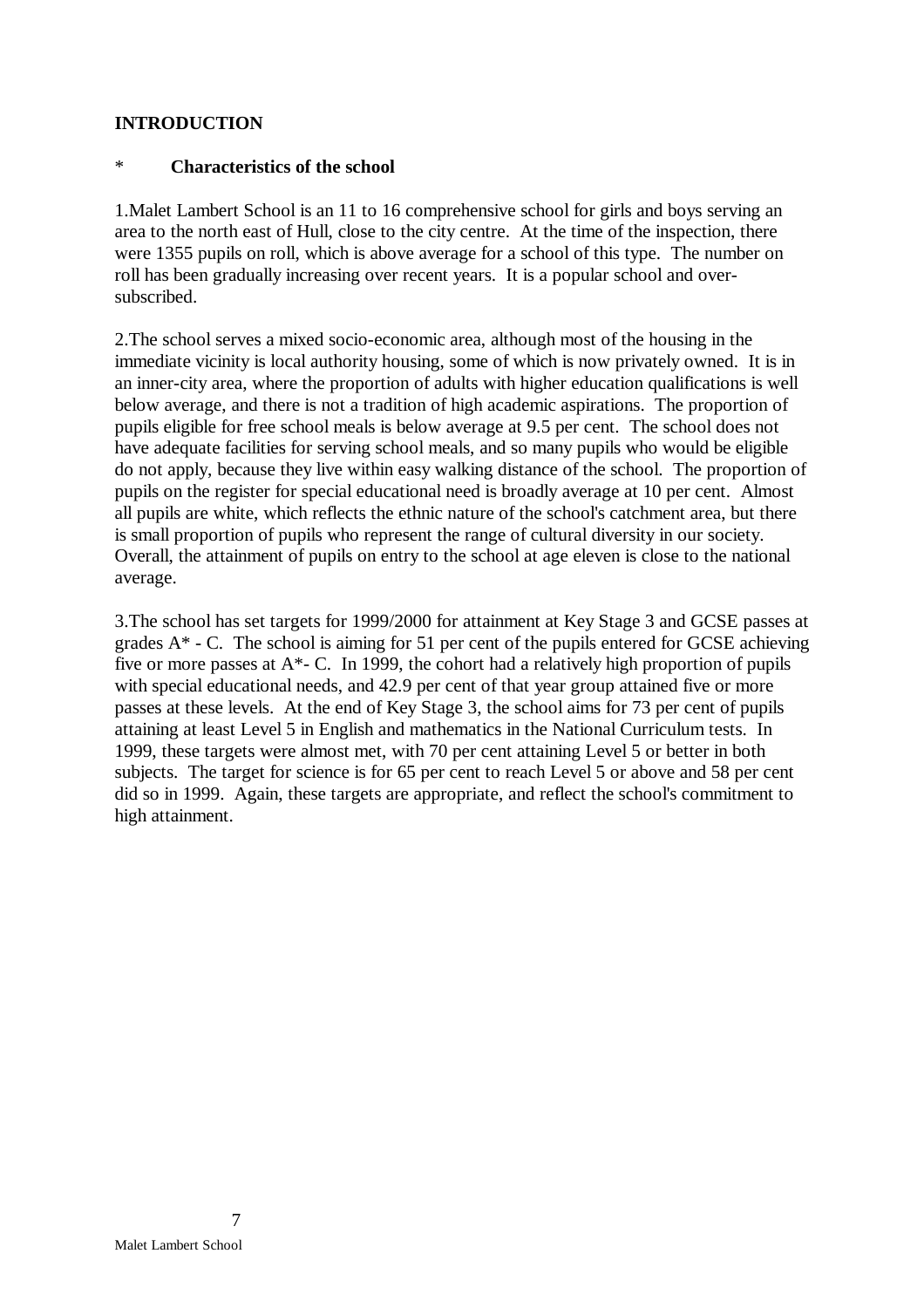## 4.**Key indicators**

# 4. **Attainment at Key Stage 3**<sup>1</sup>

Number of registered pupils in final year of Vegar Boys Girl Total

| <b>National Curriculum Test/Task</b><br>4. |                 | English  | <b>Mathematics</b> | Science  |
|--------------------------------------------|-----------------|----------|--------------------|----------|
| <b>Results</b>                             |                 |          |                    |          |
| Number of pupils                           | <b>Boys</b>     | (78)66   | (83)99             | (72)86   |
| at NC Level 5 or                           | Girls           | (96)84   | (87)91             | (72)67   |
| above                                      | Total           | (174)150 | (170)190           | (144)153 |
| Percentage at NC                           | School          | (70)57   | (70)72             | (58)57   |
| Level 5 or above                           | <b>National</b> | (65)     | (60)               | (56)     |
| Percentage at NC                           | School          | (26)16   | (48)44             | (19)16   |
| Level 6 or above                           |                 |          |                    |          |
|                                            | National        | (35)     | (36)               | (27)     |
|                                            |                 |          |                    |          |
| <b>Teacher Assessments</b><br>4.           |                 | English  | <b>Mathematics</b> | Science  |
| Number of pupils                           | <b>Boys</b>     | (88)82   | (93)101            | (63)81   |
| at NC Level 5 or                           | Girls           | (105)99  | (98)95             | (70)64   |
| above                                      | Total           | (193)181 | (191)196           | (133)145 |
| Percentage at NC                           | School          | (79)68   | (78)75             | (54)55   |
| Level 5 or above                           | National        | (61)     | (64)               | (61)     |
| Percentage at NC                           | School          | (39)24   | (55)53             | (32)24   |
| Level 6 or above                           | National        | (30)     | (37)               | (30)     |

 1 Percentages in parentheses refer to the year before the latest reporting year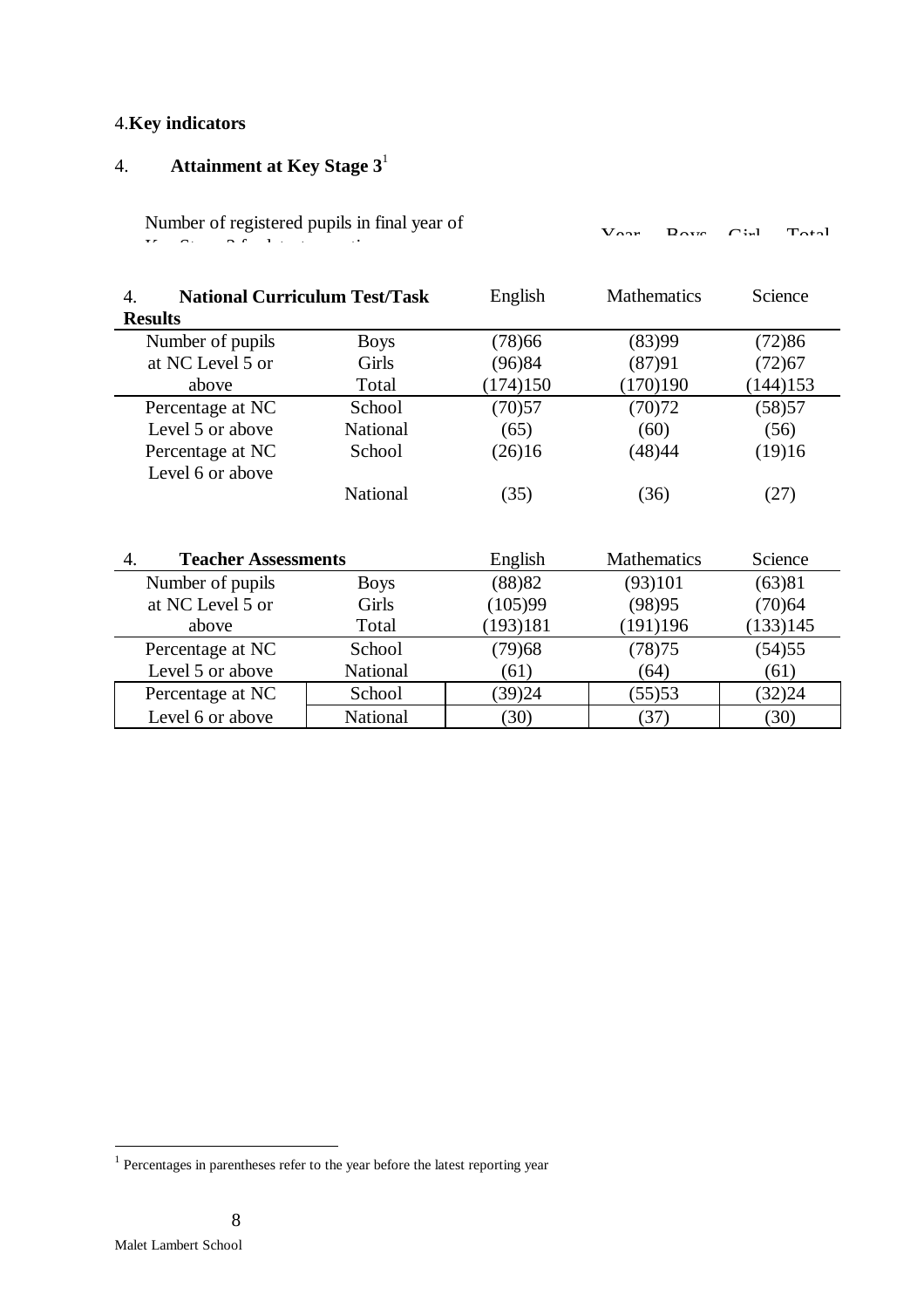# **Attainment at Key Stage 4<sup>2</sup>**

| Number of 15 year olds on roll in January of the latest<br>reporting year: |                 |                                | Year<br>1999 | <b>Boys</b><br>126                  | Girls<br>116 | Total<br>242                   |
|----------------------------------------------------------------------------|-----------------|--------------------------------|--------------|-------------------------------------|--------------|--------------------------------|
| <b>GCSE Results</b>                                                        |                 | 5 or more grades<br>$A^*$ to C |              | 5 or more<br>grades<br>$A^*$ to $G$ |              | 1 or more<br>grades $A^*$ to G |
| Number of pupils                                                           | <b>Boys</b>     | 49                             |              | 116                                 |              | 122                            |
| achieving                                                                  | Girls           | 55                             |              | 110                                 |              | 112                            |
| standard specified                                                         | Total           | 104                            |              | 226                                 |              | 234                            |
| Percentage achieving                                                       | School          | 42.9                           |              | 93.4                                |              | 97.1                           |
| standard specified                                                         | <b>National</b> | 47.8                           |              | 88.4                                |              | 95.0                           |

## **Attendance**

Percentage of half days (sessions) missed through absence for the latest complete reporting year:

|              |                           | $\%$ |
|--------------|---------------------------|------|
| Authorised   | School                    | 7.6  |
| Absence      | National comparative data | 7.9  |
| Unauthorised | School                    | 0.7  |
| Absence      | National comparative data | 0.3  |

#### 4.

## 4. **Exclusions**

Number of exclusions of pupils (of statutory school age) during the previous year:

|              | Number            |
|--------------|-------------------|
| Fixed period | 15                |
| Permanent    | $\mathbf{\Omega}$ |

## 4. **Quality of teaching**

Percentage of teaching observed which is:

|                        | $\frac{0}{0}$ |
|------------------------|---------------|
| Very good or better    | 21            |
| Satisfactory or better | 97            |
| Less than satisfactory |               |

 **2 Percentages in parentheses refer to the year before the latest reporting year**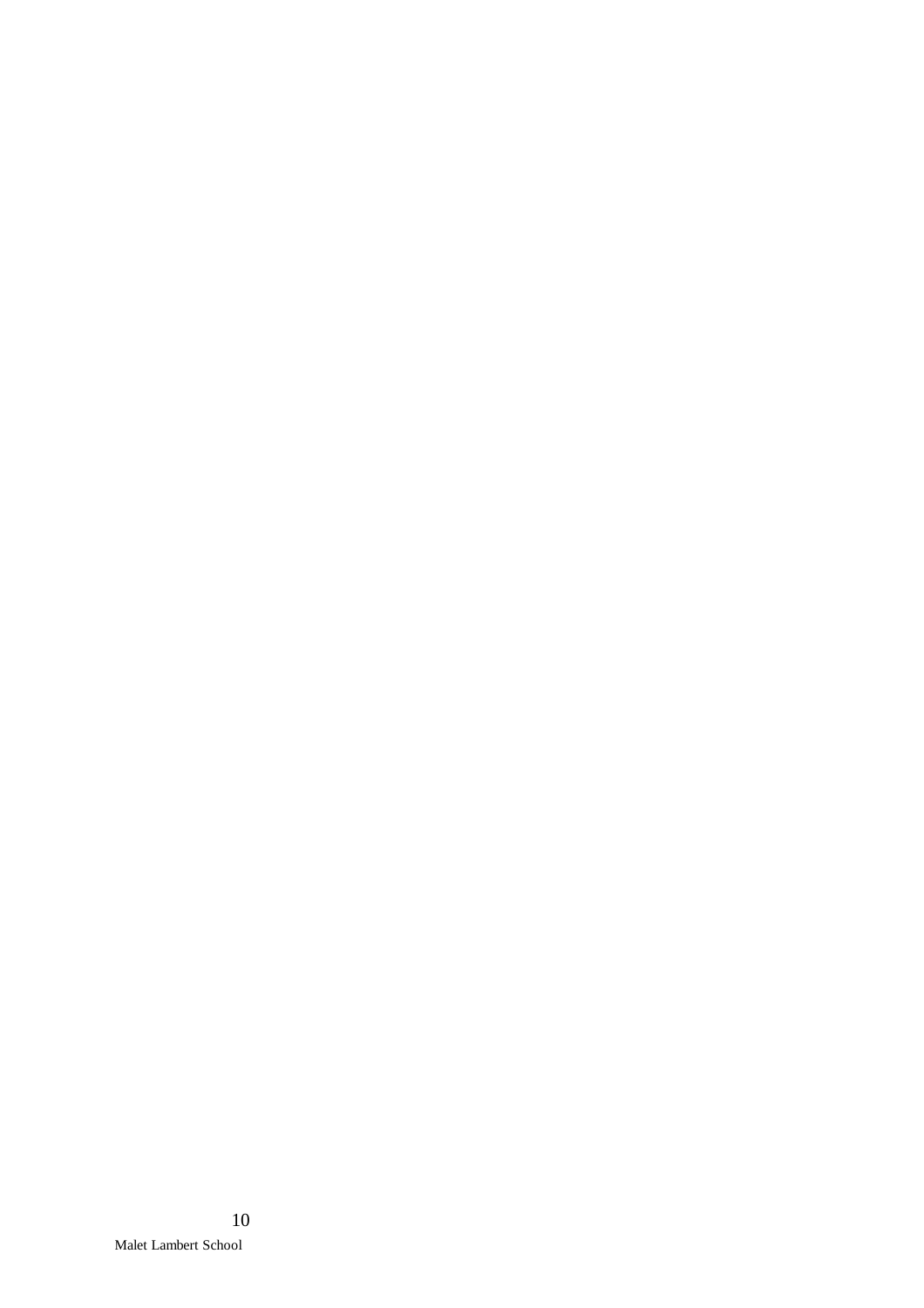## **PART A: ASPECTS OF THE SCHOOL**

## 4. **EDUCATIONAL STANDARDS ACHIEVED BY PUPILS AT THE SCHOOL**

## 4. **Attainment and progress**

5.Standards of attainment have improved since the last report, although attainment dipped in 1999 as a result of a less academic cohort moving through the school. Nevertheless, attainment overall in GCSE was close to the national average, and well above the average for Hull schools. In the last report, it was stated that pupils were attaining in line with the national averages at Key Stage 3. This has been sustained. Attainment was in line with the national average for performance overall in the national tests at Key Stage in 1999. Good standards were reported in English, and this is still the case at the end of Key Stage 4. Attainment in mathematics was said to be poor. There has been significant improvement in attainment in this subject; standards at present are good at the end of Key Stage 3 and satisfactory at the end of Key Stage 4.

6.Attainment is below average at the end of both key stages when it is compared with similar schools, that is, those schools with a similar proportion of pupils eligible for free school meals. This suggests that some pupils in the school may be under-attaining. Although this comparison is generally valid, it is unfair, to some extent, to this particular school. It does not take account of all the socio-economic factors that affect pupils' performance in an inner-city area. Significantly, it does not allow for the fact that few pupils beyond Year 7 in this school continue to claim free school meals. There are two reasons for this. The first is that almost all pupils live within walking distance of their homes. The second is that the school canteen is not large enough to cope with the numbers of pupils in the school. Nevertheless, the finding of the inspection is that there is some under-achievement, generally amongst boys. Their literacy levels on entry are below those of girls to a greater extent than is the case nationally. Analysis of the Key Stage 2 results in English reveals that almost twice as many boys attain below average levels as girls, and that twice as many girls as boys attain the higher level (Level 5).

7.Their literacy problems affect the progress of boys in many subjects, especially those in which reading and writing skills are of particular importance. Able boys told inspectors, for example, that the targets their teacher has set them in history are too high, because they have difficulty expressing their ideas and knowledge in essay form. In science and mathematics, boys' numeracy skills are generally satisfactory or better, but many boys have difficulty performing well in tests and in written work in class. They do not fully understand what written questions in tests are asking for, and find it hard to express their answers in writing. even though they may know the answer when the question is explained to them by a teacher. Girls attain significantly better at GCSE in modern foreign languages because their literacy levels are generally good. Boys attain more highly than girls in physical education, art and design and technology, where literacy plays a less significant role in assessment. Boys make good progress in English, however. At the end of Key Stage 4, although there is still a significant difference in the attainment of boys and girls, slightly greater than that nationally, boys attain standards close to the average nationally in the subject. Nevertheless, their progress in the traditional 'academic' subjects is affected by the problems they have had through the school in literacy, and resulting difficulties in articulating their ideas and in conceptual development.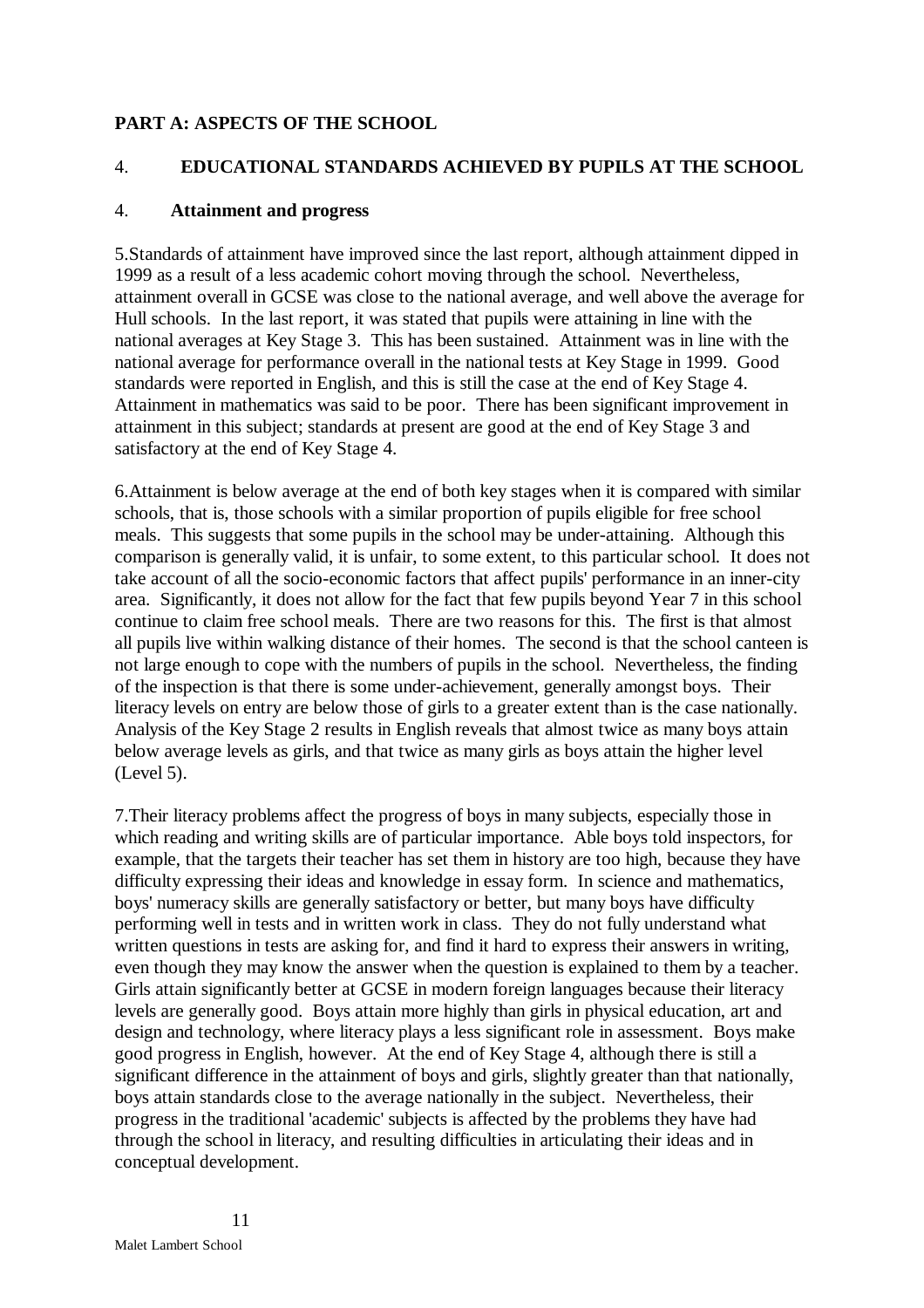8.The attainment of pupils on entry to the school, judged by performance in the Key Stage 2 National Curriculum tests and standardised test data, was close to average for the country as a whole in science and mathematics in 1999. It was lower in English. There was a large difference between the proportion of pupils gaining Level 5 in English, for example, compared with the proportion in mathematics and science.

9.In English, 12.8 per cent attained higher than average levels, but in mathematics and science they were attained by just over 28 per cent of pupils. In previous years, overall attainment on entry has varied from below to well below average. Attainment in mathematics and science has always been above that in English over the past four years. Between 10 and 23 per cent fewer pupils attained the expected level (Level 4) or above in English than in the other two core subjects in the national tests in each year. The test results have been improving steadily in the feeder primary schools, and the attainment of the present Year 7 was close to average on entry. Nevertheless, taking the attainment of the pupils in the school as a whole, attainment on entry is below average.

10.In the 1999 National Curriculum tests at the end of Key Stage 3, attainment overall was similar to the national average. It was below average compared with that in similar schools. Attainment in mathematics was above average compared with the country as a whole and in line with similar schools. Attainment in science was in line with the national average, but below that in similar schools, and in English it was below the national average and well below that in similar schools. In recent years, this level of performance has been sustained. Since 1996, the performance of boys and girls has been close to the national average, taking all three subjects together.

11.In GCSE in 1999, 43 per cent of pupils gained five or more grade A\* to C passes. This proportion was broadly average in comparison with most schools, but below the average for similar schools. The proportion who attained five or more  $A^*$  to G grades was 93.4 per cent, which was well above average compared with schools nationally, and average compared with similar schools. The proportion gaining at least one GCSE pass at A\* - G was above average, at 97.1 per cent, and again in line with similar schools. However, this represents a drop in performance on previous years, because of a cohort of boys moving through the school whose attainment levels were lower than average for the school. Girls attained better than the year before, with a one and a half per cent increase in the proportion gaining five or more GCSE passes at the A\*- C levels. However, boys' attainment dropped from 46 per cent gaining five or more A\* - C passes to 38.9 per cent. The boys' results at GCSE were below the national average for boys.

12.Attainment at GCSE was relatively high in English, English literature and physical education. In these subjects, the overall  $A^*$  - C pass rate was higher in 1999 than in 1998. In all other subjects, the  $A^*$  - C pass rate fell. The greatest fall was in mathematics, from 39.3 per cent to 25.6. The school carefully analysed the reasons for this and took effective action. As a result, the inspection found that attainment is rising this year in mathematics.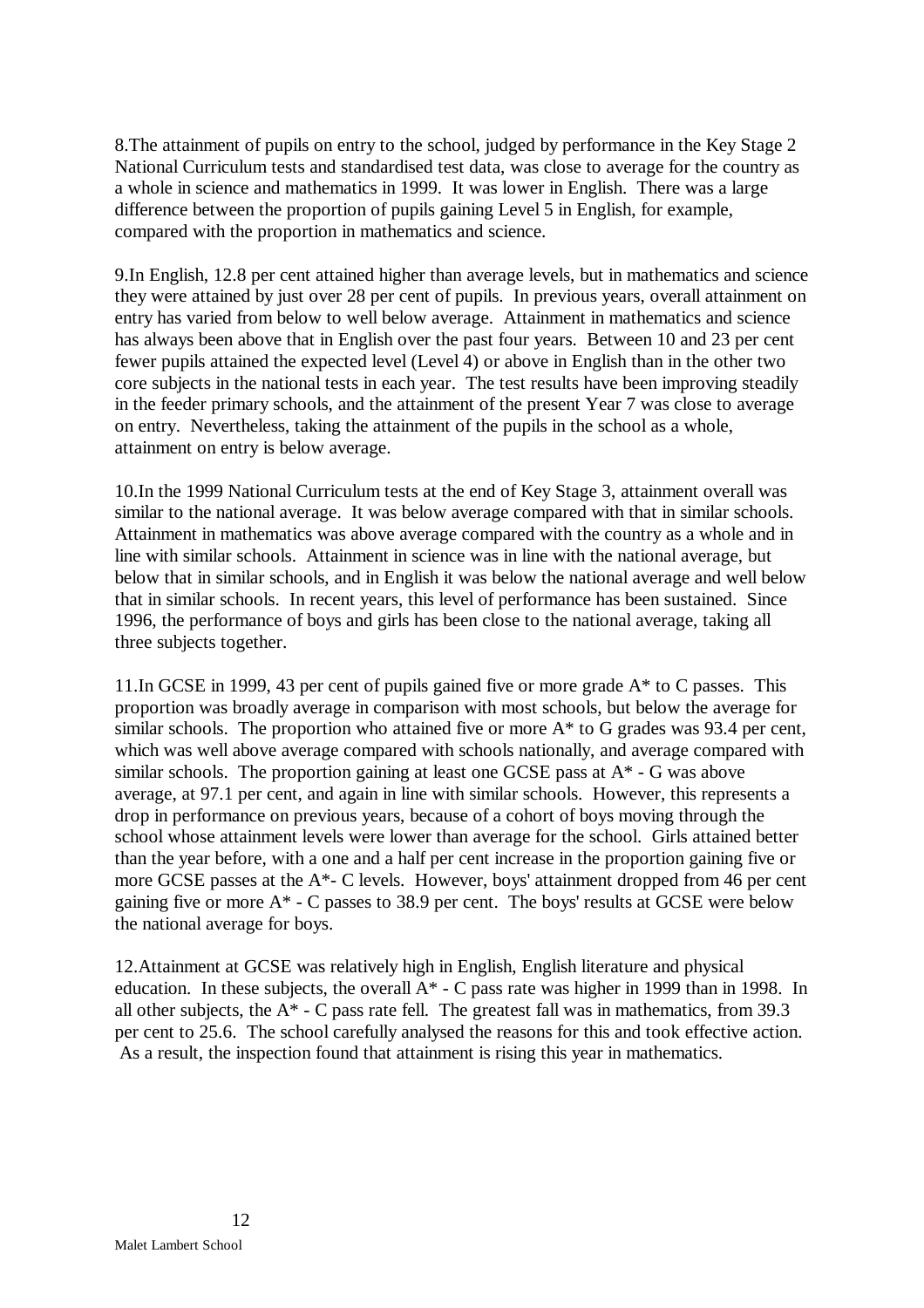13.The inspection found that performance in most subjects reflects the results in the end of Key Stage 3 tests and GCSE examinations in 1999. There are no differences in attainment and progress of the small numbers of pupils from minority groups. Attainment in English is in line with the national average at the end of Key Stage 3 overall, but below average in writing. A significant minority of pupils has problems with punctuation and grammatical accuracy, but speaking and listening skills develop well. Reading ability has improved from slightly below average overall on entry to at least in line in expectations. At Key Stage 4, attainment is above the national average in English and English literature. This is partly because of the good teaching of literature in the department and partly because of the pace and rigour in many lessons.

14.In mathematics, attainment is above average at the end of Key Stage 3 and average at the end of Key Stage 4. This reflects the improvements in teaching, learning and the curriculum that have been introduced to counter the fall in GCSE performance last year. Standards have risen at both key stages, but the effects are taking longer to show fully at the end of Key Stage 4 because pupils in Years 10 and 11 have more ground to make up than those newer to the school. Standards in numeracy are satisfactory at both key stages. Although the school does not have an explicit policy for the teaching of numeracy across the curriculum, there are many good examples. In art, pupils do good work using tessellation when studying random and repeat patterns. In science, Key Stage 3 pupils collect data, plot bar charts and find 'lines of best fit' on scatter diagrams. They use skills of weighing and measuring in food technology. In design and technology they use 'nets' in their designs. Pupils make satisfactory progress in developing numeracy skills across both key stages. In Key Stage 4, they demonstrate progressively more advanced skills, scaling measurements up and down in art; calculating the mean of a series of readings in science, mathematics and geography; and doing more advanced work in using and drawing a wider range of graphs in many subjects.

15.Attainment in science is in line with expectations at the end of Key Stage 3, and is average at the end of Key Stage 4. In general, pupils have sound practical skills. High attaining pupils master the complex technical vocabulary of science well. They discuss scientific concepts intelligently and with understanding.

16.Attainment in information technology is average at the end of Key Stage 3. At the end of Key Stage 4, pupils have above average attainment in some skills, but they are not taught the whole range of skills required, with the result that their attainment is average overall. The technical ability of pupils is generally good, so they are able to apply their knowledge to solve problems.

17.Attainment in religious education is in line with the expectations set out in the agreed syllabus at the end of Key Stage 3, but it is well below expectations at the end of Key Stage 4. This is because there is insufficient time for the subject at the later key stage and it is taught by non-specialist teachers. Until Year 9, pupils acquire satisfactory knowledge of major world religions.

18.In design and technology, attainment is in line with expectations at the end of Key Stage 3. Attainment is best in the making elements of the course, but attainment in designing is not consistently satisfactory. At the end of Key Stage 4, attainment is average overall. It varies from aspect to aspect, with attainment in resistant materials being below average.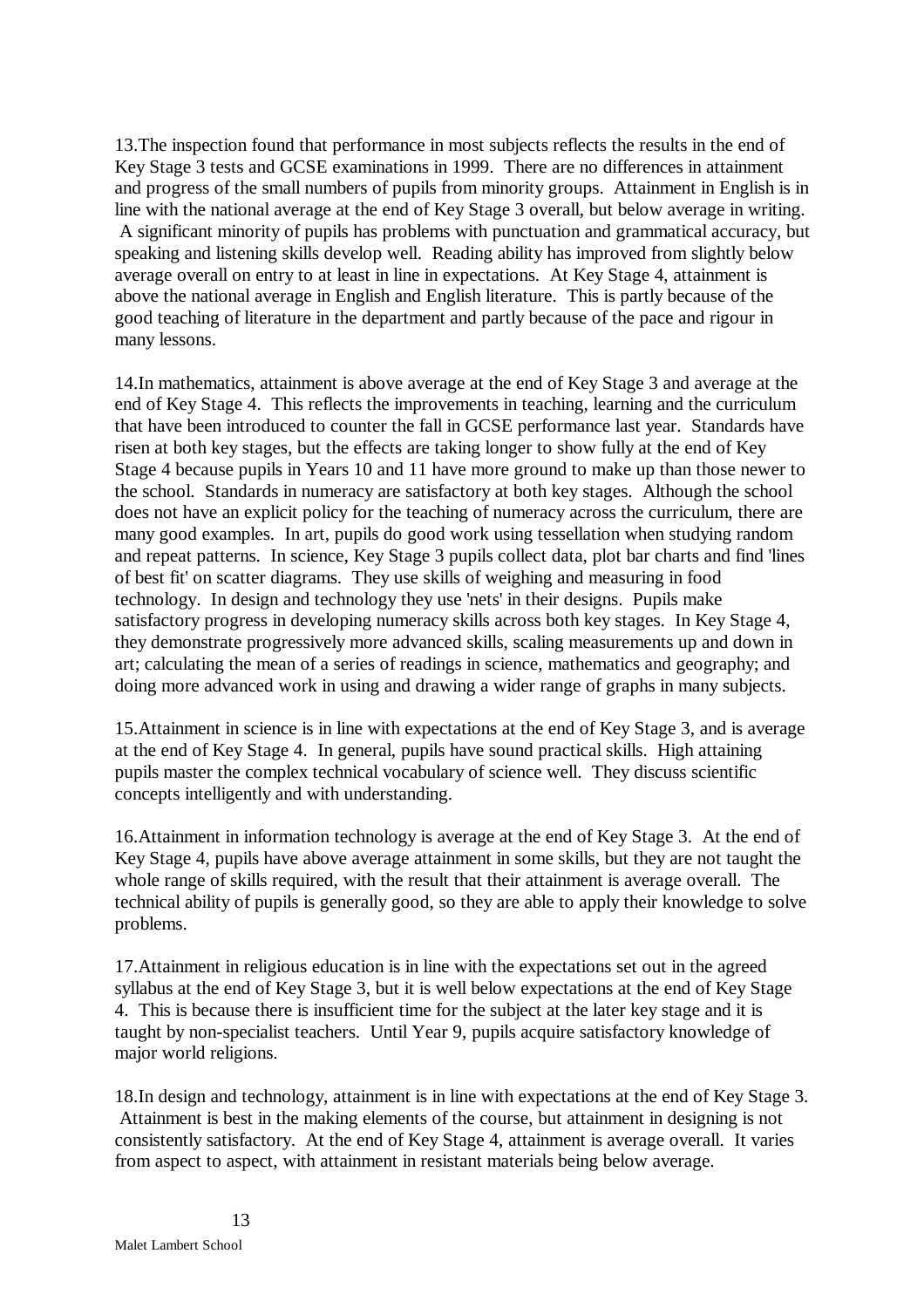19.In modern foreign languages, the attainment of the majority of pupils is in line with expectations overall at Key Stage 3, and average at the end of Key Stage 4. Girls generally attain more highly than boys do.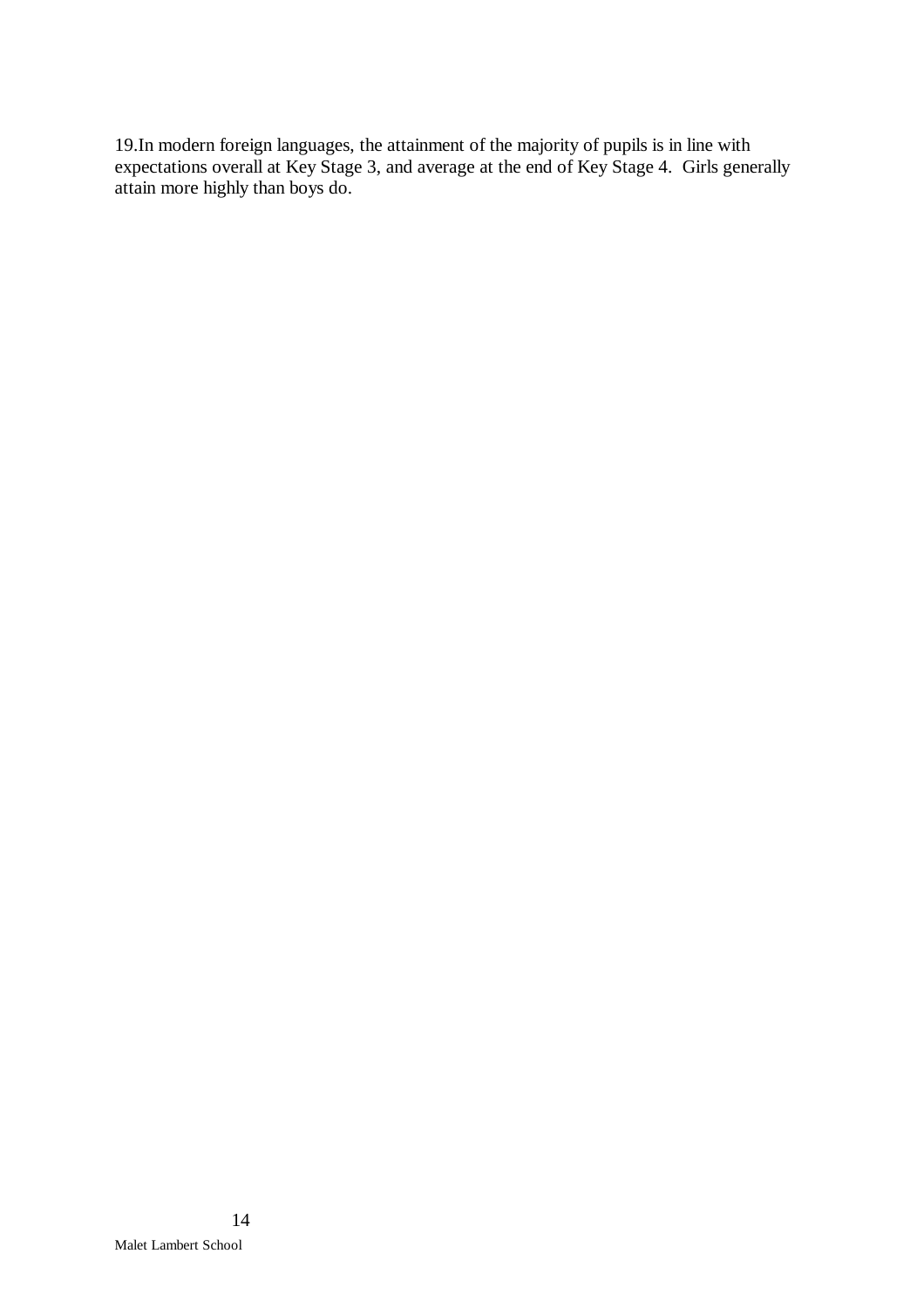20.Attainment in drama is generally in line with the national average at both key stages. The GCSE course only began last year, so no pupils have yet been examined. There are no significant differences in the attainment of different groups of pupils or by gender, except that the attainment of lower-attaining boys is affected adversely by their lack of literacy skills. They also suffer from a narrow range of vocabulary and registers in speaking and listening activities. Other pupils perform well in practical activities, such as improvisation. In media studies, attainment is above average at the end of Key Stage 4 and the first group of pupils to take the examination is in line to attain well at GCSE overall.

21.Attainment in geography is in line with expectations at the end of Key Stage 3, with some examples of pupils working at standards above expectations. At the end of Key Stage 4, attainment is average overall, with results close to the national average at GCSE. Girls' attainment is generally higher than that of boys. Strengths in attainment include the quality of the course work that pupils produce on topics such as tourism in the Lake District and flooding in Bangladesh. Graphical skills are good and they use secondary sources well.

22.In history, attainment is above national expectations at the end of Key Stage 3, but close to the average at the end of Key Stage 4. GCSE results in 1999 were below average, with girls achieving better results than boys. Staffing has changed in the department since last year, and there are signs that attainment at Key Stage 4 is improving. At the end of Key Stage 3, most pupils have a sound understanding of chronology, and a satisfactory knowledge of major historical figures and events. They can tell the difference between fact and opinion, objectivity and bias. At the end of Key Stage 4, pupils demonstrate in their lessons on Second World War propaganda that they can understand, interpret and evaluate historical sources.

23.Attainment in art is in line with expectations at the end of Key Stage 3 and average at the end of Key Stage 4. There is a difference in the attainment of boys and girls, with boys under-achieving overall. The weakness in the work of boys is in the theoretical and written work.

24.In music, attainment is in line with expectations at the end of Key Stage 3 and average at the end of Key Stage 4. Pupils at the end of Year 9 generally have a satisfactory knowledge of rhythmic and pitch notation. Almost all can play an instrument with one hand, following a graphic score. Higher attainers can read standard notation as they play. Pupils on the GCSE course play music with varying levels of skill, and read music reasonably well. They comment perceptively on pieces of music they hear and evaluate their own compositions.

25.In physical education, attainment is above the national average in GCSE courses, but average overall, and in line with expectations at the end of Key Stage 3. In the GCSE examinations in 1999, 64.9 per cent of pupils attained  $A^*$  - C grades. These are the best results in the school, and well above the national average. The gap between boys and girls has widened over the last two years, and is greater than that found nationally, with boys outperforming girls. Girls attain slightly above average grades overall; boys well above average. Pupils attain well in games skills, and have good knowledge of theory, such as physiology and respiration. Both boys and girls have sound basic skills in gymnastics, games and dance.

26.Pupils attain below average standards overall in child development. All the pupils on the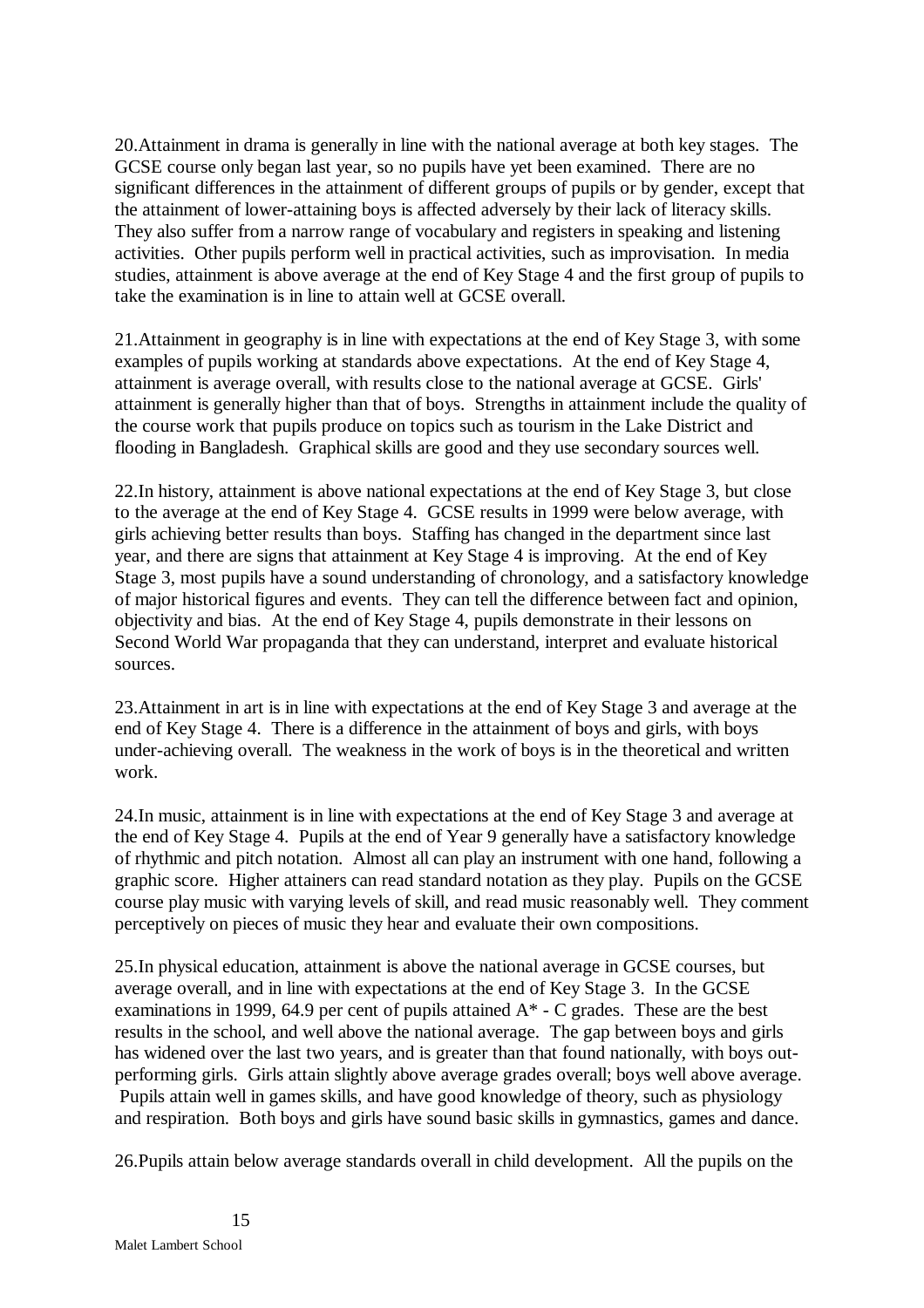course are girls. Most understand the basics of the subject, but they are less skilled at developing their work beyond this level, and they lack analytical skills.

27.The progress made by pupils overall has improved since the last inspection. Progress is satisfactory or better in almost 98 per cent of lessons. It is good or very good in about 62 per cent of lessons, satisfactory in about 36 per cent and unsatisfactory in just over 2 per cent. Overall, pupils make good progress in Key Stage 3 and satisfactory progress in Key Stage 4.

28.The features that have brought about improvements in progress since the last report are linked to improvements in the overall quality of teaching. Where teaching is good, pupils are making good progress. They are motivated to succeed and behave well, listening carefully to their teachers and one another. There is a good ethos for learning in which high achievement is valued. The work they are set is carefully matched to the needs and abilities of the pupils so that all are appropriately supported and challenged. This has come about partly as a result of the new focus on teaching and learning strategies from the senior management team. They have established clear principles that they expect to be followed by all teachers in their lesson planning, and they regularly monitor lessons to ensure compliance.

29.There is evidence from scrutiny of work and talking to pupils that progress is improving as a result. Evidence, including assessment information and GCSE results from last year, indicates that in the past progress has been just satisfactory, whereas now it is good overall.

30.Nevertheless, the positive moves the school has made to improve teaching and learning strategies have had more impact in some classrooms than others. It is necessary for the professional development of staff and the monitoring of teaching to continue, so that good practice is shared more widely to attain greater consistency in the progress pupils make across the school.

31.In the few lessons where progress is unsatisfactory, pupils learn little because the work is too easy, repeating what they already know, or the teacher dominates the lesson so much that there is little time left for pupils to do any work. In lessons that are otherwise satisfactory, there are other factors that reduce progress. In some lessons, pupils' poor literacy skills or an inability to articulate clearly, especially on the part of boys, can slow pupils' progress. In a Year 10 drama lesson, for example, most of the girls could interact very well with other pupils when performing an improvised piece of drama, but some boys were awkward and found it difficult to articulate any worthwhile ideas. In science and mathematics lessons, a significant number of boys have difficulties in reading and understanding questions and in expressing their answers in written form. Another significant factor affecting progress is the accommodation in some areas of the school. There are rooms where the heating system is so noisy that pupils must choose between sitting in very cold conditions or hearing the teacher. There are only six toilets for nearly 700 girls. They have to queue and are sometimes late for lessons as a result, affecting the progress they make. Many girls go home at lunchtime in order to use the toilet, and so miss additional learning opportunities, including the chance to research in the school library, which would enhance their learning and progress.

32.Marking is not used effectively in order to help pupils make progress. Many teachers mark superficially. The comments they make on pupils' work tend to be bland and encouraging, rather than rigorous and helpful to pupils by pointing out where they are going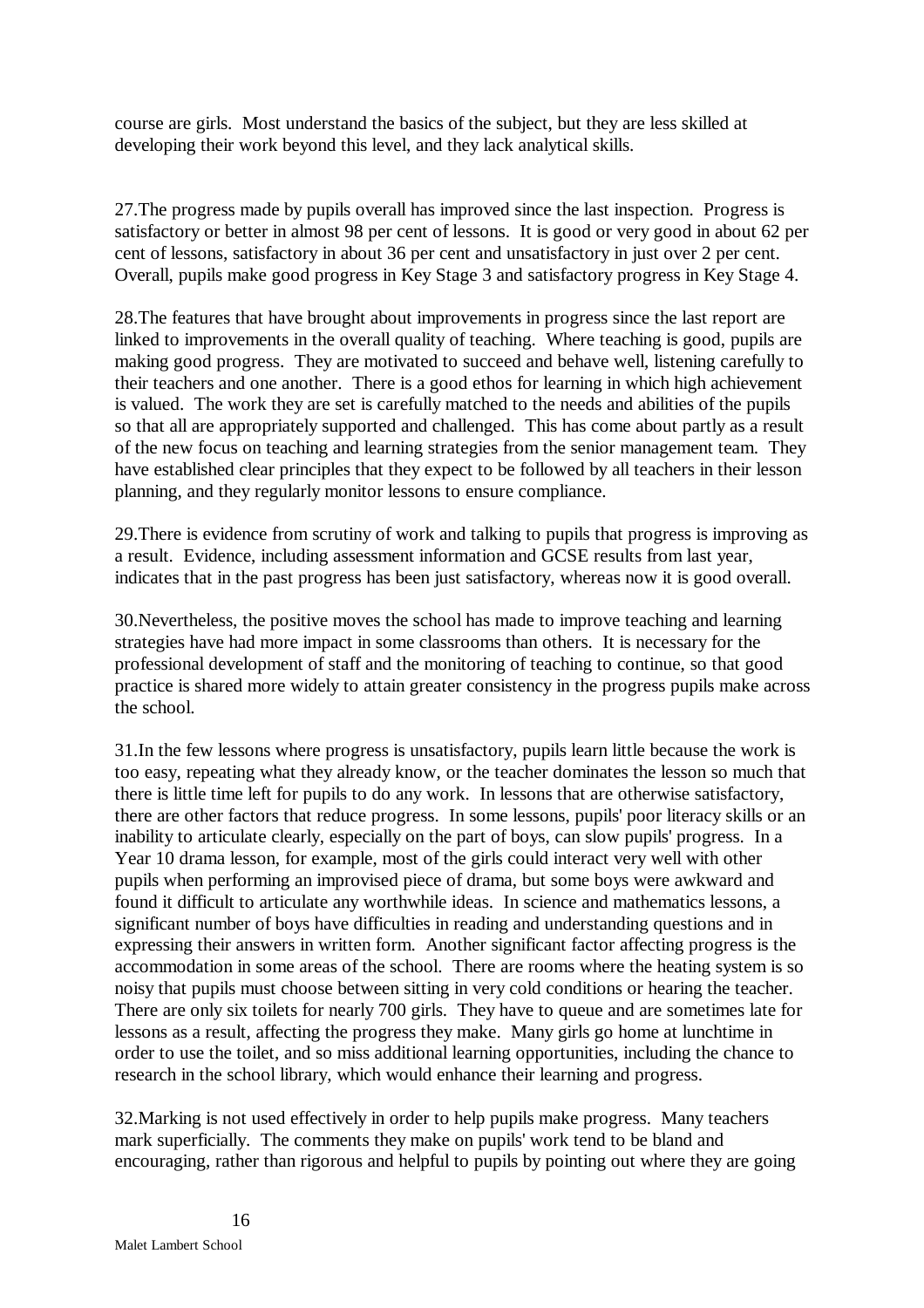wrong and what to do to improve. Few teachers outside the English department mark for spelling, punctuation or grammatical accuracy. This is not helpful, especially to those boys whose difficulties in expressing their thoughts and ideas in writing impede their progress.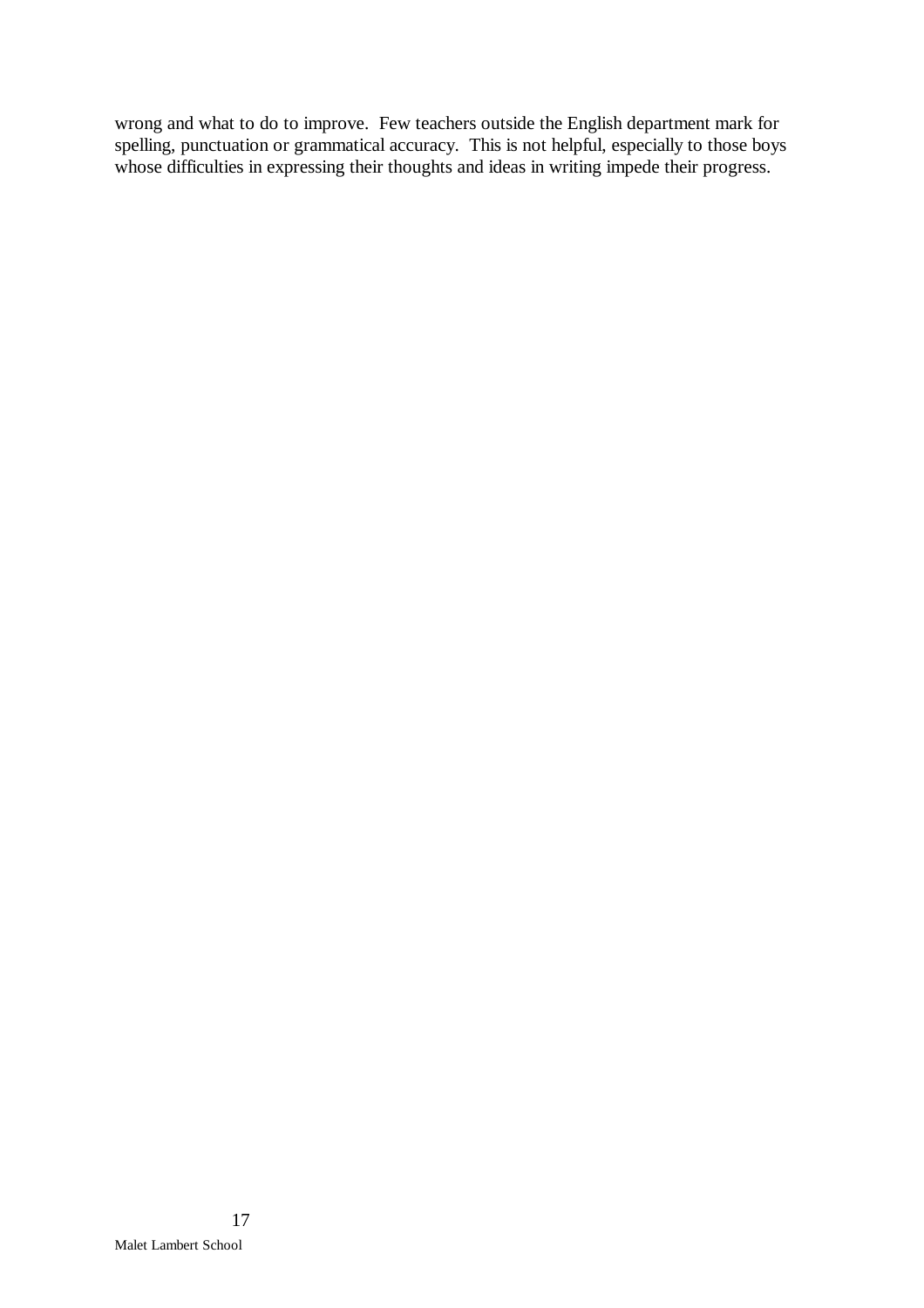33.Over their whole time in the school, most pupils make good progress in English and in the development of their literacy skills. This is not true of all boys, however, and is in large part due to the hard work of the English department, where teachers work skilfully to develop reading and writing skills. Drama provides good additional opportunities to develop a spoken vocabulary that pupils can transfer to their written work. Most subjects teach pupils the specialist vocabulary they need to succeed in their work, but do not help them to express themselves better.

34.Pupils make good progress in mathematics and the development of numeracy skills overall in Key Stage 3, and sound progress overall at Key Stage 4. Developments in the curriculum and improvements in teaching are too recent to have led to a significant improvement in progress in Key Stage 4. Although attainment is improving at the higher grades at GCSE, there are times when the lowest and highest attainers make less progress than they should because the work set for them is not always appropriate.

35.Progress is good in Key Stage 3 in science, because teachers structure lessons to meet the needs of all pupils. Attainment is below average on entry, but pupils improve their knowledge and skills to the point where they attain results close to average in the national tests at the end of the key stage. Progress is satisfactory in Key Stage 4. Pupils attain the results at GCSE that their attainment at the end of Key Stage would predict. Most lessons are sharply focused on the needs of the pupils, but this is lacking in a minority of lessons.

36.In modern foreign languages, progress is sound overall in both key stages. Pupils with special educational needs make sound progress. The grouping of pupils, into classes set by ability, is helping to ensure that pupils of different attainment are set appropriate work and so make progress. Girls make better progress than boys because their literacy skills are generally higher.

37.Progress in geography is good at both key stages, as a result of effective teaching and the positive attitudes of pupils. They make good progress particularly in developing skills such as enquiry, note-taking, and good presentation of course work. In history, pupils make good progress overall. They acquire a sound knowledge basis of historical facts, and develop appropriately the skills of historical enquiry.

38.In information technology, progress is generally sound for pupils in Key Stage 3. In Key Stage 4, progress is good in those aspects that are taught, but unsatisfactory overall because aspects of the course are not being covered. In design and technology, progress at Key Stage 3 is good overall. This subject's strong links with primary schools are helping to ensure that pupils build successfully on their prior experience and knowledge. Progress is good at Key Stage 4. The sharing of targets and assessment information is enabling pupils to understand what they need to improve and pupils are responding to this well.

39.All pupils make sound progress in physical education across both key stages. When they come to the school in Year 7, many pupils have no experience of netball, basketball or dance. They grasp the new skills they need quickly. In Key Stage 4, they grow in confidence as they are given more independence. They learn, for example, to devise their own fitness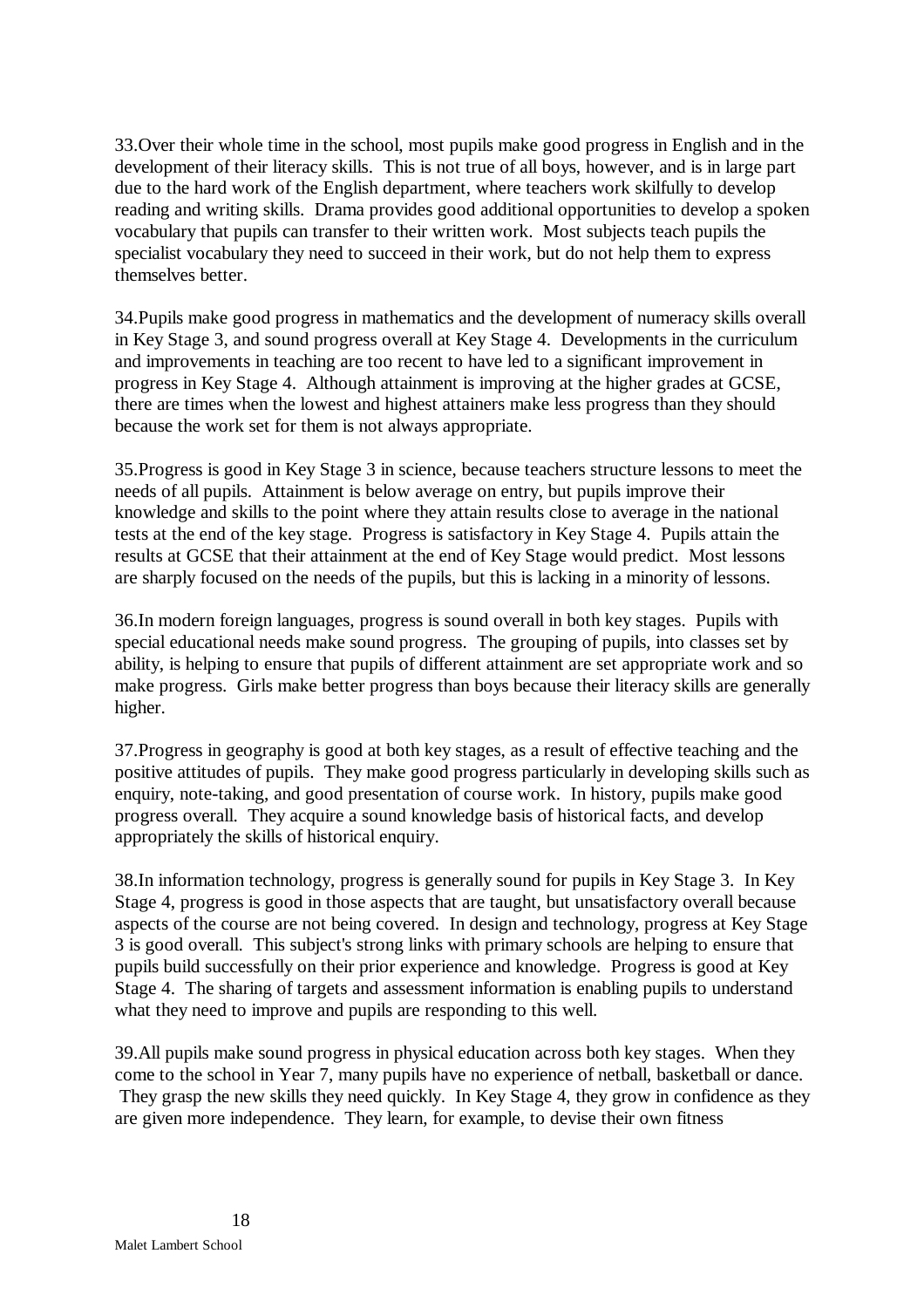programmes. Progress is helped in both key stages by the placing of pupils in setted groups, so that they can be set work at a level appropriate for their attainment. This is more successful for boys than for girls because there are more sets for boys and the classes are therefore smaller.

40.In religious education**,** progress is satisfactory at Key Stage 3, but poor in Key Stage 4. Pupils make satisfactory progress in the knowledge and skills required by the agreed syllabus up to Year 9, learning about major world faiths and about moral principles and codes. However, there is insufficient time allocated at Key Stage 4 for pupils to develop skills and knowledge progressively or to cover the syllabus. As a result, most show insufficient development and use of skills associated with the subject.

41.Progress in drama is generally satisfactory at both key stages. However, the progress made by lower-attaining boys is slowed by their lack of sensitivity to character and relationships in drama and their low literacy skills. Pupils make sound progress in the development of skills in practical activities, such as improvisation, and, especially at Key Stage 4, in the evaluation of their work. Pupils make good progress in media studies because of the quality of the teaching. In music, progress is satisfactory overall in Key Stage 3, with examples of good progress. In Key Stage 4, progress is good overall. Pupils learn how to work together to produce a group performance. They develop the ability to evaluate their own work constructively and that of others. They grow in confidence and competence as performers and composers. In art, pupils make good progress at both key stages overall, although there are weaknesses in the development of skills of research. Pupils in both key stages make good progress in developing their creative skills as well as their artistic appreciation. Assessment is used to share with the pupils the analysis of strengths and weaknesses in their work, which helps them to understand what they have to do to make progress.

42.In child development, pupils make satisfactory progress as a result of the positive attitudes they show and the quality of teaching. Some higher attaining pupils make good progress in their understanding and use of the language of the subject as well as in their acquisition of knowledge. Progress is hampered by a lack of access to resources, such as computers, and poor accommodation, without the facilities the subject needs.

43.Pupils with special educational needs are supported satisfactorily in their learning across the curriculum and make sound progress.

## **Attitudes, behaviour and personal development**

44.The attitudes, behaviour and personal development of pupils are good, overall.

45.Attitudes to learning are good. Pupils show interest in their work. They concentrate and listen well, and are willing to apply themselves to the tasks set. They come to lessons with positive attitudes and a willingness to learn. They ask and answer questions readily, are attentive and contribute during lessons. Pupils work co-operatively in pairs and groups, particularly in English, science and physical education, where they share tasks and discuss problems. Pupils are generally enthusiastic about most lessons, and particularly so in design technology, where they come up against imaginative and exciting challenges. There are good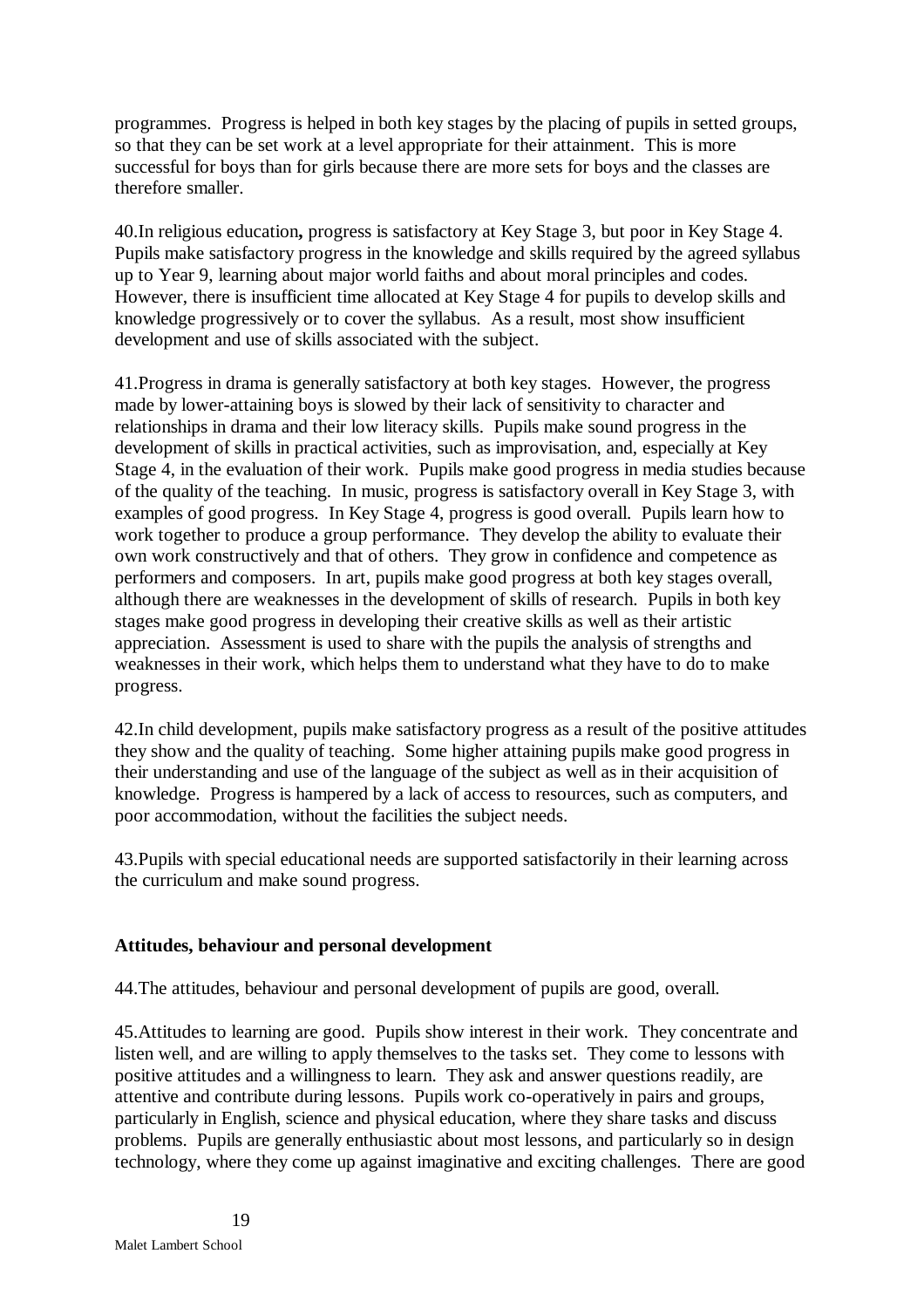opportunities for collaborative work through group discussion in most subjects.

46.The behaviour of pupils around the school and in lessons is good. Pupils understand the code of conduct, and are supportive of one another in lessons. They socialise well outside the classroom. Movement around the school is sensible and orderly, despite the overcrowding in corridors and the lack of space to relax at lunchtimes. No incidents of harassment were seen or reported during the inspection. Anti-bullying is given a high priority throughout the school in tutorial periods and assemblies. Pupils report there is little bullying, but that it is generally dealt with quickly and sensitively if it arises. Parents are generally pleased with the behaviour of pupils, and report very few instances of bullying in the school. There is a respectful relationship between pupils and staff. Pupils are polite, courteous and friendly, and welcome visitors into their school.

47.Pupils understand the rewards and sanctions system and consider it fair. The system is implemented consistently by all staff, and monitored by the learning co-ordinators. Levels of exclusions have risen since the last inspection, but are still not high in comparison with schools of a similar size. They are all short, fixed period exclusions, and are used appropriately as part of the school's overall behaviour policy. The school sets itself targets to reduce exclusions by actively promoting positive attitudes and behaviour amongst pupils.

48.Pupils' personal development is promoted through the tutorial programme, in which pupils are encouraged to think about their own attitudes and approach to school and to life in general. As a result, pupils' confidence and self-esteem are good. Pupils have a chance to contribute to the running of the school through being form representatives in year group meetings and on the school council. The school council has recently been successful in changing the school uniform after consultation with parents and pupils. They are also setting up a listening scheme for pupils who have experienced bullying. The school is promoting independent learning, and encouraging pupils to take responsibility for their own learning. In some subjects (particularly English and design and technology) pupils are well equipped to do so, but in other subjects their skills are insufficiently developed for them to be as effective in this area.

49.The very good range of extra-curricular activities offered enhances pupils' personal development. Many pupils organise and take part in a variety of musical and dramatic productions, quite often on a large scale. During lunchtimes, many pupils rehearse and work unsupervised in an orderly and constructive way. In physical education, pupils can represent the school in most sports, and many also play for local teams in the area. The school has developed a strong European identity through its involvement in the 'Comenius' project, and its exchange visits with schools in France and Germany. Through the link with BP, some pupils have been to China and correspond regularly with Chinese pupils. Others have been to Alabama in connection with their studies of 'To Kill a Mockingbird'. The school celebrates Commonwealth Day by tele-conferencing with pupils in a school in Cameroon. The school supports many international, national and local charities by organising fund-raising activities, and, in this way, develops an awareness of the problems of others. The careers programme introduces pupils to the world of work in Years 10 and 11, and this is well supported by work experience placements.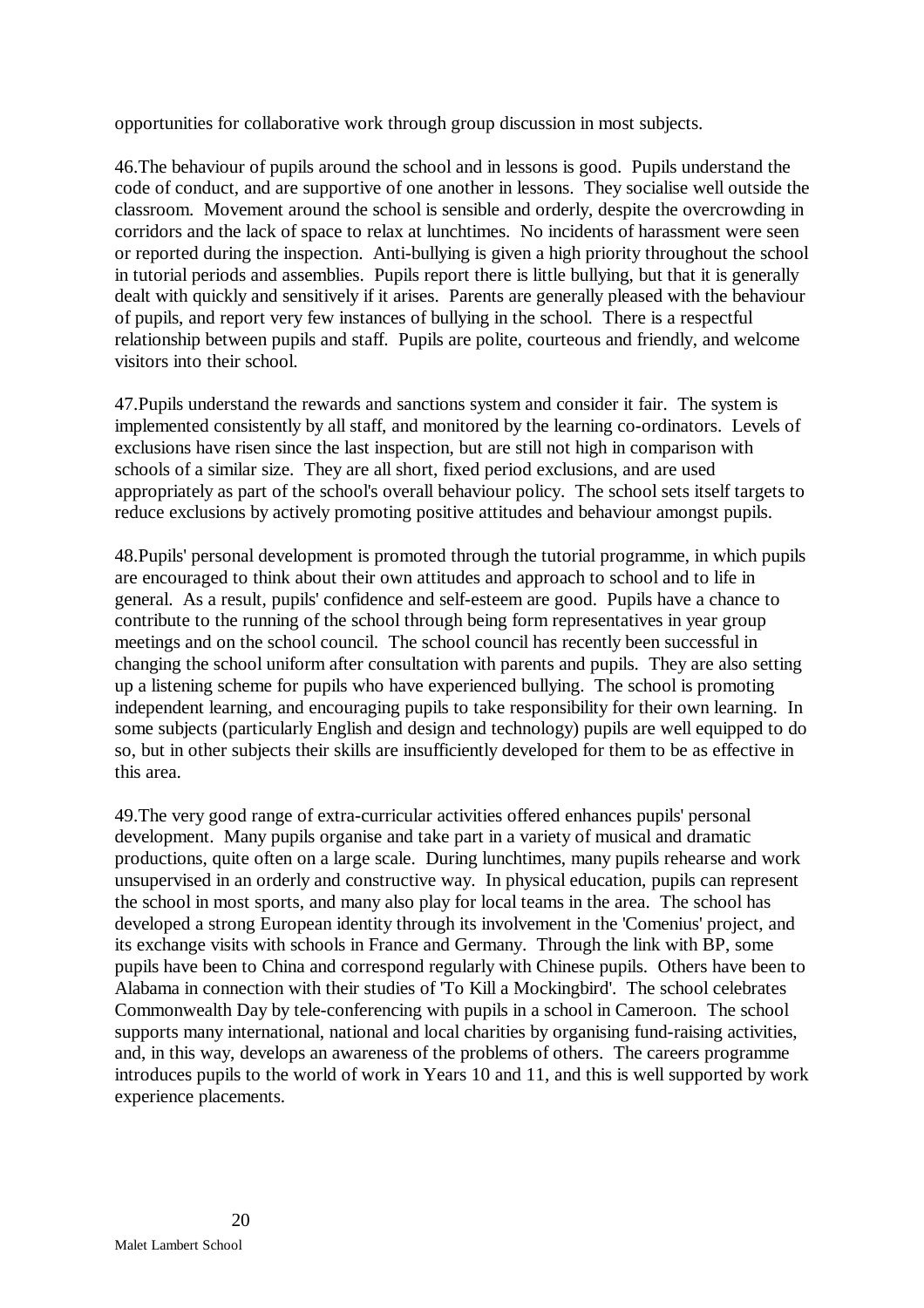#### 49. **Attendance**

50.Attendance at the school is satisfactory.

51.For the school year 1998/99, the attendance rate was 91.6 per cent, which was slightly above the national average of 91 per cent. Authorised absence was 7.1 per cent (national average 7.9 per cent) and the unauthorised average was 1.4 per cent (national average 1.1 per cent). In no year group does the overall attendance fall below 90 per cent, but the attendance of girls in the current Year 11 is less than that of boys, and drops just below 90 per cent. 23 per cent of pupils have an attendance rate below 90 per cent, which has a detrimental effect of their attainment and progress.

52.The school uses a computerised registration system, which provides detailed information. Close monitoring of attendance data by senior staff, tutors and education welfare officer identifies problems quickly. The school makes effective use of outside agencies, and there is a good support network to help those pupils with serious attendance problems

53.Pupils register with their tutors in the morning and with subject staff at the beginning of the afternoon and every lesson. Use of the morning registration time is efficient and businesslike. Spot checks are carried out to detect internal truancy. There is little significant difference between morning and afternoon attendance. When differences do occur, it is mostly authorised absence, indicating there is little post-registration truancy. Punctuality is good. Few pupils arrive late, and the majority of lessons begin on time, despite the congestion between lessons.

## 53. **QUALITY OF EDUCATION PROVIDED**

## 53. **Teaching**

54.At the time of the last report there was a high proportion of unsatisfactory teaching. Teaching was good or very good in a third of lessons, particularly in geography and modern languages. Teaching was unsatisfactory in a quarter of lessons seen, and poor in a small number of lessons. Teaching was unsatisfactory in personal and social education in particular. Significant weaknesses in teaching were identified as low expectations and a lack of challenge across the ability range. Planning was weak, with insufficient regard to pace and the matching of work to the needs of pupils. Poor feedback was preventing pupils from making progress.

55.The school has made good progress in addressing the issues raised, and is well placed to continue to improve in future. The senior management team has put in place an impressive programme of lesson observations, professional development and meetings with middle managers aimed at improving the quality of teaching and learning across the school. A staff conference was called to address the issue, and it is the major focus of the school's work for the current year.

56.The quality of teaching has improved significantly since the last report. There is no poor teaching, and the proportion of unsatisfactory teaching has reduced from 25 per cent to just under 3 per cent. Whereas teaching was good or better in a third of lessons, teaching is now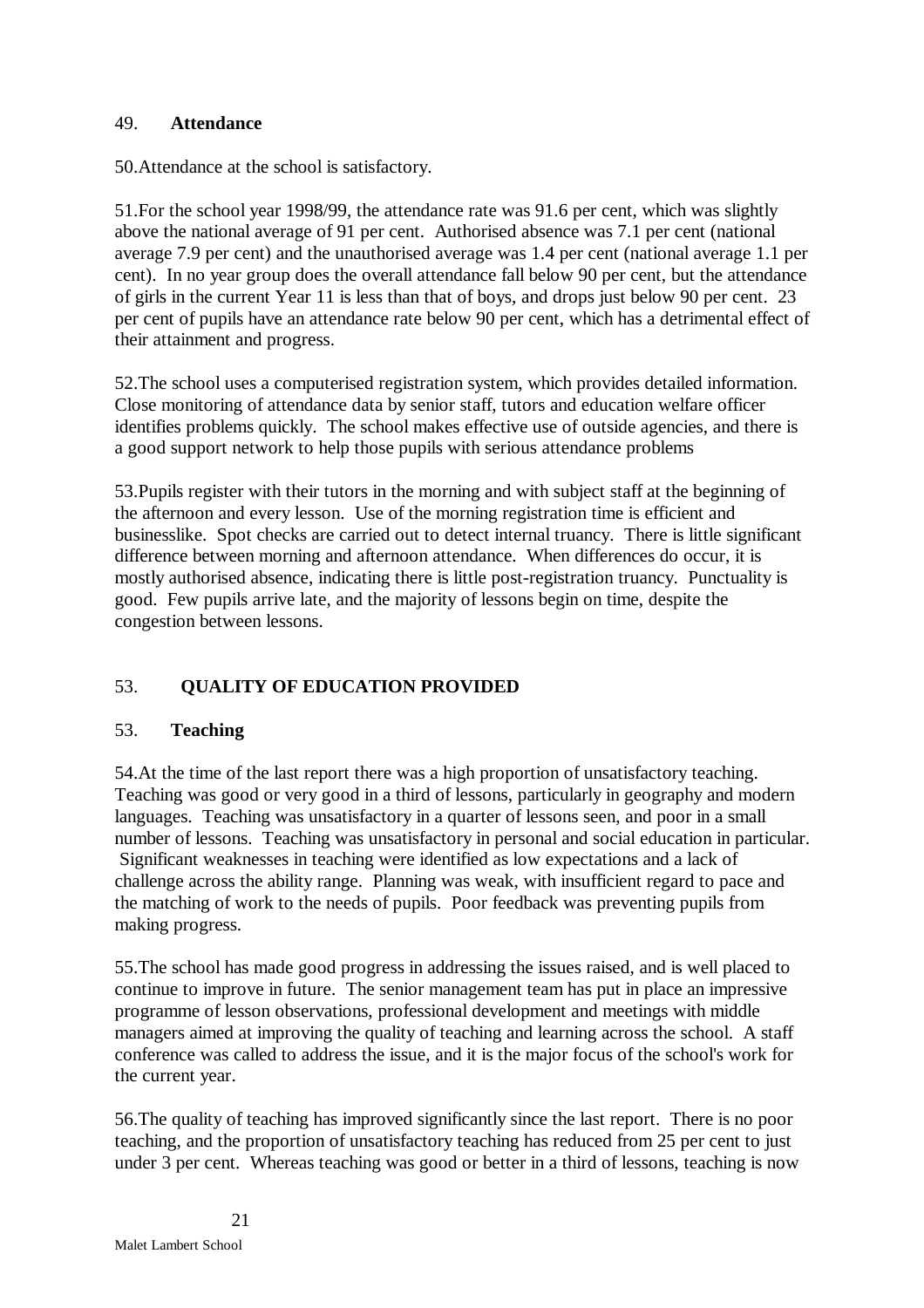good overall. Teaching is satisfactory in 34 per cent of lessons, good in almost 43 per cent and very good in 20 per cent. Excellent teaching is a feature of one per cent of lessons. The teaching of personal and social education has improved, and is now good overall. Although there is slightly more unsatisfactory teaching in Key Stage 4 than in Key Stage 3, the proportions of good and very good teaching are almost identical.

57.The school has taken initiatives to raise teachers' expectations of the levels pupils should be reaching. There is evidence that many members of staff have successfully adopted the teaching techniques that the senior management team has promoted and this has helped to raise standards.

58.Nevertheless, there are still some inconsistencies in approaches across departments and across teachers in departments, because there has been insufficient time for the recommended strategies to become embedded. A significant number of teachers, for example, still give pupils too little responsibility. They do not encourage them to work things out for themselves, with the result that many pupils are too dependent on the teacher to explain the task in detail before they begin work. The good or very good teaching shows the effectiveness of the teaching strategies that are now being encouraged across the whole school.

59.A feature of the best teaching is good subject knowledge that gives teachers the ability and confidence to extend and challenge even the most able pupils. In the good lessons, teachers have positive relationships with their pupils. This leads to effective class control and an atmosphere of trust, in which pupils are able to share ideas and learn from their mistakes without being discouraged from trying hard in future. Teachers plan very effectively, setting clear learning objectives for the lesson. They share these objectives effectively with the pupils, so that they know what is expected, and revisit them at the end of the lesson to consolidate their learning. Lessons are structured so that skills and knowledge are built gradually and progressively over time. Resources are prepared to support lessons effectively. The pace of learning is brisk in the good lessons, and pupils are challenged appropriately. Those with lower attainment are supported in their learning, and the higher attainers are challenged and extended. Homework is used well to extend the learning opportunities in class; only rarely is homework to finish off the work being done.

60.Excellent teaching of a Year 9 English class featured excellent control and management of class activity, very good awareness of pupils' individual strengths and weaknesses, and clear strategies for moving them forward. The teacher used the study of a written text to help pupils become better writers. She chose an interesting and relevant story to share, and used questions well to make pupils think for themselves. She had very high expectations of their work and behaviour. Although it was a mixed ability class, the teacher treated them as one might an A Level group, encouraging them to reflect and transfer what they learnt to their own work to improve their writing skills. In an art lesson for Year 8, excellent teaching was characterised by sensitivity for the needs of individuals, evident in high quality planning. The level of challenge was high, so as to make pupils think. As a result, they rose to the challenge and learnt for themselves, making very good progress.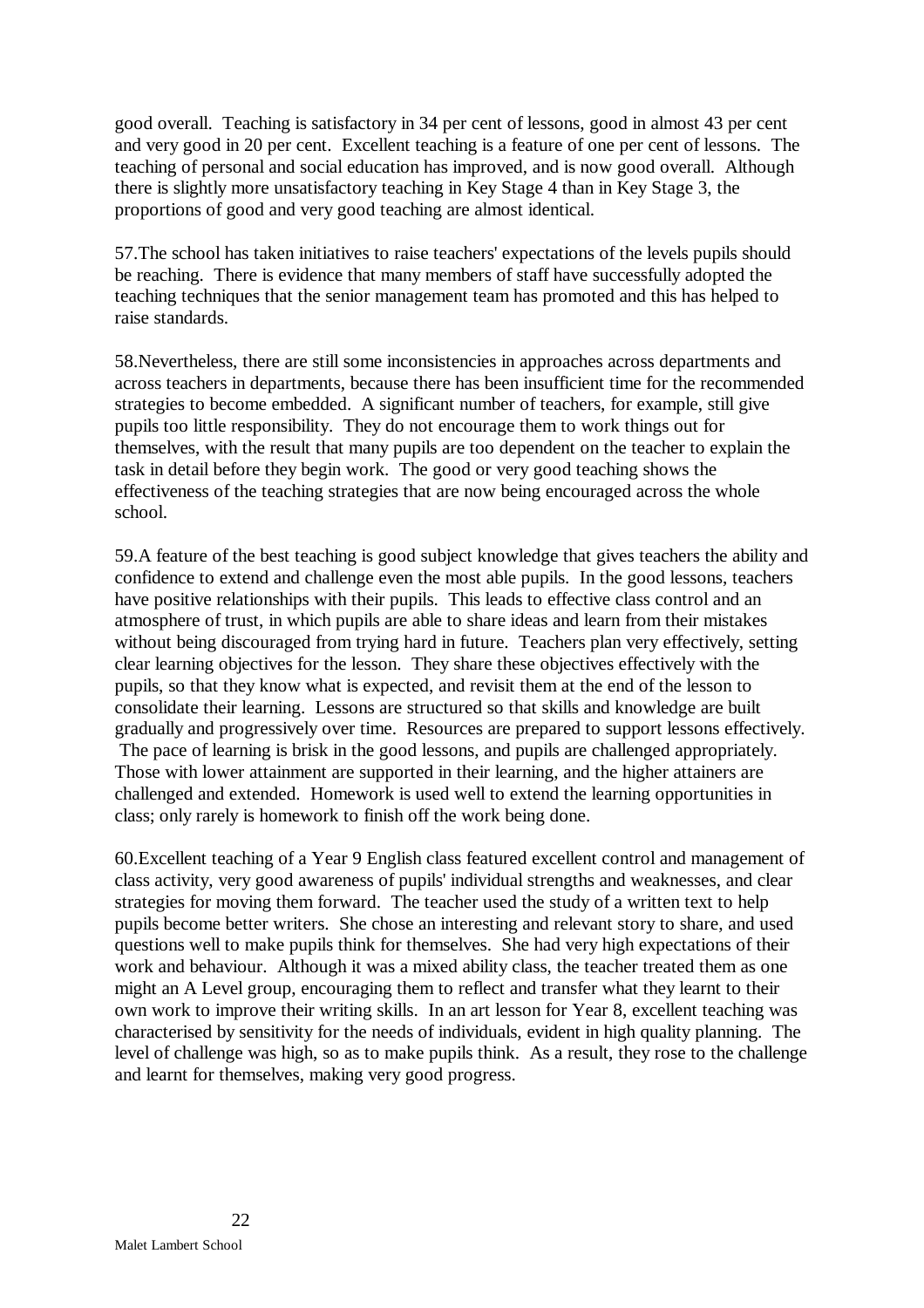61.A weakness in teaching is the quality of marking. Many teachers mark only the content of pupils' work, ignoring the accuracy and appropriacy of the writing. This does not help to develop and improve pupils' writing skills across the curriculum. Too frequently marking is superficial, with comments confined to praise for effort or neatness. In too many sets of exercise books, there is a lack of comments that analyse the strengths and weaknesses in pupils' work, and clear guidelines on what to do to improve.

62.Teaching is good overall in English. The planning and organisation of lessons are areas of strength, and ensure that time is used effectively. In mathematics, there is good teaching in Key Stage 3 and sound teaching Key Stage 4. It is thoroughly planned. Teaching in science is good overall in both key stages, characterised by good subject expertise. Teachers work well to encourage scientific thought from their pupils, with good use of questioning to promote understanding.

63.Teaching is good overall in art in Key Stage 4. It is very good in Key Stage 3, where it is well organised, with effective use of appropriate resources. Positive use is made of praise and encouragement to build pupils' confidence and help them to succeed. Tasks are varied and interesting, which helps to motivate pupils. However, some teachers lack expertise in the use of computers for extending the range of work possible with older pupils. Teaching in design and technology is good overall in both key stages. Teachers have good subject knowledge and expertise, and use the specialist resources and facilities well. Their enthusiasm helps to motivate and interest pupils.

64.In geography, teachers focus on the skills of geography as well as the knowledge and understanding required by the National Curriculum. They use questioning well. Teaching is good overall in both key stages, and is enthusiastic and challenging. teaching is good overall in history, and some teaching is very good. Lessons are planned well to help pupils learn progressively, so that each skill they learn helps them to master the next. The detailed planning ensures that pupils make consistent progress. Teaching is good in religious education in Key Stage 3, with good use of resources to stimulate pupils' interest. No Key Stage 4 lessons in religious education were observed in the inspection, but there is insufficient teaching to meet the requirements of the agreed syllabus.

65.Teaching in modern foreign languages is good in both key stages. There is no unsatisfactory teaching and half the lessons are good or very good. Lessons are planned carefully to ensure that the work is appropriate for the needs of all pupils, and teachers have high expectations both of standards of work and behaviour. They are skilled in expanding their use of the target language as a teaching medium, matching pupils' ability to understand it, so that all classes make good progress in their use and comprehension of spoken French or German.

66.The teaching of pupils with special educational needs is satisfactory overall, but it is not always planned effectively to help these pupils to meet the targets they have been set. The targets in their individual education plans are not always specific enough to help them make progress. Class teachers are not always made aware of the best teaching and learning strategies to enable pupils with special needs in their classes to succeed. Support assistants work well with individuals or small groups.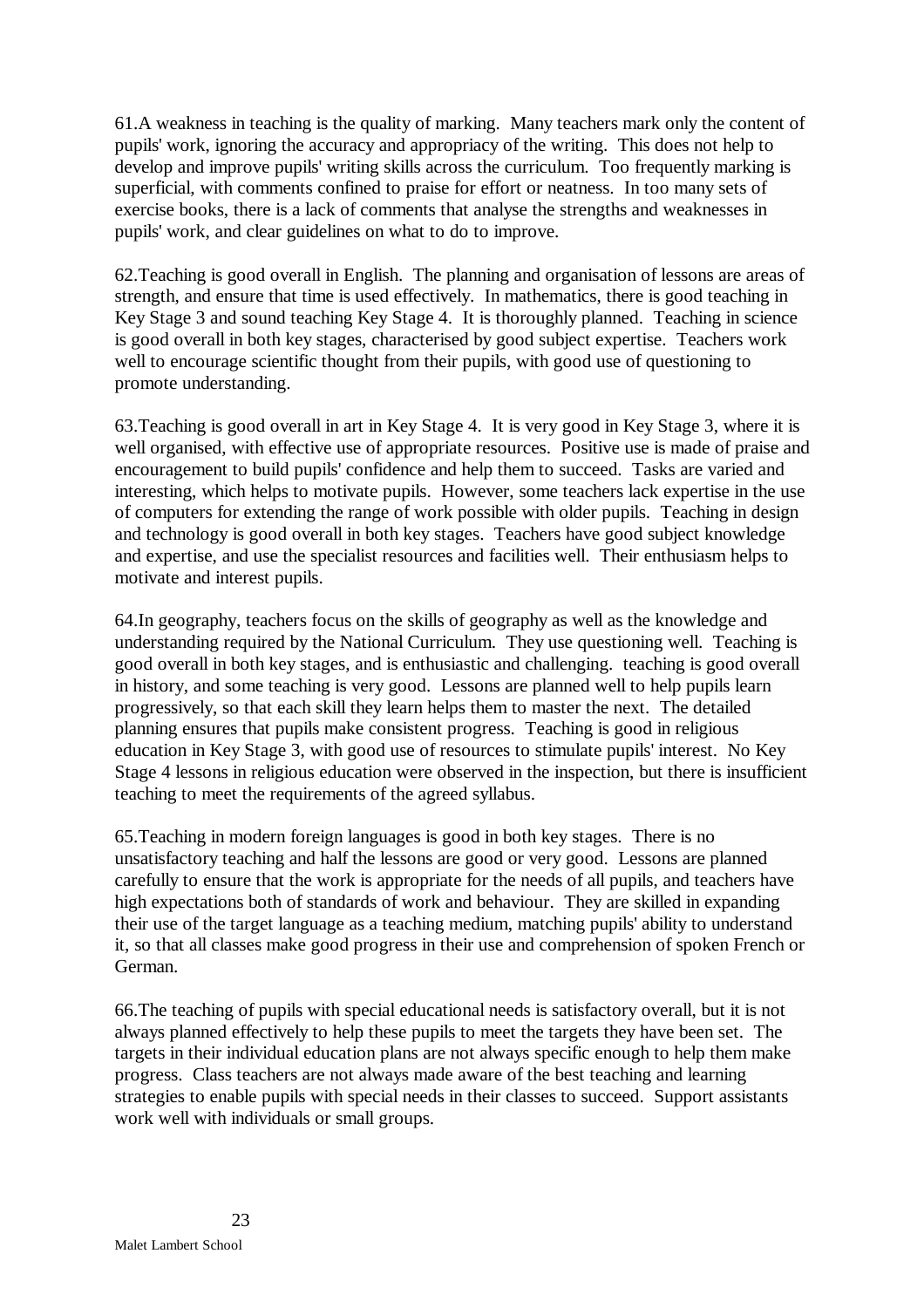67.In information technology, teaching is good overall in Key Stage 3. Teachers sustain a brisk pace, which ensures that pupils work hard and make good progress. Parent volunteers, some of whom have had training in the subject, provide good support for pupils who need additional help. Information technology is not taught as a discrete subject in Key Stage 4, but where it is taught across the curriculum, the quality of teaching is generally good.

68.Teaching in music is satisfactory in Key Stage 3, with good teaching in almost half the lessons. It is good overall in Key Stage 4. The activities are carefully planned so that they are appropriate for pupils at different levels of attainment. There is sufficient challenge to extend the high attainers, who can, for example, play an instrument reasonably well. There is sufficient guidance to enable the lowest attaining pupils to make progress. Teaching is good in both media studies and drama. A brisk pace is sustained, which helps to ensure that pupils make progress in their learning.

69.In physical education**,** teaching is satisfactory across both key stages. Half of the teaching is good, but about 14 per cent is unsatisfactory. Where this occurs, it is because it is repetitive and does not move pupils forward in their learning. Most teachers make the aims of their lessons clear to pupils and encourage them to be independent. They have good subject knowledge, and know what pupils need to do to improve.

#### 69. **The curriculum and assessment**

70.The school provides a sound Key Stage 3 curriculum, which is balanced and broadly based. The curriculum in Year 7 is complemented by additional literacy lessons. Pupils have the opportunity to take an additional foreign language in Year 8. All pupils take information technology in Year 7 and this subject is included on a modular basis in Years 8 and 9. However, the requirements for information technology in music are not being met in Key Stage 3. The balance of time given to subjects is appropriate.

71.At Key Stage 4, the curriculum is unsatisfactory overall. It is not sufficiently broad and so does not meet the needs of all pupils. The provision for religious education does not meet statutory requirements because the time allocation is insufficient. The school has sought to meet the demands of the locally agreed syllabus through a series of units of work, delivered by non-specialists in personal and social education lessons. However, there is no coherence, continuity or progression to the programme offered. In Year 11, the programme is reduced to one short unit, which is not taught to all pupils. Information technology is taught across the curriculum rather than as discrete lessons, and the coverage fails to meet statutory requirements. Option choices are limited, especially for a school of this size, and do not provide sufficient breadth to the curriculum. There are no vocational courses, although there are pupils who would benefit from such provision. Consideration is being given to the possibility of GNVQ courses in the near future.

72.In general, all pupils have equal opportunity within the curriculum to learn and make progress. The school has recognised the under-achievement of boys, and departments have introduced a number of strategies designed to raise the attainment of all pupils and of boys in particular. The English department ensures that setting takes account of gender, to avoid the top sets being dominated by girls. However, in mathematics there are still some discrepancies in the balance of girls and boys, especially in the top sets. In physical education, pupils are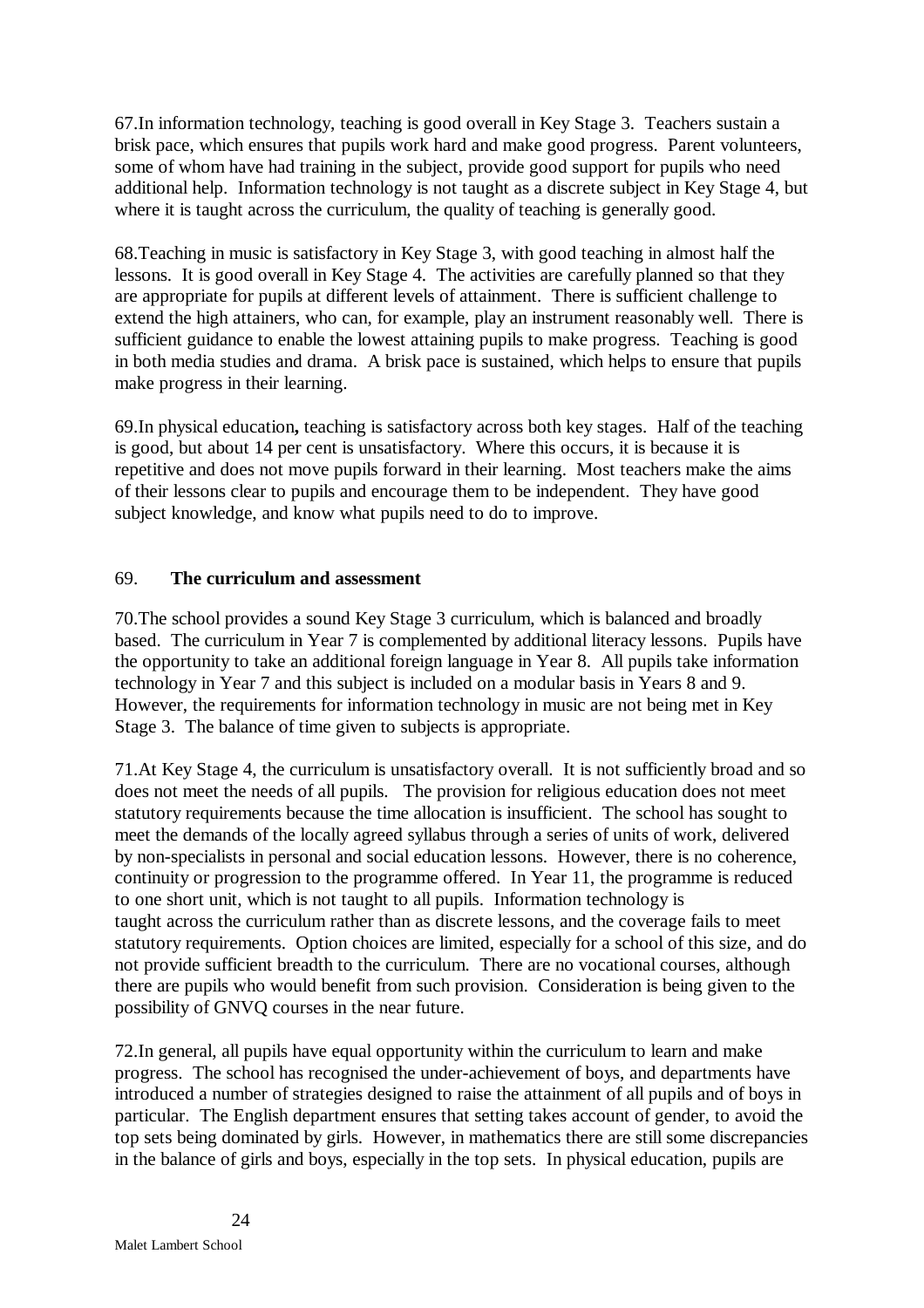taught in single sex groups, but this restricts the choices for girls. For example, they cannot play soccer. Equality of access is enhanced by the provision of 'certificate of achievement' courses in English and mathematics, while there is a vocational qualification in physical education. These cater for the lowest attaining pupils and provide a limited alternative to GCSE certification.

73.The school meets statutory requirements for sex and health education. Factual information is taught to Years 7 and 9 in science. General guidance on relationships is provided as part of the comprehensive personal and social education programme. This also includes a well-structured course on drugs education. Good provision for health education also comes from the physical education department in the form of health-related fitness lessons.

74.The curriculum meets the needs of pupils with special educational needs, and the school attempts to keep these pupils in the mainstream of whole-school education. A 'bridging class' has been recently introduced for pupils in Year 7 with special education needs. This course is taught separately for some of the timetable, and provides an appropriate curriculum for these pupils. High attaining pupils are also identified as having special needs. The school attempts to meet these by giving them additional work of a more exacting nature, as well as a GCSE enrichment programme. This includes classics and statistics in Year 11 and the opportunity to take a third language in Year 10.

75.The school works closely with partner primary schools to provide curriculum continuity between the primary and secondary phase. Successful cross-phase projects are operating in design and technology, history, art and English. In Year 6 in the primary school, for example, pupils start a project called 'myself', which is revisited and developed in Year 7 English lessons. Other cross-phase initiatives are encouraged to overcome difficulties, particularly in mathematics, associated with insufficient information on pupil attainment and progress on entry. Provision for continuity between Key Stage 3 and Key Stage 4 is sound. Pupils start their GCSE courses before the end of Year 9, when timetables are adjusted to take account of Year 11 leavers. However, curriculum links with colleges offering Post 16 education are under-developed.

76.Provision for extra-curricular activities, including sport, is very good. There is an extensive fixture list with other schools in several major sports. The curriculum is further enriched by a variety of out-of-school activities including a wind band, singing ensembles and orchestra in music, extra classes in Spanish and Italian, clubs in design and technology. There are also Saturday classes in art and the services of an artist in residence. A good range of school visits enhances the curriculum; to art galleries, history visits to the royal armories in Leeds, theatre trips to Stratford and a visit organised to Berlin to support an in-depth study on life in Germany in the Second World War. Exchange visits are provided to France and Germany, as well as a trip to China. Recently, a visit to Alabama was arranged for a research project.

77.The school provides comprehensive and good quality careers advice. It is impartial and well-informed, drawing on the expertise of outside agencies, particularly the careers service. Pupils have lessons on occupational awareness in Year 9, followed by a six-week careers module in Year 10. All pupils have an interview with the careers service in Year 11 and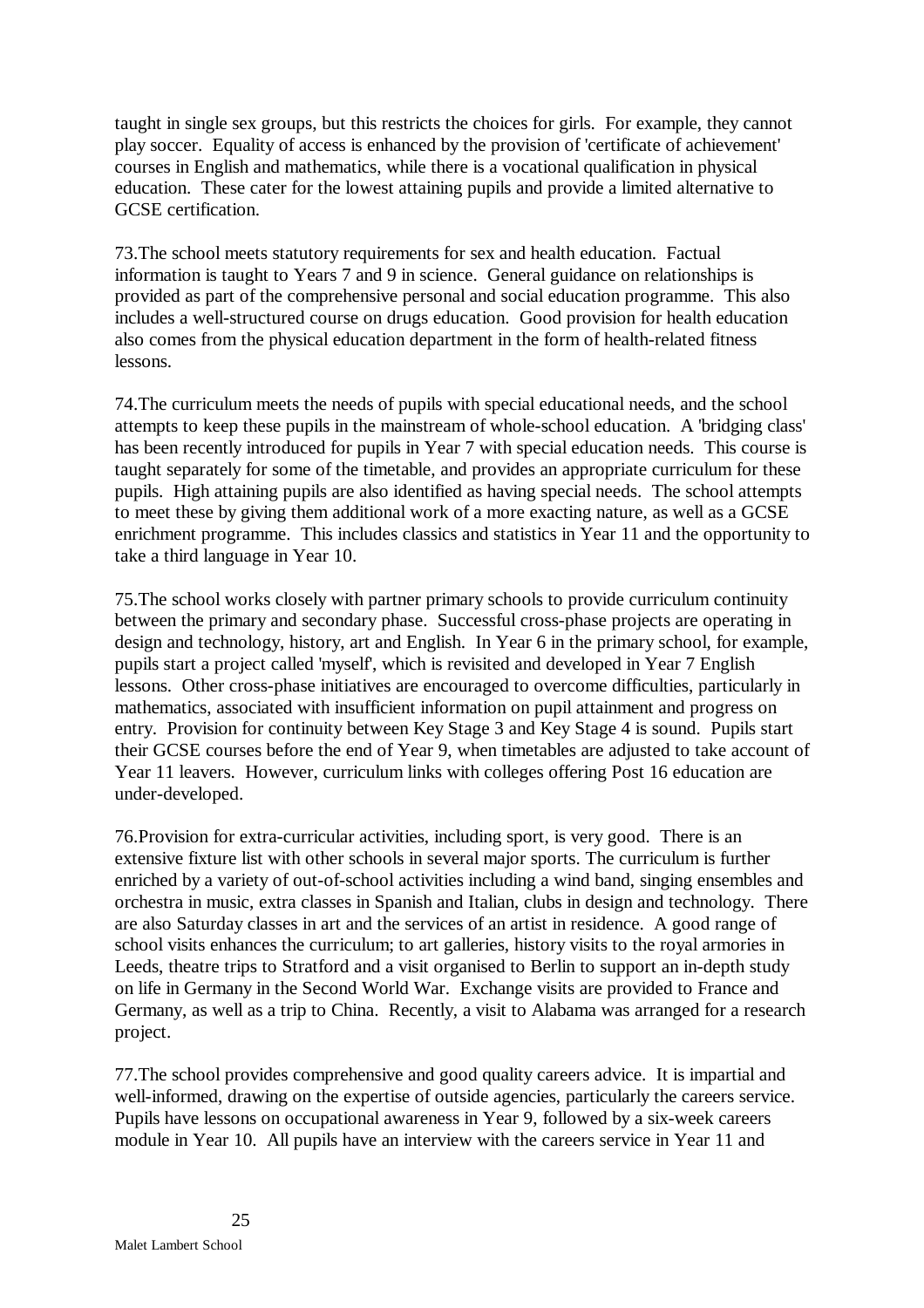undertake a one-week work experience. The school is an active participant in the Young Enterprise Scheme, and enjoys partnership arrangements with Humberside 'TEC', as well as useful contacts with a number of local employers. The school's careers library is a good resource, and is presently being developed to take account of new technology.

78.Procedures for assessing pupils' attainment are satisfactory overall. Progress has been made since the last report, which noted that there was some variation in practice between, and sometimes within, departments. Teachers then used widely different formats to keep records of pupils' progress in the National Curriculum. The school has recently set up a working group to look at whole-school procedures for assessment, to consider pupil databases on pupil attainment, to introduce GCSE target grade publications for Year 11 pupils, and to increase the use of base-line data to inform planning and set targets.

79.Good assessment policies are in place in English, science, art, design and technology, geography, history. Most departments provide pupils with assessment information in terms of National Curriculum level descriptors or GCSE grade criteria. In English, history and geography, this information is provided in terms that pupils can easily understand. In religious education, the grade criteria are too broad and need updating. In mathematics and modern foreign languages, practice is inconsistent and levels and grades are not always shared with pupils.

80.Teacher assessment is usually accurate, and assessment procedures are regularly moderated within departments. Target setting is still being developed, but there is good practice in this approach in English and design and technology. Elsewhere, target setting is satisfactory, but it is not consistent across the departments of mathematics and science. Target setting in the individual education plans of pupils with special educational needs, is satisfactory overall. Nevertheless, the targets set for these pupils are often too vague and tend to concentrate on presentation skills, such as handwriting and spelling, rather than on subject-specific issues.

81.The use of assessment to inform curriculum planning is satisfactory. Good use is made of assessment in modern foreign languages, where schemes of work have been modified to give greater emphasis to speaking. Assessment is used well in mathematics to inform setting. Assessment is analysed in a variety of ways in science, music and physical education, and is used to guide a review of schemes of work. There is no evidence of assessment being used in religious education to inform curriculum planning.

82. Since the last inspection report, there has been an improvement in the quality and consistency of assessment, but it still remains under-developed. More co-ordination is needed to build on the good practice in a number of departments, and to ensure that greater use is made of the data available, so that subject areas can predict pupils' performance and identify underachievement at an early stage.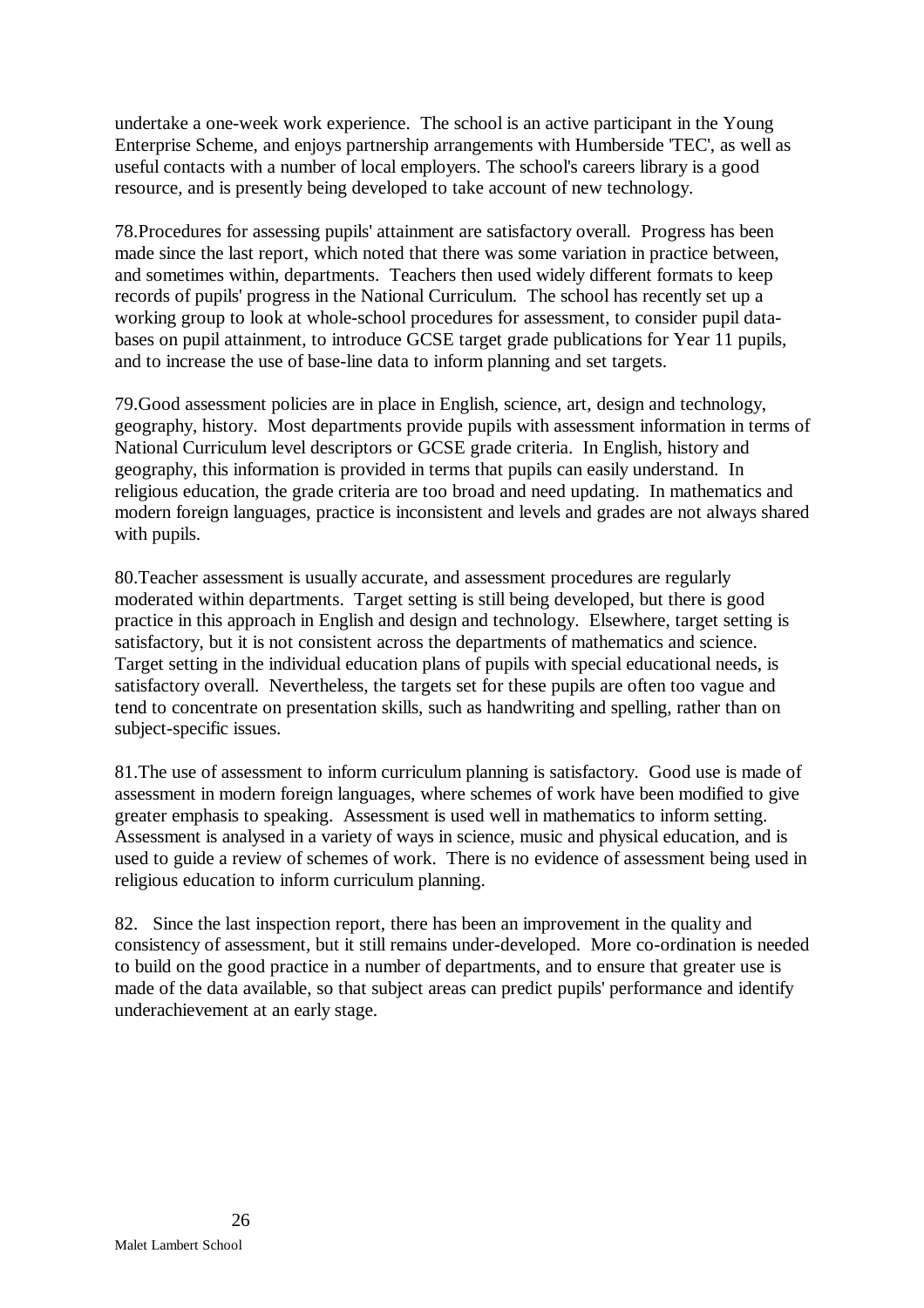#### **Pupils' spiritual, moral, social and cultural development**

83.The provision for the spiritual, moral, social and cultural development of pupils was a serious weakness in the last report and a key issue for the school. A further key issue was the need to provide a daily act of collective worship for all pupils. The findings of the last inspection were that the spiritual development of pupils was weak. Provision for moral education was variable, with good contributions from only a very few departments. There were limited opportunities for social development, including the development of personal responsibility. The cultural development of pupils was effective.

84.The school has made satisfactory progress, and provision is now good overall. There is a clear commitment to developing the knowledge and understanding necessary for spiritual, moral, social and cultural development through all the subjects of the curriculum. The provision for spiritual development is now satisfactory, while that for moral, social and cultural development is good.

85.A co-ordinator for these aspects of the school's work was appointed after the last report. She has worked effectively to promote the awareness of all teachers and departments. All departments have been required to include a statement about the promotion of these areas in their policy documents. Teachers are expected to include them in lesson plans, and often do so. The senior management team monitors the effectiveness of these arrangements as part of their programme of lesson observations. The school has the capacity to improve further, when the paper on the school's development of values and attitudes is discussed and ratified.

86.Opportunities for spiritual development are now satisfactory overall. The raising of the awareness in the minds of teachers about the importance of planning for spiritual development has had a positive effect. Many examples of good practice were observed during the inspection week that had a clear impact on the progress pupils make in this aspect.

87.In the child development course, for example, there is significant emphasis on awe and wonder in lessons on birth and child care. In art, the opportunities for the appreciation of the work of great artists have a spiritual dimension. When pupils work on their own drawings and paintings, they are encouraged to wonder at the beauty of natural objects, and the mood of spirituality is reinforced by the playing of appropriate music through the lesson. For example, whilst pupils work on studies of leaves and flowers, the Pastoral Symphony is played. For pupils on the GCSE physical education course, there are elements of spirituality in their work on the Olympic Ideal. There are strong elements of spirituality in some work on English in the study of Shakespeare's plays and discussions about poetry. Work in music has moments of awe and wonder as pupils learn to appreciate great music. In drama, there are strong moments of spiritual experience as pupils explore human relationships, feelings and beliefs. There are good examples of teaching to develop pupils' spiritual awareness and selfknowledge in personal and social education lessons. Religious education makes an effective contribution to spiritual experience in Key Stage 3, as pupils learn about the spiritual beliefs of a range of religious groups, but little religious education is taught at Key Stage 4. Some acts of collective worship, broadcast over the loudspeaker system, are very moving. All are well prepared and worthwhile, giving pupils time for reflection. Whether their content is spiritual, moral or social, pupils listen to them intently, and they have a strong impact. Nevertheless, overall they do not meet statutory requirements for a daily act of collective worship that is mainly Christian in character.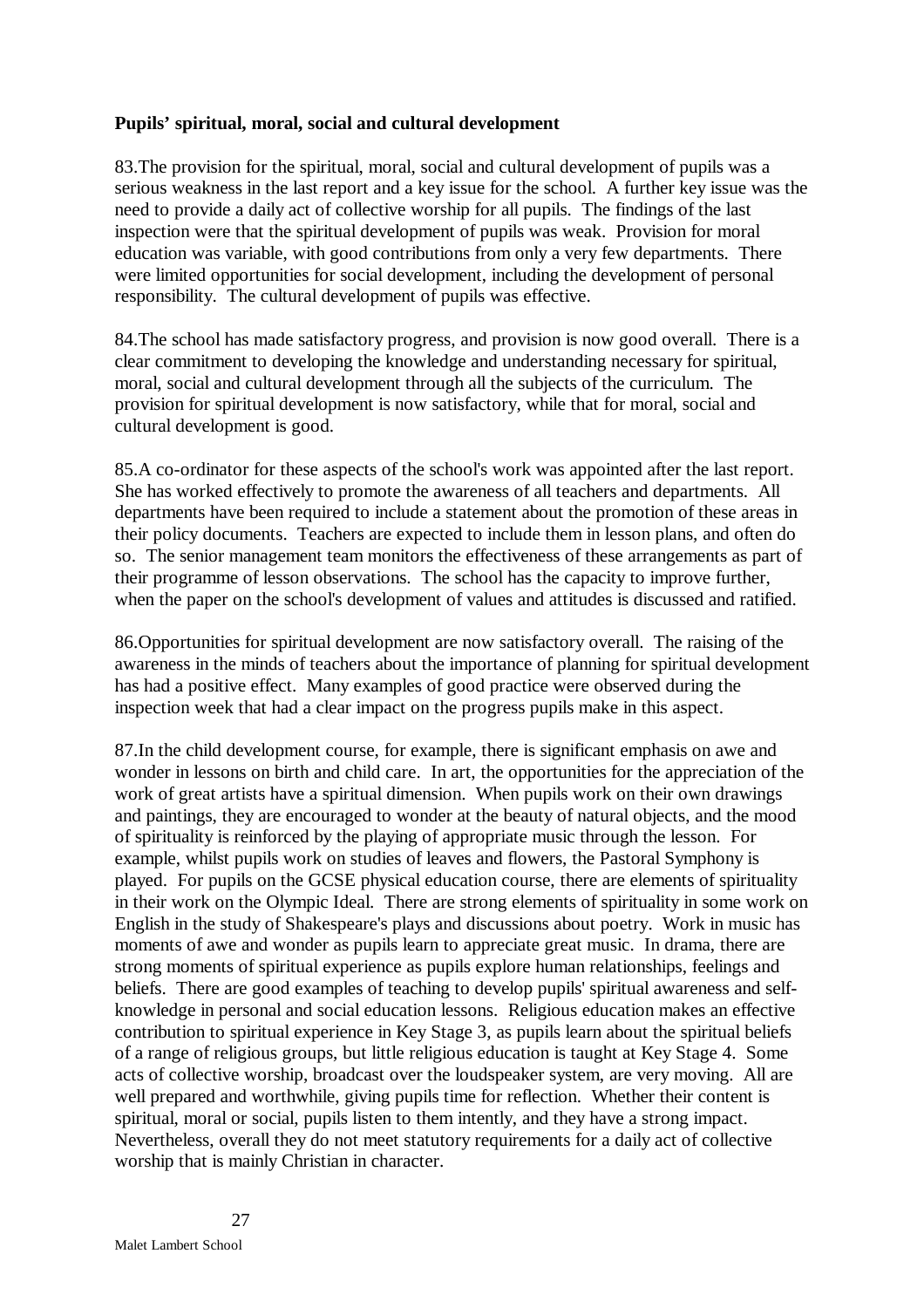88.Provision for moral development is good. The school has a statement of values that includes knowing right from wrong. Pupils are taught not to give in to 'the temptation of opportunity'. They are instructed to behave correctly and to be well mannered and polite. The explicit statement of these values has only recently been shared, but they are intrinsic to the work of all adults in the school. Their teaching and example transfer such values transferred very effectively to the large majority of the pupils. Pupils are taught in personal and social education lessons, as well as through the loudspeaker broadcasts, to take personal responsibility for their actions and their part in the creation of an ordered community. The moral code within the school is strongly in place. There is an acceptance of the need for honesty and a refusal to tolerate anti-social behaviour is entrenched in the culture of the school. Pupils are involved in the discussion of moral issues in many lessons, and this is very effective in English, drama and geography. Lessons on the environment and green issues raise moral questions. Similarly in history and science, teachers plan for and take opportunities to discuss moral questions related to the work in class. They study human relationships and ethics in personal and social education, environmental issues in science through the school, and moral responsibility in religious education in Key Stage 3.

89.Provision for social development is good. There are good opportunities for pupils to take on roles of responsibility as representatives on the school council or, eventually, as head boy or girl. Through their school council representatives, pupils can make suggestions about the way their school operates and challenge decisions that they do not like. As a direct result, a number of recent changes have been made. For instance, more rooms have been connected to the Internet. Changes have been agreed in the school uniform. Alterations are being discussed in the homework timetable to ensure that homework assignments are spread evenly through the week. By such means, pupils learn about citizenship and how elected representatives make decisions in a democratic process.

90.Many subjects of the curriculum support pupils well in the development of their social skills. In physical education, pupils are encouraged to support and relate to each other. Group work is used to support skill development and to help pupils to evaluate their own and others' performances. Collaborative working supports the development of social skills in English, drama, geography, science, history and music, amongst others. The importance of pupils' working collaboratively has been emphasised in recent staff development sessions and in the monitoring of lessons and lesson planning, so as to move teachers away from overdidactic teaching styles. As a result, small group work to develop social and collaborative skills is a regular part of every teacher's planning.

91.The school encourages pupils to extend their social experiences through a range of opportunities. They raise money for a large number of charities. There is a very good range of extra-curricular opportunities and residential visits, including trips abroad to Europe and America, twice yearly visits to Stratford and others to art galleries and museums.

92.The school's provision for cultural development is good overall, although the sharing and appreciation of world cultures is not strong. English lessons include the study of literature of worth, including a reasonable proportion of pre-twentieth century literature and literature from outside the white European tradition. A black poet has recently visited the school to share his work with the pupils. Music makes a useful contribution through the study of music from a range of cultures. Musicians come into the school to interest and involve the pupils in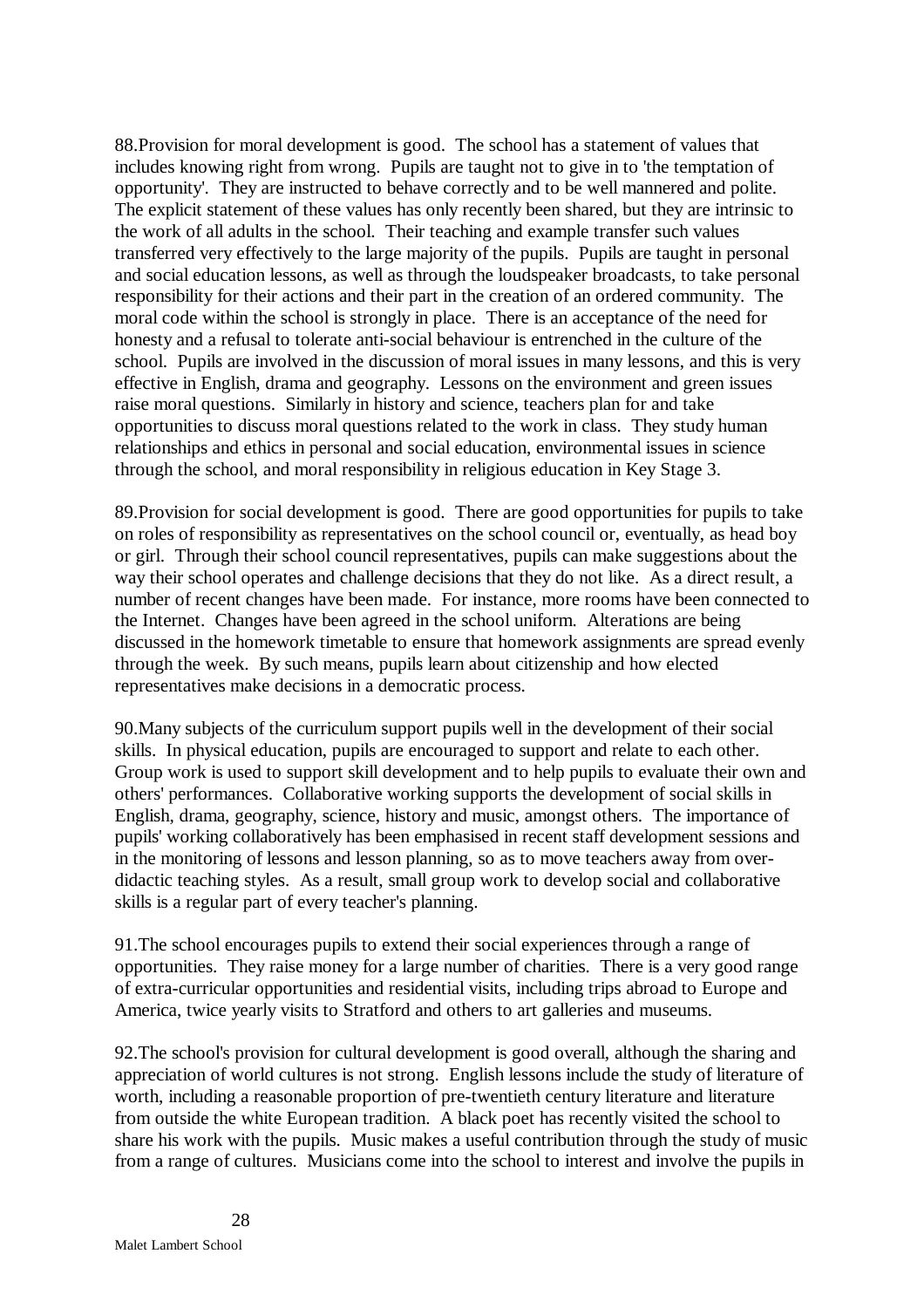performance, including a visit from the Halle orchestra. Pupils respond well and benefit significantly from opportunities such as these, learning, for example, for the first time the volume and power of the music of an orchestra playing live. Work in art makes a significant contribution to the cultural development of pupils. A good range of European artists is studied, but in addition pupils are introduced to a fascinating and varied range of art from across the world. There is a good programme of visits to museums and art galleries, and visits abroad always include cultural heritage sites, including cathedrals. There are also regular visits into school by drama companies. The provision for the development of cultural awareness is good overall, but the school does not reflect the full range of cultures, in its displays, for example, that pupils will encounter as they take a full part as citizens in our multi-cultural country. A positive step forward has been the appointment of a teacher with responsibility for improving the school as an aesthetic environment. She has already improved the quality of display.

## 92. **Support, guidance and pupils' welfare**

93.The school provides good support, advice and guidance for its pupils, which creates a caring and secure environment. Tutors play a central role in making this provision effective. Tutors and pupils stay together for a number of years, so there is plenty of opportunity to build stable relationships. Since the last inspection, the school had spent time on clarifying the roles and responsibilities of tutors, learning co-ordinators and subject staff. As a result, everyone works together in a cohesive team to support pupils well. Parents are generally pleased with the support and guidance their children receive, but they have a number of concerns about the way that deficiencies in the accommodation affect their children's well being.

94.Teachers and tutors know pupils well individually and have a genuine concern for their progress and welfare. Pupils find the majority of teachers approachable, accessible, responsive and encouraging. Much of the personal support for pupils is built on the quality of their relationships with teachers. Pupils appreciate the attitudes of staff, and their willingness to stay after school to help or to organise extra-curricular activities.

95.Effective systems are in place to record, monitor and report pupils' academic progress and personal development. Again, the role of the tutor is essential and effective in co-ordinating the information and spending time with each pupil to discuss his or her progress. All pupils now receive a termly effort grade. They are beginning to set themselves learning targets in many subjects. This helps to motivate them and show them how to make progress. Tutors have timetabled time each week to ensure they fulfil their monitoring role fully, which they do. The role of year heads has been extended into that of learning co-ordinators, to emphasise the school's commitment to learning. They monitor the progress made by individual pupils and mentor them as necessary, which is beginning to have a positive impact on teaching and learning. Extension classes in Spanish, statistics and classics have been set up, to offer useful extension opportunities for high attaining pupils. Similarly, there are revision workshops and a mentoring scheme for Year 11 pupils in the run-up to GCSE examinations. Such strategies are effective in providing additional learning opportunities and helping pupils to higher standards.

96.Since the last inspection, the school has developed a more structured approach to the co-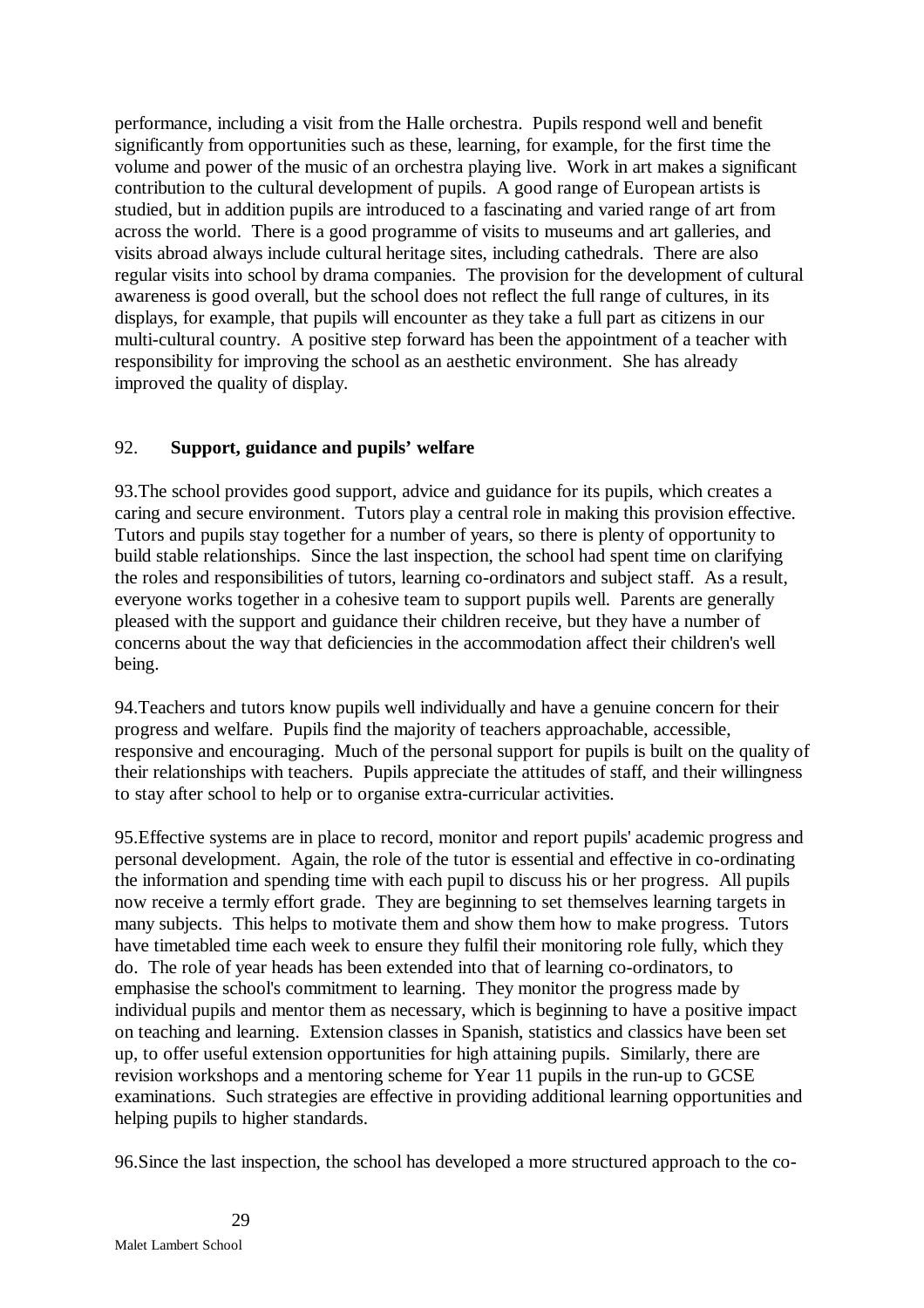ordination and delivery of personal and social education lessons. Specialists put together the separate modules, and a senior teacher is responsible for overseeing the whole programme. Tutors are well supported in terms of resources and advice. They meet in year-groups monthly to discuss the tutorial programme. Each module is evaluated by staff and amended for the next year. The observations of tutorial lessons during the inspection showed that teaching was at least satisfactory and good in many cases. This aspect of the curriculum has improved since the last inspection, and makes a positive contribution to the support and guidance of the pupils throughout the school.

97.Procedures for recording, monitoring and promoting attendance are good and meet statutory requirements. The school makes satisfactory use of the information available from the computerised registration system. Attendance is monitored on a weekly, monthly and termly basis by tutors and senior staff, and good attendance is rewarded. The school constantly measures its performance against itself, wanting to improve on the figures for the previous week or term. In this way, attendance always has a high a profile within the school.

98.There are comprehensive and good procedures for encouraging and maintaining good discipline and behaviour, based on a climate of honesty and fairness, showing tolerance towards others and accepting responsibility. The code of conduct is well established and considered reasonable by pupils. It is supported by a system of rewards and sanctions that pupils generally respond to in a positive, mature and responsible manner. The good relationships between pupils and their teachers also contribute to an orderly and happy atmosphere.

99.The school follows the local child protection procedures, and all members of staff are aware of how they operate. Teachers are provided with clear and helpful guidance on how to deal with concerns, and confidential information is kept secure. The school nurse visits when requested, and there are clear channels of communication with all outside support agencies. There is a detailed policy on the organisation and participation of off-site activities and visits. There are effective arrangements for first aid, sickness and fire procedures. A detailed health and safety policy identifies roles and responsibilities. The school is awaiting the report of a risk assessment of the site recently undertaken by outside contractors. Few departments have carried out a detailed risk assessment of their classrooms and working practices, and it is recommended that this should be addressed.

100.The buildings as a whole pose a number of health and safety risks. They are too small for the number of pupils, and overcrowding in corridors is a problem. Some classrooms are too small and do not have appropriate teaching areas. Several rooms are extremely cold and draughty. Heaters have to be turned off because they are too noisy and blinds do not work. The conditions make it very difficult for pupils and staff, and it is a credit to them all that their attitudes and morale remain so positive. There are no social areas for pupils to relax in. The dining room is so small that pupils have to rush their food. The condition of the playground is so poor that it is now used as a car park. The toilet arrangements are inadequate, particularly for girls, as there are only five toilets in the main building for 661 girls. There is one toilet in the sports hall, but access to this is difficult because the building is sometimes locked. Parents have expressed serious concern over this matter and the inspection supports their concern. Many girls report that they suffer extreme discomfort through the lack of adequate toilet facilities. All these problems have a detrimental effect on the learning and welfare of pupils.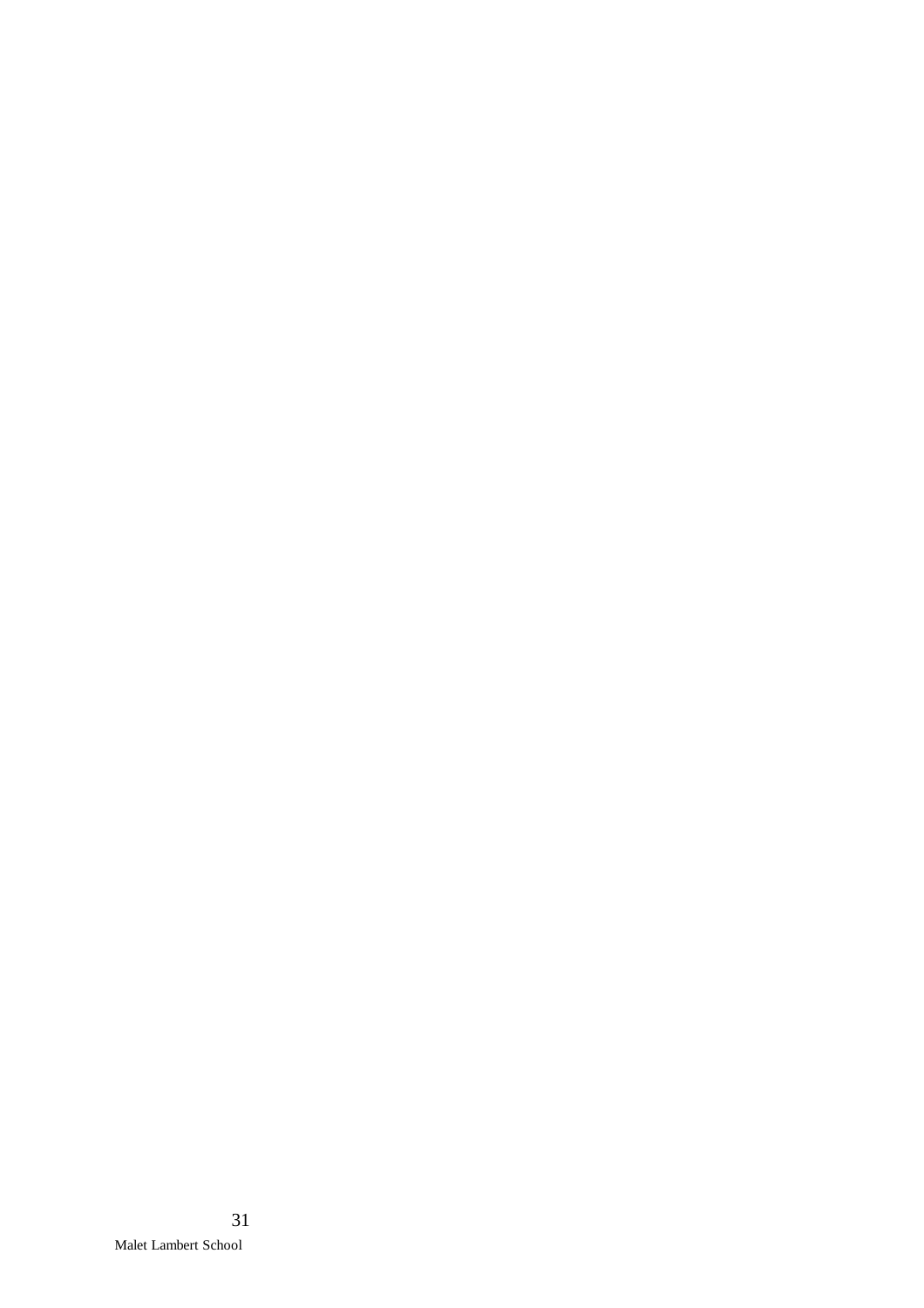#### 100. **Partnership with parents and the community**

101.The school has a good partnership with parents and the community.Parents receive information on school life through the prospectus, the annual governors' report, termly and weekly newsletters, and letters home. Parents are invited to two parents' evenings each year. They meet with their child's tutor at one meeting and with subject teachers at the other. Attendance at these evenings is good. Parents receive termly effort grades and an annual written report. The termly grades indicate pupils' attitudes, but do give not parents a clear picture of the progress their child has made. The written reports provide detailed information on pupils' attitudes and involvement and are personal and encouraging. Some subjects indicate National Curriculum levels reached, but not all give this information. Reports do not always compare them standards reached with national expectations, so parents do not know how well their child is doing compared with pupils elsewhere or with others in the same class. Few subjects give specific targets for pupils to work towards in order to improve. An exception to this is in modern foreign languages, where the targets are very specific, giving pupils clear guidance for improvement. Information contained in reports depends on individual staff, and as a result their quality varies too widely across and within departments. The school is shortly moving to an electronic format for reports, and this may improve the quality. Some parents feel that they do not receive sufficient information on how well their child is progressing.

102.The school is keen to encourage parents to take an active part in their child's education and are successful in doing so. Over 90 per cent of parents who returned the pre-inspection questionnaire find the school easy to approach with questions and problems. Parents are expected to sign and check the planners, and some parents use this as a means of communicating with tutors and individual subject teachers. The home-school agreement was established after consultation with parents. The draft agreement was published in the newsletter and comments invited. Parents were asked to meetings, and the views were sought of groups such as the parent volunteer group. Parents are encouraged to help in school and within lessons. During the inspection, parents were seen in art and design and technology lessons, assisting pupils with special educational needs and supporting readers. All parent helpers are well briefed and supported. Some have gone on to receive City and Guilds accreditation in Learning Support. The school and parents work in partnership to help each other, and this has a positive effect on many pupils. The school has provided workshops for parents to help them understand new initiatives within education. Recent ones have covered spelling, literacy and information technology. There is also an abundance of information to encourage parents to help their children at home. Booklets, leaflets and videos have been produced by the school covering such topics as time management and organisation, improving memory and presentation skills, and learning to learn. There is an active association for parents' (the PSFA) which supports the school with social and fund-raising events, and school productions are also well attended.

103.Partnership with the community is good. The school makes every effort to forge strong links with the large number of feeder primary schools. Members of staff visit them and primary children are invited into Malet Lambert for a variety of activities, taster lessons and induction events. Year 7 pupils report that they settle into secondary school life easily, and feel at home very quickly. Primary schools close by are also encouraged to use some of the school's facilities, such as computers and the community history museum. All the schools concerned are working together effectively to make sure there is continuation across the key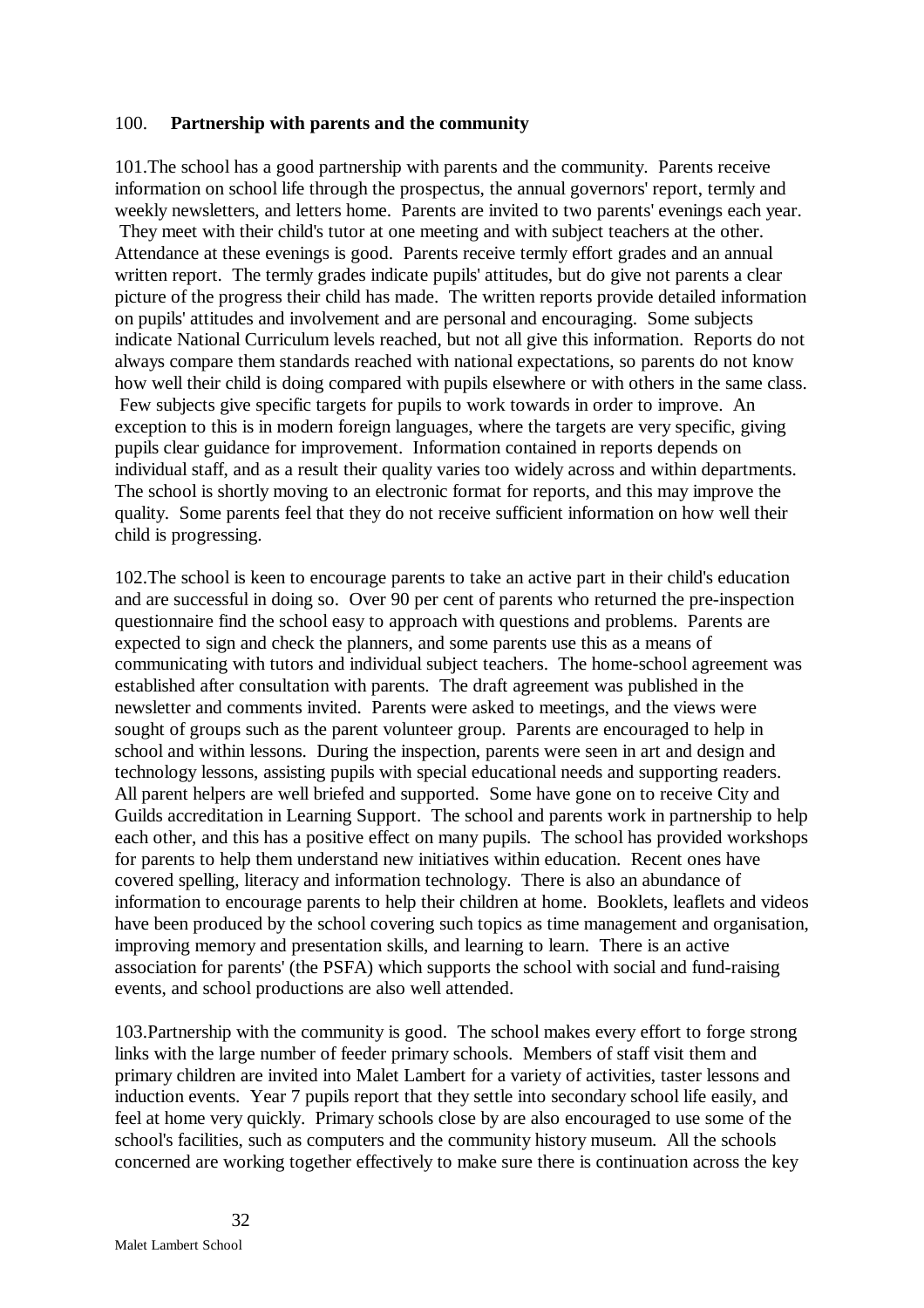stages. There are subject group meetings, to share information and understanding, and discuss teaching methods. This currently occurs in English, maths, history and information technology. In design and technology, a project has been set up, with funding from British Aerospace, which allows a secondary teacher to work with feeder schools to produce a link project, begun in Year 6 and completed in Year 7. In this way, secondary teachers get useful first-hand information on the ability of pupils early in the school year.

104.The school supports a number of charities, either as a whole school enterprise or as individual tutor groups. Links with the immediate local community have improved since the last inspection. Members of the police, fire, prison and medical services are regular visitors to tutorial lessons and assemblies. The Aids Action Team play a significant part in the health education module and work with all tutor groups. Through physical education, many pupils play competitively in netball, football, hockey and rugby teams and leagues outside school. Access to the local sports centre for pupils in Years 10 and 11 has encouraged them to take up activities such as squash and aerobics.

105.The school has a good relationship with industry and commerce, including close contact with BP and British Aerospace. Local employers are used widely for work experience placements, and there is good communication with Sixth Form colleges. The school has a good working relationship with the careers department at Hull University. They were involved in a pilot project run by the University to promote higher education - Aim for Continuing Education (ACE Day) - which is now a regular event attended by many Year 11 pupils.

106.Further afield, the school has developed good links with schools in Europe through the Comenius project. There are exchange visits with pupils in France and Germany, and blossoming friendships with pupils and schools in China, America and Cameroon.

107.Unfortunately, the school does not have any links with churches of any religion, and there is little contact with the disadvantaged within the community such as the elderly or the ill, except at Christmas time. Development in this area would add to pupils' understanding of the world and help strengthen this aspect of their development.

## 107. **THE MANAGEMENT AND EFFICIENCY OF THE SCHOOL**

## 107. **Leadership and management**

108.The last report noted that the school had clear aims and a supportive governing body. There were criticisms, however, of school development planning and of the link between the process of planning for whole school development and that in subject departments. The staffing structure was unclear and there was no shared recognition of the direction in which the school should move. As a result, the aims of the school were not being implemented satisfactorily. The first key issue for the school in the last report was the need to address these weaknesses.

109.Good progress has been made. Development planning is now satisfactory. It has been improved in departments and the school as a whole for a number of reasons. Effective management and leadership have led to improved communication with all members of staff,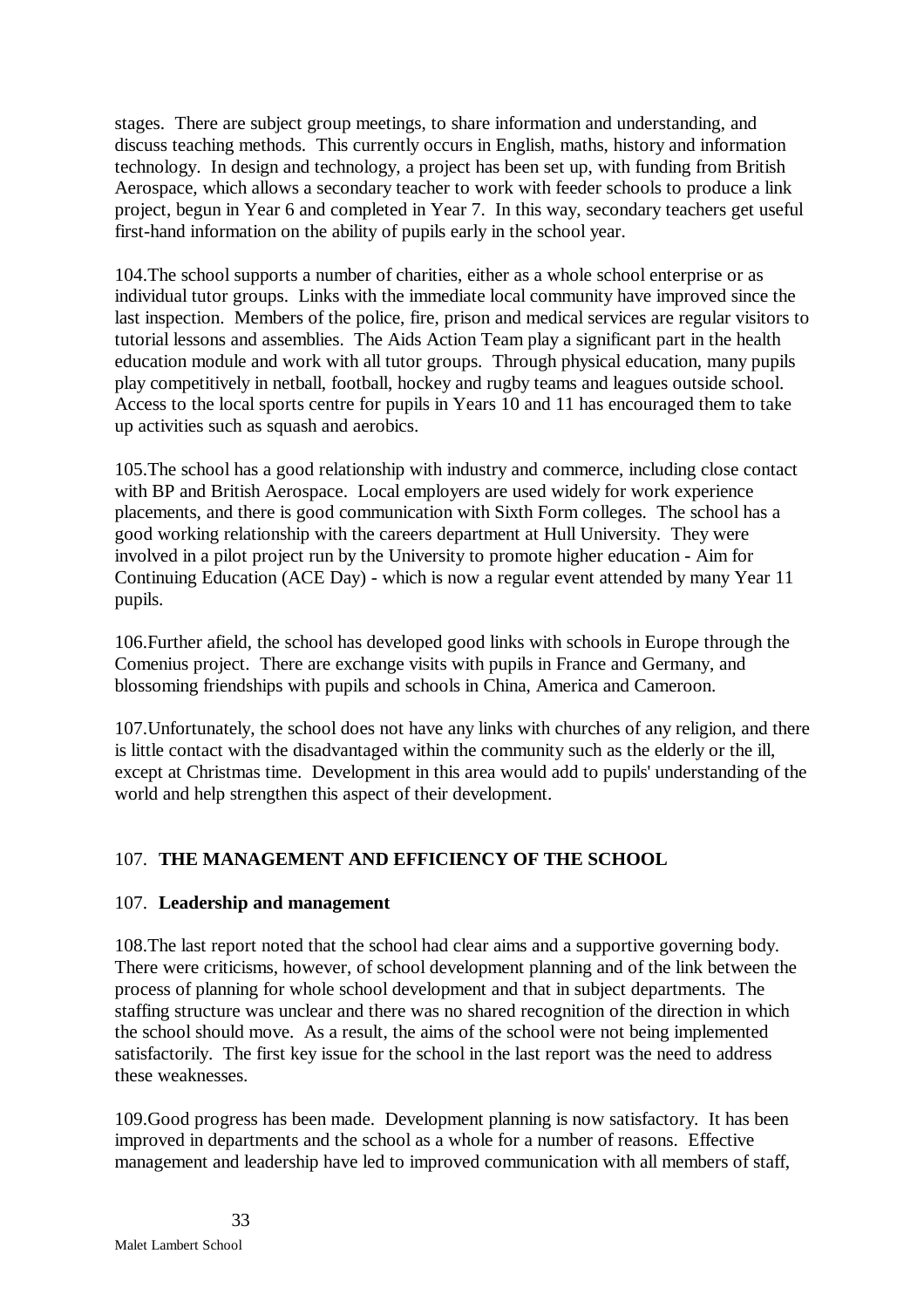but most especially with middle managers. This ensures that there is common understanding of whole-school aims and values. Effective professional development has ensured an agreed and consistent approach to the process of planning. Communication through the school has improved following the clarification of roles, including those of the senior management team. Line management and routes of communication are now clear and understood. A generally very good professional development programme, including good use of staff conference days, has focused on the primary aims of the school, to ensure that they are understood by all. Further professional development is required in religious education, however, at Key Stage 4.

110.The quality of leadership is good overall. A new headteacher was appointed in June 1999, and she is providing very good leadership in setting out a clear educational direction for the work of the school. She quickly analysed the strengths and weaknesses of the school, and was instrumental in focusing professional development on the improvement of teaching and learning strategies. The senior management team is giving good support, and together they have been effective in raising the expectations of teachers as to what pupils can achieve. Senior members of staff are making increased use of assessment data in order to establish what pupils should be achieving and to assess their progress. Targets are being set for departments, teachers and pupils. This is having a significant impact on learning. Teachers are routinely sharing the aims of the lessons with pupils, then reviewing with them how far the aims have been reached. They share with them both the National Curriculum or GCSE levels they are currently at, and what they need to do to move to the next. The sharpened focus on the purpose of lessons has introduced more rigour into the work of most teachers. The clearer view that pupils now have of where they are and how to succeed has raised their sights, and enabled them to make progress at a more rapid rate.

111.There are systems newly in place for the monitoring and evaluation of teaching and curriculum development. These are rigorous and effective. The first round of monitoring has just been completed, and all teachers have been observed teaching two lessons. Useful and swift feedback was given to each teacher, and an overview to the department head. Heads of department are invited to a shared lesson observation with a member of the senior management team, in order to develop their monitoring skills and to lead to a shared understanding across middle management of the characteristics of a successful lesson. This has led to increased consistency in lesson planning and delivery, as well as more consistent implementation of school policies for teaching and learning. Teachers are aware of the criteria that are being used to monitor the quality of their work in the classroom. The criteria for success are shared, and include all the characteristics of effective teaching, such as appropriate pace and the effective use of formative assessment to help pupils improve their work. There has not been time for the monitoring to have removed all inconsistencies, but a good start has been made.

112.The headteacher found that in many lessons the balance between teaching and learning was wrong. Pupils were over-taught because teachers talked at them too much. Pupils were not learning effectively because they had too little time to work as individuals and groups on specific tasks. Independent learning was not being encouraged in some areas because pupils were rarely given responsibility for their learning. In addition, there was complacency in some areas about the quality of education that was being delivered and the apparent progress that pupils were making. Observation of progress over time and the scrutiny of work by inspectors confirm these features. Comparison of attainment on entry with attainment levels at the end of the two key stages shows that progress has been satisfactory, but it has rarely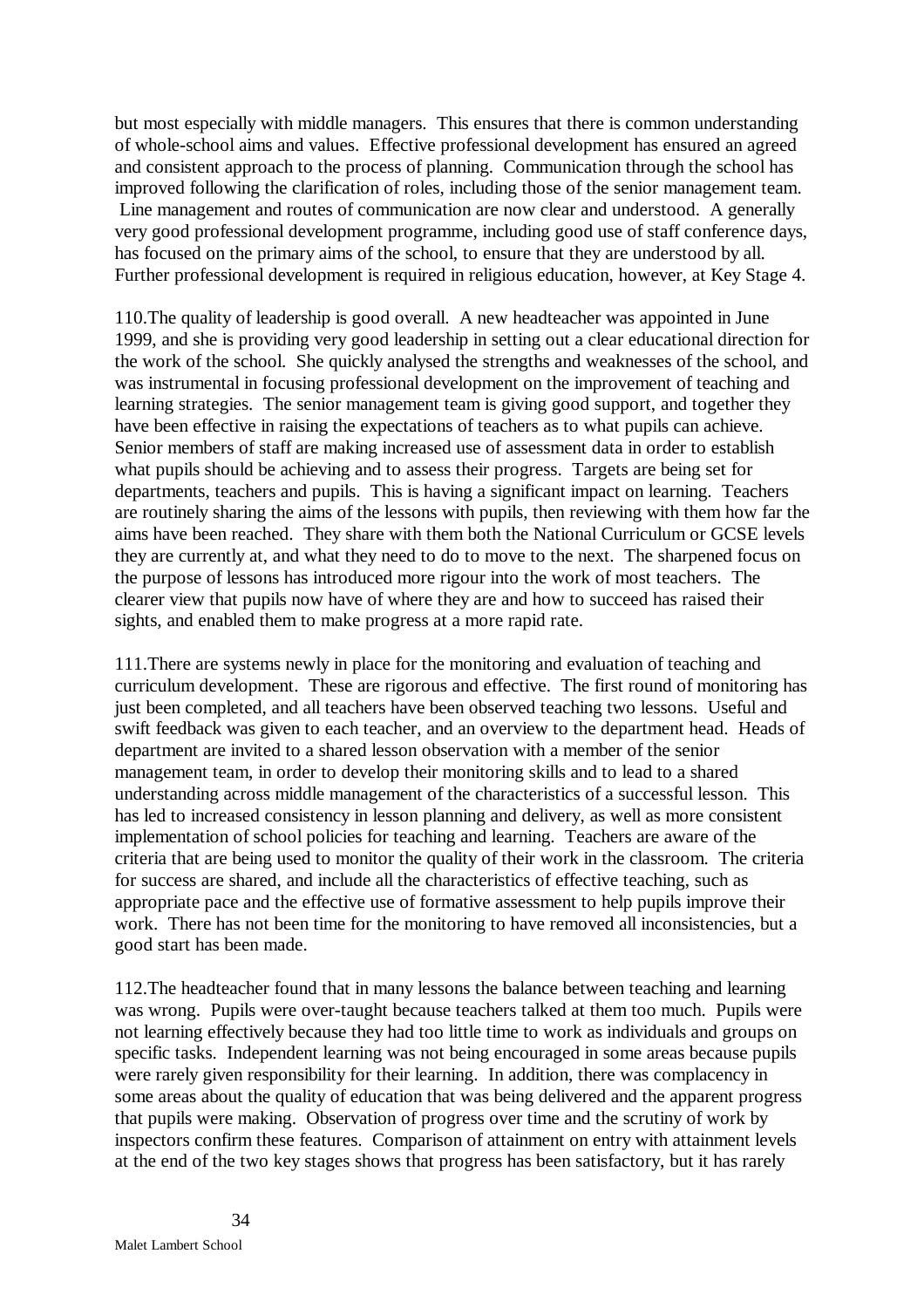been good. However, inspection evidence indicates that the recent management strategies are having a good effect. The quality of teaching in the inspection week was good overall, and so was the progress that pupils were making. This is a significant improvement on the findings of the last inspection, when 25 per cent of teaching was found to be unsatisfactory and some was poor. Nevertheless, there are still inconsistencies in practice, and a significant number of teachers still give too little responsibility to pupils, not encouraging them to work things out for themselves. The result is that many pupils are too dependent on the teacher to explain the task in detail before they can begin work.

113.The senior management team is using an increasing range of data to monitor the work of departments, to measure the effectiveness of the developments they have introduced, to track the progress of individual pupils, classes and year-groups and to set targets. They make full use of the statistical information that they generate as a school and that which comes from government sources. The regular and thorough tracking of the progress of all pupils, linked to regular testing and mentoring, reflects the commitment of the school's senior management team, middle-managers and form tutors to the promotion of high attainment. Again, the improvement in pupils' progress that the inspection has detected indicates that this is beginning to have an effect.

114.Governors are supportive, know the school well and give readily of their time for the benefit of the school. They liaise effectively with the senior management team and have, over the past year, come to an understanding of the complexity of their role and responsibilities. They now plan to participate in the setting of the school development plan as well as the budget, and seek to link the two effectively. The finance group helps to monitor the budget, and has begun to monitor the effectiveness of major budget decisions. Some of the governors have specific strengths and skills to bring to their work, and overall the governors fulfil their role satisfactorily.

115.However, they now realise that their role is that of a critical friend, and are planning a more systematic programme of focused visits. They need to develop more formal and effective systems for monitoring the work of the school and evaluating the effectiveness of budget decisions and policies. This will better inform their understanding of the effectiveness of the school and of their future planning and management decisions.

116.Almost all heads of department and year heads provide very effective leadership, giving clear direction to the work of teachers in their charge. Policies and schemes of work provide generally sound guidance for their work. The organisation and administration of departments and year teams are generally areas of strength and help to ensure that the work of the school runs smoothly. Overall, there is a good ethos and a commitment to high achievement and equal opportunities, but it is not consistently good in every department or classroom. There is a need for further consolidation, in order to ensure that policies and values are shared and implemented by all. The aims and values of the school are reflected in its policies, but not all policies, such as the ones for assessment and marking, are implemented consistently in practice.

117.The management of provision for special educational needs is sound overall. The special educational needs policy meets the requirements of the Code of Practice. The register of special educational needs is accurate, and the records of identified pupils are well kept. Statutory requirements for the statemented pupils are fully met. Pupils on the register have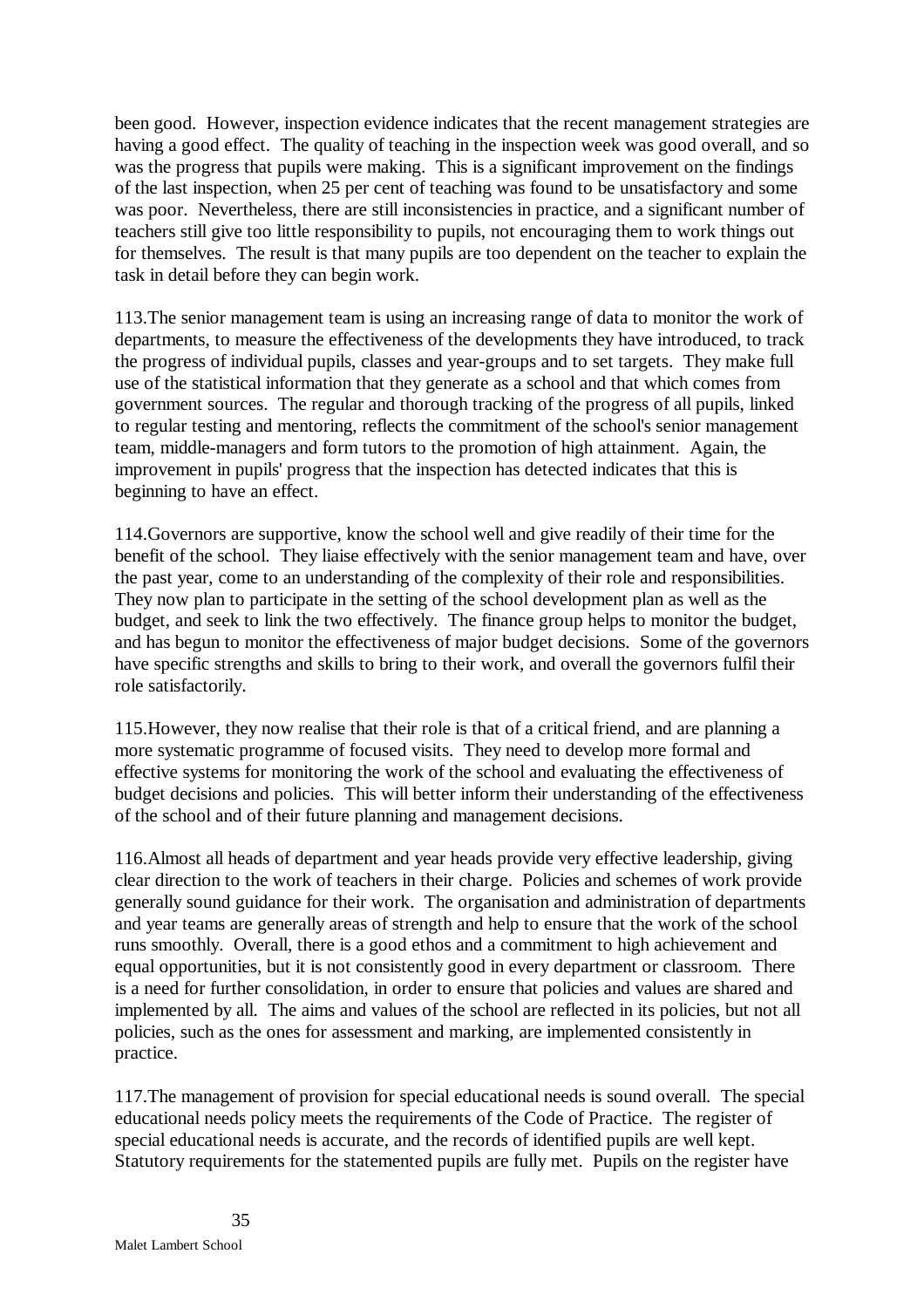individual education plans, with targets that are set and reviewed regularly. However, the provision lacks coherence because strategic planning is weak. The responsibilities for different aspects are divided, leading to some inefficiencies in provision. The result is that, although the amount of support is generous, it is not all targeted effectively. The management of equal opportunities is satisfactory overall. The equality of opportunity is implicit in the schools' ethos and the documentation of most departments indicates awareness of equal opportunities issues. Performance is monitored by gender and the tutorial program offers pupils the opportunity to consider issues relating to self-esteem, stereotyping and prejudice.

118.The school complies with almost all statutory requirements, but there are significant omissions. The requirement for a daily act of collective act of worship for all is not met. The loudspeaker broadcasts are of good quality and appropriate for the pupils' needs, but they rarely include an element of worship. The provision for the teaching of religious education does not meet the minimum requirements of the agreed syllabus at either key stage. The teaching of information technology at Key Stage 4 does not meet statutory requirements. Appraisal has lapsed, pending information on new requirements. Information on access for the disabled is missing from the governors' annual report to parents.

## 118. **Staffing, accommodation and learning resources**

119.The number, qualifications and experience of staff are generally satisfactory. There are some areas of weakness, however, that have an adverse effect on pupils' attainment. Religious education has two full time teachers for Key Stage 3, but all teaching at Key Stage 4 is undertaken by form tutors, none of whom is a specialist teacher of religious education. Some of the weekly personal and social education lessons are used to deliver the religious education unit. As a result of this arrangement, the attainment and progress of pupils are unsatisfactory overall, and further professional development is needed if it is to continue. There are staffing weaknesses in physical education, where there is no full-time female member of staff. There is less staffing available for girls' groups than for boys' in physical education lessons. This means that girls' groups are significantly larger than boys', and this has a detrimental effect on the progress girls make and the choice of activities available to them. There are also areas of strength. The levels of staffing in English and design technology are very good and have a positive effect on standards. The staffing is well balanced in terms of experience and provides good quality staff development within these departments.

120.The ratio of teachers to pupils is slightly above average at 18:1. More teachers are being employed annually because of the increased number of pupils in the school. Parental concerns about staff changes and the number of student teachers have been addressed satisfactorily by monitoring staff in relation to teaching groups and reducing the number of student teachers. An initiative to monitor individual teaching hours is in place, and has cut down the number of supply staff being used. There are sufficient non-teaching staff and a generous provision of special educational needs assistants. The learning resource centre is appropriately staffed at present, but is dependent on voluntary help. The technical support for information technology has been successfully increased in both quality and quantity since the last report. The school has a strong commitment to the initial teacher training, helping to train between 15 and 28 students each year. Their deployment remains very well monitored, and one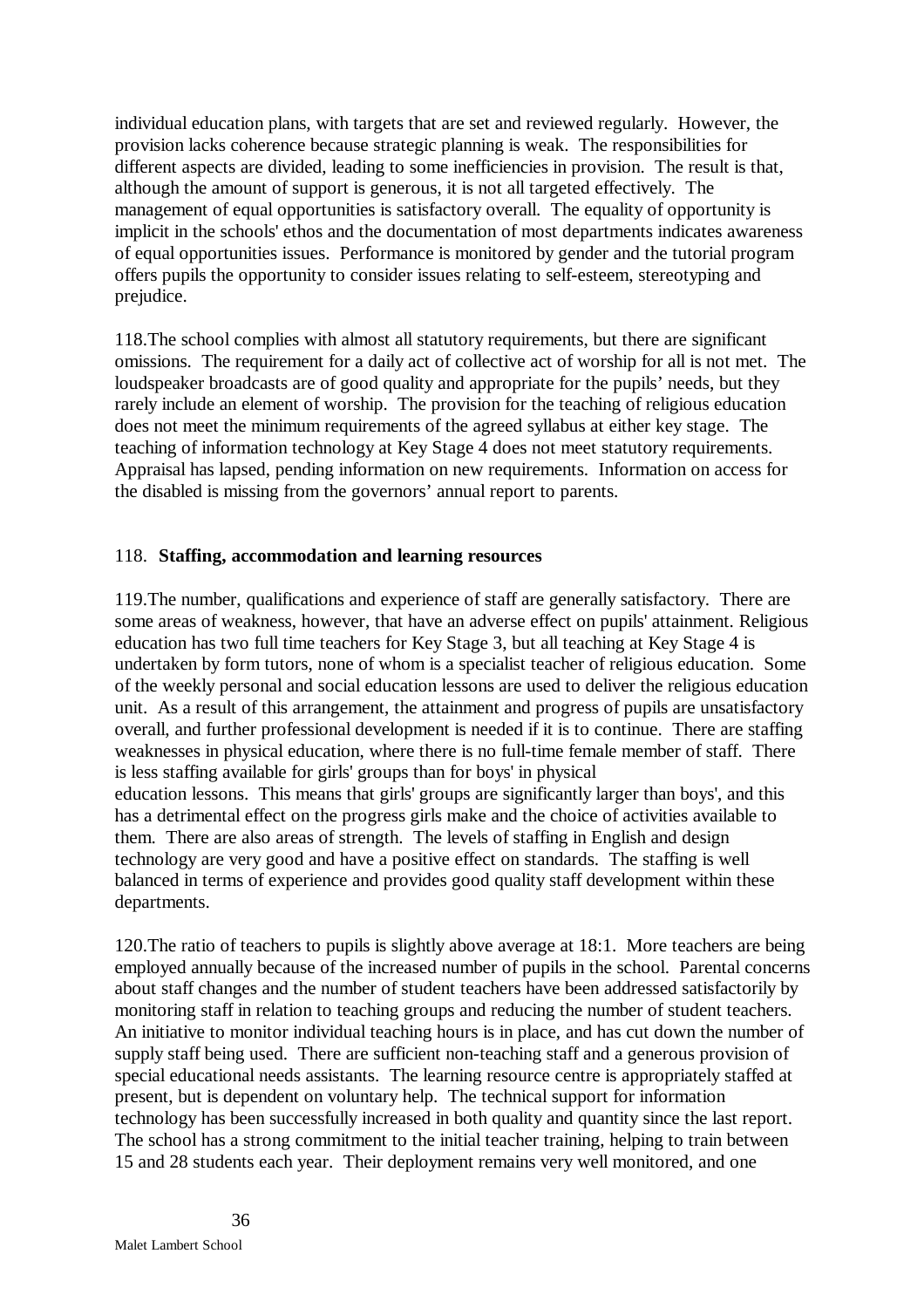university has used much of the school's good practice as exemplar material.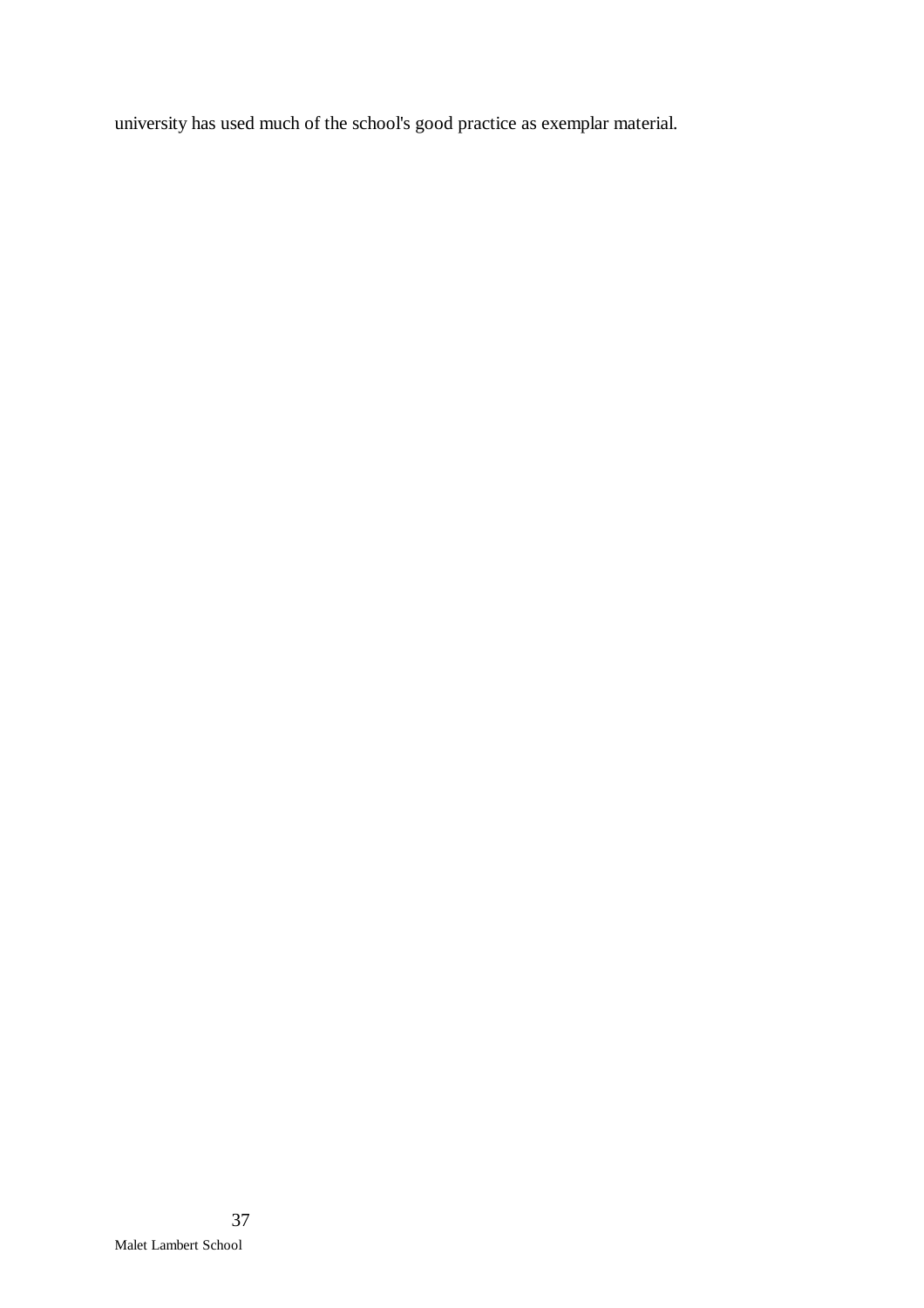121.Appraisal has been replaced by individual reviews with team leaders and lesson observations by the senior management team. These systems clearly identify the development needs of each teacher, and the school has excellent systems for responding to their requirements. There is a very effective staff development officer. Very good records are kept which include evaluations, audits and regularly reviewed policies. There is an induction evening in July for all new staff. A staff handbook and newsletter support them in their new posts. Newly qualified teachers are given a mentor, and both are given time for weekly meetings. Whole staff training days take place on a regular basis, and independent learning, literacy, information technology and special educational needs have been addressed recently. Thirty-five members of staff have been provided with lap top computers and given training in their use. In a recent audit, the majority of members of staff have indicated that they feel competent in basic information technology skills. This shows the success of several initiatives over previous years. Overall staff development is very good, and has been rewarded by the Investors in People award. Staffing levels have improved since the last inspection in information technology and art, but there remain insufficiencies in religious education.

122.The accommodation comprises a range of buildings dating back to 1932. The school was originally built to house 700 pupils, but the number is now almost double that figure. Over the past two years, the intake of pupils has exceeded the recommended number, which is overburdening the school site. The buildings have over 93 per cent usage, leaving very little room for flexibility. Lack of social areas and the health and safety issues associated with overcrowding have a negative impact on standards and the progress pupils make during their five years at the school.

123.Many teachers, including those in modern languages, science and geography, teach outside their subject areas, and need to transport heavy boxes of resources across the school in order to prepare their lessons. Some rooms are cold, damp, poorly ventilated and overcrowded. This causes discomfort as well as adversely affecting learning. In child development lessons, for example, pupils must sit in their coats during lessons or have the room heated by an antiquated overhead system, which is so noisy that teachers and pupils cannot communicate effectively, destroying opportunities for learning. Further examples of poor teaching spaces are the science laboratories. In some, there have been no changes in the design and fittings in the room since 1932. Large groups of up to 34 pupils are taught in a converted bike shed with a concrete floor; a miserable situation only made workable by the efforts of the teacher and pupils. They have painted the room and units to reflect their study of the solar system. Opportunities for staff to meet and work collaboratively are affected by the lack of adequate staff work areas in the departments. This is made worse by a staffroom that is barely ten square metres. Senior managers double up on room use, but this impacts negatively on their whole-school role and makes the organisation of documentation very difficult. Staff briefings have to be held in the hall, as the staffroom cannot accommodate the full staff.

124.Toilet facilities present even more difficulties for pupils. Over 600 girls use a toilet space of five cubicles, some of which have door bolts missing. Pupils regularly queue throughout the lunch or break time to use the facility. In some cases, pupils feel intimidated by this situation and do not use the toilet during the day. This health and safety feature impinges on pupils' comfort, and in turn has a negative impact on learning. The findings of the inspection support the concerns of many parents about the lack of toilet facilities for their children.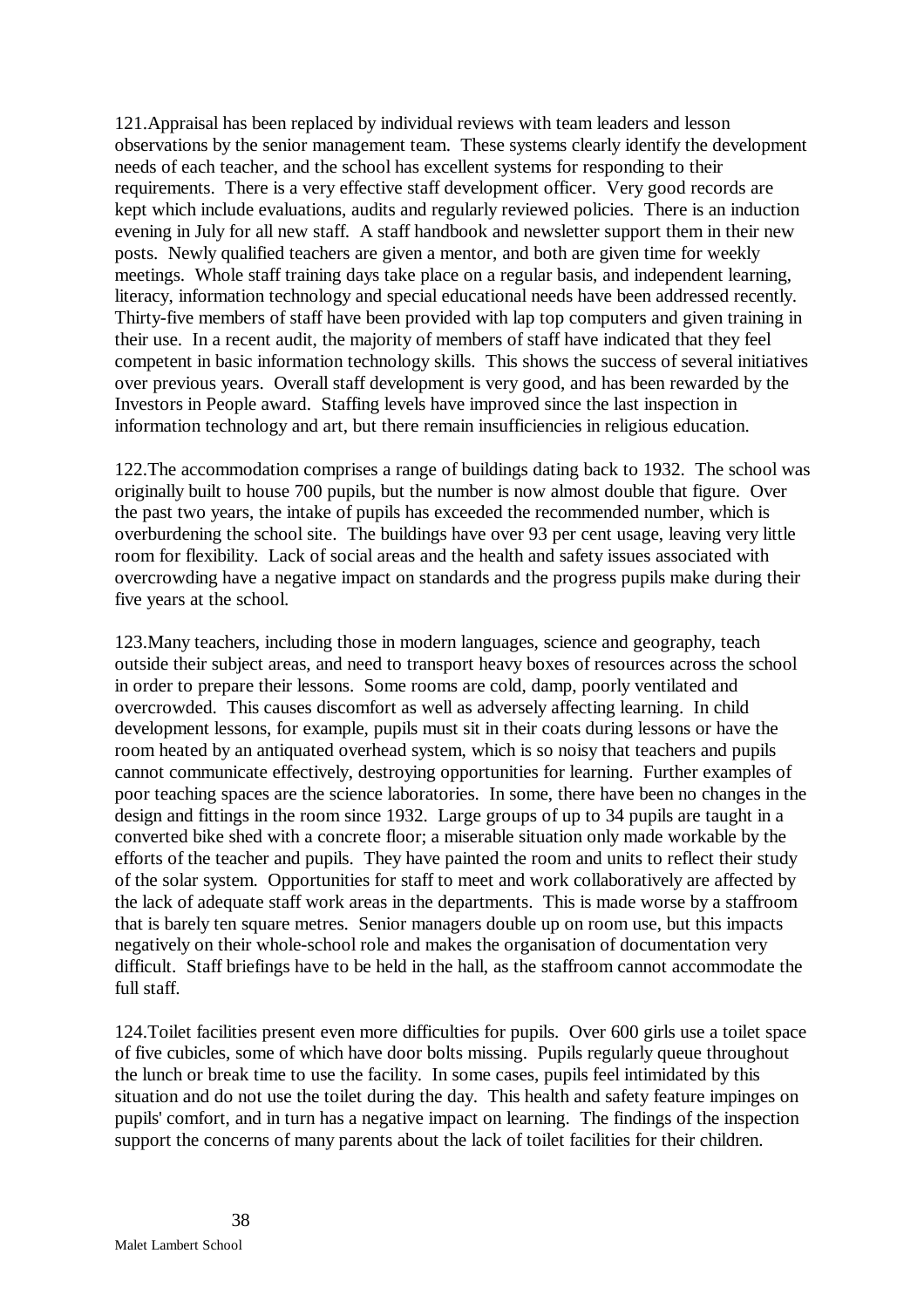125.Similarly, a lack of appropriate accommodation makes lunchtime stressful in the school. The meals service assistants do well to organise pupils and make the best use of the 132 seats available those purchasing a school meal and those with a packed lunch. The mealtime is inappropriately rushed, and there are long delays when batches of pupils are held in classrooms waiting for table space. This situation reduces the opportunity for pupils to take part in extra-curricular activities.

126.The school has recently had a health and safety audit that condemned the broken up and dangerous play space. Car parking on the play area severely reduces the amount of hard play space available for break and lunch-time activities. It adversely affects lessons in physical education, because the courts are poor quality.

127.The overwhelming efforts of teachers and non-teachers to improve their working areas ensure that the problems in accommodation are minimised wherever possible. Staff self-help groups have scrubbed, painted and put up attractive displays of pupils' work in order to improve the learning environment. Nevertheless, there are problems that cannot be covered up, and display is often ruined by leaks of rainwater. This occurs particularly in the wartime shelter that has been converted into two classrooms for teaching English; they pour with condensation and are very cold in winter.

128.Action since the last inspection to modify the buildings has been slow because the school has had to fund developments themselves. The shared-access sports hall is a highlight of the site, and another significant improvement is the conversion of an area of the school into a 'history museum'. A site audit has forecast that £700,000 would be necessary to modify the site into an effective learning environment. Next term the technology department's new building is to be started, and more funding has been made available by the local authority to improve science facilities. The school has also funded the conversion of a set of garages into a three room art block.

129.The provision of resources throughout the school as a whole is adequate, because of prudent management by staff and their willingness to make and use their own resources. However, some weakness in the level of resourcing in certain areas has an unfavourable impact on the progress of some pupils.

130.Textbooks are generally up-to-date and in reasonable condition. There are shortages of textbooks in design and technology, child development, history, religious education, science and in information technology in Year 7. In art, many of the books available to pupils are the personal possessions of their teachers. Work in geography is limited by a shortage of atlases. In French and German, pupils' progress in reading is restricted by the lack of a range of authentic documents in the target languages.

131.There is only just sufficient equipment in design and technology, where it is old but well maintained, and in physical education, where some is in poor condition. In music, there are insufficient percussion instruments, and in history, geography and modern languages there are insufficient videos and some lack of overhead projectors. In science, shortage of equipment affects the type of work pupils can do in Year 7. In art, access to photographic equipment and pottery equipment is restricted, narrowing the range of activities for pupils. In drama, lack of equipment limits pupils' progress. The ratio of computers to pupils has improved since the last inspection and is now 13:1. Most of the equipment is recent and well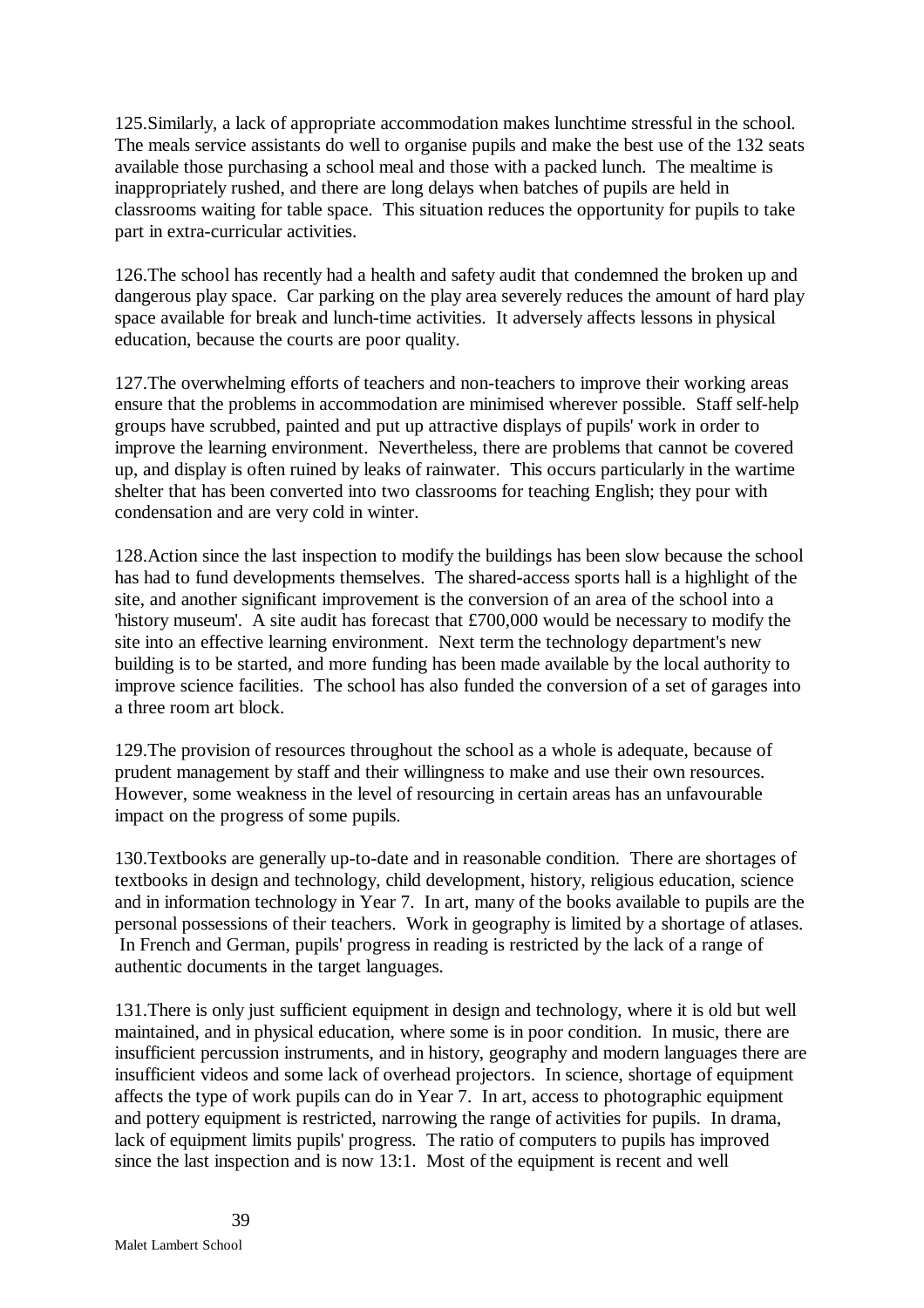maintained. It is in constant use throughout the day by pupils in lessons, before and after school, in the lunchtime and occasionally on Saturdays. A range of suitable software is being acquired and there is access to the Internet and Superjanet. However, there is still insufficient access to this equipment for some departments, including art and music.

132.The provision of specialist equipment is good for pupils with special education needs.

133.The library has recently been re-located to provide greater space and to link access to books and electronic data systems, in line with the school's 'Learning to learn' programme. The book stock has been reviewed appropriately and older material removed. Consequently, the ratio of books to pupils at 4:1 is inadequate and well below the recommended number. It is being supplemented by loans from the local school library service, and a start has been made to build up stocks of electronically stored data. Book provision is adequate for design and technology, art, geography, physical education and science. The fiction and poetry section for Key Stage 3 is satisfactory, but there is a lack of suitable reading materials for pupils with special educational needs. Provision is limited in mathematics, languages and fiction for Key Stage 4. Good use is being made of the information technology equipment in the learning resources centre by all departments, but only limited use is being made of the book facility. Some departments bring groups or whole classes to work and encourage pupils to work there independently, but this is not consistent across all departments. Older pupils do not make enough use of the fiction sections.

134.As at the last inspection, the school continues to make effective use of resources beyond the school with visits to museums and theatres, use of local sporting facilities and foreign language exchanges. In addition there are good links with companies in design and technology and science. The use of the Internet for the Comenius project and Superjanet to link the school with the Cameroons has added a global dimension to pupils' experiences.

# 134. **The efficiency of the school**

135.The efficiency with which the school deploys its financial resources is satisfactory. The present school development plan, inherited by the new headteacher, lacks rigour in its costings, and the finance committee of the governing body was not sufficiently involved in its development or its monitoring in recent years. Figures are given for costs of different elements of the development plan, but these are not broken down in sufficient detail, making it difficult for the governing body to monitor spending in an informed way. However, the latest planning, in its early stages of development, shows that these weaknesses are being addressed. An effective mechanism now exists for a planning cycle that involves dialogue and discussion between the governors, senior management and subject departments. The finance committee meets at least once per term and at others times as necessary. The bursar is a member of this committee, and there is good and detailed discussion of the current financial situation at each meeting.

136.Income per pupil is very low relative to the average for schools of this type. Spending on teachers is also below average, but the cost of educational support staff to assist pupils with special educational needs is high. It is more than three times the national average, but not all of these staff are used efficiently for maximum impact on the learning of designated pupils.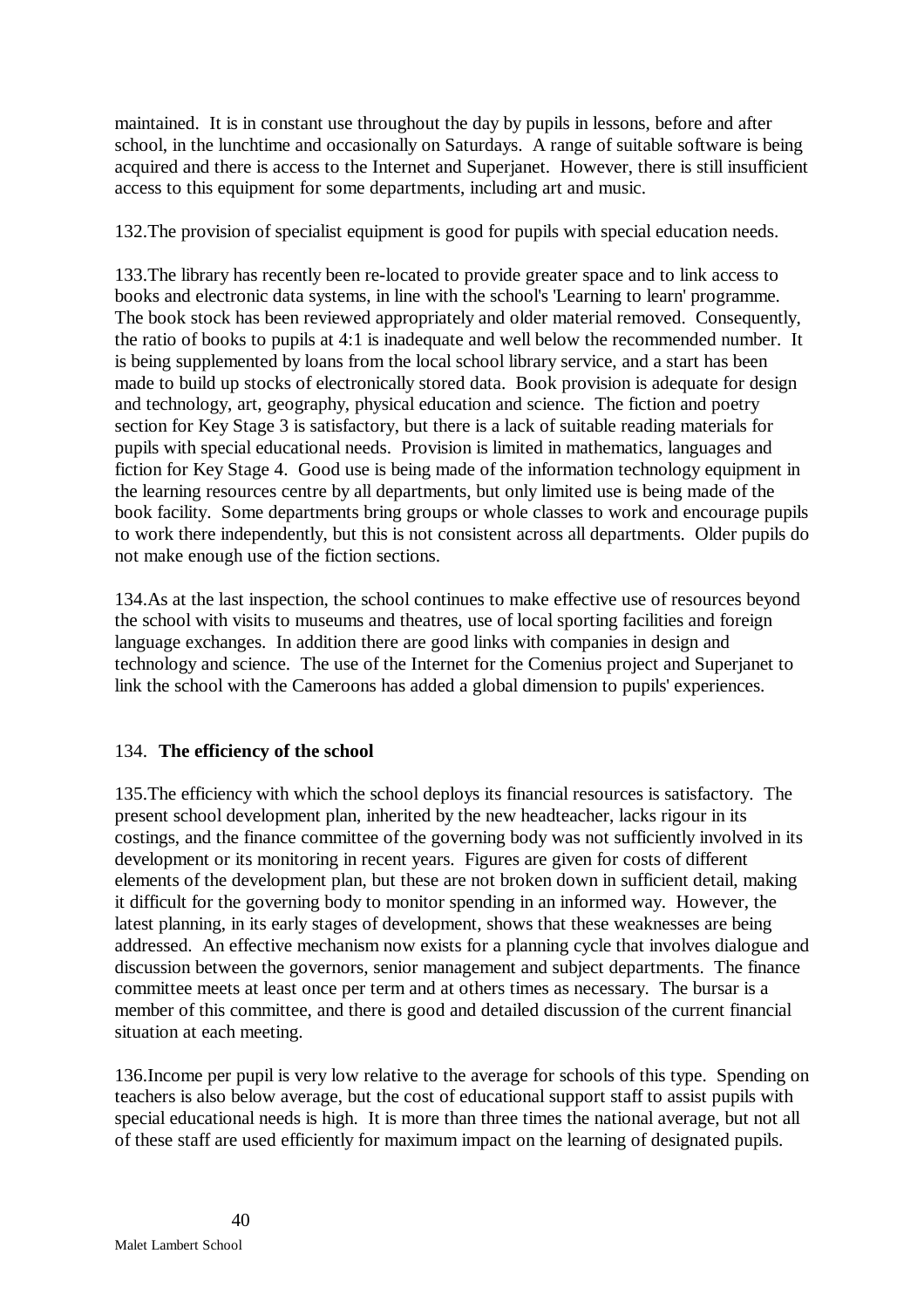137.Satisfactory use is made of teaching and support staff. Teachers have secured particularly effective professional development in information technology through the provision of 30 notebook computers for use. In some curriculum areas, there is a need to improve links between development plans and associated requirements for staff training. For example, professional development in mathematics is not related to the development plan. All departments make good use of the available resources of books and equipment. The accommodation is used as efficiently as possible, in spite of substantial difficulties of cramped space and difficult working conditions.

138.Financial control and administration are good. The bursar, who is a member of the senior management team and the governing body's finance committee, monitors day-to-day spending efficiently using a local authority template. She is well placed to advise on the way departments are handling their finances.

139.Particular attention is paid to tracking expenditure on maintenance of the very old buildings. Regular reports are made to the finance committee, and there is an effective threeway link between the bursar, senior management and governors. In this, the bursar plays an important professional role in advising governors of the financial implications of their planning decisions. The most recent audit of the school's finances in 1998 considered the systems to be good. The two issues raised in this report related to the declaration of governors' and staff pecuniary interests and the administration of the school fund. These issues have now been satisfactorily addressed. In the context of the school and the way its finances are managed, the low unit cost, the quality of education provided and the progress made by pupils, the school provides good value for money.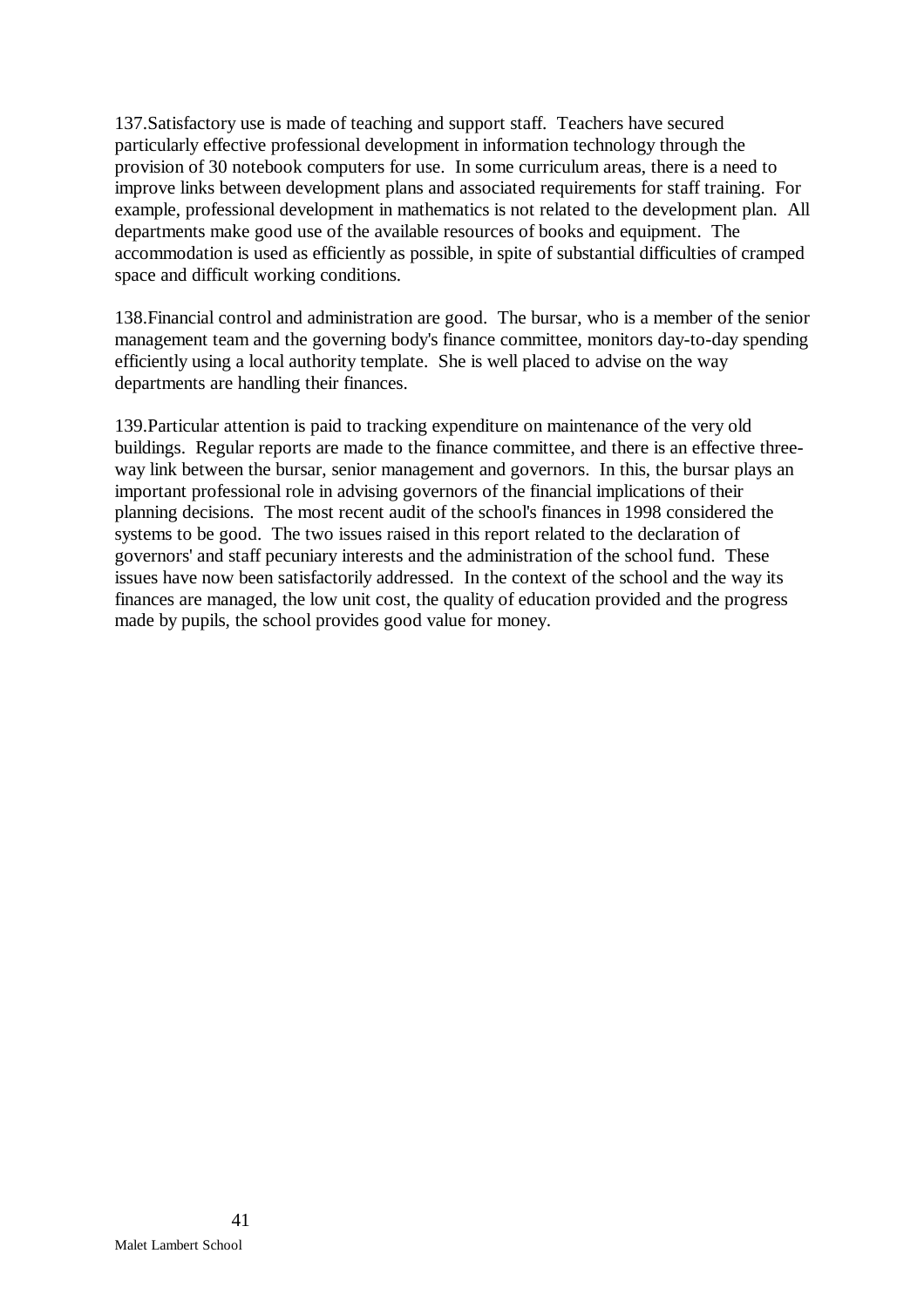# **PART B: CURRICULUM AREAS AND SUBJECTS**

## 139. **ENGLISH, MATHEMATICS AND SCIENCE**

### 139. **English**

140.Standards of attainment on entry are lower than national expectations. Boys significantly underachieve at the end of Key Stage 2 in English compared with girls and with national figures. In Key Stage 3 tests in 1999, 56 per cent of pupils at Malet Lambert reached Level 5 or above, which is below the average nationally. However, by the end of Key Stage 4, 61 per cent achieved grades A\* - C in English Language, which is above average compared with schools nationally. In literature 58 per cent achieved grades A\* - C. The trend over the last three years is moving steadily upwards.

141.By the end of Key Stage 3, standards in speaking and listening are satisfactory overall and are often good. Pupils listen well and have the confidence to take part in oral work and presentations. They show sound debating skills, and in a Year 9 lesson on 'Romeo and Juliet', this allowed good exploration of theme, motive and character.

142.At Key Stage 4, standards of speaking and listening are good overall, and standards of pupils with high attainment are very good. Good standards were especially apparent in a Year 11 formal debate on 'Corporal Punishment'. They enable pupils to attain highly in other aspects of English. For example, in a lesson on Simon Armitage's poetry, the high quality of the discussion helped pupils identify aspects of language, structure, and presentation. A low attaining year 10 group made progress in understanding dramatic effects, devices and structures in 'Shirley Valentine', partly as a result of their relatively good discussion skills.

143.Standards observed in classrooms and in students' work indicate that writing skills are slightly below average at the end of Key Stage 3, but average at the end of Key Stage 4. Key Stage 3 pupils write expressively for a range of audiences. They adapt their style appropriately for formal tasks, such as some kinds of letter writing, reporting or recording. They are fluent at writing stories or personal writing expressing feelings or emotions. However, there are areas of weakness in the technical aspects of writing, spelling, grammar and punctuation. Lower attaining pupils use techniques from the literacy strategy well to help them to structure their writing, including writing frames and story boarding. All pupils redraft their work and frequently refer to dictionaries.

144.At the end of Key Stage 4, attainment in writing is slightly above average overall. Higher attaining pupils write with confidence, clarity and lucidity. Examples of redrafted coursework demonstrate that pupils are able to use the drafting process to improve the structure and content of their work. Higher attaining pupils produce folders containing a broad range of work of consistently high quality, especially on the media studies and poetry assignments. Some lower attaining pupils manage to produce imaginative work appropriate to the task, which clearly indicates an understanding of audience. Unfortunately, their work shows continuing difficulties with spelling, punctuation and grammar.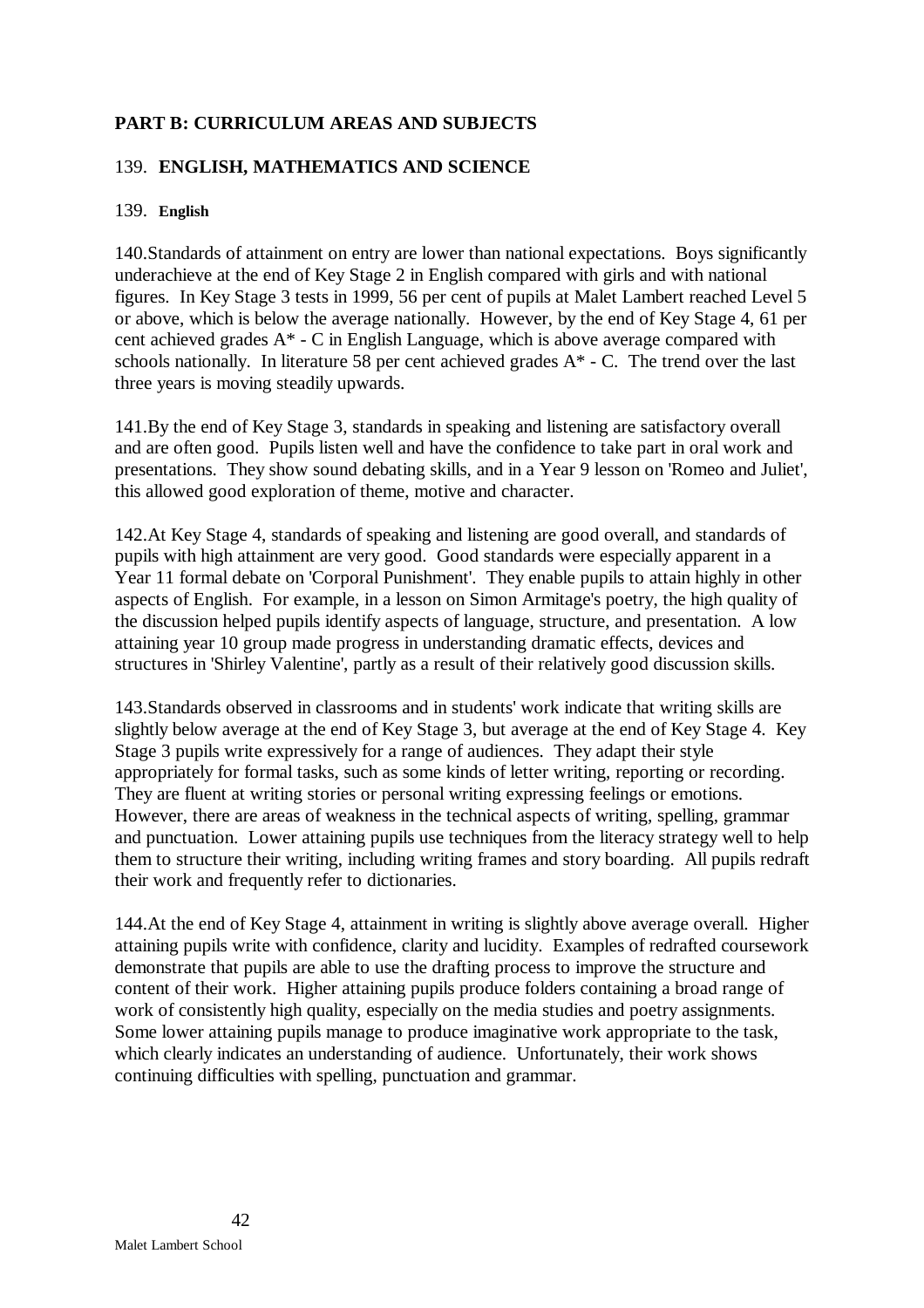145.Standards for reading are in line with national standards at the end of both key stages. At Key Stage 3, most pupils generally read fluently, explore vocabulary, and refer to textual evidence to support a viewpoint. Pupils also demonstrate the ability to retrieve and select appropriate information, as in a lesson on 'Reynard the Fox' and 'Stormy Day', where pupils of all abilities shared selected information. Lower attaining pupils in a Year 9 lesson on 'The Wave' successfully reflected on how the central character 'changed'.

146.By Key Stage 4, pupils are able to distinguish between particular genres with confidence and control. For example, a Year 11 group studying 'To Kill A Mocking Bird' compared an actual trial transcript with the literary text in order to establish historical context. Lower attaining pupils in a lesson on 'Mice and Men' demonstrate the ability to identify a passage from the text suitable for a film.

147.Pupils make good progress in both key stages. This is partly because teachers explain learning objectives clearly and share the assessment criteria with the pupils. Tasks are appropriate for pupils at different levels of attainment; they are challenging and well focused. Pupils make best progress where they are actively involved and work on short, well structured tasks, as in a Year 10 lesson on 'I Wanna be Yours' and another Year 10 lesson on advertising where 'purpose and audience' became a central feature. Good use of questioning and feedback allows pupils to make very good gains in understanding, as was seen in a Year 9 lesson on 'Midsummer Night's Dream'. Good pace, high expectations of pupils, stimulating well planned lessons, and extended plenary sessions are all features of lessons where progress is good or very good. Progress is less assured where time is not managed as effectively and the lesson objectives are not kept in focus. Pupils with special needs make better progress when supported by a teaching assistant, but this support is not always available. Several low attaining pupils in Key Stage 4 still find the work difficult, especially in reading where they make slower progress.

148.Pupils' attitudes are good at both key stages. Pupils always respond in a mature and positive manner when offered opportunities to take responsibilities, such as providing feedback from a discussion group or leading a drama improvisation. Pupils are co-operative with each other and teachers; warm, relaxed relationships are combined with a businesslike approach to their work. They are able to sustain concentration when working, and behaviour in the classroom is very good. Almost all pupils display a capacity to work independently, moving from one activity to another with the minimum of fuss. Pupils show an enjoyment of the subject and appreciate the work of their teachers. Work in their folders and on wall displays is well presented and attractive, demonstrating a positive commitment to learning.

149.The quality of teaching is good in both key stages. Teachers demonstrate good subject knowledge. Expectations of pupils are high, particularly in low attaining groups. Planning is excellent throughout, with lesson objectives and assessment criteria clearly identified and shared with pupils. However, there is a weakness in the lack of subject specific targets set for special needs pupils. All pupils are given homework regularly, and work is generally marked carefully. As a result of the marking, individuals are set helpful targets, linked to the improvement of content and structure. However, grading is inconsistent at Key Stage 3 between the literacy group, bridging group and main stream lessons, resulting in some confusion.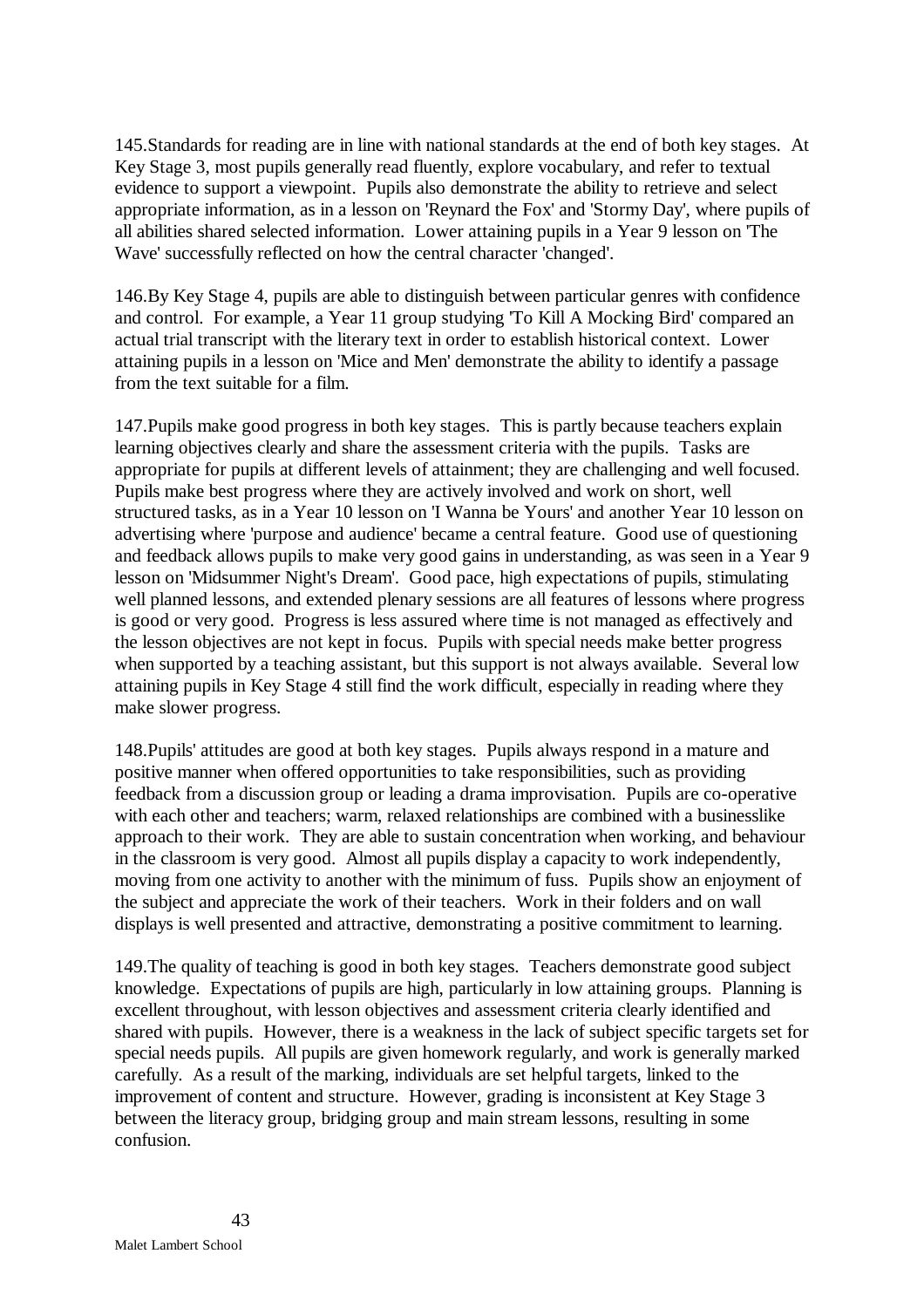150.Strengths lie in a well qualified, hard working and committed department and in enthusiastic, incisive leadership. The department planning is excellent, and the schemes and strategies are well evidenced in the work of the teaching team. There is already evidence that standards improve in English from a weaker starting point on entry. The relatively recent additional strategies of a 'bridging group' and discrete literacy lessons are well directed towards making the work of the department more effective

151.There are weaknesses in the accommodation, some of which is cold, damp and noisy. Such features interrupt pupil concentration and sometimes affect progress. Some rooms have insufficient space for effective group work and impede the use of information technology. Book resources are low, but are enhanced by excellent 'home produced' booklets.

## **Literacy**

152.A clear policy statement outlines the purpose of the literacy strategy. This strategy is managed by a senior teacher, the head of English and a teaching assistant. The strategy is understood by most subject tutors, some of whom reinforce literacy well in their lessons. There are discrete, timetabled literacy lessons in Year 7, and withdrawal from a second foreign language in Year 8 and 9 for pupils who still need extra support.

153.Pupils in both key stages are helped by their teachers, when necessary, to read and comprehend, to extract information and use referencing skills. A notable exception was a Year 7 mathematics class, where pupils were observed having difficulty reading the text. Pupils are aware of audience and appropriateness of style in their writing. There is generally a good standard of accuracy and presentation. There is evidence of redrafting and manipulating of text in English, history and information technology. A few subject departments make good use of the library to build pupils' independent learning skill, but further use is required across the school*.* Specialist vocabulary is identified and explained in art, design technology, science and history. Key technical words and criteria for good presentation are displayed in many subject classrooms.

### 153. **Mathematics**

154.Results in the 1999 national tests at the end of Key Stage 3 were above the national average and above the average for similar schools. The attainment of girls and boys is approximately equal, although boys perform better at the highest levels. Results have been improving, and the figures for 1997 to 1999 show that performance in mathematics has been consistently above that in English and science. On the basis of the lessons observed, the attainment of pupils at Key Stage 3 is above the national average, and pupils demonstrate a good foundation of number work, which they can transfer to other parts of the curriculum. They have a growing awareness of statistical representations and measures. However, their investigative work is not so well developed, in part because of problems with literacy skills.

155.The results of the 1999 GCSE mathematics examination saw a decrease in the number attaining grades  $A^*$  - C from the level of 1998. The number who attained an  $A^*$  - C grade was below the national average and well below the average for similar schools. However, the average point score increased slightly and remained broadly in line with the national average.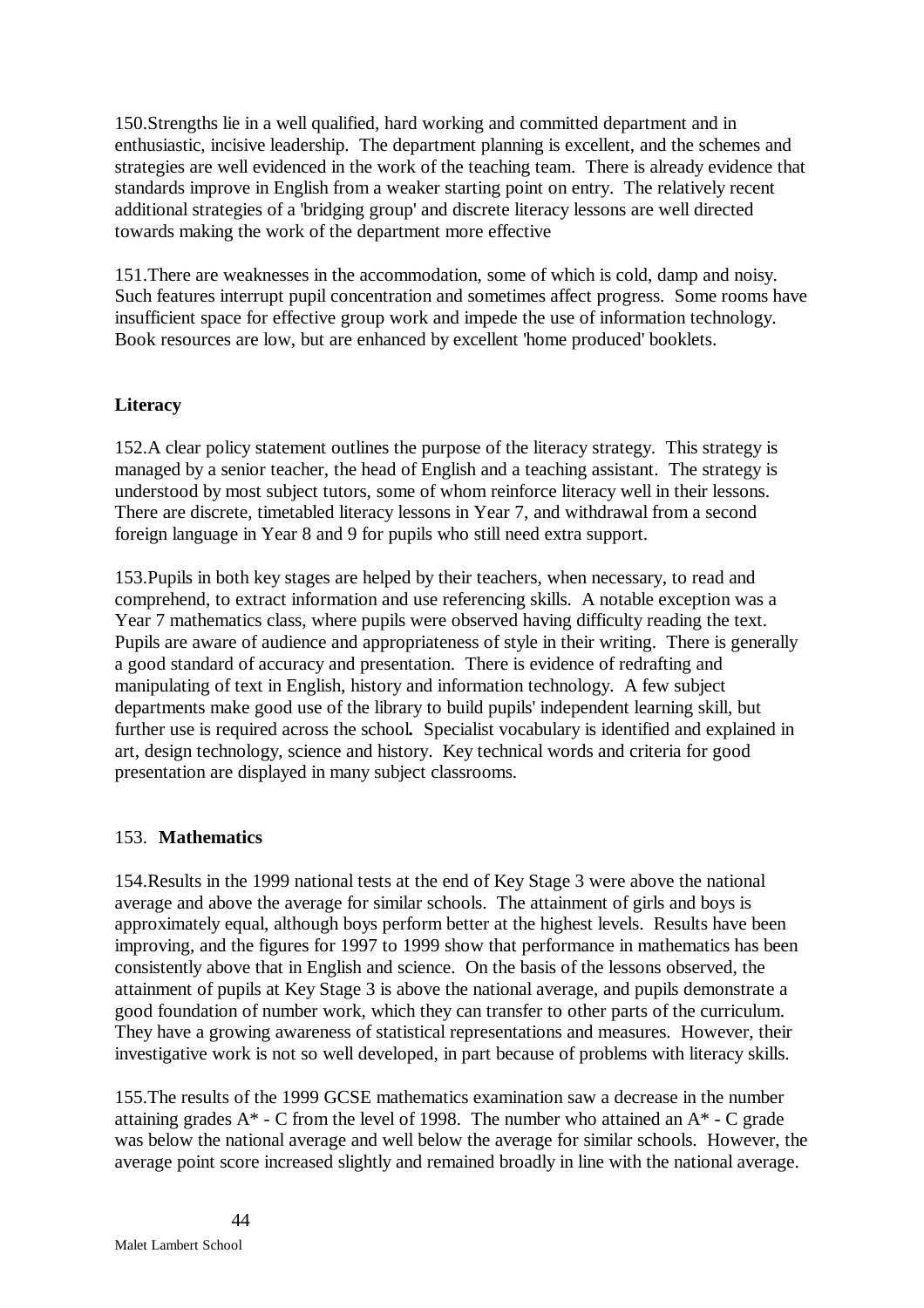On the basis of the lessons observed, the attainment of pupils at Key Stage 4 is in line with national averages, and pupils show an increasing familiarity with algebra, especially with regard to manipulating and solving equations. Their work with practical equipment, such as rulers, protractors and compasses, is not so well developed. Their ability to use and apply mathematics, especially for boys, remains a weakness as in Key Stage 3, because of their problems with literacy skills.

156.In Key Stage 3, pupils make good progress over time and in lessons. Nevertheless, curriculum continuity between the primary and secondary phase is weak because of a lack of information on pupil attainment on entry. Progress in Key Stage 4 is satisfactory, although the pace is slow in some lessons and the most able pupils are not sufficiently challenged. Pupils with special educational needs make good progress overall.

157.The response of pupils in both key stages is good. They show an interest and enthusiasm for their work, and want to do well. They concentrate on teacher explanations and apply themselves willingly to their studies. Pupils respond well to challenges when they are presented, and persevere when difficulties arise. They show increasing confidence in their work. They develop their independent learning skills when encouraged to do so, but teachers do not offer such opportunities often enough*.*

158.Teaching is good at Key Stage 3. Teachers demonstrate good subject knowledge. They have high expectations of pupils' work and standards of discipline. In a Year 8 class of pupils with special educational needs there was good planning, tailored to individual needs. Activities matched pupils' abilities and there were suitable resources. The teacher had high expectations, and used praise well to motivate and encourage. In some lessons observed, however, planning does not take account of the whole attainment range, and other lessons lacked challenge, especially for those with higher attainment.

159.Teaching at Key Stage 4 is satisfactory. The best lessons demonstrate a balance of teacher exposition and pupil activity, with good use of questioning. In some lessons, however, there are low aspirations for pupil success, and the lesson is dominated by too much teacher exposition. For instance, a teacher talked for 50 minutes in one lesson observed. Pupils' work is not marked frequently enough in some classes. The quality of the marking is also variable, ranging from mere ticks on the page to useful diagnostic marking, with clear information on what pupils must do to improve.

160.The subject curriculum meets statutory requirement and the curriculum provision at Key Stage 3 is satisfactory. However, there is insufficient continuity between Key Stage 2 and Key Stage 3 because little attempt is made to ascertain what pupils know and can do on entry. The curriculum provision at Key Stage 4 is satisfactory, although some pupils do not experience a sufficient range of practical, investigational and problem solving activities. Some homework tasks give too much emphasis to finishing off work and revising for tests.

161.Procedures for assessing pupils' attainment are satisfactory overall, although there are weaknesses. Marks are recorded in individual mark books, and end-of-module test results are recorded on the departmental database. However, this information is not recorded in terms of National Curriculum levels, and so is not as helpful as it could be to teachers in ascertaining what pupils need to do to improve. Department documentation provides the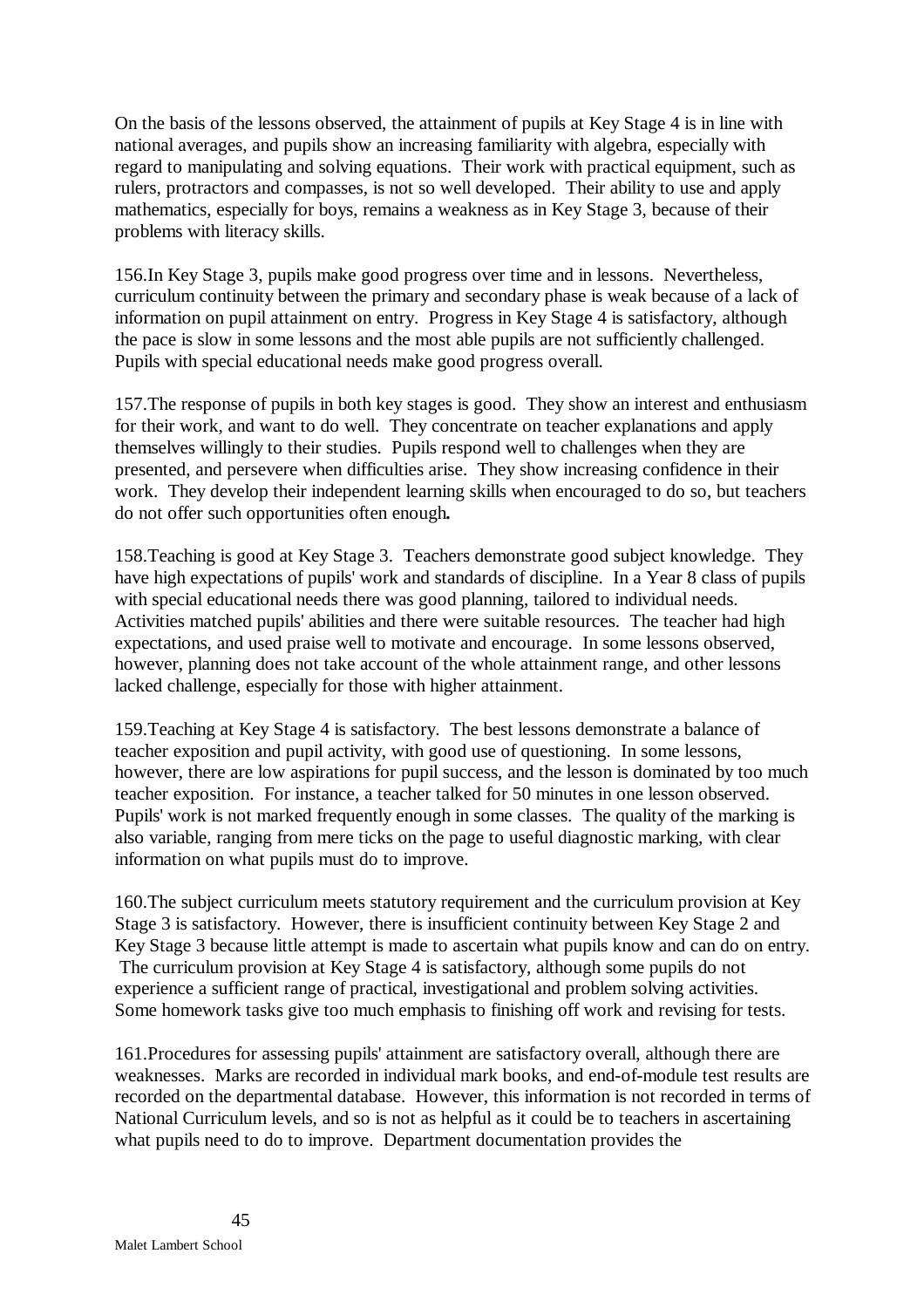rationale and objectives of assessment as well as the criteria to be used for assessing work in information technology within mathematics lessons. The assessment of pupils with special needs is supported by individual education plans, which provide targets for pupils' improvement. Nevertheless, too many targets concentrate on presentation rather than subject specific skills.

162.Pupils' literacy skills in mathematics are not developed consistently, and practice across the department is variable. Good practice was observed when a pupil's description of parallel lines was challenged by the teacher, who insisted on a precise and accurate description. In another lesson, key words were highlighted on the board and time was spent in helping pupils understand their meaning. By contrast, in a few lessons, poor spelling (especially of words like symmetry and sequences) are not checked or corrected by the teacher. Pupil's progress is sometimes inhibited, especially for the boys, by their inability to communicate in writing in their GCSE coursework.

163.The leadership of the department is good, and already provides a vision and ethos for the department, which is long overdue. The new head of department has already identified the department's strengths and areas for improvement. There is a department development plan that provides a useful agenda for improvement, although many aspects are still to be addressed. Senior managers in the school have monitored the department, and so have identified the need for a greater variety of approaches to teaching and learning.

164.All members of staff are suitably qualified, and many of them have been in post for a number of years. Departmental office space is inadequate, and poor ventilation and insufficient natural light in some rooms are not conducive to teaching and learning. The department has recently benefited from the purchase of new textbooks. Staff improvise and make good use of a limited stock of resources, although the lack of rulers, protractors and compasses must be addressed.

165.The department has made satisfactory progress in addressing the issues raised in the last inspection report. Nevertheless, pupils still do not necessarily experience a sufficient range of practical, investigational and problem solving opportunities. They are still not sufficiently encouraged to understand their responsibilities in the learning process. As recognised in the last report, there is still a need for a wider variety of teaching strategies and more challenge for pupils of all abilities.

## 165. **Numeracy**

166.Pupils attain satisfactory levels of competence in dealing with numeracy across the curriculum. In Key Stage 3, pupils meet tessellations in art by looking at random and repeat patterns. They use graphs to analyse data from market research in design and technology. Pupils weigh and use scaling to adjust recipes in food technology and, in textiles, they test predictions about the strength of fabric. In Key Stage 4, pupils use scaling in art. They plot points, draw lines of best fit and calculate the mean of a set of readings in science. They substitute numbers in formulas. Those with highest attainment change the subject of a formula as well as find acceleration, using the gradient of a velocity-time graph, and distance by calculating the area under a graph.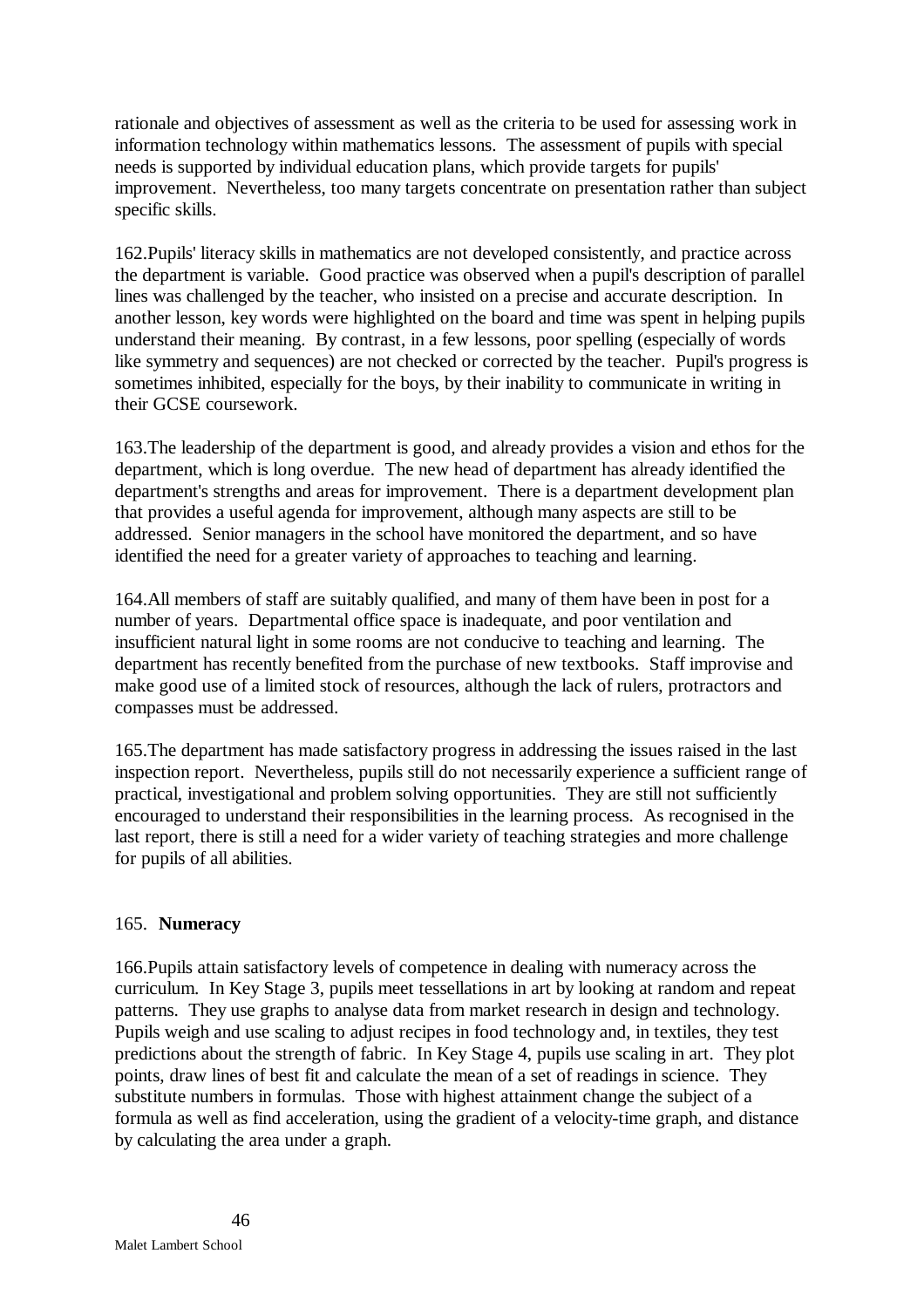### 166. **Science**

167.By the end of Key Stage 3, attainment in science is close to the national average.In the 1998 national tests at the end of Key Stage 3, the number of pupils attaining the expected level (Level 5) or above was close to the national average. However, the number attaining the higher levels (27 per cent) was just below the national average. In 1999, the number attaining the expected level was the same as in 1998, but the number attaining higher levels fell to 17 per cent. In spite of this recent fall, attainment overall has remained close to the national average since the last inspection, and the performance of higher attaining pupils has improved on the levels noted at that time. Inspection evidence confirms that pupils' attainment in science is close to the national average at the end of Key Stage 3. There is no identifiable difference between the performance of boys and girls.

168.In lessons at Key Stage 3, there is a wide range of attainment across all four attainment targets. Skills in experimental science and investigation develop more slowly than in the other attainment targets but, by the end of the key stage, all pupils have developed practical skills in line with expectations. Pupils with high prior attainment have a sound scientific vocabulary that they use effectively in their writing and in discussion with teachers and other pupils in lessons. They have some knowledge of atomic structure. They know that heat energy corresponds to an increase in the motion of particles, and have a good understanding of the process of photosynthesis. Pupils with average attainment can identify some variables that might affect solubility, but not all support their predictions from their knowledge and understanding of the related theory. Low attaining pupils have difficulty in expressing their ideas in technical words, but can distinguish between continuous and non-continuous variables. Some produce very well presented written work.

169.Attainment by the end of Key Stage 4 is in line with the national average. In the 1999 examination for the General Certificate of Secondary Education, 45 per cent of pupils achieved at least grade CC, just below the national average of 47 per cent. Results in 1998 were above average, with 53 per cent achieving grade CC or better. In terms of the performance of boys and girls, more boys achieved grade CC in 1998 but more girls achieved at least grade BB. GCSE results are consistently above results in other subjects in the school over time. There has been no significant trend over recent years, with results varying about the national average.

170.As in Key Stage 3, there is a wide range of attainment in lessons. For example, high attaining pupils show a good understanding of the complex vocabulary of biology and discuss intelligently the part played by chromosomes in inheritance. They determine the distance travelled by an object by calculating the area under a velocity-time graph. By the end of Key Stage 4, pupils with average prior attainment have learned that chemical reactions proceed faster at higher temperatures because of the increased energy of the particles. Low attaining pupils, including those with special educational needs, cannot effectively retain facts and need constant support in their learning. For example, they need prompting as to what a fair test is. Nevertheless, some work well above expectations in making, recording and graphing a set of results in an investigation on reaction rates.

171.All pupils, including those with special educational needs, make good progress in Key Stage 3. From below average attainment on entry to the school, the same pupils achieve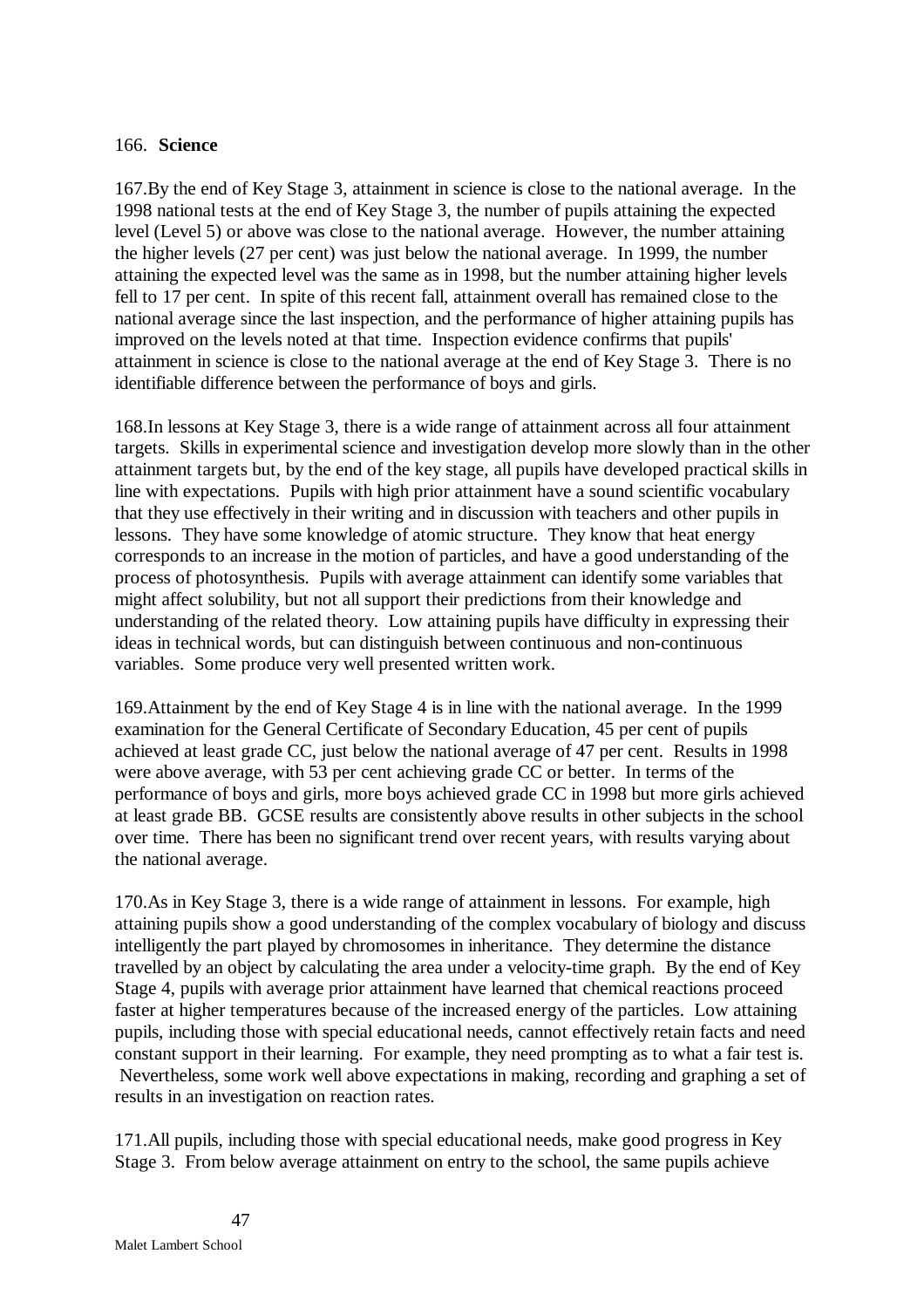results in the Key Stage 3 tests close to the national average, and add value to their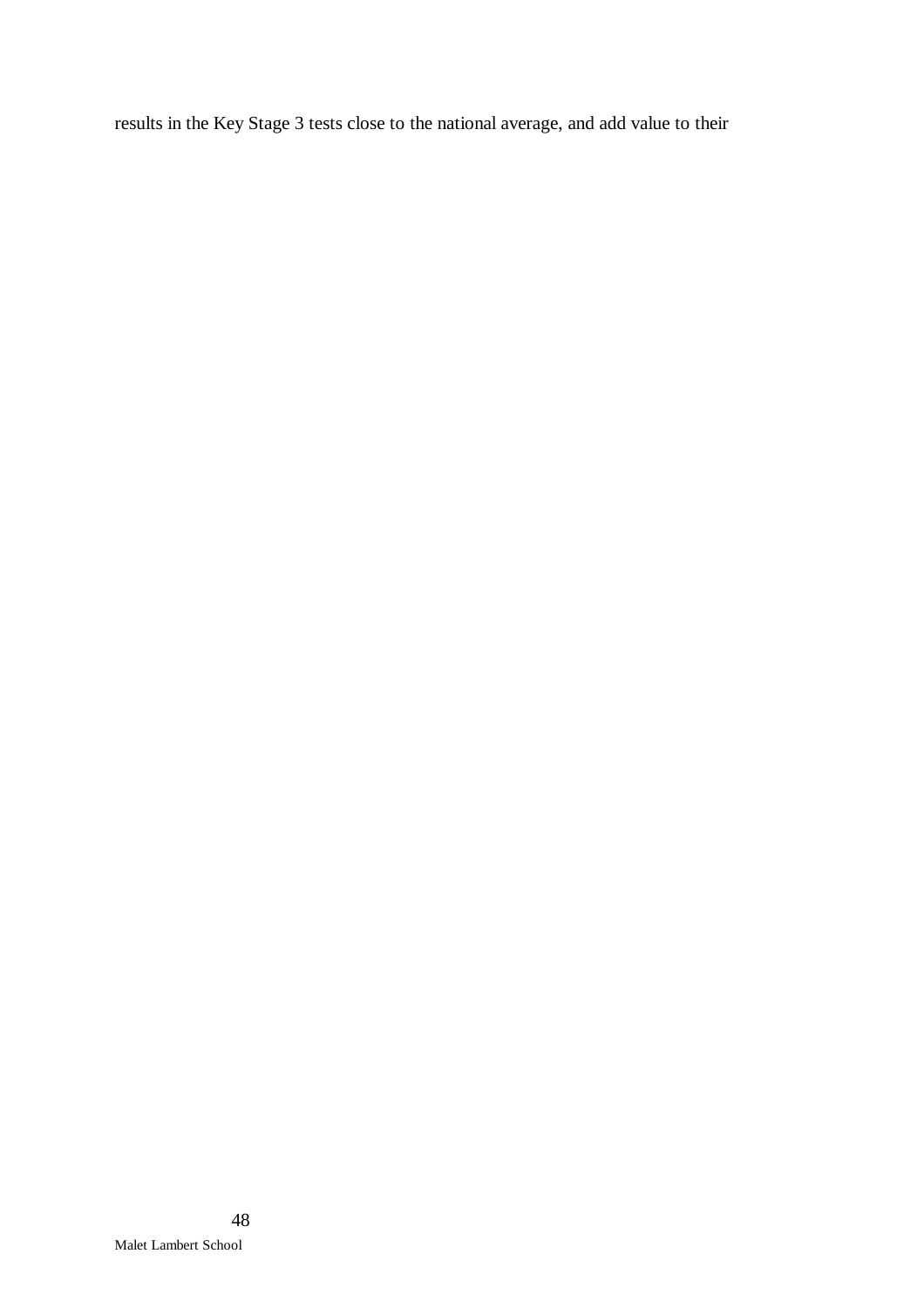knowledge, understanding and skills. Progress was good in the majority of lessons seen in Key Stage 3 and never less than satisfactory. Good progress was made when lessons were well structured, with a range of activities matching the prior attainment of all the pupils in the class and, therefore, meeting their needs. For example, in an introductory lesson on variation to a class of Year 7 pupils, all pupils made good progress as a result of a well-paced lesson in which pupils with special educational needs were particularly well supported. They made at least as much progress as others in the class because they were given appropriate material, attractively presented, and very good but discreet teacher support during a practical activity.

172.Progress in Key Stage 4 is satisfactory. By the end of the key stage, all pupils achieve the GCSE results to be expected from their attainment at the end of the previous key stage. Only one lesson was seen in which progress was unsatisfactory, and it was good or very good in about one third of lessons. As in Key Stage 3, very good progress results from sharply focused teaching. In a practical lesson on rates of reaction, a group of pupils of very low prior attainment made progress well above expectations as a result of enthusiastic teaching, firmly committed to pushing pupils beyond their own expectations of themselves. The effective use of short-term targets for pupils, set in language they can understand, and constant questioning and individual support during the practical session was a major factor contributing to the very good progress in this lesson. In contrast, a similar group of pupils made unsatisfactory progress in a lesson in which there was a lack of structure and poor focus on the needs of pupils. Apart from the quality of teaching, the almost universally positive attitude of pupils and the good relationships between them and their teachers makes a significant contribution to their progress.

173.Pupils are friendly and cheerful, showing a good deal of interest and a sense of enjoyment in their work, particularly in Key Stage 3. There was a lively and enthusiastic atmosphere in a 'Thinking Science' lesson in Year 7. A large class of Year 9 pupils, working with bunsen burners in an over-crowded laboratory, showed a responsible attitude to the use of potentially hazardous materials. Relationships between pupils and teachers and the behaviour of all pupils in the laboratory are good, apart from one or two instances in Key Stage 4, where poor lesson planning led to inattention. Pupils respond well in class discussions, and many speak confidently about their work both in and out of lessons. There is some variation in the quality of presentation of written work, and there are cases where poor literacy skills affect attainment and progress in science. Nevertheless, some good examples were seen from pupils at all levels of prior attainment. This includes some high quality coursework in experimental science, in which word-processing had been used very effectively. The use of computers and library facilities for independent study in science is developing well.

174.Teaching is good in Key Stage 3 and satisfactory in Key Stage 4. One very good and one unsatisfactory lesson were seen. Of the rest, almost two thirds of the lessons in Key Stage 3 are good and one third satisfactory. These proportions are reversed in Key Stage 4, where one third is good and two thirds are satisfactory.

175.All teachers are well qualified, and there is a good spread of experience in the department. In the large majority of lessons, teachers have a good awareness of the prior attainment of their pupils and plan accordingly, which helps to ensure that all pupils make progress. Lesson planning is satisfactory in Key Stage 4 and good in Key Stage 3. For example, a Year 8 lesson in poor and cramped accommodation was deliberately heavily structured to allow all pupils to successfully carry out an experiment to separate sand and salt.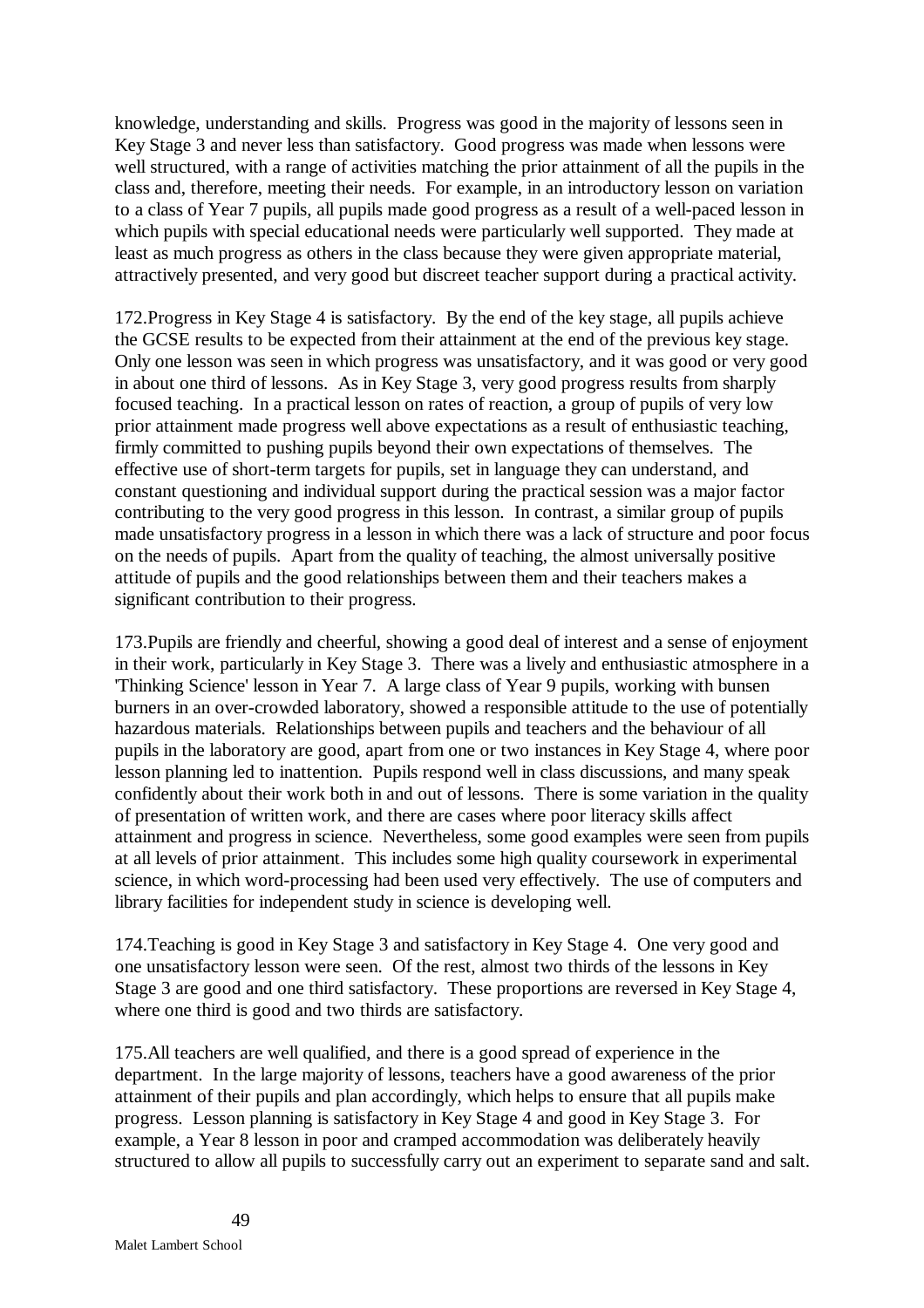All pupils made good progress in a lesson on predator-prey relationships because of the teacher's good subject knowledge, which led to a confident delivery and good extension material for higher attaining pupils. In one or two lessons in Key Stage 4, there is insufficient awareness of the needs of the pupils, and the content is not always linked well enough to previous lessons or the work to follow. Teachers use a good range of teaching styles and methods. Most lessons are varied, with smooth transition between different activities, for example, from practical work to class discussion then to written work. Good use is made of question and answer sessions, both at the beginning and end of lessons to probe pupils' knowledge and understanding. In a lesson on viruses and bacteria, the progressive building up of a word bank of technical terms on the board consistently reinforced complicated language for a class of low attaining pupils. In almost all lessons, objectives are clearly stated at the beginning and progress towards them is reviewed at the end. In this respect, there has been a significant improvement since the last inspection. Pupils are managed well, and there is an atmosphere of mutual respect. Marking of pupils' work is generally effective, but there are some inconsistencies in the extent to which pupils are given advice as to how to improve.

176.The curriculum meets statutory requirements across all the attainment targets. There is a continuing programme of revision of schemes of work that has led to more interesting and varied approaches in Years 7 and 8. The provision for pupils with special educational needs is good. Although the provision of specialist in-class support is patchy, there is some good use of differentiated material and good support from class teachers, particularly where schemes of work have been recently revised. As much use as possible is made of information and communication technology, but the provision of hardware and software is limited. Although improved since the last inspection, this does affect the progress pupils make in related aspects of the course. Assessment procedures are good, with effective end of unit tests used in Key Stage 3 related to national curriculum levels. There is a good database of pupil records kept throughout both key stages, and each teacher has an up-to-date profile of each pupil in the class. The results of assessments are used effectively in the grouping of pupils according to prior attainment. The department makes good use of its analyses of external test and examination results to further develop the curriculum.

177.The management of the department is very good. Policies are clearly defined and there is a keen desire to raise standards. Monitoring of the work of the department is developing well. It includes monitoring of teaching and marking, and good records are kept of the outcomes. There have been some good recent initiatives in the department such as the introduction of 'Thinking Science' (CASE) in Key Stage 3. The present development plan is linked to the school development plan and, although costings are not very detailed, there is a good sense of essential priorities addressed by a good staff development programme.

178.Accommodation is unsatisfactory. The eight laboratories are in two different areas of the school, which leads to some inefficient duplication of resources. One laboratory, a converted bicycle shed in poor condition, is so small that there are limitations on the practical work that can be carried out in it. Only a very good display of pupils' work in this room brings it near to an acceptable learning environment. A significant number of lessons have to be taught in normal classrooms, where the lack of facilities inhibits effective delivery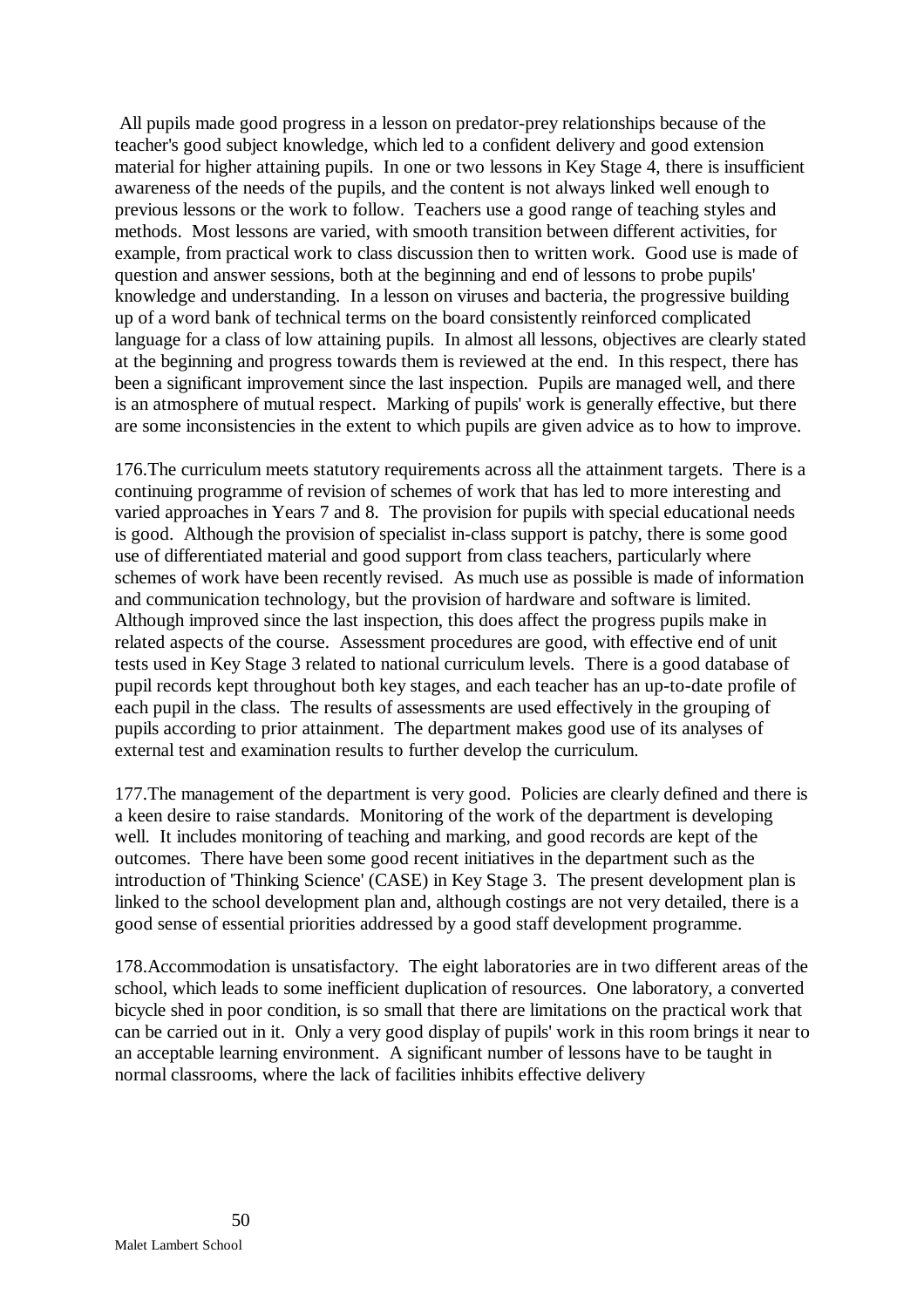of the curriculum. There is adequate specialist equipment for the teaching of science, but there are insufficient books. Pupils are not issued with any textbooks to take home, and class sets of books in laboratories often have to be divided between more than one class. In respect of the provision of books and accommodation, there has been no improvement since the last inspection. The technical staff, although smaller in number than average, provides a very good service to support the work of the teachers.

## 178. **OTHER SUBJECTS OR COURSES**

## **Art**

179.Inspection evidence indicates that pupils' attainment overall at the end of Key Stage 3 meets national expectations, and over 25 per cent of pupils attain at higher levels.

180.Standards at the time of the last inspection were judged to be variable and often below capability. As a result, the school set targets for improvement and made changes to provision that have had a positive influence on pupils' standards of' work. Additional funding has enabled resources to be strengthened and matched to pupils' needs. This has led to a general improvement at Key Stage 3. Schemes of work have been revised and more emphasis has been placed on assessment. All pupils make good use of a sketchbook to record their developing ideas or new techniques. Nevertheless, some pupils still experience problems in finding inspiration and letting their imaginations run freely, which restricts their development.

181.Since the last inspection until 1998, GCSE results in art were in line with or above national averages. Results in the 1999 examinations were lower than those in 1998. Overall standards are not as high as they should be in examinations but were appropriate in lessons. Analysis of the data from examinations indicates that girls' attainment is better in art than in other subjects, but boys' attainment in art is below that in other subjects. Many boys in Key Stage 4 do not see the urgency or the importance of the theoretical thinking and recording that needs to support their practical art work. Inspection evidence indicates that the attainment of pupils presently in Key Stage 4 is satisfactory. They are working at a level above that reached by pupils who took the examination in 1999.

182.Pupils with special needs make good learning gains in art. They often work at an effective imaginative level, but their grades are reduced by the requirement for reflecting, thinking and recording, which they find difficult.

183.Progress in Key Stage 3 is good, despite provision being below the recommended curriculum time. Pupils bring a sketch or painting from their previous school and answer a questionnaire about art, which enables teachers to have starting point for planning in Year 7. This is still an informal base line and not yet used to measure the value-added affect of art in the school. All pupils have equality of opportunity in the planned curriculum. The effective assessment method used engage pupils in the process of analysing their own work and helps them to improve standards. Progress in understanding was good, for example, where pupils worked on a tonal grid to develop their observational drawing of a shoe. Pupils in Key Stage 3 were encouraged to work on the design of a hybrid animal, but the constraints imposed by the size of the working space and the challenge of scale and detail required by the task was overwhelming. Many of the group were not able to meet the challenge. Very good work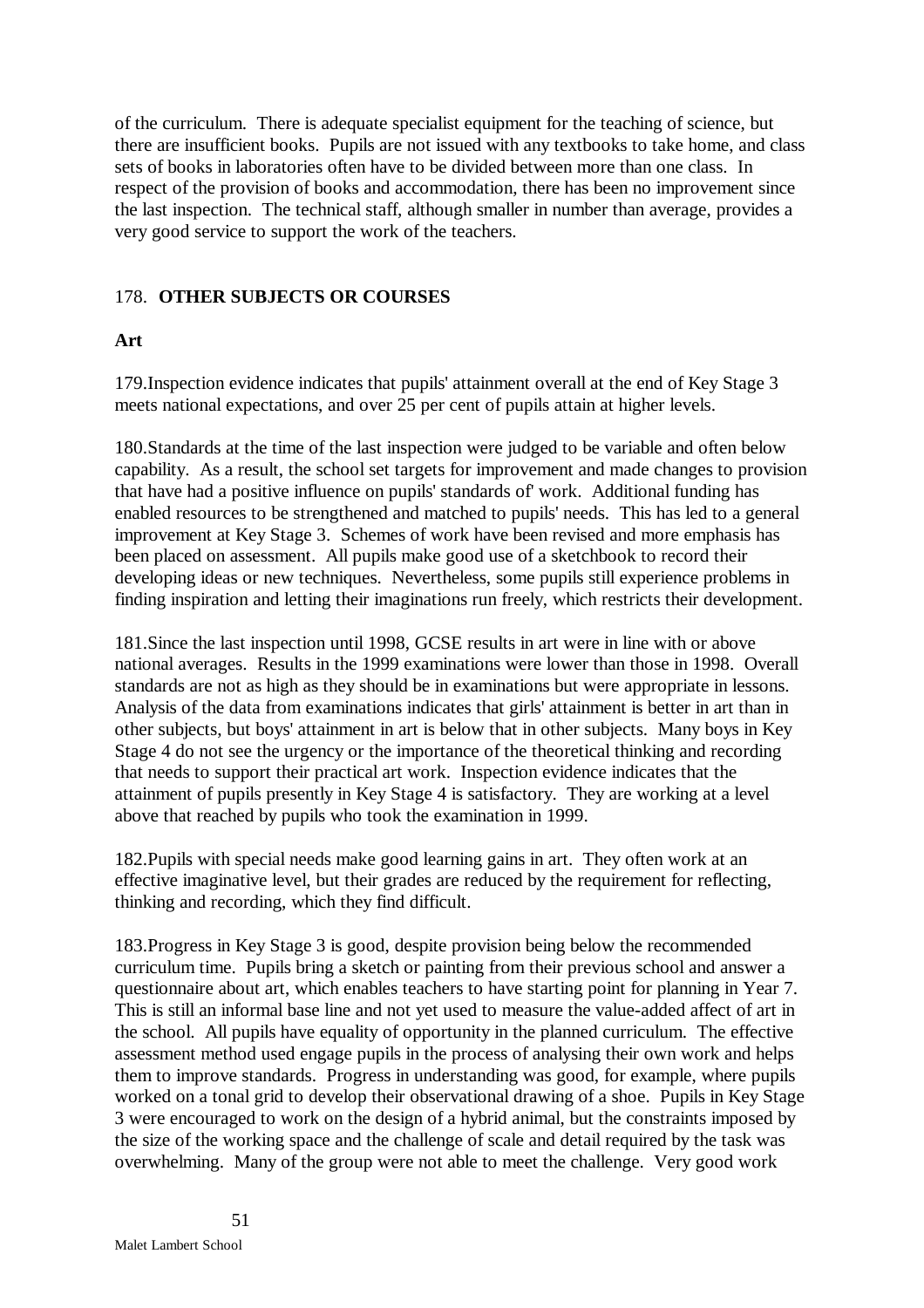was evident in the autumn theme. Pupils experimented with the concept of pattern: random, repeated and concentric. Classical music played in the background enhanced the spiritual dimension of this work. Pupils were encouraged to appreciate the wonders of nature and they fully understood the beauty of patterns in nature and their commercial potential in design.

184.Progress at Key Stage 4 continues to be good, and pupils use more sophisticated processes. Over time, pupils learn how to make sensitive and constructive criticism. They learn about the lives and work of contemporary artists, building on the work started in Key Stage 3. They link their school art with experiences wider afield. During lessons, pupils improve their observational skills, using sketching as a research tool for looking more intently and effectively developing their personal response. They struggle with the research and development side of their work.

185.There is a range of very good work that addresses cultural techniques in art. Examination work under the title 'Africa' shows a sensitive and carefully planned response to the topic. The final outcome on display is an inspiration to many pupils.

186.The range of techniques has broadened since the last inspection. Textile art and design is a strength, but 3D work and photography are constrained by the lack of equipment and space and computers.

187.There are many examples of good behaviour and positive attitude. Most pupils are good listeners and well motivated. Pupils enjoy collaborative work and sharing ideas to develop their work. They benefit from effective assessment discussions with their teachers. The level of attainment of a minority of Year 9 girls and boys in Key Stage 4 is affected by the difficulties they have in understanding the need for effective recording, research, evaluation, exploration and experimentation. Art club and Saturday workshops help to enrich pupils' skills.

188.The quality of teaching is very good overall, with very good teaching in eighty per cent of lessons and sound teaching in twenty per cent. Teachers are confident and aware of their subject beyond school. Reliable parent volunteers with personal qualifications and experience enrich pupils' learning and support many lessons. Teachers have clear expectations. The importance of observation is expressed through the regular use of sketchbooks and the production of a viewfinder to home in on specific areas of a sketch or picture. Teachers are good role models, and provide good examples of respect for others' work and ideas. Planning has clear direction and builds on previous learning, but teachers' records vary in detail across the department. The best teaching includes questions that probe understanding, innovative teaching strategies that capture pupils' interest and imagination. It includes time targets to break a task into manageable slots, and challenging face-to-face assessment that reviews ideas and developments to improve final outcomes

189.Teachers make good use of computers and create strong links to literacy, numeracy and science. However, the department has minimal computer facilities, and this restricts developments with digital images.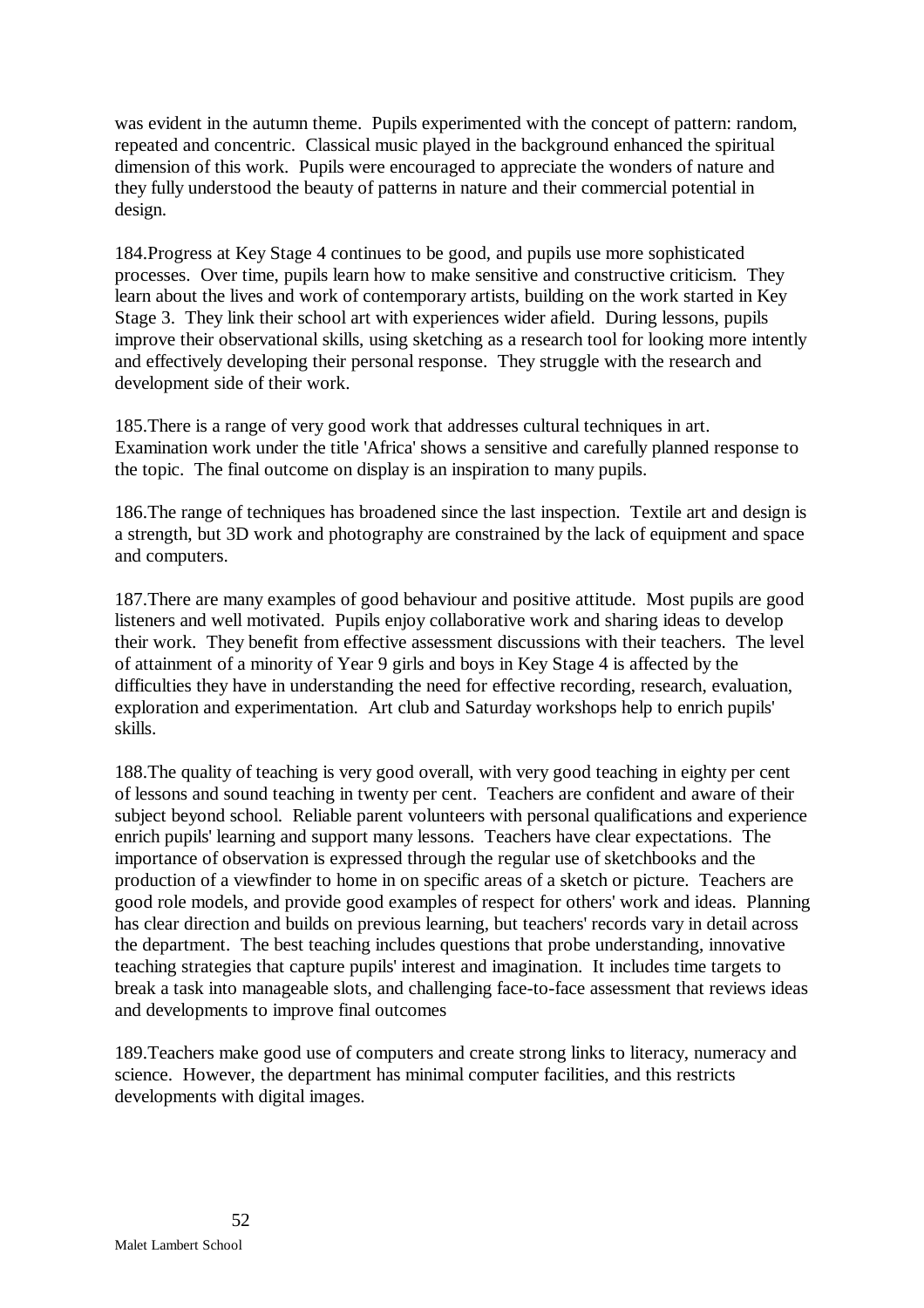190.Management of the department is effective, with good support and monitoring of the work of the teachers. There are good links to the community. Local 'friends to the school' give resources to the department to assist with the pressure on consumable materials, but these resources also constrain the curriculum as they can dictate developments in art. The rich inspiring displays in the department have a low profile in the rest of the school, which diminishes the whole-school impact of art.

## **Design and technology**

191.Attainment of the majority of pupils at Key Stage 3 is in line with national expectations. Teacher assessments indicate that the attainment of approximately one fifth of the pupils is above expectation. Inspection findings confirm these assessments. The previous report highlighted that standards were below expectations. There is an improving picture, which can be attributed to the common approach across the department to the way that the subject is taught.Making remains the strongest attainment target.

192.Attainment at Key Stage 4 was described as variable in the last report. There has been a fall in GCSE results between 1998 and 1999. In 1998, 44 per cent of candidates attained grades A\* - C at GCSE, whereas 34 per cent attained these grades in 1999, in line with the general reduction in attainment in examination performance across the school, resulting from a relatively weak cohort in Year 11. However, in 1998 the results in this subject overall were just below the average for the school as a whole. In 1999, pupils attained slightly better overall in design and technology than their average grade for all other subjects.

193.The main reasons for the lower overall results, apart from the weaker cohort, have been low results in resistant materials, where there was a difference between the predicted grades and the final results – the final results being lower than estimated. A detailed analysis of the statistics and the pattern of results has revealed a range of reasons for the 1999 results. Many of the problems, such as coursework overload and the under performance of boys have already been reviewed and resolved. A damp, cold, poorly equipped department further adds to the problems.

194.Pupils with special needs attain well in comparison with their other subjects. They enjoy making, which in turn has a positive effect on their designing. Nevertheless, weaknesses in applied literacy and numeracy skills still present problems for these pupils.

195.Progress at Key Stage 3 is good overall, with a percentage of very good progress. The link with Key Stage 2 in the primary schools gives teachers a clearer understanding of the base line entry in terms of national curriculum levels. Teachers' planning builds successfully on pupils' prior experience. Pupils' are treated as individuals, which focuses on personal standards. Pupils' with individual education plans benefit from additional subject-specific targets that promote independent learning. Pupils are 'creamed off' from the two half years providing higher ability groups. These groups are regularly reviewed, and the work on the mechanism project in Year 9 systems and control was a witness to this success, including pupils using computer-aided manufacturing processes. Pupils can cut, shape and join a range of materials and ingredients and their planning allows for modification as their work progresses. Pupils in Year 9 classes are divided into mixed gender teams, so that boys and girls work together in designing and making.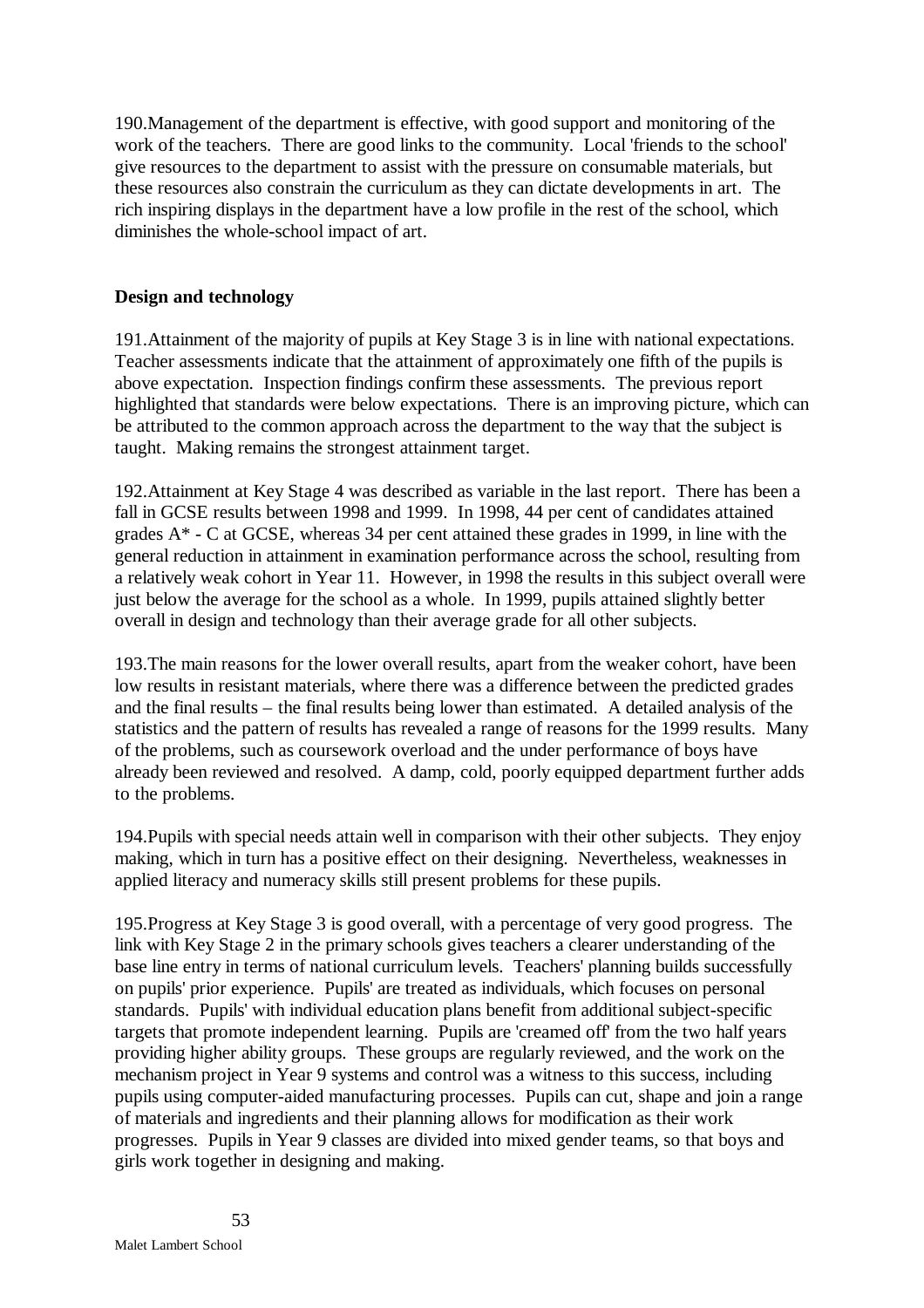196.Those classes with lower ability pupils tend to be smaller, which improves the teacher to pupil ratio. Teacher impact on progress is good because assessment and feedback to pupils is a strength of the department. Pupils' work is always assessed after it is completed, but teachers share too little of their assessment judgements with individual pupils as their work progresses to help them to improve.

197.Although there is good use of National Curriculum levels, pupils do not use the content of the levels as a personal motivator. GCSE style of analysis and planning to match criteria has been successfully introduced to the Key Stage 3 curriculum.

198.Progress at Key Stage 4 is good. It is clarified by effective independent and innovative target setting, which draws pupils into a commitment to the targets they set, which are displayed for all to see. A wide range of good experimental work and analysis is used to establish knowledge and understanding. Work on recipes is well planned. Pupils test their recipes so as to make decisions on the properties and functions of ingredients. They make estimations and predictions in a process that leads them to understand how commercial recipes are developed. Pupils are encouraged to take responsibility for their learning and they make good progress in learning how to organise and plan their work in all areas of design and technology.

199.The marking sheets for pupils' projects include helpful teacher comments to help pupil's modify their work where necessary. Pupils have knowledge of the manufacturing process. Displays of good photographs, for example as used in textiles, illustrate the way a factory system works.

200.Practical work shows increasing sophistication in the tools and equipment used. Regular evaluation helps pupils to decide on improvements they need to make in their final product. A minority of Year 11 boys has a poor attitude to their work. They do not see the value of well planned and presented design work, and this is having a negative effect on their progress, leading to a similar picture to the previous report. Reports to parents are generally informative, but more emphasis is placed on effort than subject content.

201.Pupils are generally confident and keen designers. Attitudes and behaviour are good in both key stages, though pupils in Year 11 have some minor problems in attitude to designing. Personal development is good, as pupils are taught how to research, evaluate and handle data. The department has limited access to computers, which limits the development of applied information technology. Relationships are good. Pupils can attend clubs to enhance their designing and making.

202.The quality of teaching is good, with some outstanding teaching. At Key Stage 3, half the teaching is good, a third very good and the rest satisfactory. At Key Stage 4, half the teaching is very good, a quarter good and a quarter satisfactory.

203.Teachers have a wide range of skills and experience that have built a strong team. Additional support is given by volunteers who dedicate time each week to technology classes. One volunteer has been supporting the department for 22 years. Teachers are effective specialists, with a pride and enthusiasm in their skills that are conveyed to pupils and help to benchmark the standards expected. Well-established safety routines are embedded in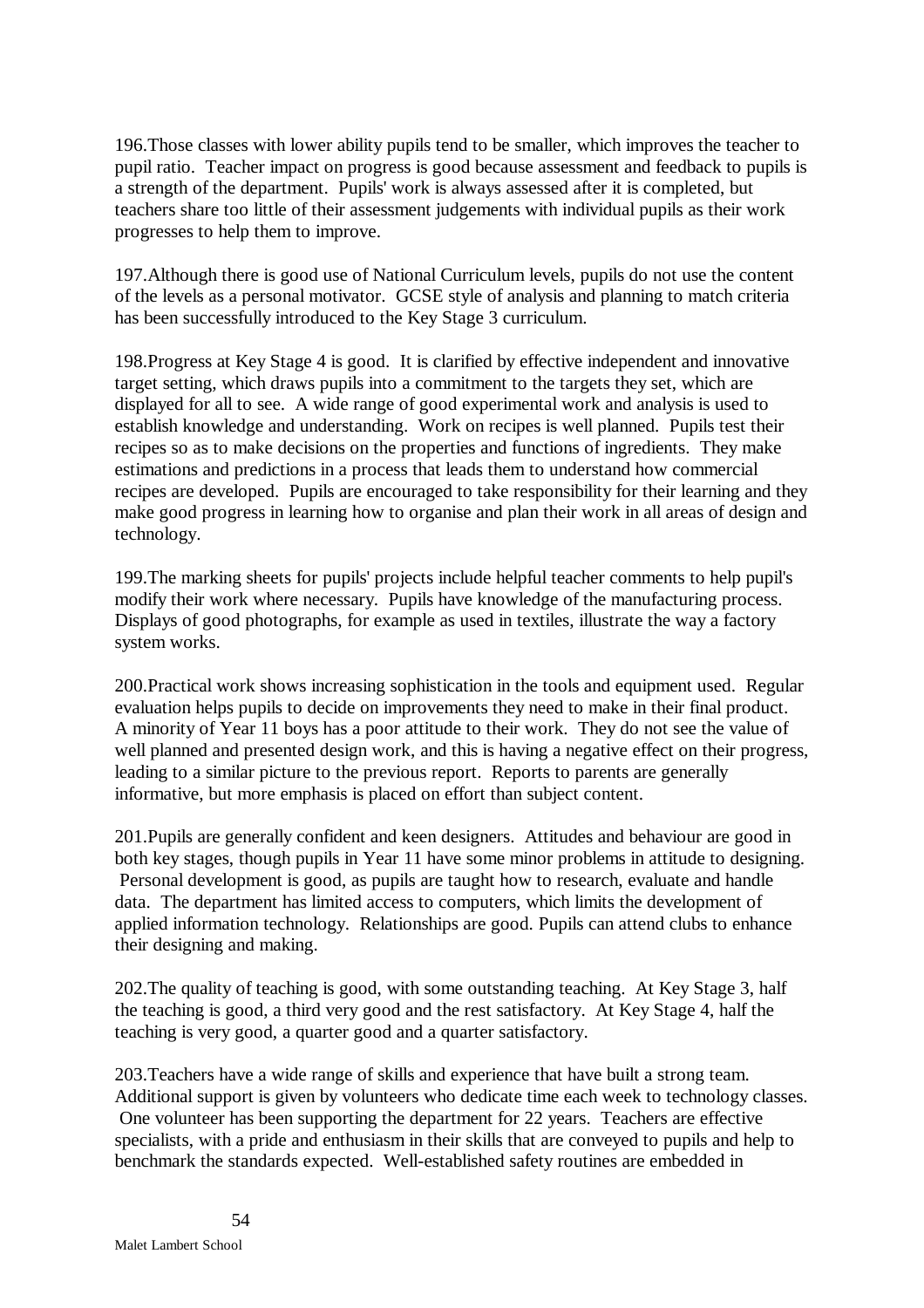classroom practice. However, the recent whole school risk assessment did not identify some of the potential hazards in resistant materials, where pupils crowd around powered equipment. Teachers have high standards and their expectations are clear. These are highlighted by very good displays that celebrate pupils' successes. For example, the effective displays in graphics, food, systems and control, textiles and resistant materials are also used to improve the very poor environment of the department. Teachers plan effectively to meet the needs of their pupils, consistently reflecting on prior experience to underpin the now learning. High flyers are challenged, and teachers plan work 'outside the comfort zone'. Nevertheless, some pupils still find it difficult to take deadlines seriously. Teacher feedback and assessment are very good. Criteria sheets are used for all projects, enabling pupils to have a clear idea of the whole design and make process. Pupil management is very good and good discipline is a stated expectation in the department policy.

204.Management of design and technology is very good. Teachers feel empowered to develop as individuals as well as part of a team. They train and share good practice together, strengthening the overall department. The structure of the classrooms affects learning. They leak. They are cold, depressing and Victorian in style, which does not prepare pupils for the technological age in which they live. Members of staff try very hard to minimise the impact of the classrooms. They have been involved in the planning of a new technology block that is giving them renewed enthusiasm to cope with the present conditions.

205.The effective planning work done with the main partner primary schools is exemplary. The link is funded by British Aerospace and has given an opportunity for useful design and technology development work in the primary school. This has a positive influence on the transition from the primary to the secondary curriculum.

## **Drama**

206.Drama is taught by a well-qualified and enthusiastic team of English specialists in Key Stage 3. It forms an integral part in the teaching of English, and encompasses the development of many drama skills including improvisation, 'hot-seating', role play and 'freeze frames'. By the end of Key Stage 3, standards in reading and interpreting drama are sound, with pupils able to identify character, plot and dramatic devices in their texts.

207.Drama is offered as a limited option in Key Stage 4 and is taught by a very experienced and well-qualified drama specialist. Standards at the end of Key Stage 4 are slightly above average. No group has yet taken a GCSE examination in the subject because it is a relatively new course at the school, with the first group now in Year 11. Pupils perform well. They are able to work independently, maintaining personal records which reflect their own feelings and personal progress in drama. Well-organised group work is a particular strength. Pupils are able to negotiate and collaborate before roles are cast and improvisations or cameos performed. A good example of this was observed in a Year10 lesson, where pupils were trying to sequence a five-scene performance in which gesture and intonation were central features of their work. Pupils generally take pride in their work and are confident, purposeful and understand the assessment criteria.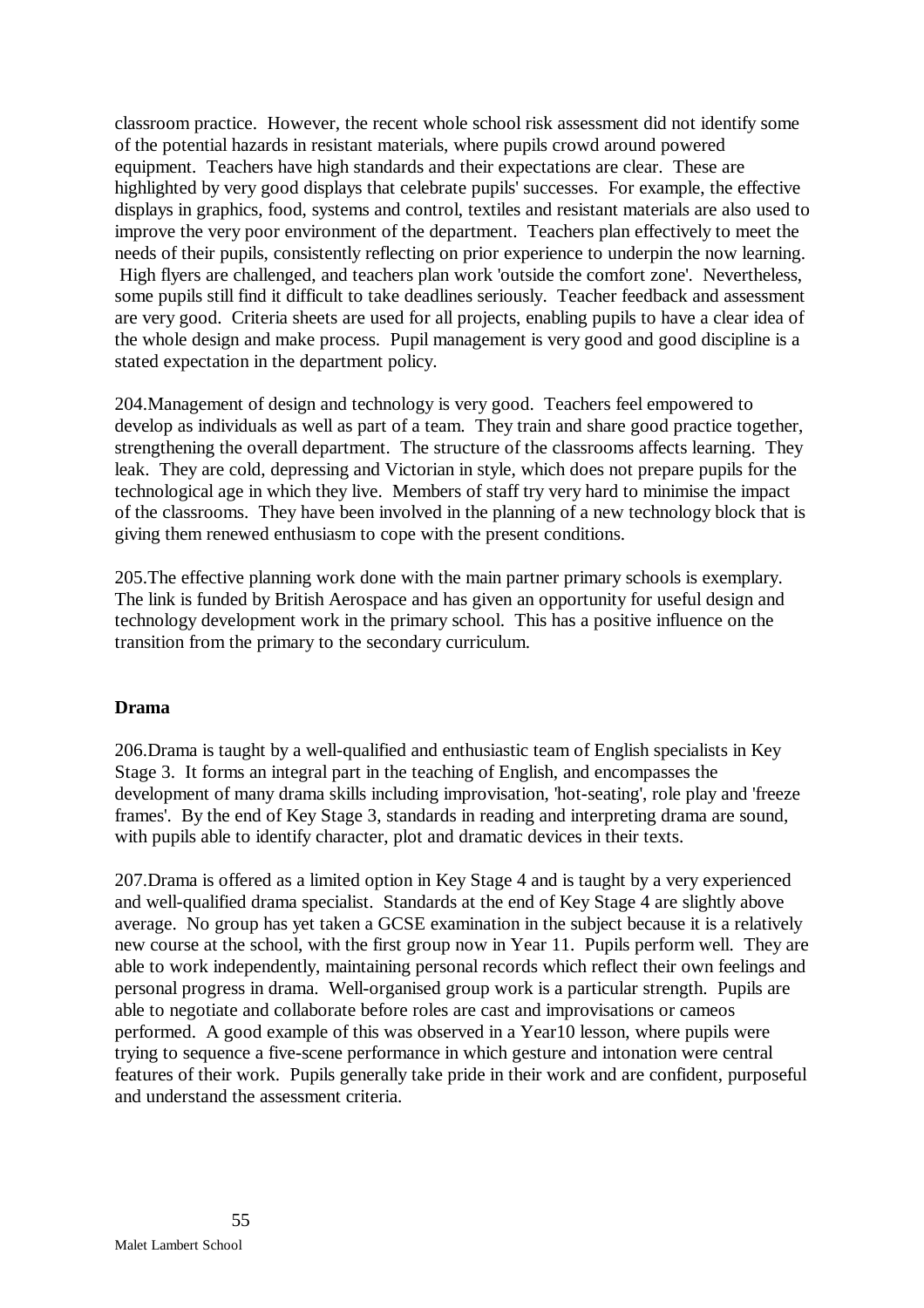208.The accommodation for drama is unsatisfactory and inhibits progress. The furniture has to be moved, which shortens the lesson time by ten minutes and creates the wrong atmosphere. Alternative provision, which does not have desks in place, is damp, dark and very small. There is also a lack of dramatic lighting or sound system in this area, which will limit the development of further theatrical skills.

# **Geography**

209.At the end of Key Stage 3, about 50 per cent of pupils achieve National Curriculum Level 5 or above, which is close to the national average. Inspection evidence confirms that attainment is satisfactory overall. Standards have been sustained at this level since the last inspection.

210.Progress overall at Key Stage 3 is satisfactory, with over a quarter of pupils making good progress or better. Pupils make good progress in their enquiry projects, with about 13 per cent of pupils producing very good work on topics such as Tourism in the Lake District, Development in Kenya, and Floods in Bangladesh. They use secondary sources, identify problems and consider conclusions. This work on enquiry projects is a noteworthy improvement since the last inspection. Graphical skills are well developed and the presentation of work improves steadily. The development of written work and oracy is satisfactory; place knowledge is variable within teaching groups, but it is satisfactory overall.

211.At the end of Key Stage 4, attainment overall is satisfactory. In 1999, 37 per cent of pupils gained grades A\*-C. This is five per cent below the 1998 figures and reflects problems with coursework. In 1998, 42 per cent of pupils achieved grades A\*-C, which was ten per cent below the national average. Girls out-perform boys at GCSE, but there is an underlying trend of improvement for boys. In 1998, boys' results were nine per cent below the national average for boys whilst girls' results were twelve per cent below the national average for girls.

212.Pupils make good progress overall at Key Stage 4. Progress is good in enquiry and coursework, as well as in note-taking, presentation and annotation. Satisfactory progress is made in graph work, writing skills and oracy. Key Stage 4 pupils also show good progress in the use and understanding of geographical terms.

213.Pupils behave well in class. Most concentrate well on tasks; they listen to the teacher and each other, work well in groups and pairs, and there is a good rapport between pupils and teachers. Despite some crowded classrooms, pupil behaviour and respect for property is invariably good.

214.Teaching is good or better in over 55 per cent of lessons, and it is never less than satisfactory. This shows good improvement since the last inspection. This reflects well on departmental working practices because three of the eight teachers in the department are not geography specialists. In lessons, tasks have time limits; resources are varied and usually well organised. Teachers hold pupils' concentration with brief question and answer sessions for the whole class. Nevertheless, most classes contain pupils from across the range of attainment, and more use could be made of material more closely matching each level of attainment.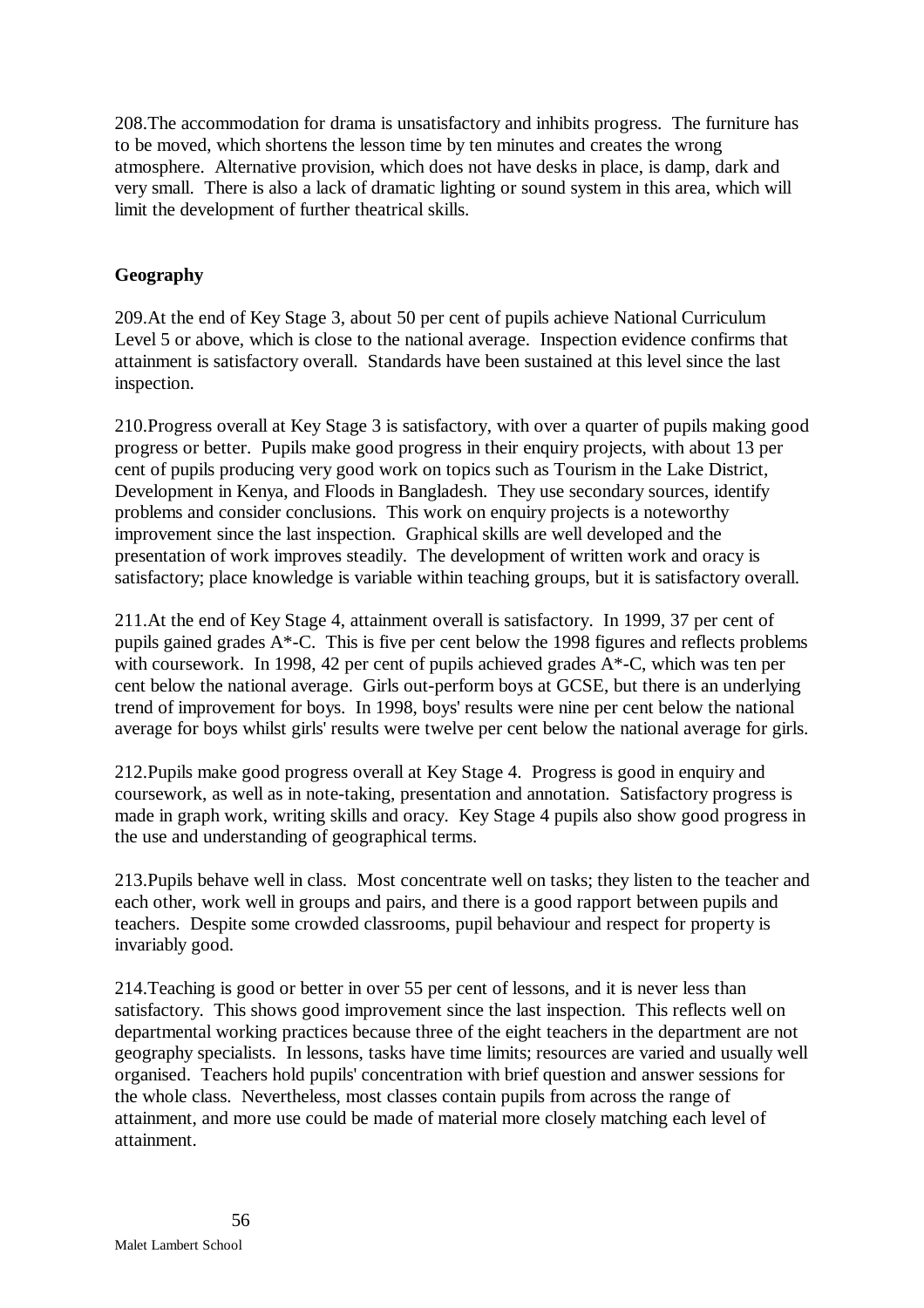215.All lessons incorporate praise and positive encouragement of all pupil contributions. In addition, there are certificate awards for 'Geographer of the Year' and 'Outstanding Geographer'. Pupils understand lesson objectives, and most teachers briefly review learning at the end of the lesson. All lessons have varied tasks, and this was very effective in a Year 10 lesson with a banded ability group. The lesson began with a discussion followed by a word-matching exercise, then a short video followed by more discussion and finally pupils worked on descriptive words for a photograph of road building in Amazonia. Throughout the lesson there was either a lively buzz of activity or a quiet determined concentration that involved all pupils. In another Year 10 lesson, four pairs of pupils used an overhead projector and gave informative presentations to the whole class on population change in four different countries. The class asked questions and listened to the answers, which stimulated further discussion.

216.Curriculum progression is incorporated into the schemes of work. For instance, enquiry projects in Key Stage 3 include work on Italy, Kenya and Amazonia. This work is developed in Key Stage 4 when Italy and Kenya are used to illustrate development issues and Brazil is used to illustrate urban migration problems. However, provision for fieldwork is poor. There is a little use of the playground in Year 7 and a brief study of industrial development in Hull in Year 10, but this is a minimal amount with little enrichment value. Assessment units include varied tasks at Key Stage 3. In both key stages, there is assessment at the end of units and marking of classwork with grades for effort. Homework is set regularly. The quality of marking of pupils' work varies. The best is very good because it includes not only praise but also noteworthy comment and constructive criticism. In other instances, there are two or three sentences of vaguely encouraging comment or useful criticism but not both. Work in books is marked, but effort grades are not always given. Procedures for assessment are in place, but are not always effectively implemented.

217.Currently there is no subject leader and the department in led by the head of history. Departmental leadership is enthusiastic, providing good support and monitoring for the subject. Specialist geographers provide the detailed input, and there is a commitment to good planning, the implementation of plans and the achievement of high standards. Working relationships are good. Geography is taught in 19 rooms, which impacts on resource use and availability. There are insufficient textbooks at both key stages for pupils to use one each, even in class. There are only 2 sets of atlases, which limits their use and thus the development of pupils' place knowledge. Video monitors and overhead projectors are also in short supply. There is, however, a good supply of 'in-house' teaching materials. Access to information technology equipment is limited, and, although an information and communication technology unit is included in the scheme of work for Year 9, not all teachers are able to use it. Library provision is good and the library loan service is well used for enquiry projects.

## **History**

218.The proportion of A\*-C grades achieved by those pupils who were entered for the GCSE examination in 1999 was 43 per cent, which was below the national average and below the results of the previous year. In lessons and in work seen, attainment is higher than this for the current cohort and it is now close to average overall at the end of Key Stage 4. Attainment has improved since the last report.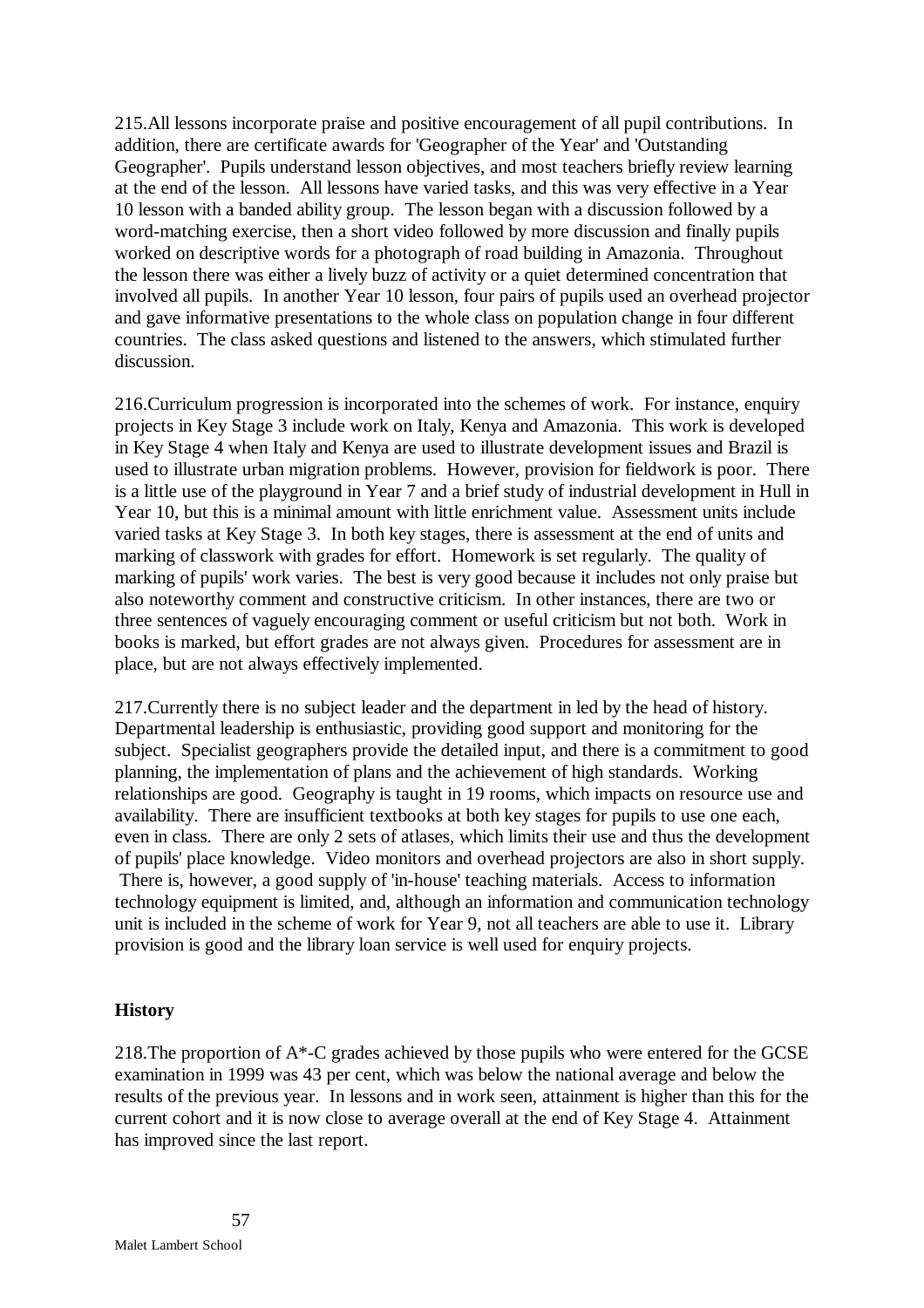219.At the end of Key Stage 3, the attainment of the majority of pupils is above national expectations.

220.By the end of both key stages, pupils attain well in the department's declared aim of fostering independent learning, and there is a strength in those elements of the National Curriculum that involve the critical evaluation of sources. There is above average attainment in those lessons in Year 9 relating to the sinking of the Titanic, and in those in Year 10 on Nazi propaganda.

221.The large majority of pupils in both key stages, including those with special educational needs, make good progress in all the requirements of the National Curriculum. In Key Stage 3, they gain in knowledge and understanding of Roman Life and Customs, Tudor Times and the loss of the Titanic, as well as in the skills of handling historical evidence. In Key Stage 4, pupils gain skills in examination techniques as well as increasing their knowledge and understanding of Nazi Germany and 'Crime and Punishment' over several centuries. Good group work helps them to develop collaborative skills, and they acquire the skills needed to make progress in their work independently of the teacher.

222.The department has some good mechanisms to promote and measure the progress made by individual pupils. This was particularly noticeable in the measures taken to increase literacy as well as historical skills. Awards for independent learning, effort and achievement motivate pupils to make progress. The pupils with special needs make appropriate progress through sensitive teaching, suitably adapted materials, modified teaching strategies including a 'bridging group' and, on occasion, in-class support.

223.In all the observed lessons, pupils were well behaved and co-operative. Their relations with teachers and fellow pupils are good, and they respond well to the good teaching they receive. Pupils respond well to the good displays in most history rooms, and the effective use of music that helps to create a positive learning atmosphere.

224.The teaching is good or very good in equal proportions in both key stages. It is characterised by good subject knowledge and good planning involving the use of timed activities. Good classroom organisation is a consistent feature, along with a good brisk pace and purposeful styles of delivery. A large part of the strength of the teaching is the common, consistent approach to the learning process. Methods are suitably adapted to achieve different objectives. Some good group work leads to the development of independent learning skills. Critical evaluation of documents goes beyond the usual comprehension exercises, and asks pupils to interpret and prioritise their answers. Teachers make good use of display, artefacts, clubs, visits and other resources. They make good use of the teaching bases, though the best of these are cramped and some other rooms are not helpful to effective teaching, particularly at Key Stage 3. Some items of audio-visual equipment are needed and the timing of information technology sessions could better fit the points in the history programme where they are needed most.

225.Very good leadership and management underpin the good teaching. This can be seen from the energy and vision that have characterised recent improvements and the progress made since the last report. The 'Community Museum' that history teachers have opened in the school, for instance, is a valuable resource for cross-curricular work. It is also used effectively for community use by feeder schools as well as being a very important aid to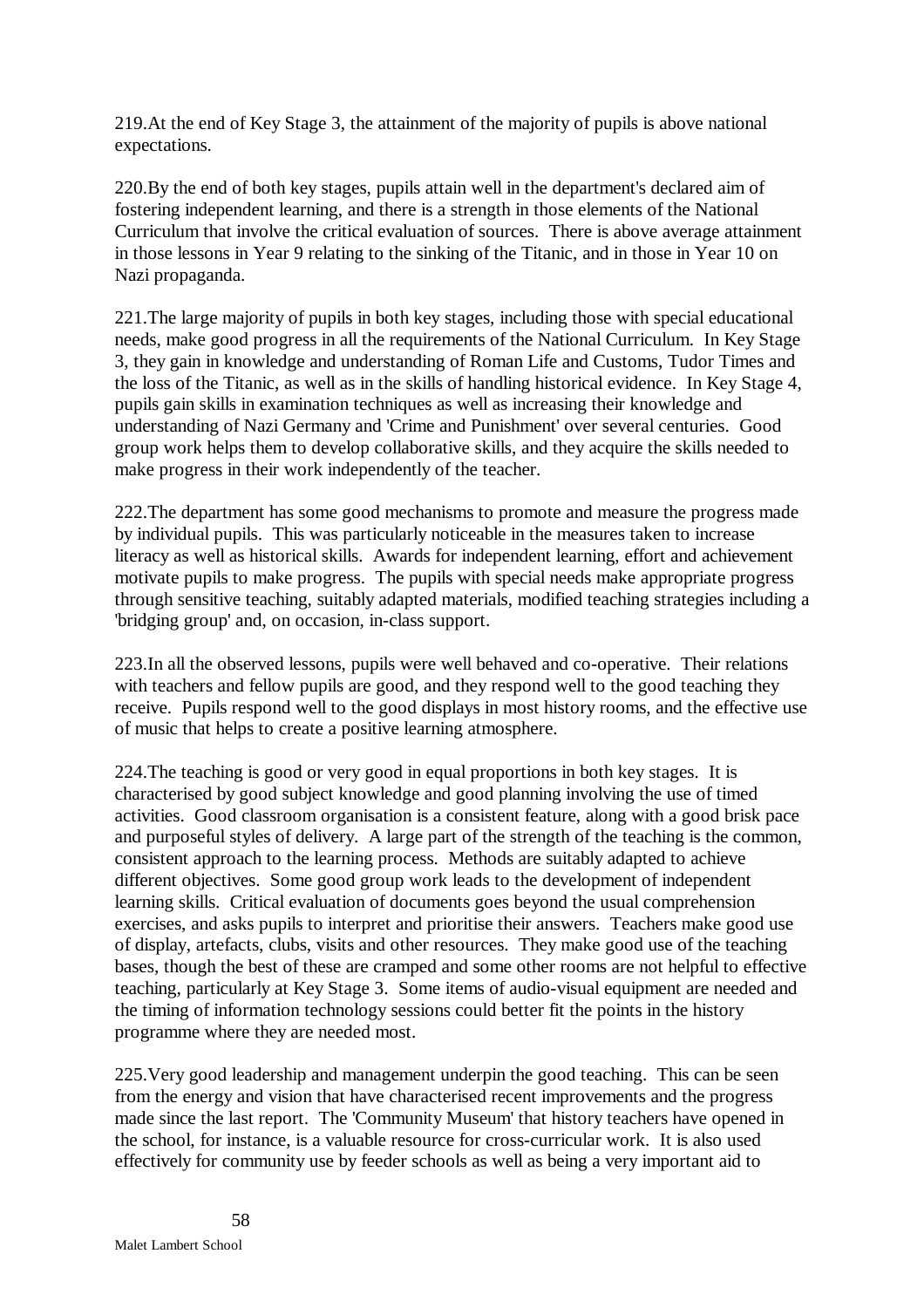effective teaching in the history department. Since its opening, it has led to further improvements in standards. Since the previous inspection, the good features have been maintained and there is clear evidence of well planned, sensible strategies to improve the effectiveness of the good and very good teaching which currently takes place.

### **Information technology**

226.At Key Stage 3, attainment based on teacher assessments for 1999 is above national average levels overall. There is no significant difference between the attainment of boys and girls. The results are an improvement on those of 1998, with higher levels of attainment overall, and the level of attainment of girls improving to the level of boys. Work seen during the inspection confirms that attainment at Key Stage 3 is satisfactory overall. The teaching of information and communications technology only occurs in Year 7, and the remainder of the delivery is through other subjects. In discrete information and communications technology lessons in Key Stage 3, pupils can identify multifunction keys and the parts of a computer. They understand the purpose of the Alt and F keys on the keyboard and can input replies to questions on screen. They understand how to save and store their work. When seen in other subjects, some higher attaining pupils know how to follow increasingly complex procedures for drawing geometric shapes and for number functions in Logo. They understand how to build increasingly complicated procedures for teaching the turtle how to add, subtract, divide and multiply numbers. All members of middle-attaining groups can produce a programme to control a buggy. They are able to load the programme into the buggy, showing understanding of the logic involved, whilst some pupils produce more complicated programmes. In classes of lower attaining pupils, many are able to remember some German words about parties, which they have been taught. They use them in a 'Desktop Publisher' to make a party invitation, combining graphics and text. Most pupils understand the words on the invitation, and match them with appropriate images. Some progress to making the inside of the card. Others find difficulty in reading the instructions on the wizard, and have to be prompted to recollect the German words they require.

227.Delivery of the programme of study for Key Stage 4 is planned to be totally crosscurricular. Pupils' progress was good in the limited observations possible during the inspection. However, progress is unsatisfactory across the key stage because the curriculum does not meet statutory requirements and, therefore, there are skills that are not learnt. As a result, standards of attainment are unsatisfactory at the end of Key Stage 4. There are strengths in attainment and provision in information and communications technology within physical education, where pupils construct observation forms for use in coaching sessions. There are also strengths within personal and social education, where pupils construct their personal statements for their Records of Achievement and make good use of an information and communications technology module. There are no variations in attainment by gender or ethnicity.

228.At Key Stage 3, pupils make satisfactory progress overall, and some make good progress. Links are made with primary schools to ensure that there is progression in pupils' learning. These have a positive effect on attainment, increasing levels of achievement on entry. In the limited observations at Key Stage 4, pupils were seen making good progress in assembling their personal statements, but this does not carry across all attainment targets. Pupils with special educational needs using information and communications technology make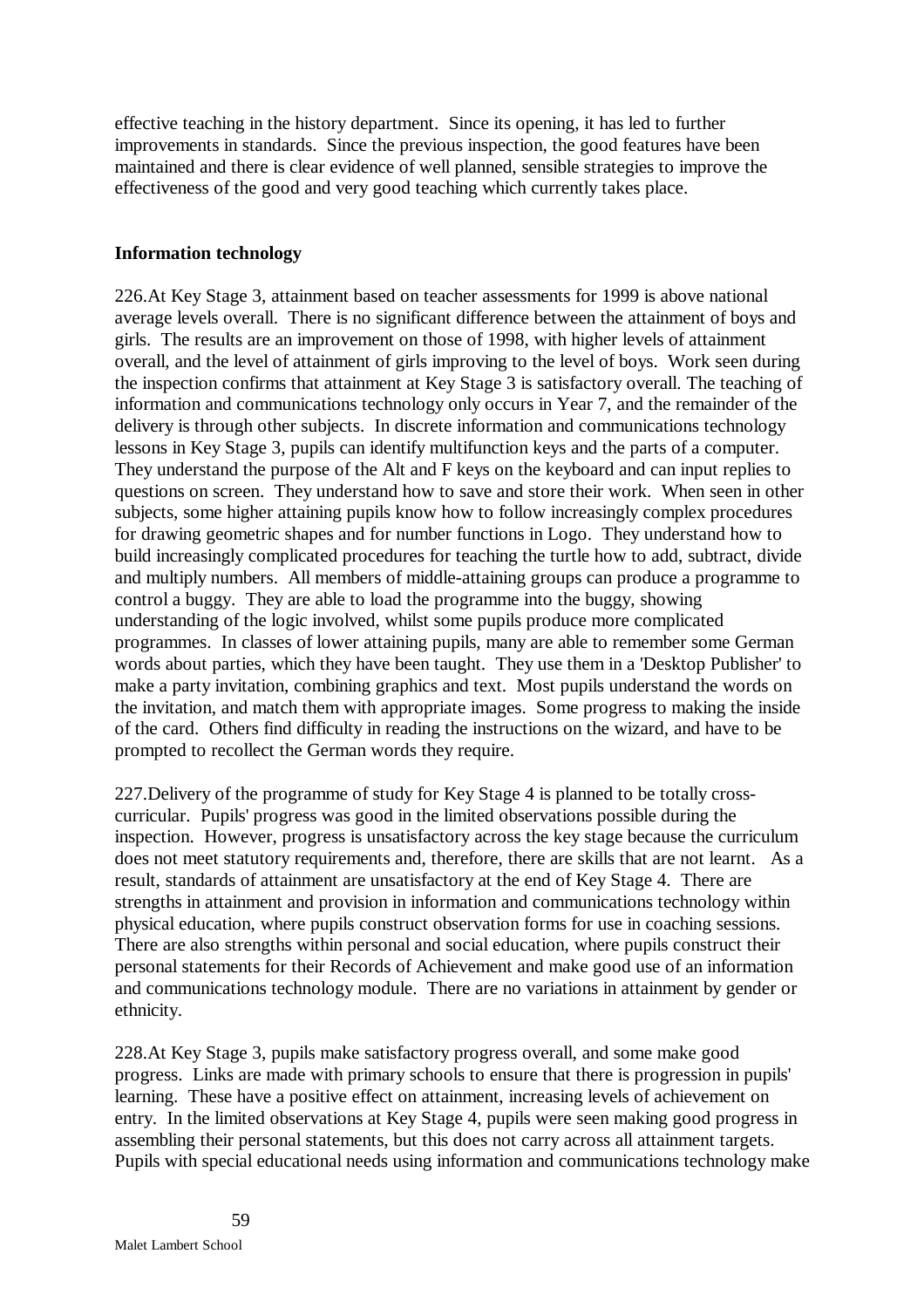similar progress to their peers in both key stages. Some variation in rates of progress is seen between mixed ability classes in Key Stage 3, but this is to be expected with the low attainment at entry at Key Stage 2 from a very wide range of schools. Good progress is seen in simple programming skills and Logo procedure building. Where there is variation, higher rates of progress are encouraged by different tasks that match different levels of attainment. Some pupils progress more slowly because they lack the literacy skills needed to read the often-complicated instructions on the DeskTop publisher. Boys and girls make the same progress. information and communications technology teaching makes a contribution to social development of pupils as they learn the impact of technology upon society.

229.Pupils' attitudes are good overall, and they have a very positive attitude towards learning. There is a high level of interest in information and communications technology tasks and they work diligently. There is good development of pupils' capacity for personal study. Pupils compete to answer in question and answer sessions, and work well in a variety of group sizes, showing good consideration for each other. They show a good level of respect for the expensive equipment used.

230.Teaching is good overall in Key Stage 3. Teachers have secure subject knowledge. Planning for lessons is good and is underpinned by a good strategic plan and a good Key Stage 3 scheme of work, which integrates elements into other subjects such as mathematics, science, design and technology and history. The good teaching is characterised by a prompt brisk start, often with a question and answer session. Lesson objectives are shared with pupils. A good pace and direction are maintained. Standards of discipline are consistently high. There is good deployment of learning support assistants, some of whom are parent volunteers, who have completed a course in information and communications technology at the school. There is good use of praise and encouragement. In general the use of time and resources are at high levels, making an impact on teaching. At Key Stage 3 there is a good scheme of assessment, which makes good use of information and communications technology, and pupils are given useful feedback

231.Leadership of the subject is good. There is effective team building, and a collegiate approach to decision-making. There is a strategic plan that extends to three years, and it is appropriately monitored, well prioritised, regularly evaluated and updated. Monitoring of teaching, planning and work in progress is carried out with a great deal of support for the team. The provision of computers is below national levels, but the use of a set of laptop machines increases efficiency, and makes an impact when these machines are used in classes. The laptops, 37 in all, are being used very effectively to increase the confidence of staff. This is making an impact on teaching, and the project is being very well managed, with regular audits of outcomes and effectiveness. A large amount of good work is being undertaken to obtain delivery of information and communications technology in all subjects. All departments are making a determined effort and working with information and communications technology staff to identify areas for development. The approach is backed up by a modern network system and peripheral equipment. The Learning Resource Centre sets a good standard, making a pleasant working environment. Its high rate use before and after school shows that it is obviously valued by staff and pupils alike. There is access to the Internet, with software to prevent access to unsuitable sites as well as anti-virus protection. There are many extra-curricular activities, some on an international scale and others involving pupils' families. Two well-qualified technical officers work hard and are an integral part of the team. Nevertheless, the curriculum for Key Stage 4 does not meet statutory requirements

60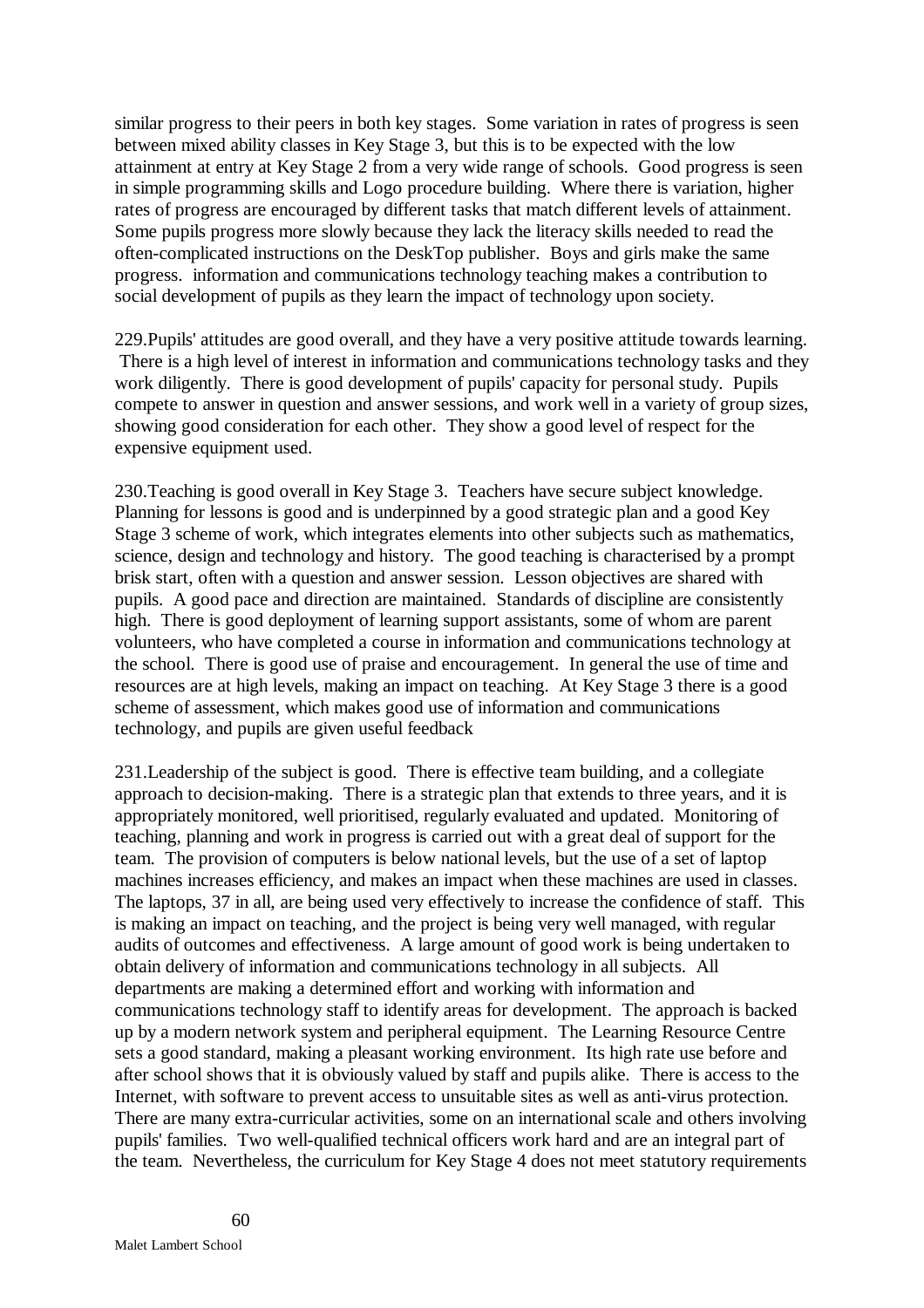and needs further development. The department has made satisfactory progress since the last report.

## **Modern foreign languages**

232.The school has expanded its provision in modern languages well since the previous inspection. In line with statutory requirements, all pupils learn one language, either French or German, at both key stages. In addition, some pupils in Year 10 have recently been given the possibility of adding a second or third language to their GCSE studies, from the choice of French, German or Spanish,

233.At Key Stage 3, standards have improved steadily over the last three years and are now a little above the national average. Attainment is satisfactory in all lessons. At Key Stage 4, the percentage of pupils gaining A\*- C grades in GCSE examinations fell in 1999 compared with 1998. From being above the national average, results fell to below the national average in French and to well below average in German, as a result of a weak year group going through the school. However, girls achieved better results in both languages than in their other subjects. Inspection evidence indicates that attainment is now in line with the national average at the end of Key Stage 4, and it was satisfactory in all lessons observed.

234.Standards of attainment in the four skill areas are satisfactory overall. Standards are best in listening. Pupils are used to hearing both French and German used with increasing complexity for genuine communication, not just for routine classroom business. Consequently, by the start of Key Stage 4, they are already developing higher level skills such as using context or applying prior knowledge to deduce the meaning of unfamiliar material. A Year 10 group of pupils, learning German as their second language, used their language skills well to understand a conversation of an exchange student with their host family in Germany. In reading, by Year 9, higher and average ability pupils can scan longer passages that are based on known topics, but contain much unfamiliar material, and pick out important details. In French, for example, during their study of festivals in France and Britain, they are able to read a passage on festivals around the world quickly and pick out accurate information. Their experience of reading material, however, is narrow, based mainly on their course books rather than a wider range of authentic documents. Pupils in Key Stage 3 can answer their teachers' questions satisfactorily in French and German. They communicate well in pairs as, for example, in a Year 8 French class, where they arranged their social diary for a week, noting details of time, place and event.

235.The most able pupils in Year 11 converse easily with their teacher, discussing their weekend engagements and using past tenses accurately. Their pronunciation is good. One or two highly motivated pupils are already trying to use their limited language in Spanish to express their own ideas. However, as they get older, few develop the confidence to adapt or extend their dialogue to their own purpose, using what they have previously learnt in new, unfamiliar situations. As noted at the time of the last inspection, speaking remains weak for some pupils, particularly boys of average and lower attainment. Pupils produce a good variety of written work from Year 7 onwards on suitable personal themes, such as my pets, myself, my favourite personality. Their work is neat and they take great pride in redrafted work. By Year 9, higher attaining pupils use a good range of vocabulary and idiom, as, for example, in an amusing piece on family disputes. By Year 11, higher attaining pupils have improved the style and content of their writing suitably to include a range of tenses and some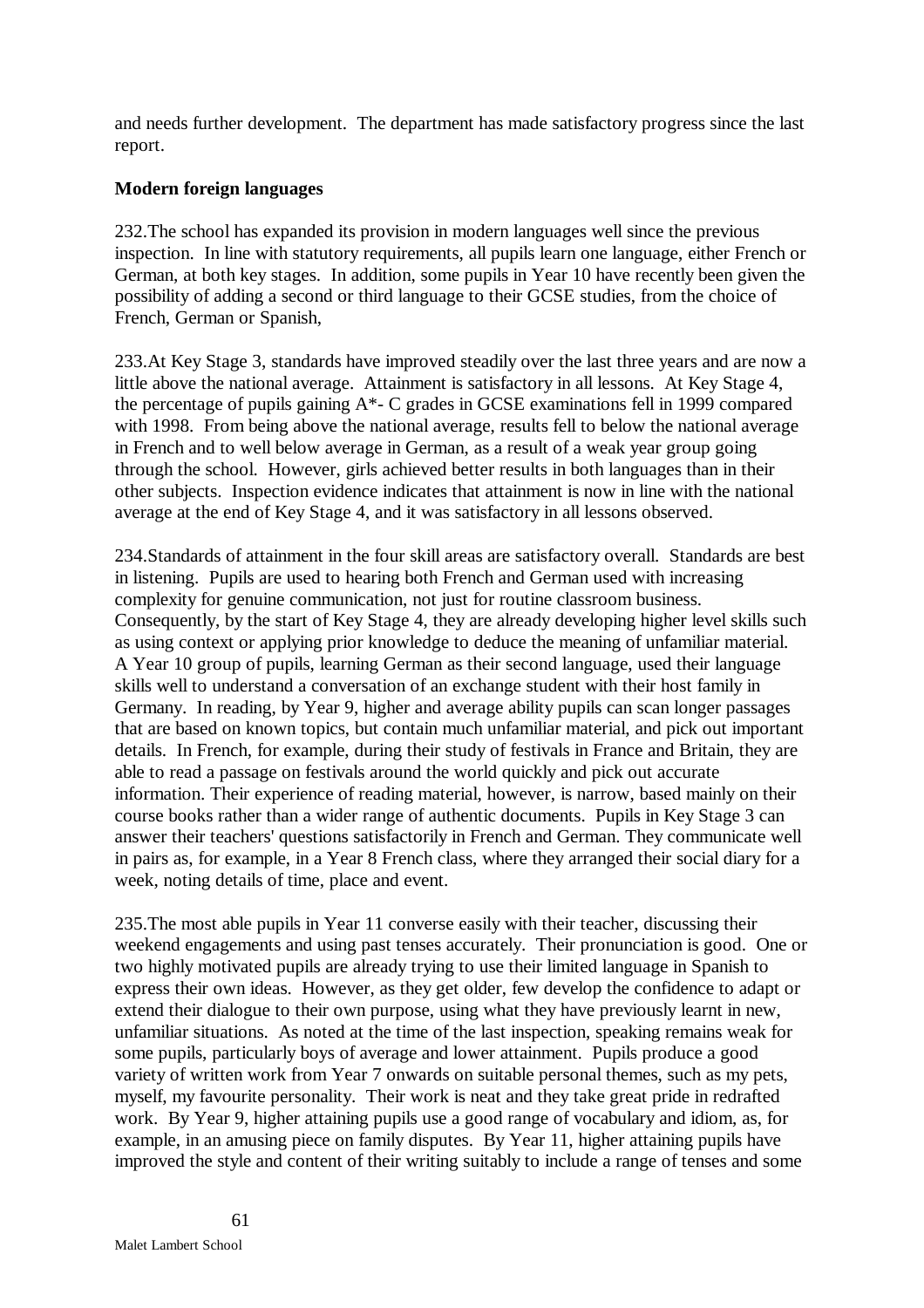opinions. Often, however, even at this level, their use of basic grammar is inaccurate. Boys of average or lower attainment, in particular, have difficulty in writing well at any great length. A lack of basic literacy skills is depressing the attainment of a significant number.

236.Pupils' progress overall is satisfactory. Since the last inspection, the progress of higher and lower attaining pupils has improved with the introduction of ability grouping for the teaching of both languages from Year 8. Pupils with special educational needs make satisfactory progress generally. Those who receive additional, individual support in class make better progress than those who receive no extra support. Girls continue to make better progress than boys. However, in the past two years, in German in particular, boys have achieved better GCSE results than boys nationally.

237.Pupils generally behave satisfactorily in lessons in both key stages. They show respect for each other and for their teachers. They often co-operate well in tasks made difficult by cramped and overcrowded conditions.

238.The quality of teaching is satisfactory in all languages. It is good or very good in half of lessons at both key stages. Teachers are fluent and are very effective in expanding their use of the target language in line with their pupils' development. Some teachers have good skills in information technology, and all are undertaking further training. They are beginning to incorporate the appropriate use of this technology into their teaching. They require high standards of behaviour and attainment from their pupils. These are achieved because they plan their lessons carefully, introducing a sufficient variety of graded activity into each lesson and communicating the purpose of each activity clearly to their pupils from the start. However, at times, the restriction placed on them by the limited accommodation makes the choice of certain activities unsuccessful. An example was when group work was unsuccessfully attempted across all four skill areas at the same time with a large class of Year 8 pupils. Occasionally, particularly when working with lower attaining groups on writing tasks, teachers do not maintain the interest of their pupils sufficiently well. All teachers set relevant homework. Some teachers mark their pupils' books with great care, including comments for guidance and setting targets for improvement. They ensure that pupils complete their assessment booklets. However, this good practice is not consistent across the whole department.

239.The department is a well led, supportive team of committed teachers. They collaborate effectively in planning. They are beginning to use assessment information to influence their teaching, and to monitor and evaluate standards of teaching and learning routinely to ensure consistent progress by pupils of all abilities. They use their resources prudently. However, the accommodation is inadequate and hinders the progress of pupils. Language rooms are too small to accommodate large classes comfortably, and a substantial number of foreign language lessons is still not taught in these specialist rooms.

### **Music**

240.Teacher assessments at the end of Key Stage 3 in 1999 show that pupils' attainment is well below the national average. In the 1999 GCSE results, 41 per cent of pupils entered achieved  $A^*$ -C grades, and all achieved grades within the  $A^*$  - G range. The 1999 results were similar to those of 1998, but the grades were distributed more evenly. The 1999 A\*-C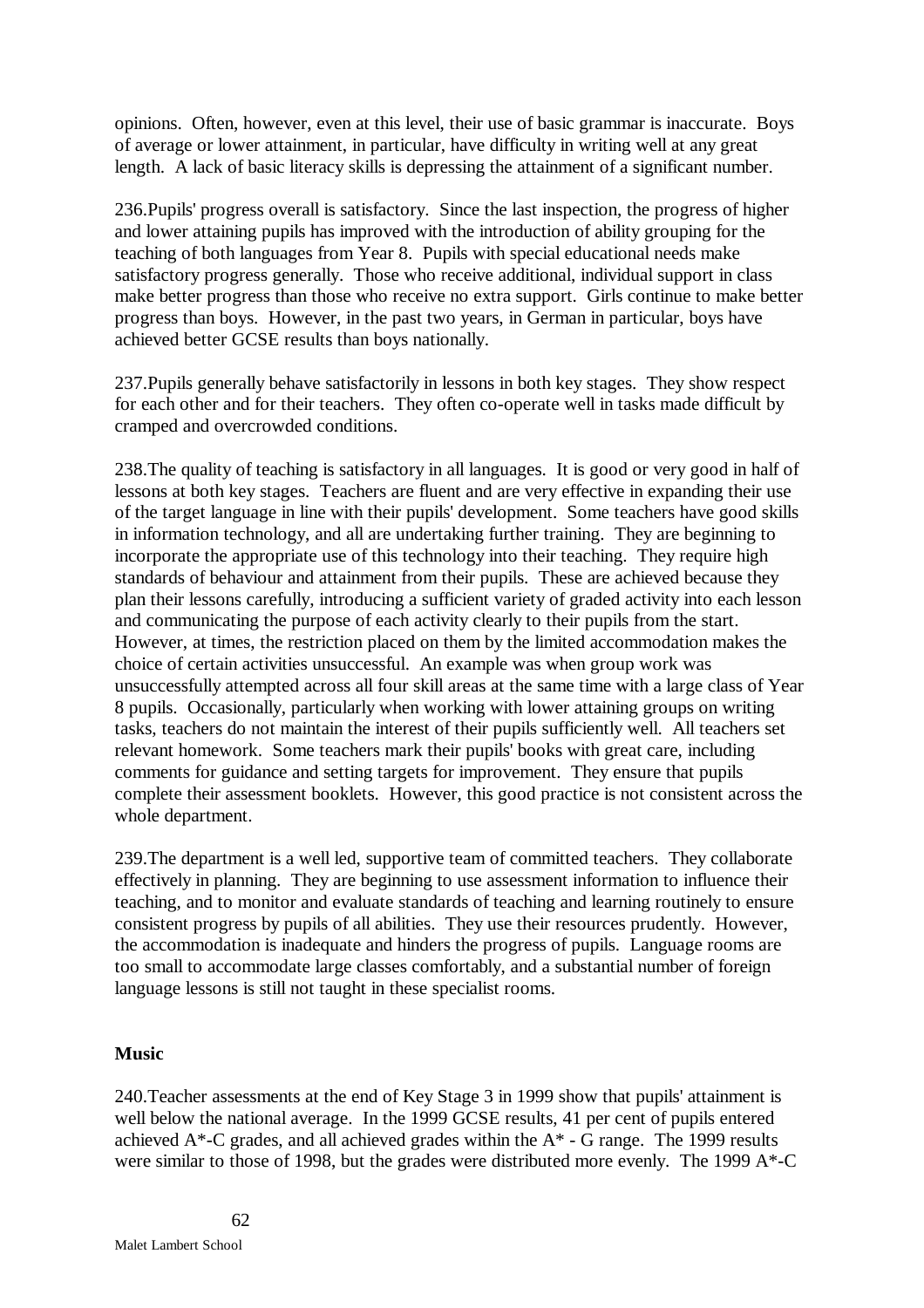results for music are just below the school average, but well below the national average. Since the last inspection, attainment has improved. There has been a slight overall improvement in GCSE grades over the last four years.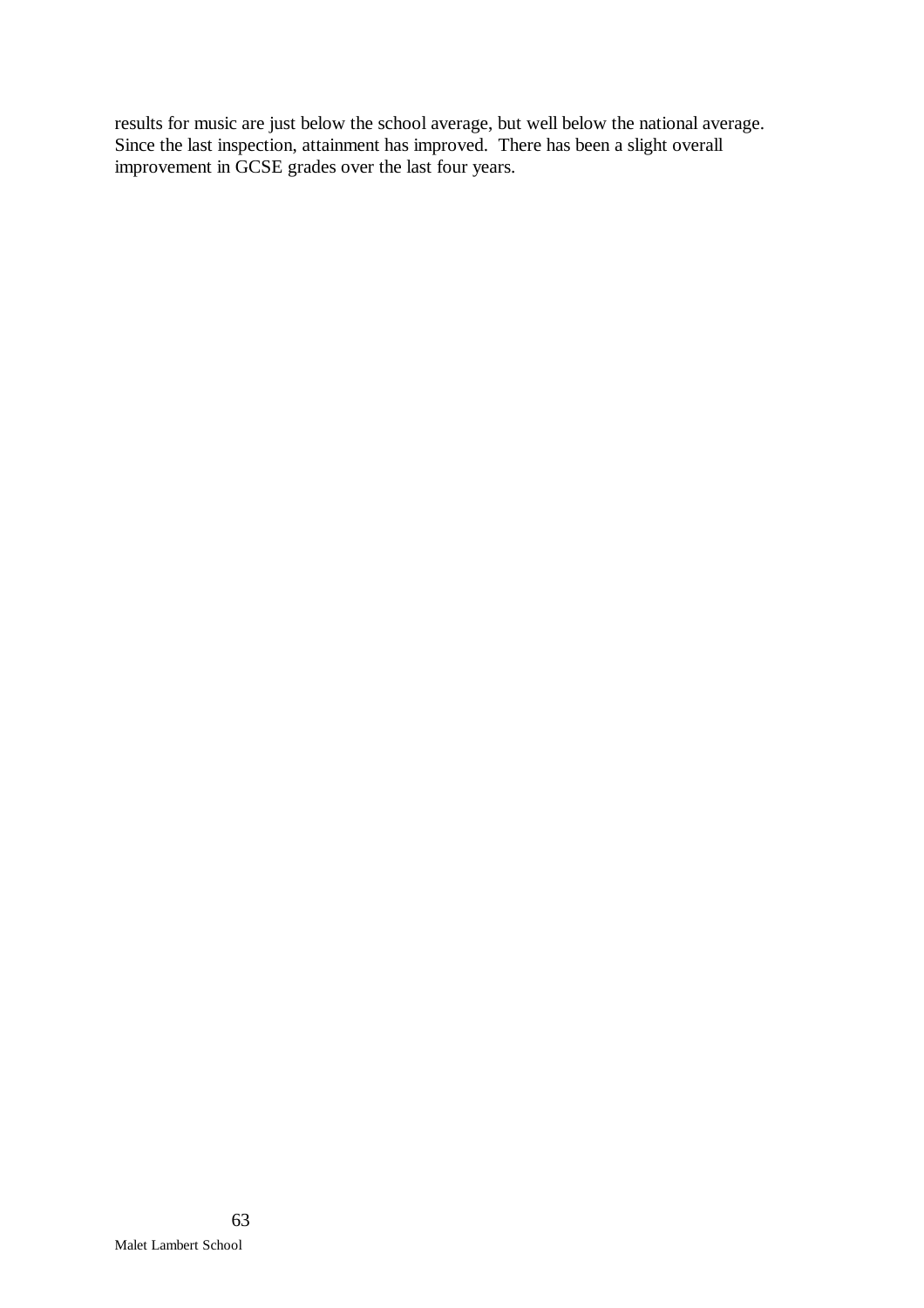241.Evidence of the present inspection indicates that the attainment of pupils presently in Key Stage 3 is average.

242.Pupils in Year 7 enter the school with a variety of musical experiences. Some pupils have reached the standard expected at the end of Key Stage 2, but the most are below that standard. Overall, they have an acceptable knowledge of rhythmic and pitch notation. They have experience writing and working from graphic scores, and are familiar with the concept of using written and graphic scores as a means of storing compositions for repeated future performances. Pupils in Year 8 are able to use musical terminology accurately, and identify which of a simple three-part piece is being played by following the score and listening to the part played on the piano. Pupils in Year 9 have experienced listening to and composing twelve-bar blues chord sequences, and transfer this experience to ragtime. They can define 'vamp' and 'syncopation', and identify syncopation, tempo changes and irregular rhythms in a previously unheard piece of music.

243.Present attainment in Key Stage 4 ranges from satisfactory to very good, but is average overall. The variation is largely due to the differing instrumental abilities of the Year 11 pupils, some of whom have above average levels of skill. In Year 10, pupils already have a portfolio of compositions, and are able to tackle listening questions similar to those found in the GCSE examination. Pupils in Year 11 have a wide range of instrumental abilities, and use their knowledge well to tackle practice examination questions.

244.Progress in Key Stage 3 for pupils of all ability is good. Progress in Key Stage 4 is also good.

245.Pupils' behaviour and attitudes to work in Key Stage 3 are good overall. They come to music lessons with positive attitudes. There are opportunities for composing and performing in most lessons, and pupils look forward to these practical activities. This observation is supported by the number of pupils who regularly return to the department at break and lunchtime to complete work begun in class. Behaviour in class is good. Pupils settle down quickly at the beginning of the lesson and listen attentively to the teacher. They raise their hands to answer questions, and generally wait to be spoken to before answering. They are generally courteous to the teacher, and treat the instruments and furniture with respect. Pupils who visit the department during break and lunchtime often use the keyboards and computer unsupervised, and can be trusted to do so responsibly.

246.Pupils' behaviour and attitudes to work in Key Stage 4 are good. They are initially reticent to answer questions. However, during practical activities they talk fluently about their compositions and their music making. They have developed very good personal study skills and do not waste any time during lessons, either in the classroom or when working on a practical activity.

247.Teaching at Key Stage 3 is satisfactory overall, with good teaching in almost half the lessons. Teaching in Key Stage 4 is good overall, with about 66 per cent good and 33 per cent very good.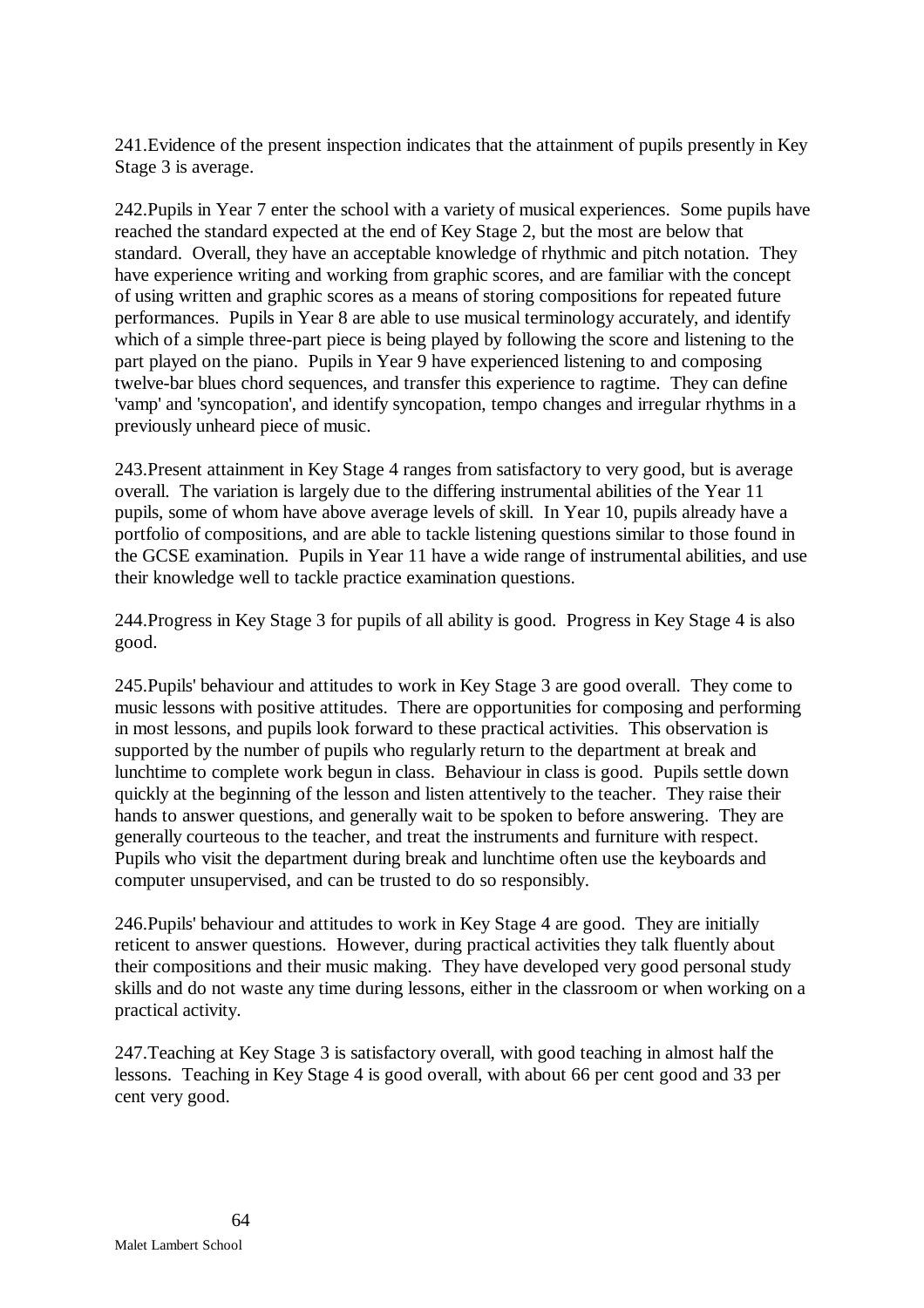248.On a few occasions when the lesson is otherwise satisfactory, the teacher does not let the pupils gain new experiences for themselves, or does not ensure sufficient variety of tasks in a lesson. Since the last inspection, both the teachers in the department have remained at the school and have successfully addressed many of the issues raised in the last report. Work appropriate for pupils at different levels of attainment now features as a regular heading in teaching plans. Teachers' knowledge of the subject is good, and this gives them confidence when explaining tasks or devising strategies for pupils to experience a musical concept for themselves. Teachers express their expectations clearly. Pupils have individual targets in the front of their exercise books, to which teachers refer when observing composing or practical activities. Expectations of higher attaining pupils now match their abilities, and the pupils realise the standard of work expected from them. In response to the previous report, the department has examined its assessment procedures. A scheme has been devised that enables the outcomes of assessment to modify teaching methods, to provide feedback on the scheme of work, and to indicate pupils' progress. Regular meetings are held to monitor the results of assessment and to use them to inform future planning. Homework is set in accordance with school policy, to reinforce, extend or complement classwork. It is set on a regular basis for pupils in Key Stage 4, but not for those in Key Stage 3.

249.The scheme of work for both key stages has recently been revised to include those changes that are being introduced nationally, together with the results of lesson evaluation. A number of extra-curricular activities take place in the school, including wind band, singing ensembles and orchestra. Instrumental tuition is provided by Hull Music Service, which provides lessons for seventy pupils in woodwind, brass, strings, and percussion.

250.The music rooms have not been decorated since 1985, and there is no carpet on the floor. The windows have rotten frames, and many of them have no blinds or curtains. It is the quality of the displays, pupils' work, photographs of concerts, and other aspects of the curriculum that enlivens the otherwise grim working environment. Owing to the increase in class sizes since the last inspection, there are now not enough pitched and non-pitched percussion instruments. This is especially the case when two classes are taught at the same time. When all the keyboards are functioning, there are just enough for pupils to share one between two, but some have narrow keys that are difficult for older pupils to play. There is one desktop computer and one laptop in the department, but this is not enough to meet the statutory requirements for the use of information technology in music in Key Stage 3.

### **Physical education**

251.In the 1998 GCSE examinations, 52 per cent of pupils achieved A\*-C grades. The 1999 results showed a marked improvement. 64 per cent of pupils achieved A\*-C grades, which is well above the national average of 51 per cent and better than all other subjects in the school. Boys outperformed girls in both years, and the gap between boys and girls has widened. Attainment of girls has been sustained and that of boys has improved significantly since the last report and the finding of the inspection is that the pupils in examination groups in Year 11 are maintaining the standards set in the 1999 examinations.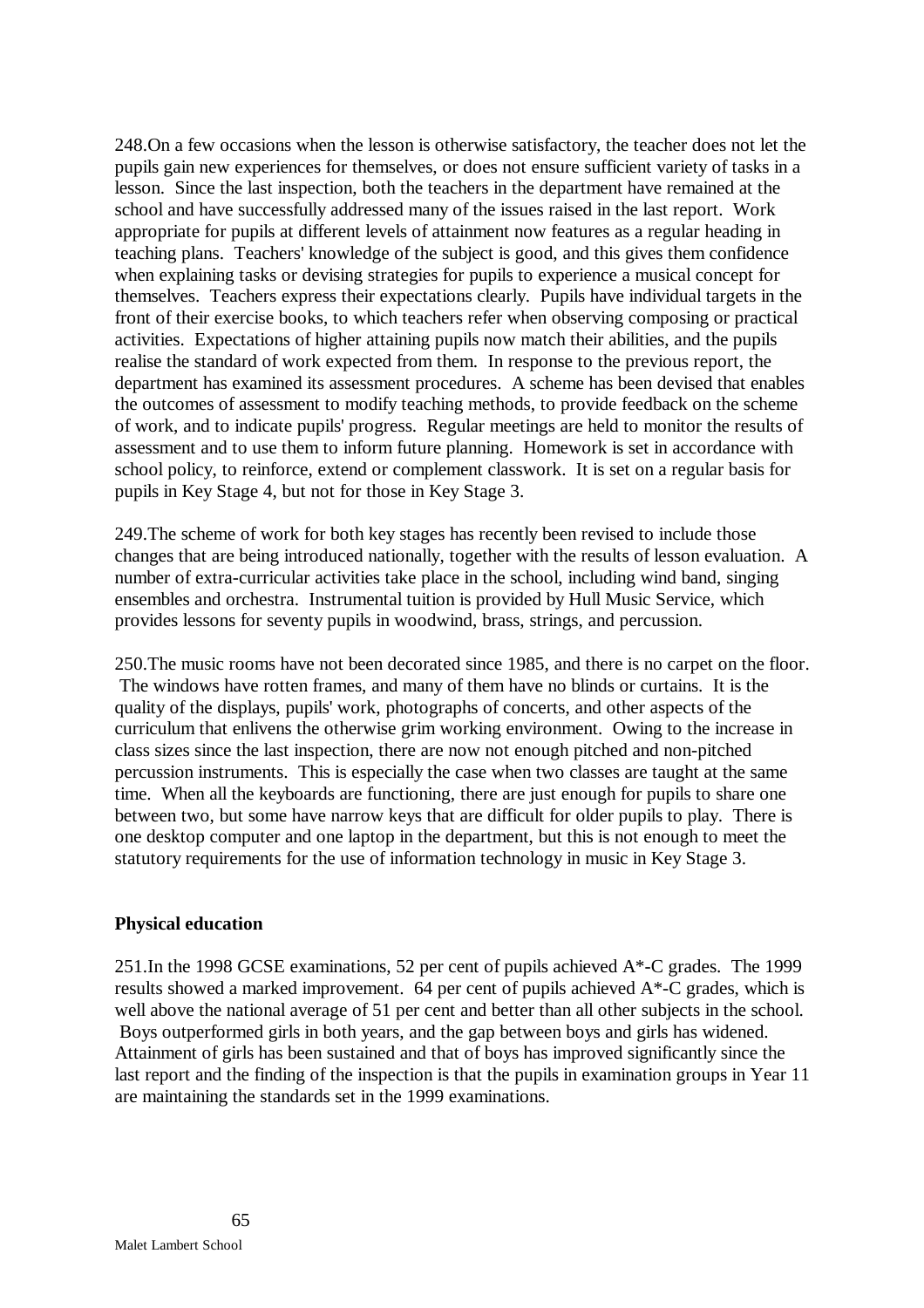252.They have a good knowledge of anatomy and physiology, and are able to plan and evaluate a fitness programme. Most boys and girls use the correct terminology and are confident in their written work. Girls have average skills in hockey and a good knowledge of the rules and tactics of the game. The school has targeted the theory section of the GCSE examination. Attainment levels have been raised successfully through strategies, which include workbooks and the involvement of parents.

253.The majority of pupils in Years 10 and 11 do not take the GCSE examination. Nevertheless, they achieve in line with national expectations. The boys are reasonably fit, and the girls have average skills in badminton, basketball and aerobics. Most pupils know how to warm up and stretch effectively. Pupils in Year 10 taking the Certificate of Achievement Junior Sports Leadership course understand the criteria for effective leadership.

254.The attainment of pupils meets national expectations overall at the end of Key Stage 3. In football, boys have good basic skills. In dance and in gymnastics, boys and girls work well together and plan effectively in small groups. Boys use their imagination in composition, but need to improve their quality of movement. Girls have better body tension, learn gymnastics sequences quickly and many perform with confidence. When playing basketball, girls and boys have good footwork and passing skills, but an inability to find space in the game results in these skills breaking down. The attainment of some individual pupils and teams is very good. They achieve well at district and county level in football, netball, hockey, rugby and athletics.

255.Progress at Key Stage 3 is sound. Pupils come to the school with little or no knowledge of netball, basketball and dance. They gradually acquire the new skills involved and make satisfactory progress. Progress is best in performance skills. Pupils make less progress in planning and observing the performance of others. This was a weakness reported in the previous inspection, and some teachers do not set enough tasks to develop pupils' skills in these aspects. Progress at Key Stage 4 is sound. Girls and boys are beginning to work more independently. They devise their own fitness programme and develop critical observation skills. The progress of pupils of different abilities is encouraged by the use of appropriate equipment and teaching in ability and gender groups. However, the strategy of giving different tasks within each teaching group would further help the progress of all pupils. At Key Stage 4, pupils would make better progress if there were well established units of work to guide teaching. The division of pupils into ability groups helps the progress of boys more than that of girls. Girls divide into two groups because there are only two female members of staff, but boys are able to work in three groups of much smaller numbers. This provides unequal opportunities for the girls and their rate of progress is slower than that of boys.

256.Most pupils are keen and interested. They regularly participate in their lessons, behave well and have good relationships with their teachers. They wear the school physical education uniform so that they look smart and well turned out for their lessons. The number of pupils, more boys than girls, who opt to study GCSE physical education shows their interest in the subject. They are enthusiastic about the many extra-curricular activities provided by the department. They play for school teams and outside clubs in a competitive and confident manner.

257.The quality of teaching is satisfactory overall. Two lessons seen during the inspection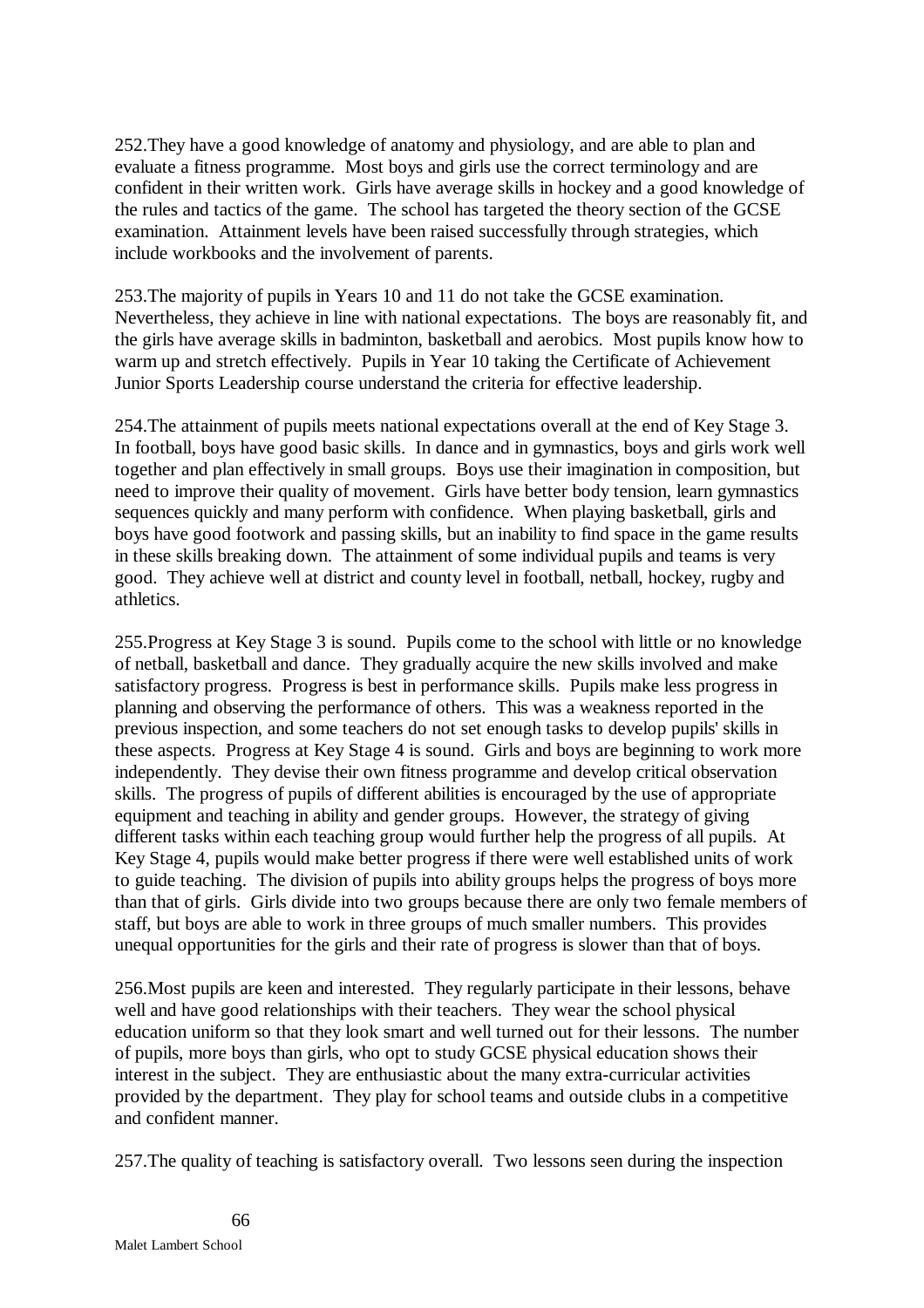week were unsatisfactory, and almost half of lessons were good. In the good lessons, teachers share the lesson intention with the pupils, and give an appropriate balance to all strands of the National Curriculum. They give pupils opportunities to practise skills independently. Sharing of this good practice would be beneficial to the department. Teachers have good specialist knowledge of activities, but not all have full understanding of the requirements of the National Curriculum and how to implement it. In one unsatisfactory lesson, pupils made insufficient progress because work was repetitive and no new skills were developed. In the other unsatisfactory lesson, work was inappropriate for the ability of the pupils. Teaching could be improved overall if teachers gave more independent learning tasks, differentiated tasks within the ability groups, and addressed all three strands of the national curriculum in the appropriate balance. Nevertheless, the quality of teaching has improved overall since the previous inspection. Expectations are higher, and teachers circulate well to extend higher attaining and help lower attaining pupils.

258.The management of the subject is sound. The Certificate of Achievement Junior Sports Leaders course is a very good initiative that helps to meet the national criterion of developing the leadership qualities of pupils at Key Stage 4. The organisation of the curriculum in single gender ability groups is often a successful strategy. However, the present curriculum does not provide equality of opportunity for girls or continuity and progression of pupils. Not enough teachers are allocated to girls' lessons because the staff available have part-time contracts. The two-week timetable means that some pupils have three lessons in one week but only one in the week that follows. The same teacher does not always teach some girls for the same activity.

259.Assessment is in place and is ready to comply with the new curriculum. End of Key Stage 3 assessments have taken place and the results have been reported. The comprehensive analysis of GCSE results, the commitment to extra-curricular activities, and the attainment levels of pupils in GCSE groups are strengths of the department.Most issues raised in the previous inspection report have been addressed successfully. Teachers now have higher expectations and the attitudes of pupils are more positive. The indoor accommodation is good, but there is no suitable surface on which to play hockey because the courts are small, very uneven, frequently under water and in urgent need of repair.

### **Religious education**

260.The school has not effectively addressed the key issues of the previous inspection report, concerning low standards of attainment at the end of Key Stage 3, and lack of coherent provision for the Agreed Syllabus to be taught at Key Stage 4. The department still has a number of serious weaknesses.

261.At the end of Key Stage 3, pupils' attainments are still below the expectations of the Agreed Syllabus, and they are well below them at the end of Key Stage 4. Pupils' knowledge and understanding of the richness and diversity of religion, of the place of Christianity and other principal religions in the country, and of the ways in which religious beliefs influence the lives of those who hold them, is unsatisfactory at the end of Key Stage 3, and poor at the end of Key Stage 4. Their knowledge and understanding of religious language, ideas and symbols, and their skills in applying religious insights to their own experience, and that of others, are equally under-developed at the end of both key stages.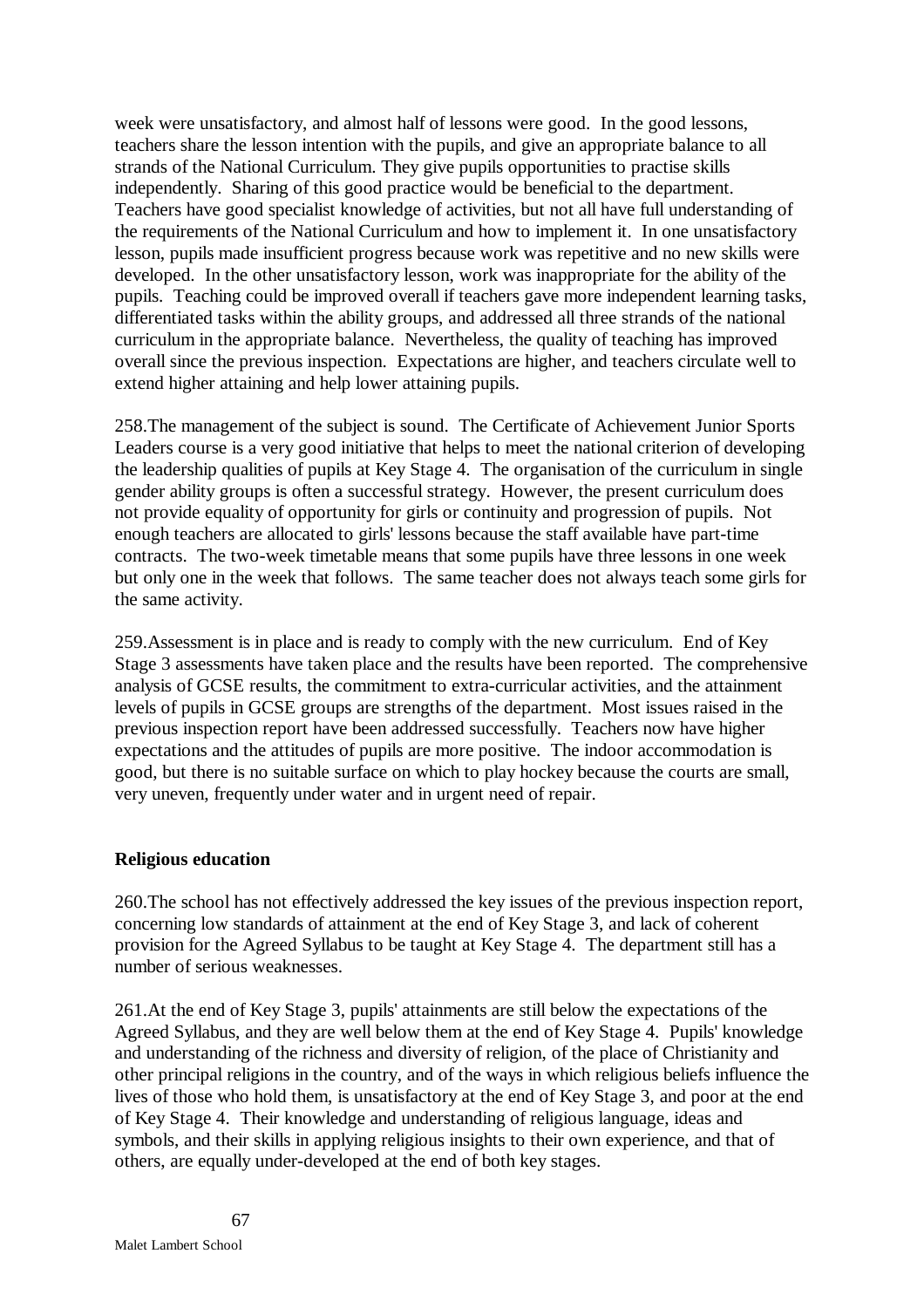262.At Key Stage 3, most pupils make at least satisfactory, and in most instances, good progress in individual lessons. In a Year 8 lesson, for example, they made good gains in understanding the differences between synagogue worship in Orthodox and Reform traditions of Judaism. Such progress in lessons is not, however, maintained over time, and progress over the whole of the key stage is unsatisfactory. There was no opportunity to observe progress in Key Stage 4 lessons during the inspection week, but overall progress is poor.

263.This unsatisfactory to poor attainment and progress over time is a consequence of several serious shortcomings in the school's provision for the subject, most of which were identified in the last inspection report. Provision at Key Stage 3 worsened following the last inspection, when, for a period of two years, religious education was not taught to pupils in Year 9. It was reintroduced in June this year.

264.There is still no coherent provision for the subject to be taught at Key Stage 4. The time allocated to teaching it is still too low for pupils to study it in the breadth and depth necessary to reach appropriate standards of attainment. The timetabling arrangement means that there are gaps of six-months between the units of work. As a result, pupils do not build on their prior attainment or make appropriate progress over time. There is still too much reliance on non-specialist teachers, with lessons delivered by nineteen form tutors, none of whom has received any in-service training in the subject.

265.There was no evidence during the inspection week on which to judge the response of pupils or the quality of teaching at Key Stage 4. At Key Stage 3, however, the response of pupils was at least satisfactory, and it was good in half of lessons. It has improved since the previous inspection, as a consequence of improved teaching. The majority of pupils come to lessons keen to learn, settle down quickly to their work, and sustain concentration well. They are keen to ask and answer questions. They listen with respect to each other's views and opinions, as for example, in a Year 9 lesson on arguments for and against the existence of God. Pupils behave well, and enjoy good relationships with each other and with their teachers. They are provided with good opportunities for developing skills of collaborative working, through paired and small group activities. They are not, however, given sufficient opportunities for developing skills of independent learning, research and enquiry, or for extended writing.

266.At Key Stage 3, the quality of teaching has improved since the last inspection. It is at least satisfactory overall and good in the large majority of lessons. Where teaching is strongest, teachers have a good grasp of the subject, know clearly what they wish pupils to learn, and share their aims with them. A good example was seen in a Year 9 lesson on Christian belief in a loving and personal God. In good lessons, teachers present pupils with challenging tasks, such as evaluating the arguments for and against the existence of God in a Year 9 lesson.

267.Teachers use a wider variety of activities than at the last inspection. Methods include paired and small group work, with pupils reporting back to the class, as in Year 8 work on the features of the synagogue. The range of activities possible is, however, constrained by the cramped classroom accommodation. Good use was made of artefacts, for instance when a Year 8 boy demonstrated the wearing of the Tallit, Tefillin and Yarmulka in work on Judaism. Teachers enjoy good relationships with pupils, and manage their behaviour well. Homework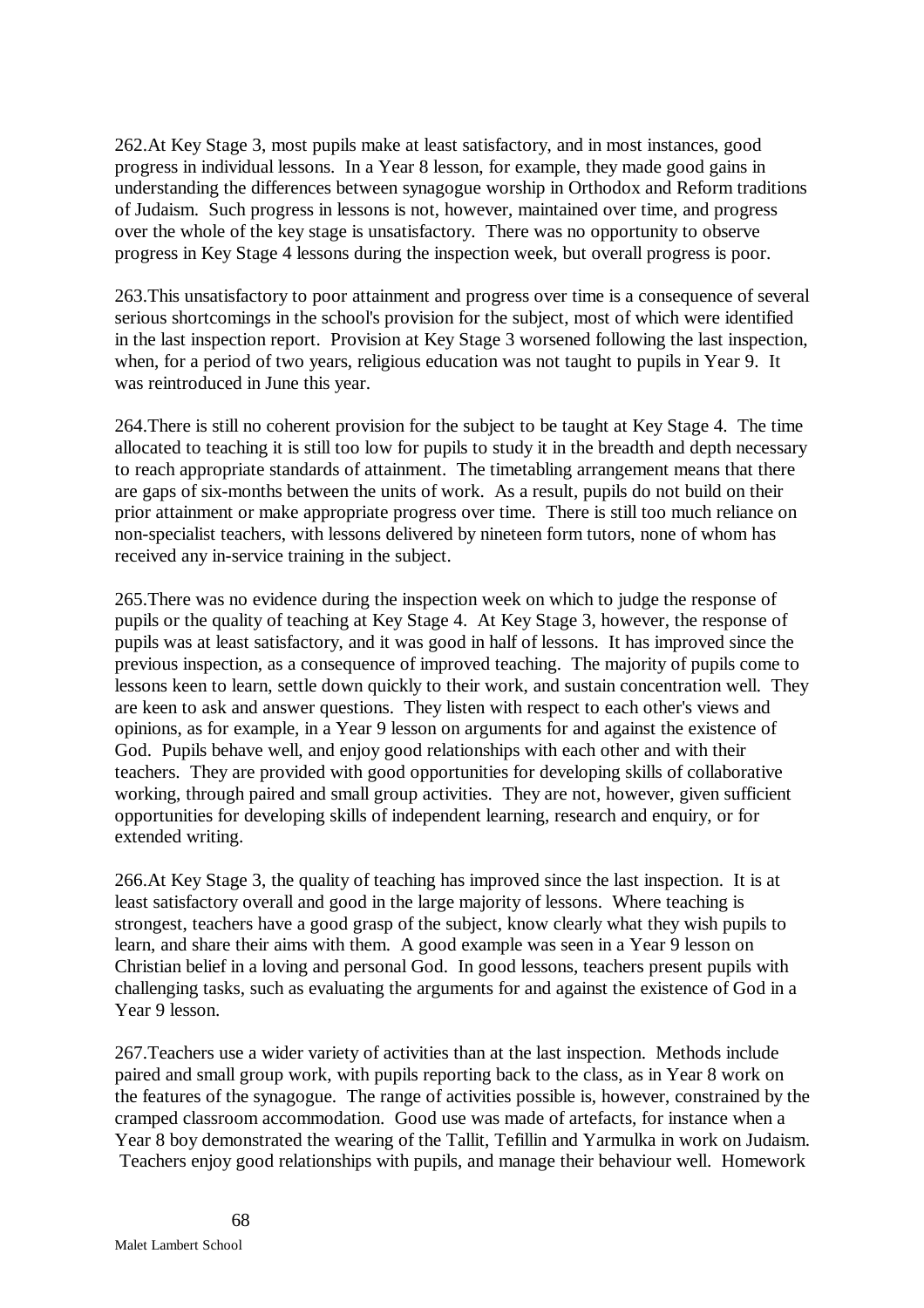is set regularly and marked conscientiously.

268.Where teaching is less strong, teachers are less secure in their knowledge of the subject. In some lessons, there is a temporary loss of focus and momentum, and some tasks, such as drawing and labelling, are insufficiently challenging.

269.The quality of leadership and day-to-day management of the subject has improved since the last inspection, when it was judged to be ineffective. It is now satisfactory. The department is managed by a committed and enthusiastic teacher, who has moved the subject on in a number of respects, within the constraints imposed by school policy. At Key Stage 3, she has developed good quality schemes of work for the new Agreed Syllabus. Procedures for assessing pupils' attainment have been improved and are now satisfactory overall.

270.To raise standards of attainment, the school should meet the statutory requirement to make sufficient and coherent provision for the Agreed Syllabus to be taught effectively at Key Stage 4. It should also review staffing at Key Stage 4, with a view to reducing the overreliance on non-specialist teachers, and, where they are used, to increase their expertise and effectiveness through appropriate in-service training.

## **Media studies**

271.Media Studies is taught very successfully throughout Key Stage 3 as an integral part of English. Pupils develop an understanding of all aspects of media texts, and become skilful at identifying features such as audience and purpose, bias and the difference between fact and opinion.

272.In Key Stage 4, media studies is now offered successfully as an option. Groups are large and enthusiastic. Pupils make good progress. Attainment is above average overall, and they are well on course to attain  $A^*$  - C grades at GCSE in the first year that the school has entered pupils for the examination. A particularly exciting lesson in Year 10 gave pupils a simulated experience of journalism. Just before a broadcast, a late 'newsflash' necessitated a change in the running order of the radio programme that pupils were involved in producing.

273.Teaching is good. Clear lesson objectives are set and assessment criteria are shared with pupils. There is a brisk pace and an effective use of time. High expectations are a feature of teachers and pupils alike. Pupils are articulate, analytical and confident in their use of audiovisual equipment. Some have already been involved in the production of two professional videotapes.

274.Resources are good. Editing facilities, digital cameras, cam-corders and texts are used well. However, accommodation is poor; lack of space and poor acoustics inhibit more adventurous and exploratory work.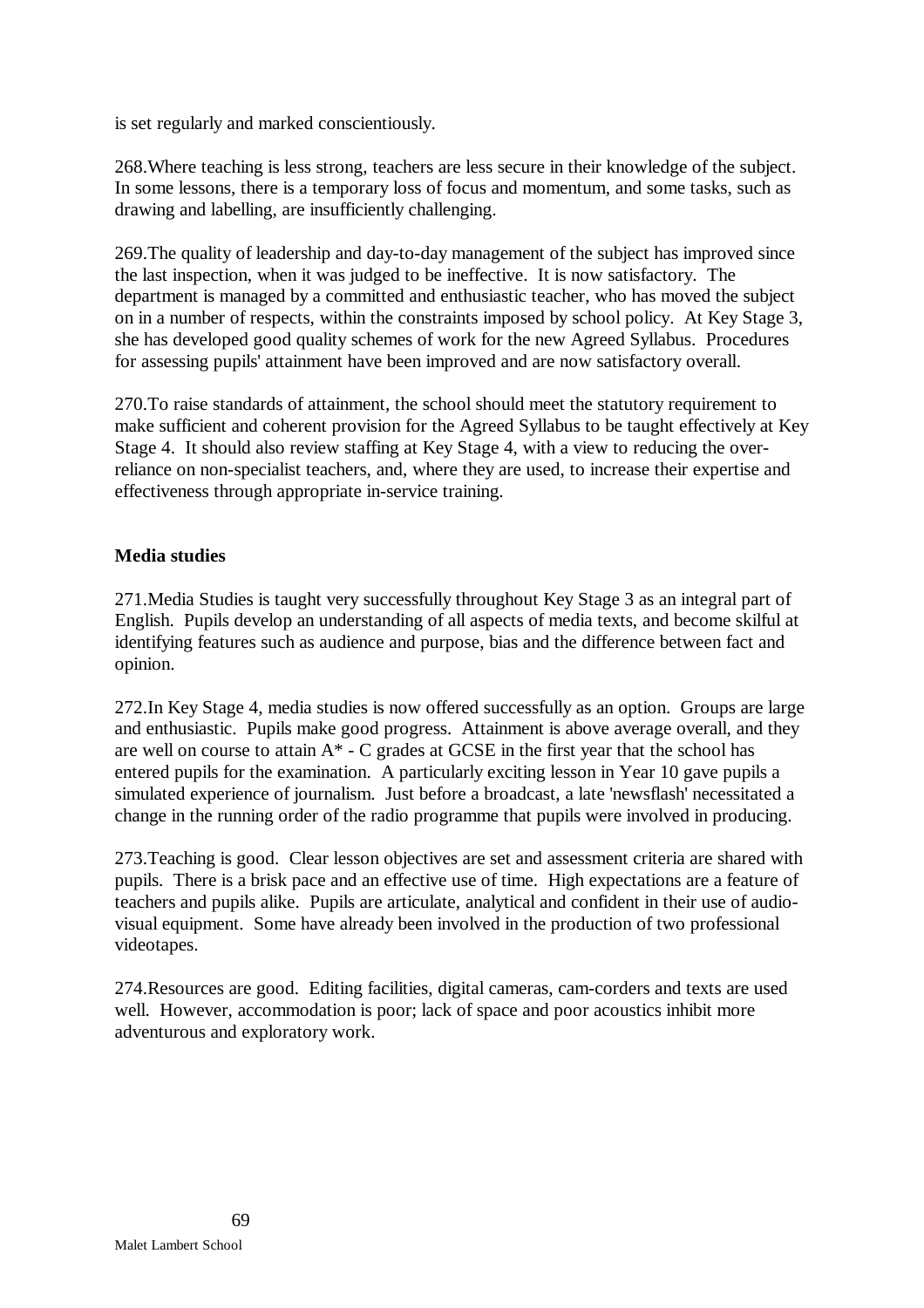## **Child development**

275.By the end of Key Stage 4, levels of attainment in both 1998 and 1999 were similar in percentage though the size of the 1999 cohort was considerably larger. In terms of A\*-C grades the pass rate was 36.7 per cent in 1998, falling to 32.7 per cent in 1999. For grades A\*-G, the rate was 97 per cent in 1998, increasing to 98.1 in 1999. Though no national comparative statistics for child development are available, the A\*-C results are below the national average for all GCSE subjects. In contrast, the recorded rates for A\*-G are above national average figures for all subjects. All pupils following this subject are female.

276.The attainment of present Key Stage 4 pupils is below average overall, though a significant minority are working at a level of GCSE grade C or above. Most pupils can perform basic tasks but they are less skilled in developing their work and for many, their analytical skills are under developed. In a Year 11 lesson where pupils were working on their research projects, all pupils were able to develop a mind map outlining key issues that might be investigated and many were able to develop this into an action plan. However, only a few were able to identify a range of issues beyond the obvious. For example, pupils looking at kitchen and garden safety realised that tools present a potential problem, but the quality of floor covering and paving was not listed. Once pupils had identified critical areas, most lacked knowledge about how to proceed with their research task and the lack of access to computers for word processing, e-mailing and access to the Internet further hindered attainment.

277. Pupils' progress is satisfactory overall. It is good in lessons where teachers are prepared to challenge the pupils' knowledge and understanding and when teachers avoid offering solutions to problems. Pupils are making sound progress in their use and understanding of key terms and they are becoming increasingly sensitive to the health and safety needs of various client groups. Satisfactory progress is also being made in recognising the need to design special toys for some groups, such as people suffering from various forms of sensory impairment. Some higher attainers are making good progress in their use of appropriate language. In a Year 10 lesson on conception, one girl referred to the cervix being dilated. Such levels of oracy are indicative of good progress.

277.In all lessons behaviour is at least good. Pupils settle well, show respect for their teachers, take pride in their work and are usually attentive. Given the length of lessons and the poor teaching accommodation, most pupils retain their concentration for most of the lessons. Indeed, the behaviour of a Year 10 class in particularly cold and dark room was outstanding. They also show a pride in their work, respect property and are developing an ability to work both independently and collaboratively. Pupils are polite and they respect the views of others. In class discussions the views of others were never derided.

278.In all lessons, teaching is at least satisfactory and is satisfactory overall. In 40 per cent of lessons it is either good or very good. Teachers plan well, are enthusiastic and manage both pupils and time well. In better lessons, they have high expectations of pupils and regularly challenge their knowledge and understanding. Where lessons are less effective, they tend to adopt a more didactic style providing answers rather than trying to elicit solutions from the pupils. Much emphasis, especially in Year 11, is placed on research projects with continuation tasks frequently being set for homework.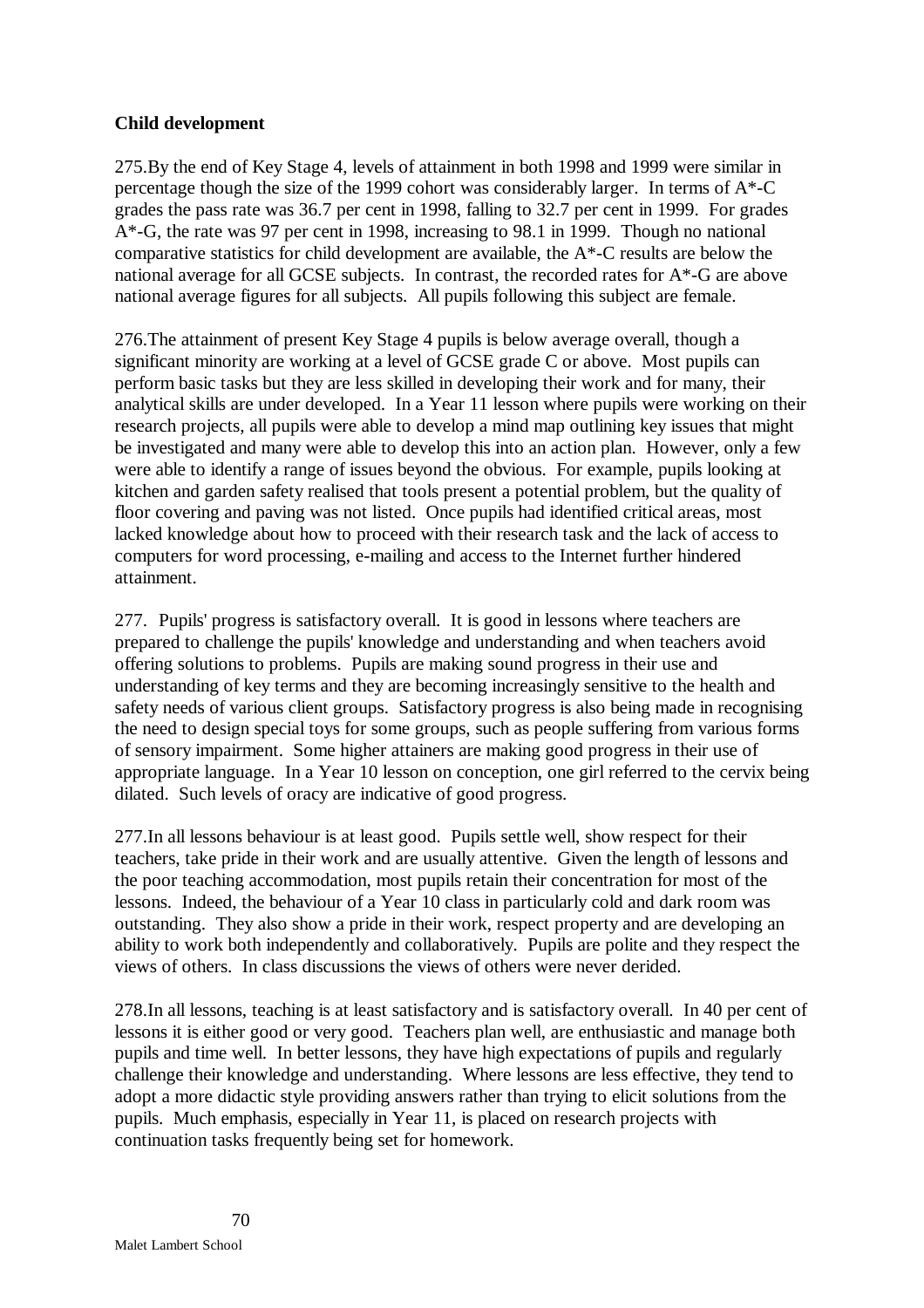279.Child development is a popular GCSE option. Though staffing for the course is satisfactory, the working conditions and level of resources provided to staff are poor. Many lessons are conducted in unsuitable rooms. There is a lack of display space and, in one room, the heater cannot operate when whole class teaching is taking place because the noise is overpowering. This room is also cold, dark and unattractive. There are also insufficient textbooks and pupils' attainment is adversely affected by the restricted access they have to computers. Such restrictions hamper the quality of research work that they are able to undertake.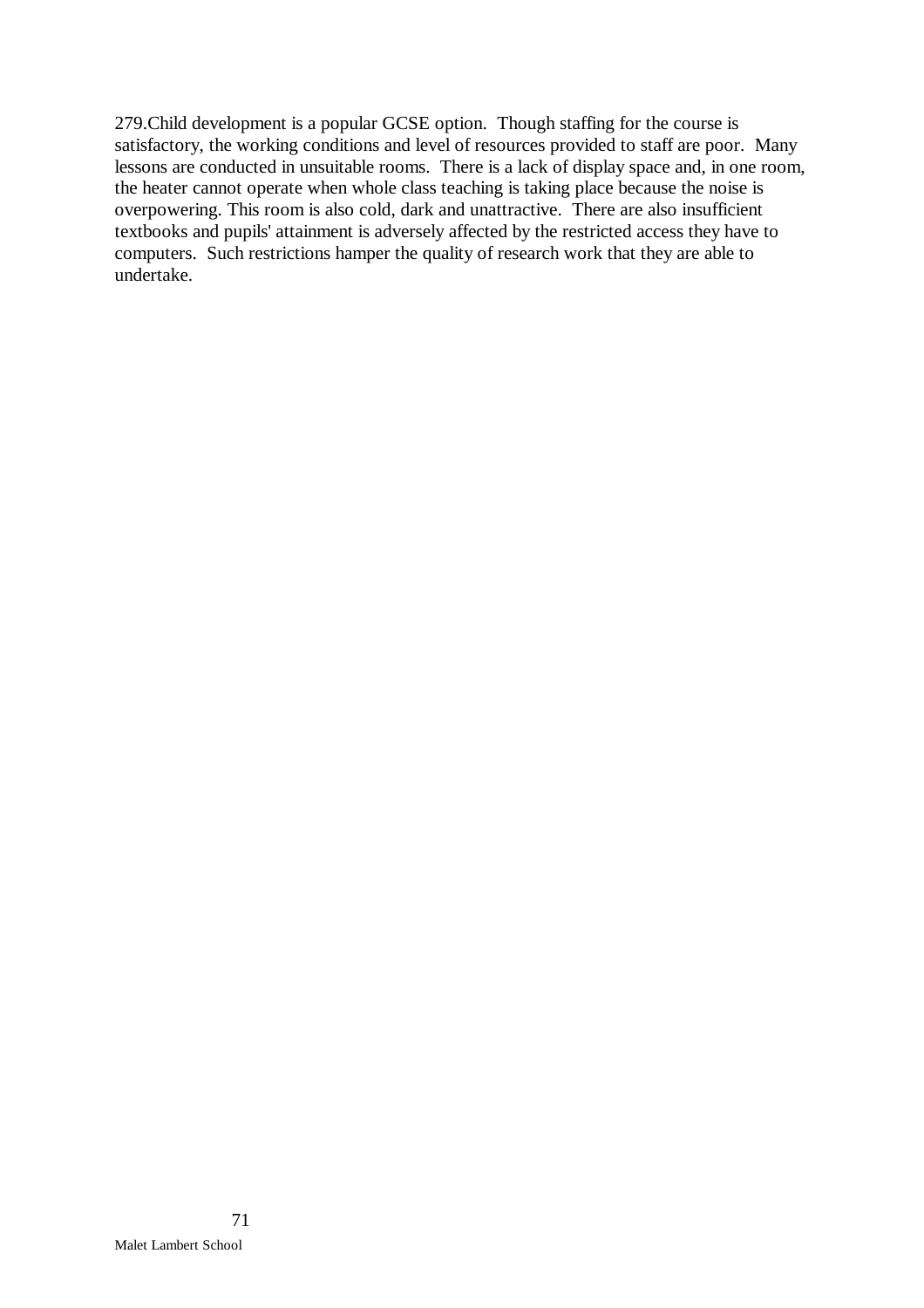# **PART C: INSPECTION DATA**

## 280. **SUMMARY OF INSPECTION EVIDENCE**

280.The inspection was undertaken by a team of 14 inspectors, including a lay inspector, each of whom was in the school for between two and five days, a total of 54 inspection days.

281.Observations were made of around 180 lessons, covering all areas of the compulsory curriculum and the additional subjects taught at the school, including personal and social education. In total, there were over 200 hours of lesson observation, discussions with pupils and scrutiny of pupils' work. The work of every teacher in the school was inspected at least once, and for the large majority a number of times. Inspectors also observed registration sessions, assemblies and extra-curricular activities. The work of pupils across the age and ability range was closely scrutinised by the whole team. Discussions were held with a selected sample of the pupils about their views of the school and also, informally, with many other pupils during the inspection week. Discussions were held with all members of staff, including administrative assistants, classroom support teachers and assistants. A meeting was attended by 36 parents, who shared their views on the school with the inspection team. The responses to the 112 parents' questionnaire returns were analysed in detail.

282.All of the school's documentation, including the policies for the curriculum, attendance and financial data, was scrutinised closely both before and during the inspection.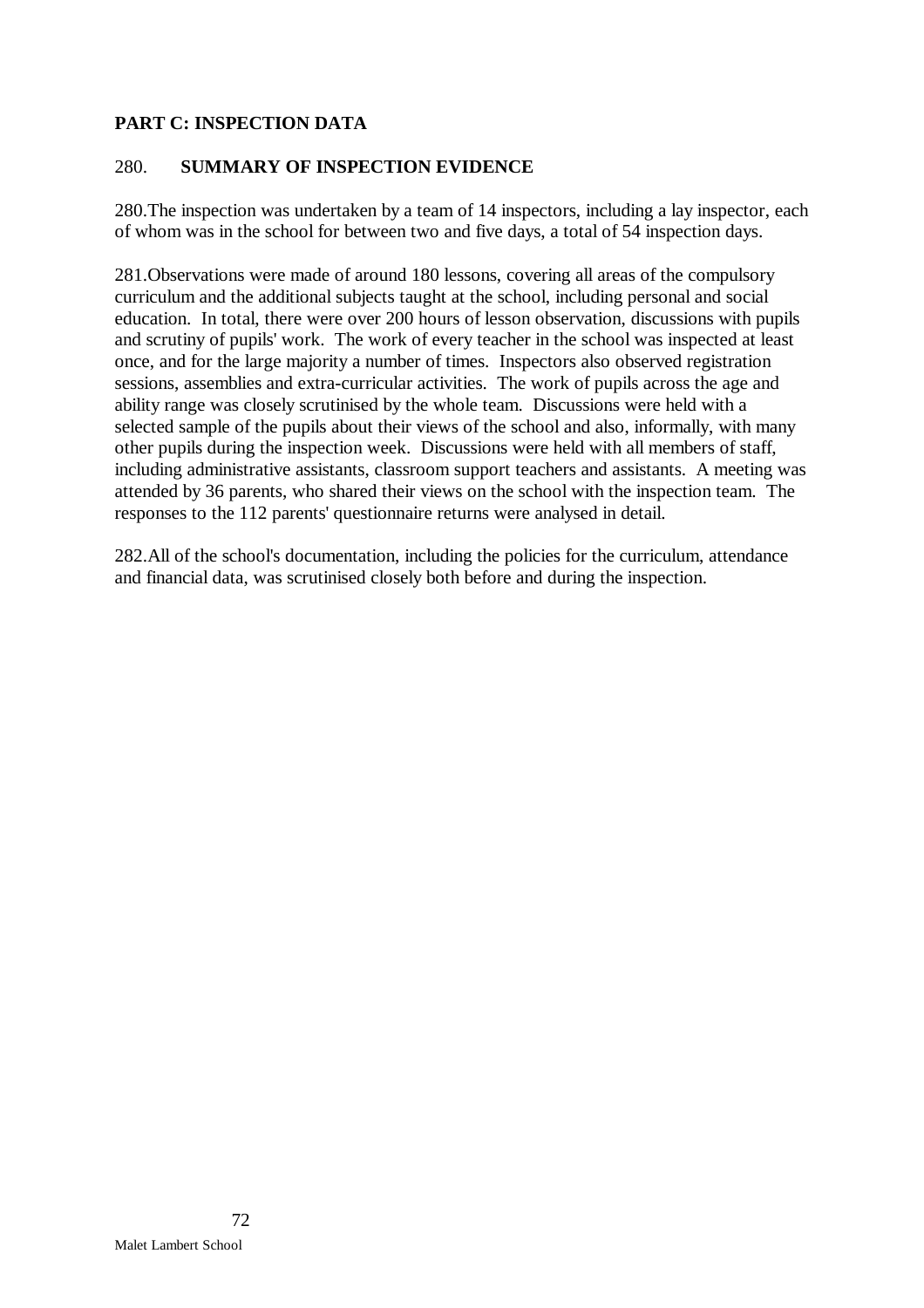#### 283.**DATA AND INDICATORS**

| 284.                                                                                                  | Pupil data                  | <b>Number of</b><br>pupils on roll<br>(full-time<br>equivalent) | Number of<br>pupils with<br>statements of<br><b>SEN</b> | <b>Number of</b><br>pupils on<br>school's<br>register of SEN | Number of full-<br>time pupils<br>eligible for free<br>school meals |
|-------------------------------------------------------------------------------------------------------|-----------------------------|-----------------------------------------------------------------|---------------------------------------------------------|--------------------------------------------------------------|---------------------------------------------------------------------|
|                                                                                                       | $Y7 -$<br><b>Y11</b>        | 1355                                                            | 17                                                      | 132                                                          | 127                                                                 |
| 284.                                                                                                  | <b>Teachers and classes</b> |                                                                 |                                                         |                                                              |                                                                     |
| 284.                                                                                                  |                             | <b>Qualified teachers (Y7 - Y11)</b>                            |                                                         |                                                              |                                                                     |
| Total number of qualified teachers (full-time equivalent):<br>Number of pupils per qualified teacher: | 71.90<br>18.85              |                                                                 |                                                         |                                                              |                                                                     |
| 284.                                                                                                  |                             | Education support staff $(Y7 - Y11)$                            |                                                         |                                                              |                                                                     |
| Total number of education support staff:<br>Total aggregate hours worked each week:                   | 16<br>470                   |                                                                 |                                                         |                                                              |                                                                     |
| Percentage of time teachers spend in contact with classes:                                            | 76.3                        |                                                                 |                                                         |                                                              |                                                                     |
|                                                                                                       |                             | Average teaching group size:                                    |                                                         | KS <sub>2</sub><br>KS3                                       | 26<br>23                                                            |
| 284.                                                                                                  | <b>Financial data</b>       |                                                                 |                                                         |                                                              |                                                                     |

| Financial year:                            | 1998-1999  |  |  |
|--------------------------------------------|------------|--|--|
|                                            |            |  |  |
| <b>Total Income</b>                        | 2622779.00 |  |  |
| <b>Total Expenditure</b>                   | 2566278.00 |  |  |
| Expenditure per pupil                      | 1958.99.00 |  |  |
| Balance brought forward from previous year | 71533.00   |  |  |
| Balance carried forward to next year       | 128034.00  |  |  |